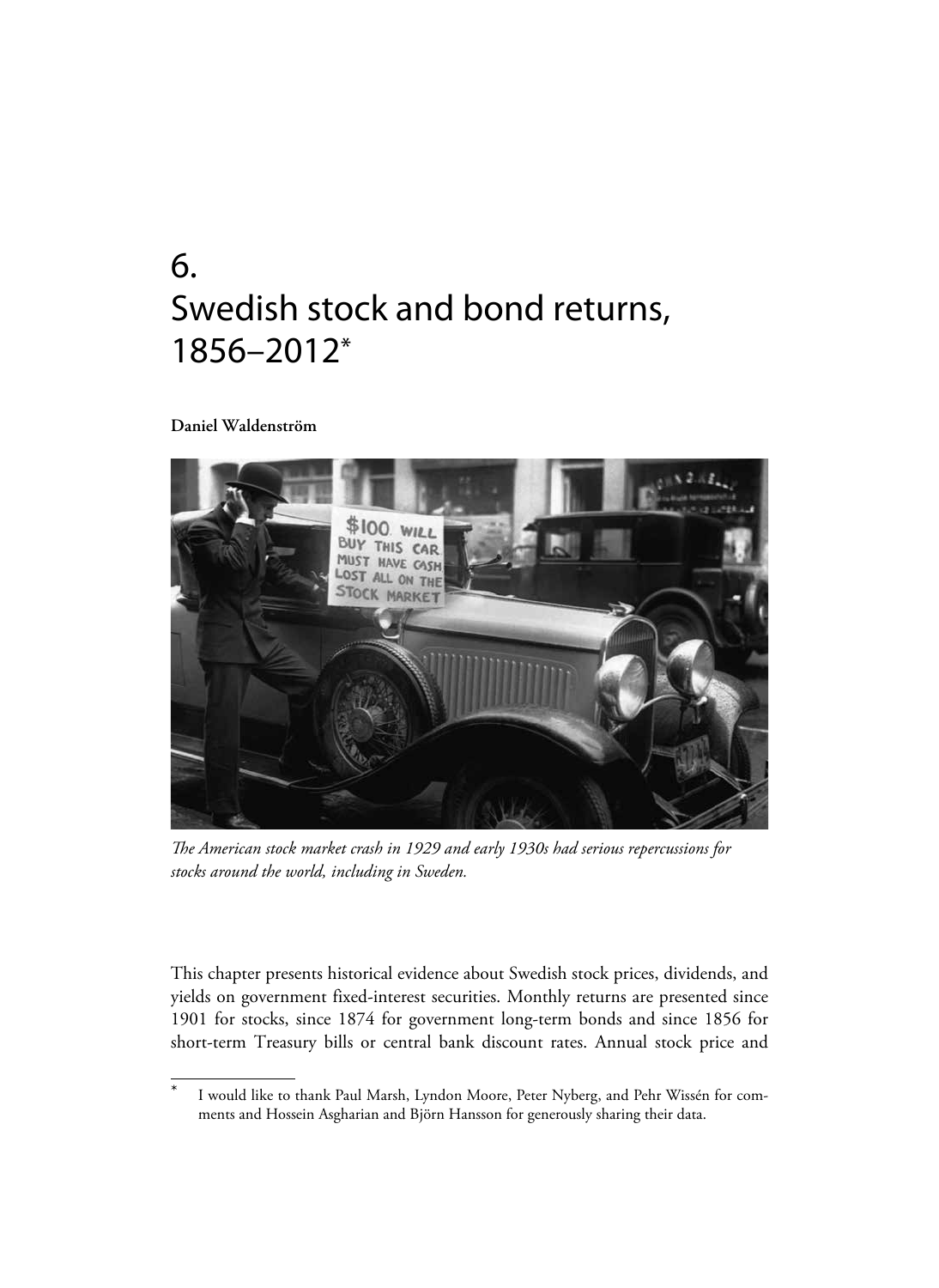returns indices from 1870 are also presented. Altogether, these series comprise the longest financial asset price database for Sweden to date.

An important ambition is to provide information about the quality of the financial data, how they are constructed and how they are modified so as to ensure consistency across time. The chapter also outlines the basic institutional and economic framework of the Swedish stock and money markets. Research has shown that asset prices are influenced by the extent of trading activity as well as by the legal setting and microstructural characteristics.

Finally, the chapter offers some initial analysis of the new evidence: calculation of returns for different periods, examination of trends and trend breaks in returns, dividends, volatility and cross-country returns correlations, and computation of equity risk premia across holding periods and historical eras.

#### 6.1. Introduction

This chapter presents evidence about the long-run evolution of Swedish financial market returns over the past one hundred and fifty years. Specifically, monthly returns on stock investments on Sweden's dominant secondary stock market, the Stockholm Stock Exchange, are documented since 1901, the short-term risk-free rate of return is presented from 1856 and a representative long-term government bond yield from 1874. The chapter also contains a preliminary version of a new annual stock price and returns index for the period 1870–2012, using previously unexplored evidence of historical stock prices, dividends and equity capital from the last decades of the 19th century.

The main ambition with this chapter is to provide a basis for the construction of homogeneous long-term series of stock and bond returns in Sweden. This is an important task since not only have the actors providing financial price information changed over time, but so have their standards for defining key concepts such as a stock price index or the return on a long-term government bond. The institutional preconditions for trading and pricing financial instruments on the Swedish financial market differ across eras, which means that quoted prices may not necessarily be comparable across time periods. The chapter therefore contains a description of the main institutions surrounding secondary financial markets in Sweden since the beginning of the industrial era in the late 19th century.

In order to construct the basic long-run series, the chapter borrows from previous findings of Swedish scholars working on historical financial returns. In his ambitious treatment of the entire Swedish economy during and after the First World War, Anders Östlind analyzed activities on the Swedish stock market and even constructed the first stock price index that adjusted for new issues and stock splits (Östlind 1945). Later, Birger Möller presented a large investigation of the Swedish stock market during the first half of the 20th century and several new pieces of evidence (Möller 1962). Extending these contributions, Per Frennberg and Björn Hansson were the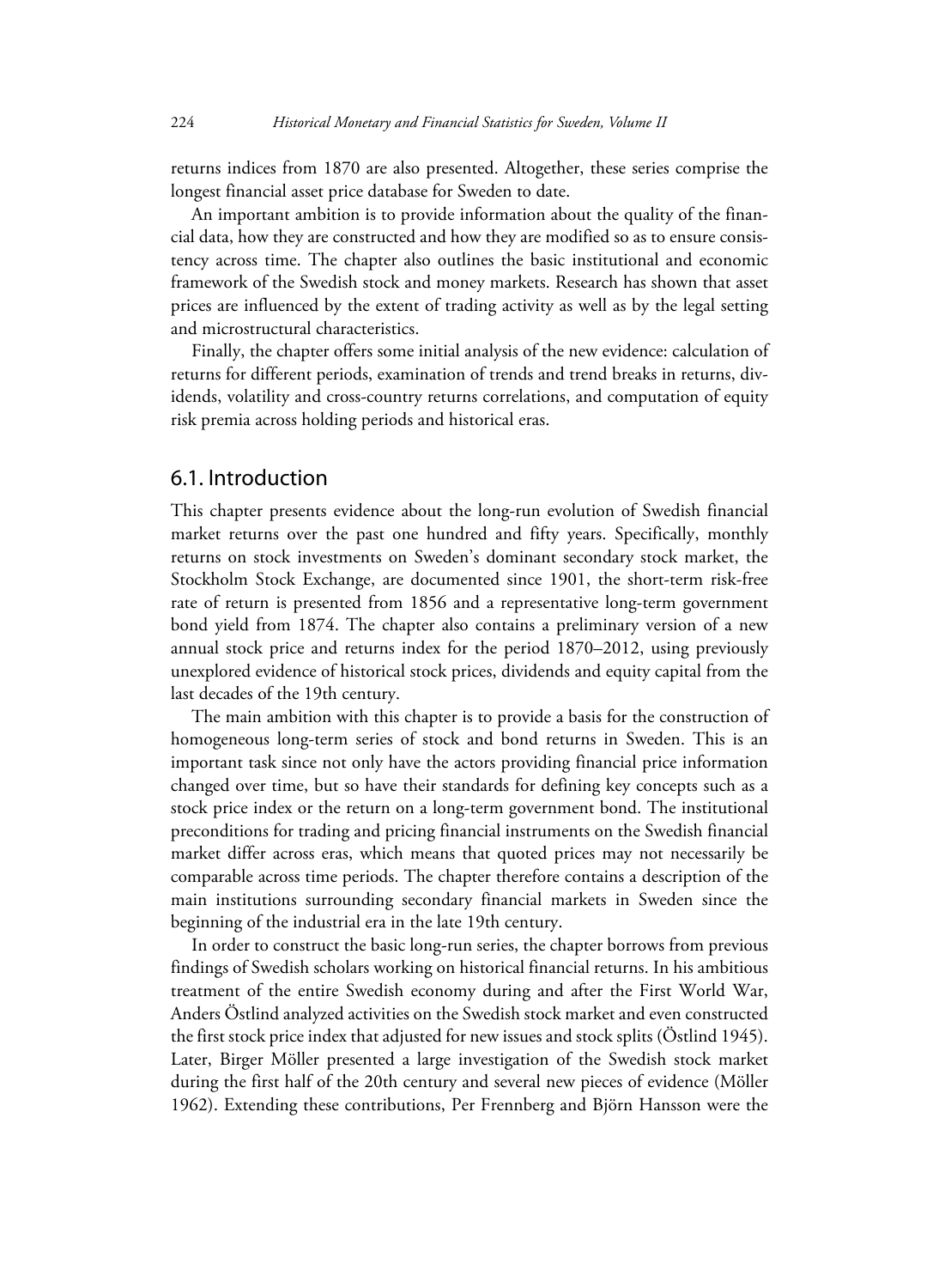first to compile a truly homogeneous set of long-run series of Swedish stock and bond market returns, spanning most of the 20th century (Frennberg and Hansson, 1992a). Their series in the first essays covered the period 1919–1990. Since then this dataset has been extended by Hossein Asgharian and Björn Hansson at Lund University. In addition, Waldenström (2002) studied stock market taxes using a stock market price index going back to 1906 that was based on an index created by the Stockholm Chamber of Commerce, published in its review *Kommersiella Meddelanden*. There are a few other attempts to generate stock indices going back to the beginning of the 20th century. In a study of whether stock prices tend to converge to certain levels that investors may deem affordable, Burnie and De Ridder (2011) use data on stock prices collected annually at year's end from the Stockholm Stock Exchange, beginning in 1900. Finally, the business magazine *Affärsvärlden*, which published the most important Swedish stock market index during the past century, included in its 90th anniversary edition a yearly series dating back to 1901. However, that series is based, not on systematic evidence but primarily on journalistic guesswork.<sup>1</sup>

The present chapter builds on these earlier contributions and extends the Swedish stock and bond market dataset by adding almost two decades of earlier historical monthly stock prices and returns, updating the series to the present day. Altogether, this adds about four new decades of monthly stock returns. In addition, the preliminary annual stock prices and returns dating back to 1870 result in a continuous stock market series that covers virtually the whole era of Sweden's industrialization and its aftermath.

The chapter also presents new evidence on bond and money markets. Specifically, prices on long-term government bonds are collected back to 1874, which is forty-five years earlier than the starting date of the yield series Frennberg-Hansson dataset. I have also compiled monthly short-term money market yields, proxied by the Riksbank discount rate for most of the period, going back to November 1856.

Internationally, there is a long-standing literature that describes and analyzes long-run financial market returns; see, e.g., Ibbotson and Sinquefield (1976) and Dimson, Marsh and Staunton (2001). Two previous contributions with specific relevance to this chapter are the studies of long-run stock and bond returns in Norway by Jan Tore Klovland (Klovland 2004a, 2004b). Another relevant contribution is the recent study of long-run stock and bond returns in Finland by Nyberg and Vaihekoski (2011).

<sup>1</sup> Nonetheless, this series has become widely used, also in academic studies such as Dimson, Marsh and Staunton (2001).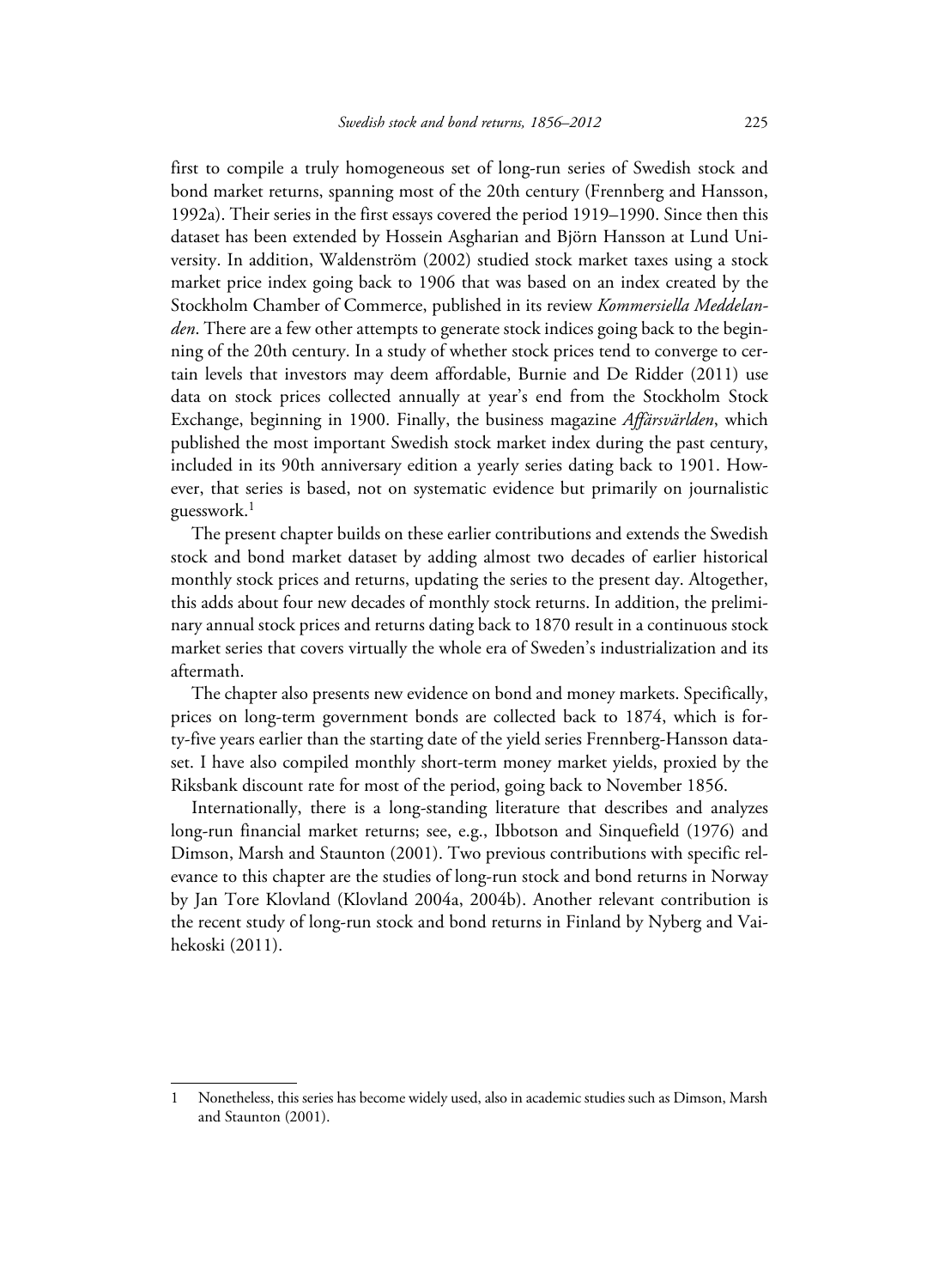## 6.2. Historical development of Swedish financial markets



## *6.2.1. The Swedish stock market*

*The Stockholm Stock Exchange at its former location at Stortorget, Gamla Stan in 1896.* Source: Stockholm City Museum.

The Swedish stock market emerged gradually during the second half of the 19th century. One of the largest brokers in Stockholm was mandated by the City in 1863 to hold the first auction of securities; this is generally considered to be the foundation year of Sweden's largest stock exchange, the Stockholm Stock Exchange. At that time there was a growing demand for organized trading in financial securities, primarily stocks and corporate bonds. In the initial years, no governing authority closely directed the business activities on the Exchange. In 1866, however, the City of Stockholm set up the Trade and Shipping Commission (*Stockholm stads handels- och sjöfartsnämnd*), which exercised the supreme operative and regulatory control of the Exchange. Auctions were held only once a month until 1895, after which they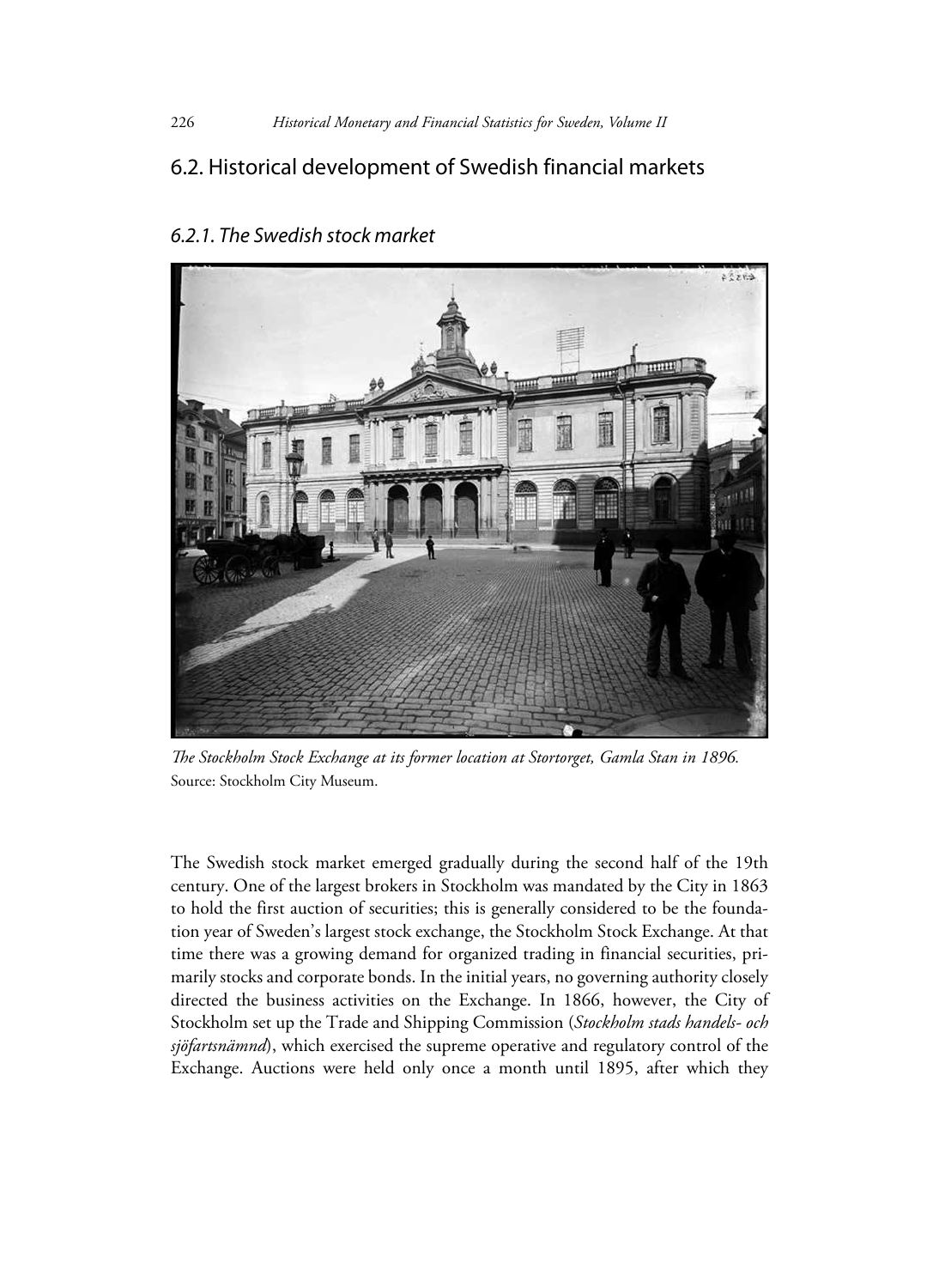became weekly.2 Securities auctions were also held in some other cities but, as shown by Algott (1963), these market-places never accounted for an important share of Sweden's total securities trading.

The trading framework on the securities auctions was such that buyers and sellers submitted their orders to the responsible broker in good time before the monthly auction. Then, at the auction, the broker declared the orders one at a time, followed by an opportunity for investors to either accept the trade or offer either higher or lower bid or sell orders. The broker then recorded the number and value of traded securities. Trading activity was relatively slight at first. Figure 6.1 shows the value of traded securities (stocks and bonds) as a share of market capitalization from the beginning of the Exchange's practices to the present day. As can be seen, trading activity was relatively low in the 19th century and in the middle of the 20th century, and relatively high during the early and late 20th century.

**Figure 6.1:** *Turnover rate at the Stockholm Stock Exchange, 1870–2012*



Note: Turnover rate is defined as the value of the total volume traded divided by market capitalization (value of listed shares). Sources: Table A6.1.

As Sweden's industrialization gradually took hold during the last decades of the 19th century, many new corporations issued stocks to a growing population of investors. This led to demands for a more organized market for securities trading. The monthly, and in the late 1890s weekly, auctions without a fixed list of shares or firm rules for pricing were clearly not sufficiently continuous for the market participants. Algott (1963) refers to the contemporary critical discussions. For this reason, the Stockholm Stock Exchange was thoroughly reorganized in 1901. The new trading struc-

<sup>2</sup> Longer descriptions (in Swedish) of the early development of the Stockholm Stock Exchange can be found in Belfrage (1917), Beije (1946) and Algott (1962).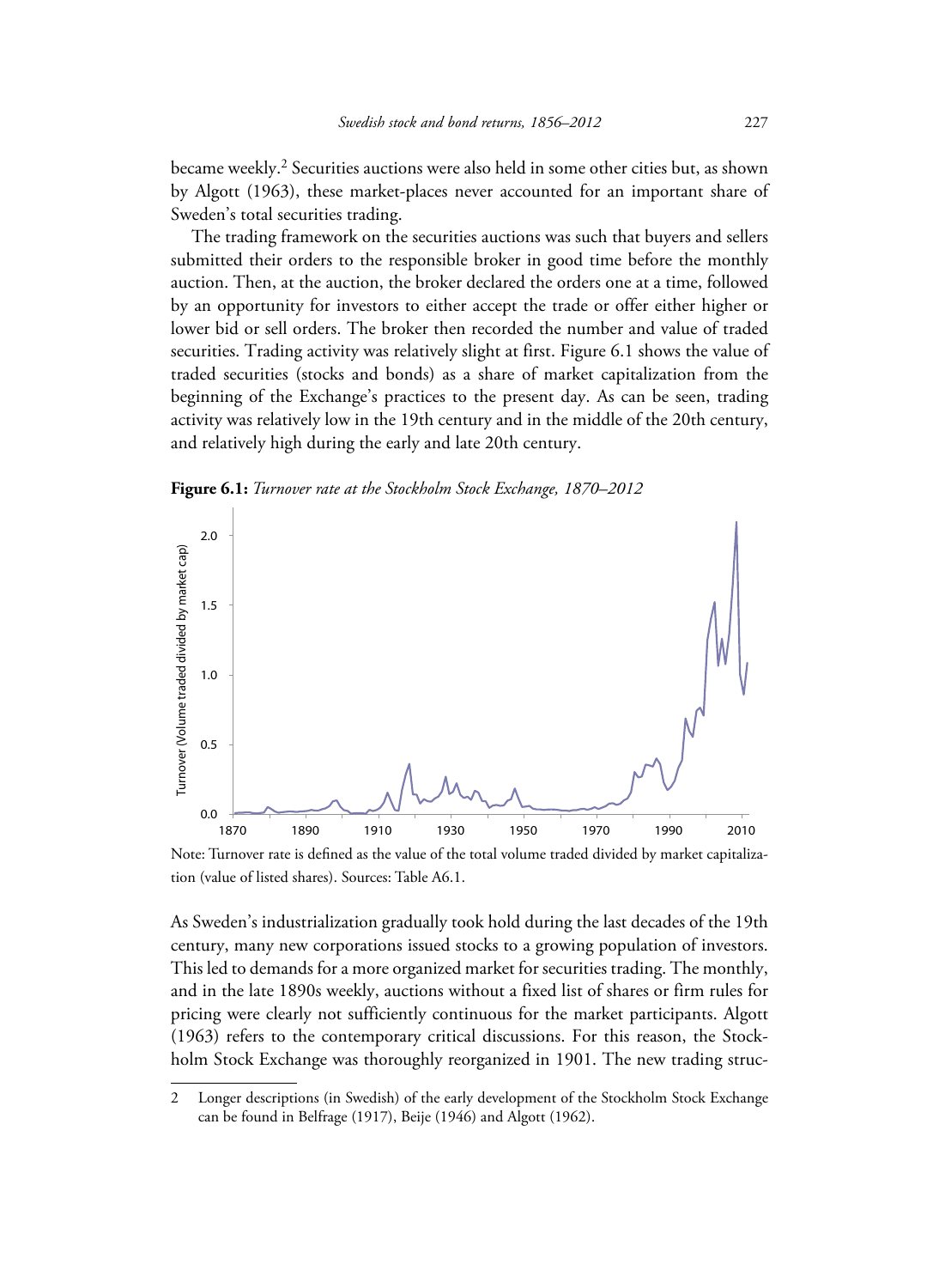ture was largely copied from the Copenhagen Stock Exchange, except that the existing auctioning system was retained, in contrast to Copenhagen's dealership market. Trading in Stockholm was conducted by the head of the Exchange, who called out the registered stocks in a predetermined order. When a stock was called out, all market participants were able to state the levels at which they were willing to buy/sell (bid and ask quotes). When a bid and an ask level matched, a trade was registered and the transaction was completed.

Under the new framework, trading was confined to listed securities. Listing was contingent on approval of a written application submitted to the board of the Stock Exchange, containing detailed information about the security (e.g., articles of association and the latest audit report). Moreover, only brokers certified by one of the City's councils were allowed to broker deals on the Exchange. The Exchange's membership was small initially, only a handful or so during the first five years, but when membership was extended to banks in 1907, it rose to more than 20. Trading initially took place three times a week; daily auctions were introduced in the 1910s.

Several stock price lists were published in this early era. Before 1912, the Exchange did not compile an official price list; instead, brokers and banks published their own lists in newspapers (Algott, 1963, pp. 121f).

When the First World War started in 1914, Sweden left the international gold standard and the Stockholm Exchange closed down for three months (August 3rd to November 3rd). Leaving the gold standard, combined with an initial boom in the export-oriented domestic industry, led to a higher rate of inflation in Sweden during the war. This inflation boom was one of the factors behind a remarkable increase in trading activity on the Exchange during these years; stocks are normally one of the few forms of inflation-proof investment. The increased economic activity spurred increased volumes of new equity issues, which were at century-high levels (2–4 per cent of total market capitalization) during this period (Waldenström, 2004). Figure 6.2 presents the evolution of market capitalization as a share of GDP from 1870 to 2012. The increased activity also attracted new market actors; the number of stock exchange member firms increased from 20 in 1908 to 28 in 1914 and 46 in 1921. After the war, however, the spectacular bull market turned into a devastating crash when Sweden joined the gold standard at the prewar parity, which set off a deflationary spiral and plummeting stock prices.3

<sup>3</sup> For an account of the Swedish economy during the First World War and the deflation crisis, see Haavisto and Jonung (1995).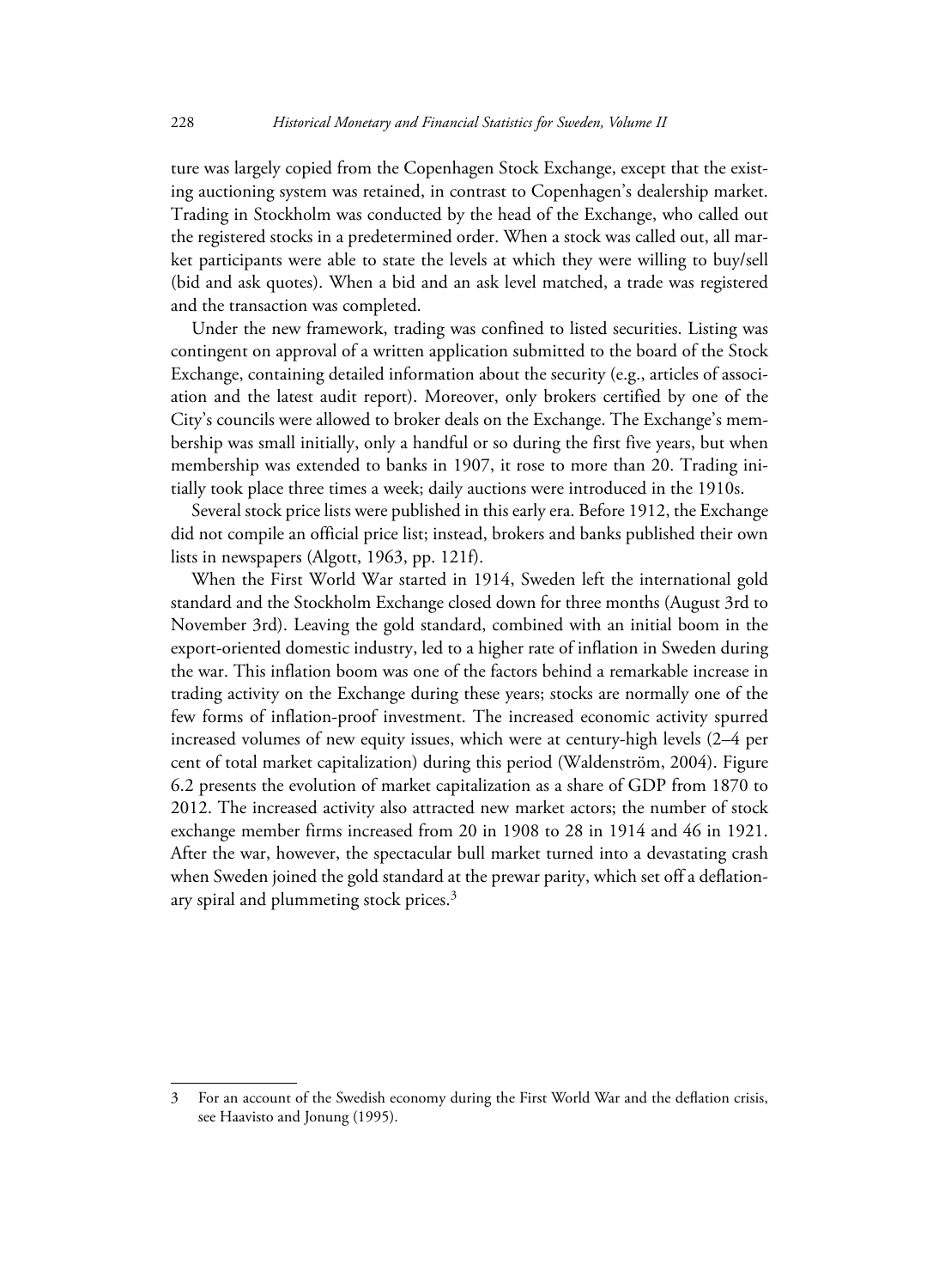

**Figure 6.2:** *Market capitalization at the Stockholm Stock Exchange over GDP, 1870–2012.*

The spectacular wartime bull market also inspired politicians in Parliament and the liberal-socialist government to finally incorporate the Swedish stock market in the national legislation. Acts passed in 1919 and 1920 formally regulated both the financial intermediaries dealing and trading in stocks and the Stockholm Stock Exchange.4 One important change was that the government took charge of appointing the Exchange's board. Moreover, the right to establish new stock exchanges was restricted. In practice, though not formally, the Stockholm Stock Exchange acquired a monopoly of organized securities trading in Sweden. This legislation remained intact until the end of the 1970s and the Exchange's monopoly status was not abolished until 1992. Thus, the legislative changes in 1920 were of immense importance in the long run.

Another consequence of the First World War and the postwar global depression, which greatly affected the Stockholm Stock Exchange, was the economic crisis in Sweden in the early 1920s, when industrial production almost halved. The government launched a devastating deflationary monetary policy in order to bring the exchange rate back to the same level in relation to gold as during the classic gold standard. On top of this, Swedish commercial banks faced a period of systemic financial distress caused by the economic depression.

The early 1930s was another turbulent period that affected the Stock Exchange. Great Britain's departure from the gold standard in September 1931 caused both

<sup>4</sup> Securities Intermediation and Stock Exchange Act (*Lag om fondkommissionsrörelse och fondbörsverksamhet*), SFS: 1919:240, Stockholm Stock Exchange Act (*Börsordning för Stockholms Fondbörs*), SFS: 1920:222.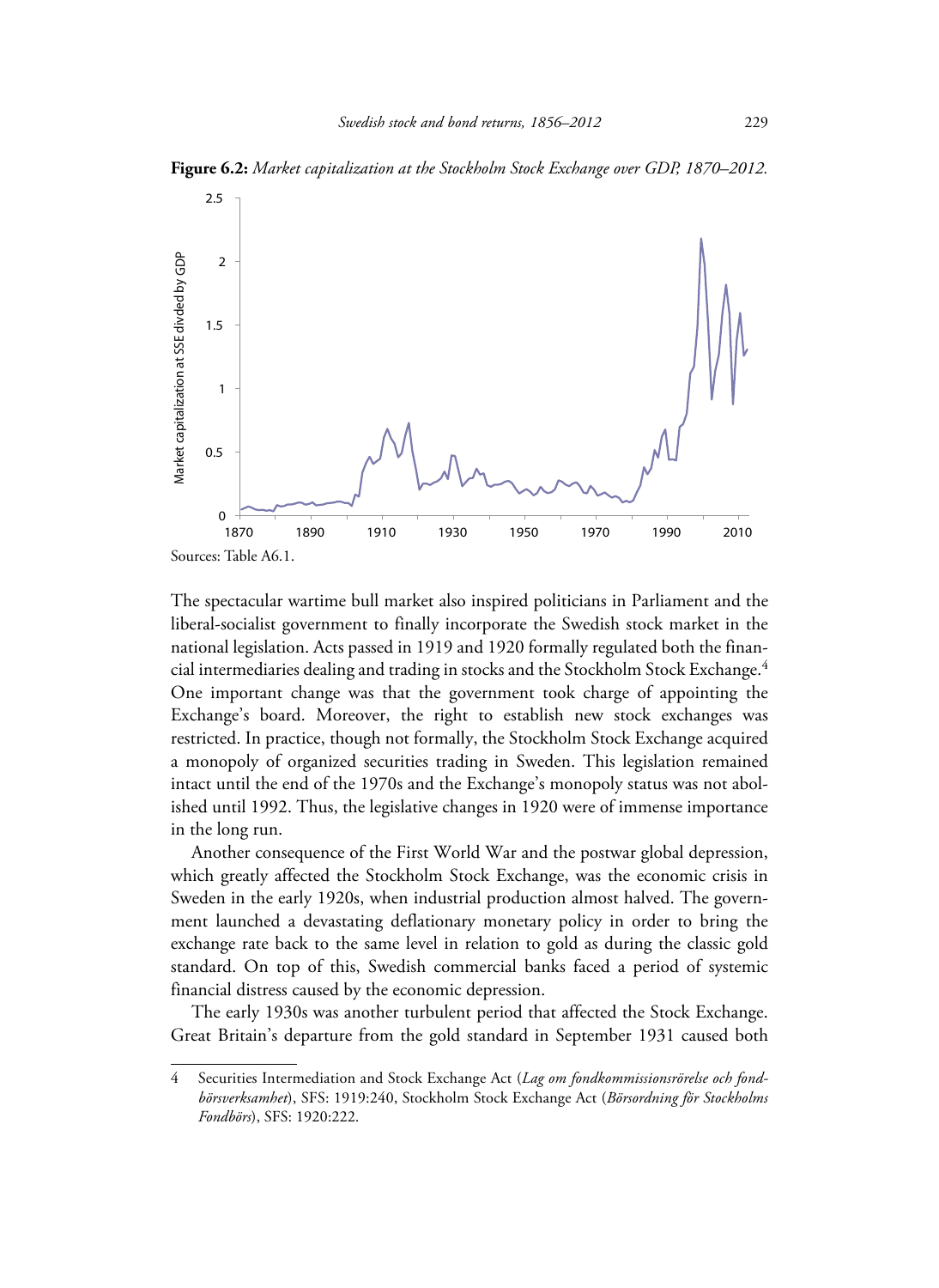economic and political problems in Sweden. The discount rated was doubled in a few days and the Stockholm Stock Exchange actually closed for three weeks. In 1932, by far the largest industrial conglomerate in Sweden failed in an enormous debt scandal with both governmental and international connections. This was the infamous "Kreuger Crash", named after the conglomerate's owner Ivar Kreuger, whose suicide in Paris on April 12th initiated the crisis. His holding company, Kreuger & Toll, owned large blocks of shares in all the main Swedish industrials.

After the Kreuger crash, the Swedish stock market was stagnant. Trading activity decreased and new listings were few. The Second World War put an end to Sweden's relatively unregulated financial markets. Wartime mobilization and the effect of disrupted patterns of trade gave rise to an increased need for public funds, which necessitated a series of new laws to regulate the credit and financial markets. Banks and other financial market actors were required to offer funds to the central government. Furthermore, strict controls were imposed on cross-border capital flows.

In the history of the Swedish stock market, the postwar period up to roughly 1980 was on the whole relatively quiet. The wartime credit and capital market regulations were intact. Credit markets were entirely controlled by state authorities, especially the Riksbank, Sweden's central bank. Stock-exchange trading activity was relatively low. For these reasons, the period is sometimes described as a "financial ice age". At the same time, the Swedish economy performed well, with annual real per capita GDP growth at 2–3 per cent. Swedish companies were highly profitable and could meet most of their financial needs from retained earnings. Consequently the stock market became relatively unimportant as a source of funds. About 40 new companies floated their stock on the exchange in the 1950s and early 1960s, which brought the total number of listed companies up to 115. In the following decade, however, the number decreased by 20 (Boman, 1988). In these decades the valuation of the Swedish stock market was very low. Some of the main factors behind this weak development were no doubt the strict rules for issuing and floating new shares, listing and participation in trading at the Stockholm Stock Exchange.<sup>5</sup>

In the 1970s, financial innovations aimed at increasing stock market turnovers were introduced in the Western world, including Sweden (see Werin, 1993). One of the major moves was the introduction of computers in trading systems. More trades were executed at a faster pace and more customers were able to acquire exchange information and submit trades thanks to the wider outreach of brokerage firms and banks.

In 1980 Sweden was still a highly regulated economy with virtually no stock market activity, regulated capital and credit markets, and a debate about "wage-earner funds", a scheme designed to shift corporate ownership to trade unions by way of higher corporate taxes. All this changed dramatically largely through a series of reforms, starting with the deregulation of capital markets and international capital

<sup>5</sup> For a description of how Swedish stock market regulations hampered activities and values and how developments from 1980 onwards changed all this, see Hägg (1989, p. 57–100).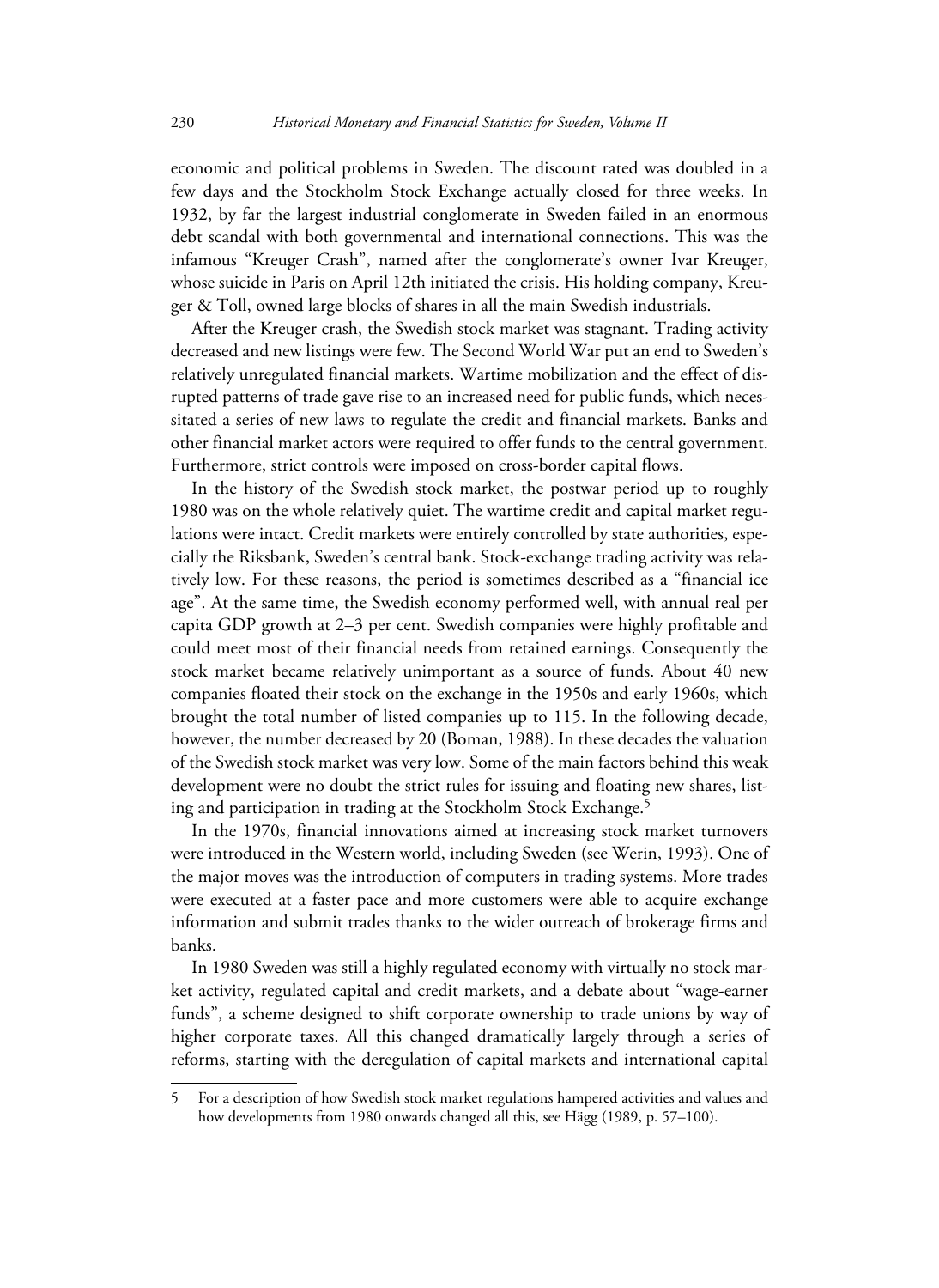movements in the 1980s, tax reforms in the mid-1980s and early 1990s and an end to the idea of wage-earner funds in the early 1990s. As a result of technological developments and the reforms of Swedish financial markets, of which the deregulation of credit and currency in the latter half of the 1980s was the most important, the Swedish stock market boomed. In the 1980s the stock market index rose twelvefold, or four times as much as the Dow stock index in the US. The boom attracted both new capital and new actors. By 1997, 352 IPOs were registered on the Stockholm Stock Exchange, a dramatic increase from the low levels in earlier decades (Holmén and Högfeldt, 2005). A derivatives market, OM ("Optionsmäklarna"), also emerged in Sweden in the second half of the 1980s. This market enabled investors to trade a number of new financial instruments, such as options and warrants, which offered insurance mechanisms as well as new investment opportunities that did not exist on the Stockholm Stock Exchange.

Further important changes occurred on the Swedish stock market in the 1990s. In 1993, trading was opened up for non-residents, which led to an increase in foreign ownership of the exchange-listed stocks from a few per cent to forty per cent in the course of a decade (Henrekson and Jakobsson, 2012). Another change was the formal end to the Exchange's trading monopoly, allowing securities trading to take place elsewhere. Other market actors organizing trading started to grow and in 1998 the Stockholm Stock Exchange was acquired by the largest of the private actors, OM, forming the OM Stockholm Stock Exchange ("OM Stockholmsbörsen"). As a consequence, the exchange ceased to be a semi-public market place and became a privately owned for-profit company selling products associated with securities trading.

In the early 21st century, the OM Stockholm Stock Exchange expanded by purchasing the Helsinki Stock Exchange in 2003 and changed its name to OMX. In 2005 OMX acquired the Copenhagen Stock Exchange and in 2006 the Iceland Stock Exchange. In 2008, OMX was itself purchased by Nasdaq, which gave the market-place its current name, NASDAQ OMX Nordic. These organizational changes have not involved any dramatic changes in securities trading on the Stockholm stock market. The new owners have, however, introduced several new features, including new lists containing various selections of Nordic securities as well as separate listings for small-, middle- and large-sized companies in terms of equity capital.

#### *6.2.2. Swedish bond and money markets*

The Swedish bond market emerged in the middle of the 19th century. At first, the most important borrowers on the domestic market were mortgage associations and industrial corporations (Gårdlund, 1942). The Swedish government did issue bonds, but these were floated almost exclusively in foreign markets up until the 1920s. From the interwar period onwards, the Swedish government has been the main borrower and almost all of its loans have been issued to the domestic market.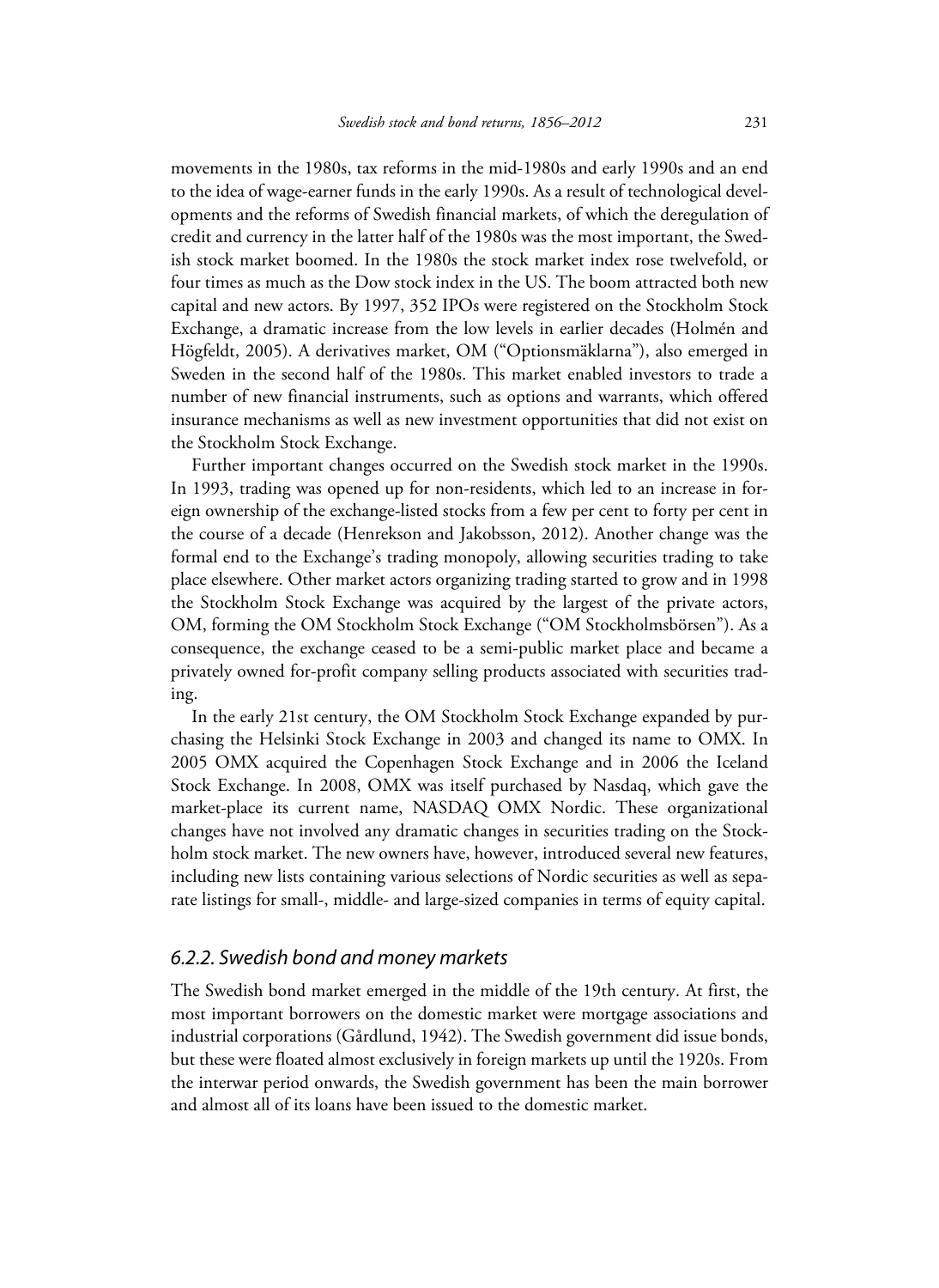Secondary bond trading in Sweden has traditionally been conducted outside the organized stock exchange. Investors have traded bonds over the counter at banks or in bilateral block transactions. The Stockholm Stock Exchange has regularly listed bond prices since the late 19th century. Within the Exchange, however, bond trading takes place in several markets, depending on the type of loan. Convertible public sector loans are quoted alongside stocks on the A (main) and O (subsidiary) lists. Premium lottery bonds are traded separately. Finally, there is a retail market – the SOX market – in which bonds are transacted freely. The volume of secondary trading on the Exchange has generally been smaller for bonds than for stocks.

Although bonds were not always traded actively on the Stock Exchange, quoted bond market prices have been published in several listings by the Stock Exchange as well as by stockbrokers and banks. In the postwar period, the Swedish secondary bond market has been dominated by trading in government and mortgage loans. Corporate bonds have been relatively few and are normally held by investors until maturity.

Stock returns and bond prices and yields are reported in both nominal and real terms, using inflation data from various sources. Annual consumer price index data are collected from the Riksbank project on *Historical Monetary and Financial Statistics for Sweden*, described in Edvinsson and Söderberg (2010). A monthly price index does not exist for the entire period. Frennberg and Hansson (1992a) use the Swedish National Board of Health and Welfare's cost-of-living index to construct a monthly price index back to 1918.

## 6.3. Stock market data

#### *6.3.1. Constructing stock market returns and indices*

The monthly return  $R_{t}$  on an investment can be divided into two parts:<sup>6</sup> a capital gain component,  $(P_t - P_{t-1}) / P_{t-1}$ , reflecting the change in the stock price *P* between two months divided by the initial month's price, and a dividend yield component,  $D_t$ / $P_{t-1}$ , reflecting the cash-flow return on a stock investment:

$$
R_{t} = \frac{(P_{t} - P_{t-1}) + D_{t}}{P_{t-1}}.
$$

Annual returns are compounded continuously, that is, they are computed as accumulated monthly returns over the year's span. Letting  $R_t^T$  denote the return of year *T* recorded in month *t*, the total return during one year can be written as:

$$
R_t^T = \prod_{t=1}^{12} (1 + R_t).
$$

<sup>6</sup> A broad returns concept could also include the yield from reinvested cash flows.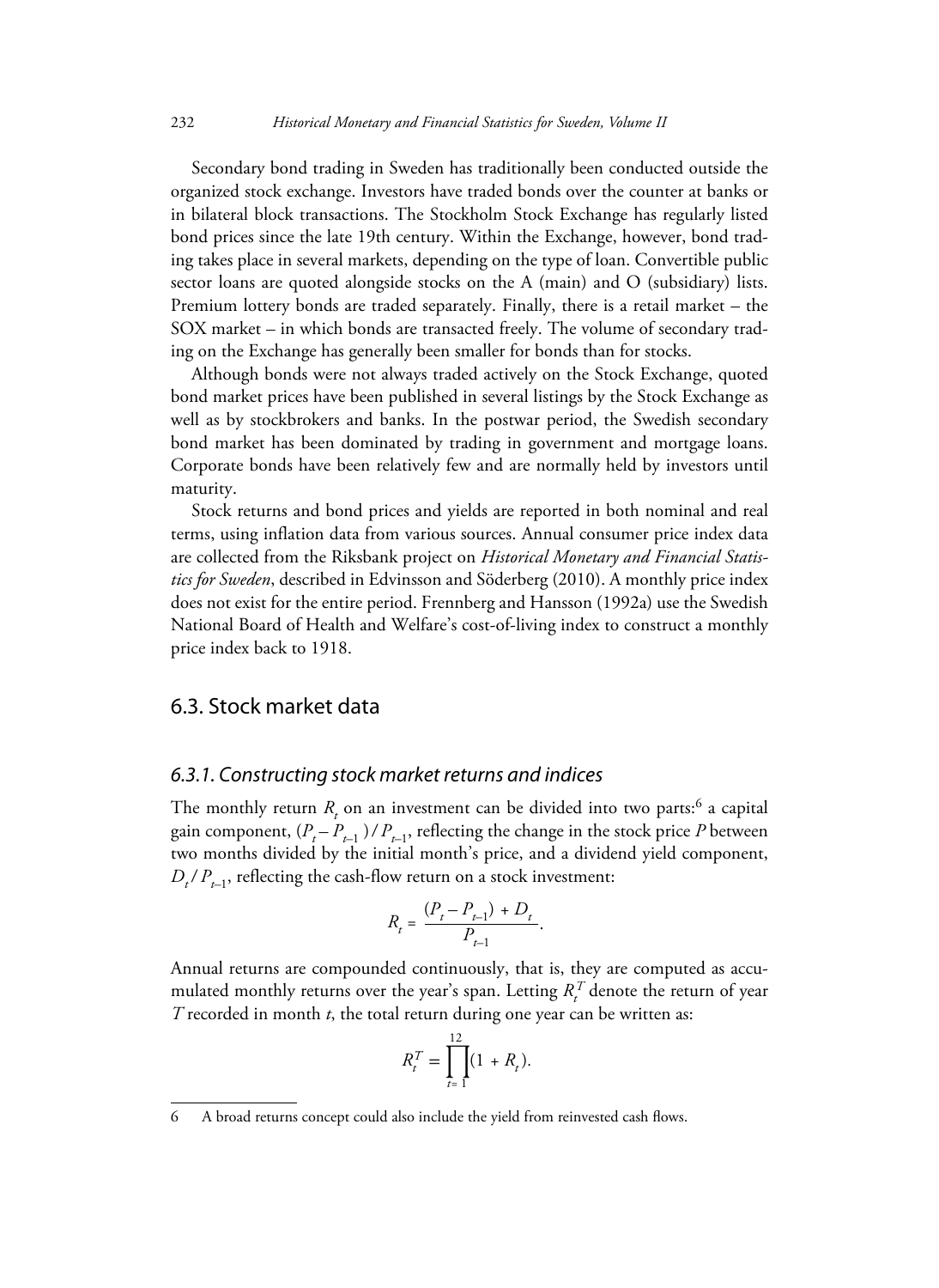In this analysis, returns are typically expressed as annual returns to make them easily interpretable and comparable across securities. The annualized return is calculated as a geometric mean:

$$
Annualized return R_t^T = \left(\prod_{j=1}^{12} (1 + R_t)\right)^{1/12} - 1.
$$

The price index *P* is measured as the market value of listed stocks at the end of the measurement period. This analysis presents two different stock market indices: a *stock price index*, reflecting only the capital gain component, and a *stock return index*, in which both capital gain and dividend yield are included.

Taxes and transaction costs are not incorporated explicitly in this analysis. This means that returns are before taxes and transaction costs, and therefore higher than what the investor actually obtains in the end. Accounting for taxes is potentially important, not least in a historical perspective, as taxes on capital gains and dividend income have not been constant over time. For example, prior to 1991 the tax on capital gains depended on how long the transacted assets had been held, with tax rates typically decreasing as the duration of the holding increased (see Dahlquist and Sellin, 1996).

#### *6.3.2. Sources for stock market data*

The natural basis for analyzing stock returns in Sweden is market data from the country's prime market place, the Stockholm Stock Exchange. At times the Exchange has used more than one listing, the "A-list" for the largest and most traded companies, and the "B-list" for smaller and less frequently traded shares. For most of the studied period, the stock price indices are based on prices and capital data for companies in the A-list.

The stock price index of this study is value-weighted, i.e., the stock price of each firm is weighted with the size of the listed equity capital's current market value. Value-weighted indices are the most common variant in today's markets, but historically one may argue whether an equal-weighted or even a trading volume-weighted index would be more representative of markets where only a minority of listed shares are actually being traded.7

For the period October 1901–December 1918, the new Swedish stock price and returns indices constructed by Gernandt, Palm and Waldenström (2012) are used as the main source. These indices are based on manually collected firm-level stock price data from weekly periodicals and reprints from the official price list of the Stockholm Stock Exchange. The Exchange did not publish an official price list prior to 1912; listings supplied by other market actors have been used instead. The two most

<sup>7</sup> In an analysis of the early Stockholm Stock Exchange market, Gernandt, Palm and Waldenström (2012) find that the choice of price weighting scheme does affect the performance of indices, but hardly over the long run.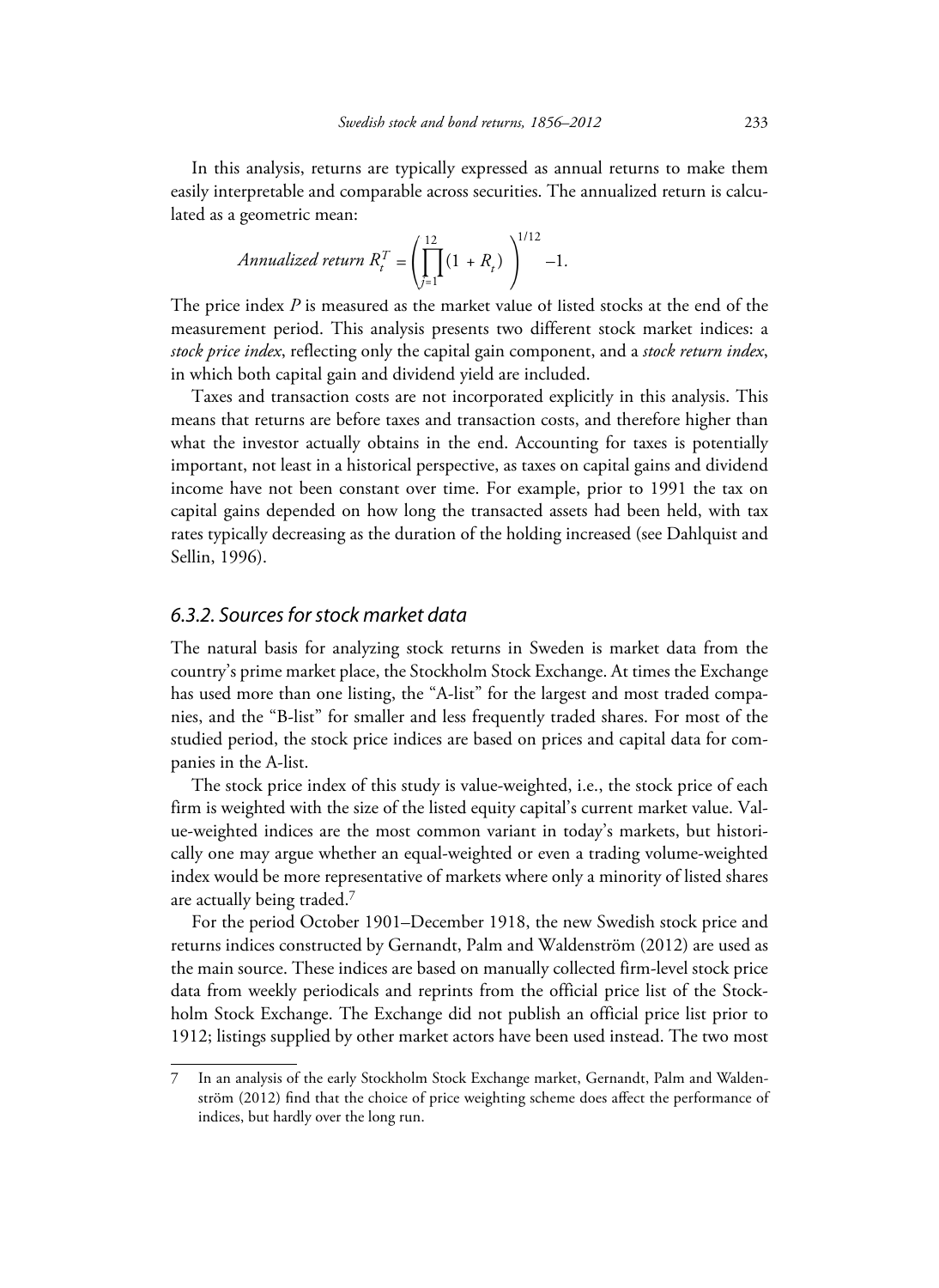recognized sources from that period are *Arthur Mattssons fondnoteringar*, used for the period October 1901–April 1909, and a price list compiled by the largest Swedish commercial banks for May 1909–December 1911.8 From 1912 onwards, the Exchange's official price list is used.

Specifically, the stock price lists provide information about bid and ask quotes, the close high/low (final close is the average of the high and the low), the dividend per share and the nominal price per share.9 Dividend payments are reported for the current and the previous year, and monthly dividend payout-weights estimated for the Stockholm Exchange in the 1950s by Möller (1962) were used. Balance-sheet information was assembled from Key-Åberg's *Svenska aktiebolag och enskilda banker*, a yearly catalogue covering about half of Sweden's joint-stock companies. Standard balance-sheet items concerning assets and liabilities are reported, as are, in most cases, profit and loss accounts.10

Starting in December 1918, the weekly Swedish financial chronicle *Affärsvärlden* published a composite stock price index that was later named *Affärsvärldens Generalindex* (AFGX).11 This index has ever since been one of the main Swedish stock price indices used, not least because of its long history. AFGX is a capital-weighted index and up to 1998 it only included firms on the Stockholm Stock Exchange's A-list. Frennberg and Hansson (1992) use AFGX as their base index. During the early period December 1918–December 1921, *Affärsvärlden's* index is headed "Changes in market value of the 41 most important industrial, transport and shipping firms".12 The selection of firms was based on the premise that they belonged to the Exchange's A-list of most traded companies. Between 1934 and 1959 Frennberg and Hansson use Möller's (1962, pp. 185–187) slightly modified version, which also includes insurance companies.

Frennberg and Hansson make some additional adjustments to render the indices fully comparable over time. These adjustments differ somewhat between sub-periods depending on changes in the methods for calculating the published indices.

First, Frennberg and Hansson include banking companies, which for some reason were left out of the composite stock index up to 1941. To do this, they use a sepa-

<sup>8</sup> The banks' list was published in a leading daily newspaper, *Svenska Dagbladet*, up to April 1910 and thereafter in the weekly periodical of the Swedish Bankers' Association, *Ekonomiska Meddelanden*.

<sup>9</sup> Note that the bid and ask quotes reflect the final positions of buyers and sellers after the auctions ended and are not the type of bids and asks quoted by market makers in continuous dealership markets.

<sup>10</sup> See Gernandt, Palm and Waldenström (2012) for further details on the prices and balance sheets during 1901–1919.

<sup>11</sup> Strictly speaking, AFGX was introduced in 1937; its predecessors had other names, as mentioned in the main text.

<sup>12</sup> In Swedish: *värdeförändringar i milj. kr å de 41 viktigaste industri-, trafik- och rederipappren* (*Affärsvärlden* 1920, p. 4220).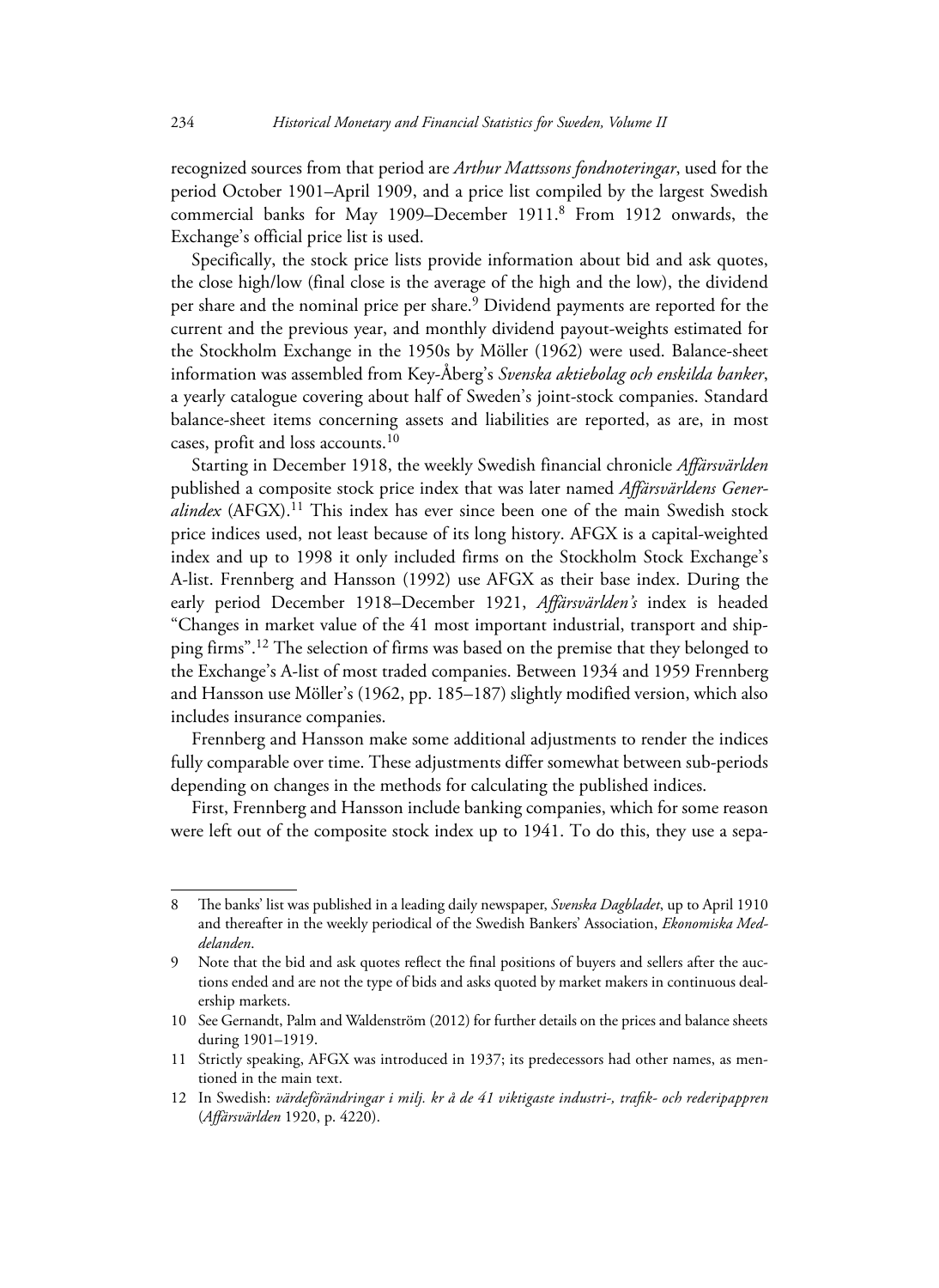rately listed banking stock index reported from 1921 and data on relative market capitalization weights in Möller (1962, p. 187).

Second, a major adjustment is made concerning the role of dividends. Notably, the early version of AFGX was not a pure price index; it included dividends paid out during the year. To arrive at a pure stock price index, Frennberg and Hansson (1992) adjust for this by using data on dividend payouts at the end of each year and subtracting the monthly (one twelfth) accrued dividends from the index. During December 1921–December 1923, *Affärsvärlden*'s index was a pure price index and therefore needs no adjustment with respect to dividends.

A third adjustment was made for the period December 1927–December 1934 with respect to the role of the dominant Krueger companies. During this sub-period, *Affärsvärlden* reported two distinct stock indices; one included and the other excluded the two firms dominated by the Swedish industrial magnate Ivar Kreuger: Svenska Tändsticksaktiebolaget (later Swedish Match) and the telephone company L. M. Ericsson. The final index uses the former up to and including March 1932 and the latter thereafter. The reason for this is the dramatic collapse of the Kreuger empire in mid-March 1932 following Ivar Kreuger's suicide in Paris on March 12, 1932. The switch results in the final index capturing the entire price fall occasioned by the "Kreuger crash" while avoiding the problems generated by the fact that the two companies were not listed for many years after the crash. Besides this measure, Frennberg



*Ivar Kreuger (1880–1932) around 1930, before take off for a business trip in a passenger plane. In 1932 he committed suicide.* Source: Wikimedia.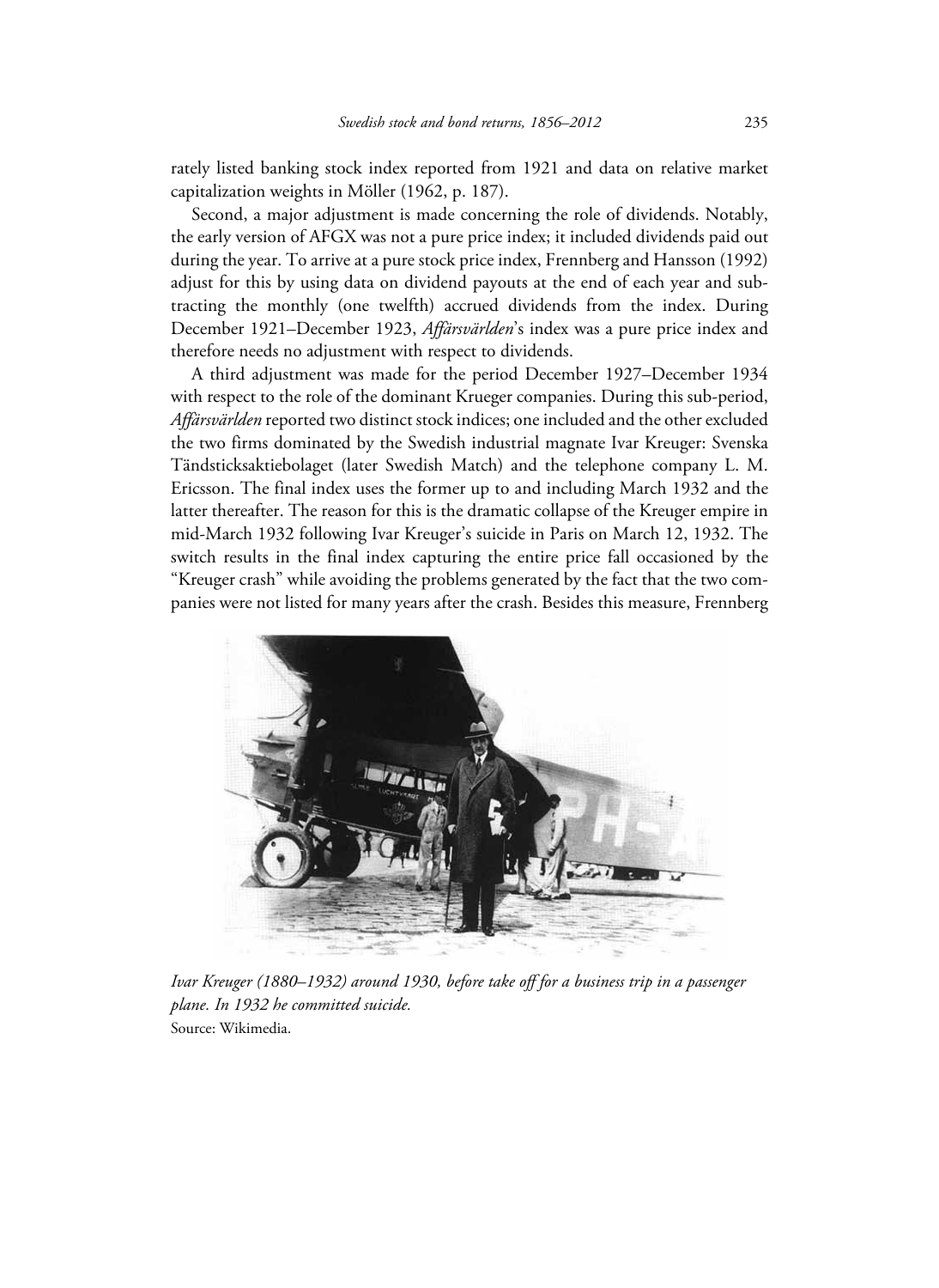and Hansson adjust for an awkward correction for accrued dividends which Affärsvärlden's published index contains.<sup>13</sup>

For the period December 1959–December 1986, Frennberg and Hansson (1992) use the published AFGX and adjust it by subtracting paid out dividends and adding accrued dividends. Thereafter, AFGX was calculated as a pure stock price index and is therefore used without any adjustments.

From 1995 up until 2012, the updated version of Frennberg and Hansson's stock price index and the extension made for this chapter are based on the stock price index computed by the Scandinavian Information Exchange, SIXGX. The reason for switching from AGFX to SIXGX is mainly practical, more precisely that only the latter index has a readily available corresponding stock returns index during this period.

This chapter also presents new evidence about Swedish stock returns during the initial phase of Sweden's industrialization, the period 1870–1901. The evidence is based on a new market dataset from the Stockholm Stock Exchange. However, these early stock market data, and the resultant stock price and returns indices, are kept somewhat separate from the main analysis on account of the greater uncertainty about their overall quality. As the historical overview above showed, secondary securities trading in Stockholm was organized in monthly auctions, with no official listing or regular pricing of a fixed set of listed corporate stocks. Trading activity was quite low, at least before the 1890s, and the low level of liquidity makes quoted market prices uncertain. Nonetheless, there was recurrent trading in a number of stocks and the indices created rely on the same approach as in 1901–19, namely price changes on repeatedly traded and quoted stocks. Furthermore, although the new indices are indeed capital-weighted, information about book equity of traded stocks is only available for single years, so new issues, splits and other company events may be missing in the database.

The source for market prices, book equity and dividends for the period 1870–91 is Aurell (1892), a report containing bi-monthly prices and company information for all stocks and bonds traded in Stockholm. The number of companies with recurrent bi-monthly pricing ranged from 10 to 30 in the 1870s, and from 40 to 50 during the 1880s and early 1890s.

During the decade 1891–1901, i.e., between the Aurell (1892) source and Gernandt, Palm and Waldenström's (2012) index, which starts in 1901, a preliminary capital-weighted index was created based on the ten most traded (and also among the largest in terms of book equity) stocks on the exchange. They are companies engaged in manufacturing (Stora Kopparbergs Bergslags AB, Uddeholms AB), railways (Stockholm-Västerås-Bergslagens Järnvägs AB, Gefle-Dala Järnvägs AB), shipping (Göta kanalbolag 1:a klass), banking (Skånes Enskilda Bank, Industrikreditaktiebolaget i Stockholm, Stockholms Handelsbank) and insurance (Försäkringsaktiebolaget Skandia). For these ten corporations, year-end market prices and information about the

<sup>13</sup> Specifically, the index makers subtracted a twelfth of a standard annual interest rate of five per cent instead of the actual dividends paid out.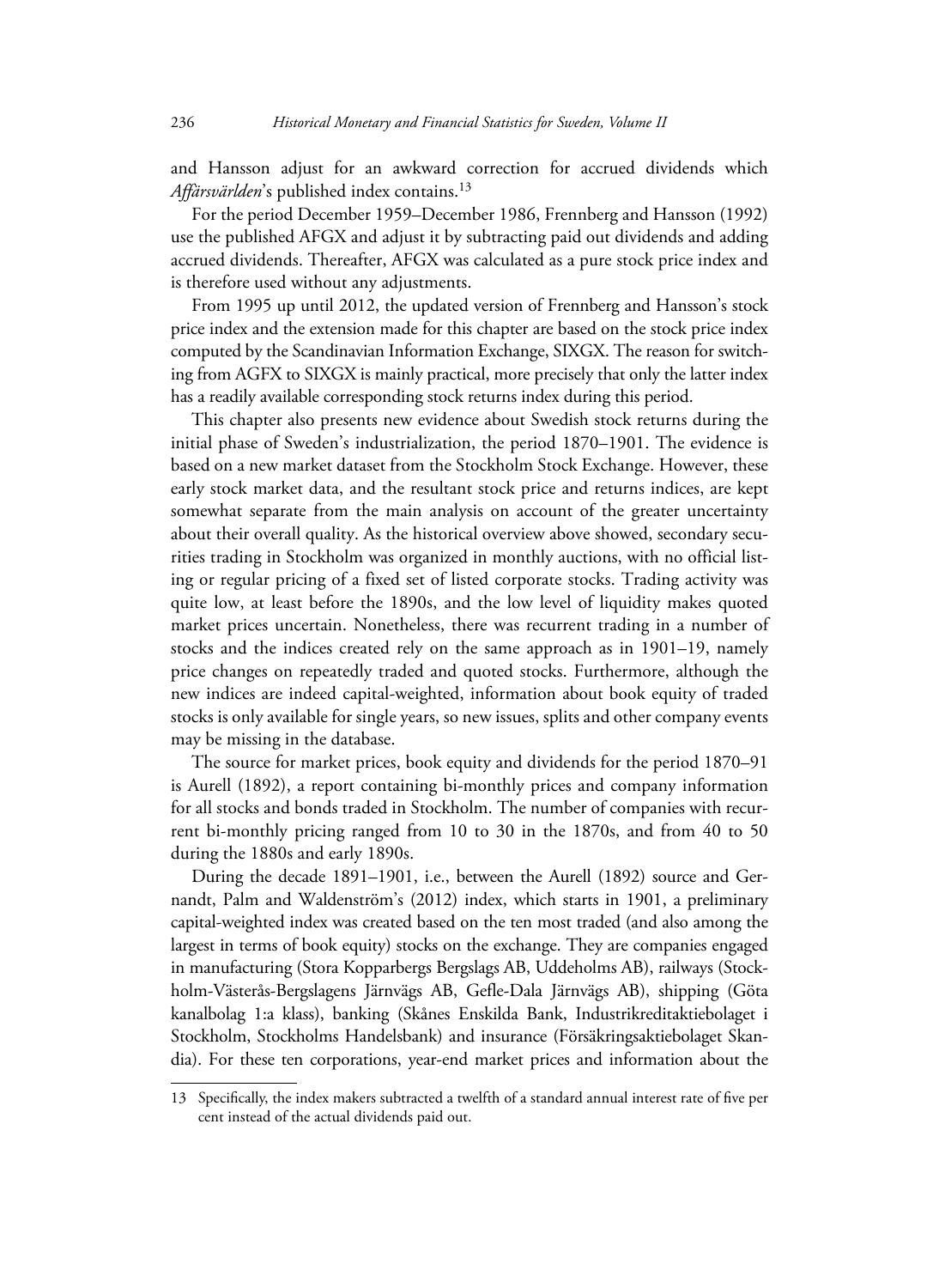latest dividend were collected from the Stockholm Stock Exchange's stock price listings, collated and published by the local stockbrokers John Håkansson and J. H. Zethræus.

#### *6.3.3. Dividends*

A dividend index is calculated by taking each year's dividend yield, published at year end as a percentage of the stock price level, and dividing it by the stock price index presented above.

Data on dividends come from various sources. The period up to 1919 is based on the information from stock price listings used by Gernandt, Palm and Waldenström (2012). For the period 1870–1901, the source is the same as for market prices described above.

For the period 1919–1995, data collected by Frennberg and Hansson (1992) are used. Specifically, data were reported as annual dividend yields in Möller (1962) for 1919–1959, in the Riksbank's Statistical Yearbooks for 1960–1972 and in the Swedish chronicle *Veckans Affärer* thereafter.

For the period since 1995, the dividend yield is calculated from the difference in percentage change between the stock return index and the stock price index. Specifically, the difference between the monthly total return  $R_t = (P_t - P_{t-1} + D_t)/P_{t-1}$  and the monthly capital gain  $(P_t - P_{t-1}) / P_{t-1}$  is  $D_t / P_{t-1}$ . Multiplying the dividend yield by  $P_{t-1}$  gives the dividend income. This dividend income each month is aggregated at the annual level and a dividend index point is computed, from which the current monthly dividend yield  $D_t / P_t$  can be retrieved.

#### *6.3.4. Inflation*

Annual consumer price index data are collected from the Riksbank project *Historical Monetary and Financial Statistics for Sweden*, described in Edvinsson and Söderberg (2010). A monthly price index does not exist for the entire period. Frennberg and Hansson (1992) construct a monthly index by using the Swedish National Board of Health and Welfare's quarterly cost-of-living index, which was available back to the late 1910s, amended by a monthly wholesale price index reported by Statistics Sweden. I extend the monthly price index back to 1901 by linearly interpolating yearly consumer prices.

The quality of monthly inflation series is generally poorer than that of the stock and bond market observations. Consumer prices have not been tracked carefully at the monthly level in Sweden for most of the studied period and are therefore imputed by using time series properties of other data-generating processes (wholesale prices, time). Consequently, monthly inflation is by construction less volatile and not as representative of the actual fluctuations as are the other series in the dataset.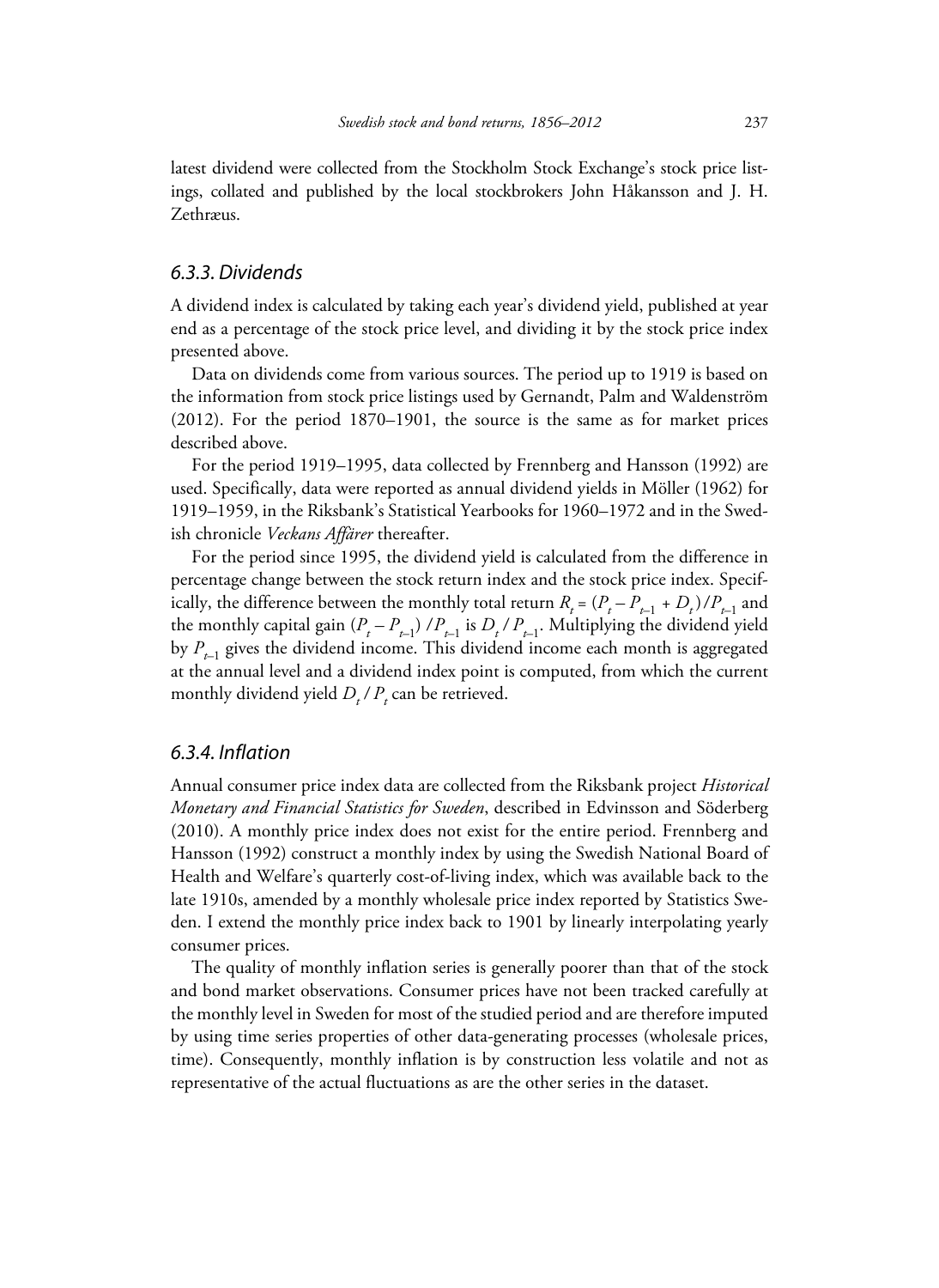## 6.4. Bond and money market data

#### *6.4.1. Short-term government bill returns*

The short-term yield on a government bill is often used as a measure of the risk-free rate of return in the economy. Today, governments continuously issue treasury bills with different maturities, from 30 to 120 days. Historically, however, no such market rates are available for Sweden before the 1980s. The Swedish government issued longer term fixed-interest securities to the capital market, with time to maturities down to two years. In the absence of a standard short-term market interest rate, this study uses the discount rate (*diskonto*) as a proxy for the risk-free rate for most of the studied period.

The discount rate was set by the central bank, the Riksbank, from November 1856 until the early 1980s. It has been an important market interest rate in Sweden in the sense that banking laws stipulated that commercial banks had to follow it when setting their own borrowing and lending rates. Frennberg and Hansson (1992) compare the discount rate with the interest rates paid by banks for deposits in the postwar period. They find that the discount rate was roughly the same as these deposit rates in the period as a whole, though somewhat higher until the 1970s and somewhat lower thereafter. However, the discount rate is by no means a perfect variable for our purposes. It is set statutorily by the central bank with reference to a number of considerations, including monetary policy objectives. It does not fluctuate in the short-term in relation to general economic conditions and therefore does not reflect the fluctuations in the true risk-free market rate.

In 1983 the Swedish National Debt Office started floating Treasury bills (*statsskuldsväxlar*) at different maturities, which were thus the first official money market bills in Sweden. Here we use the 30-day bill as proxy for a risk-free market rate of return, starting from January 1983. The source for these bills is the Riksbank website.<sup>14</sup>

The monthly risk-free return is calculated as a simple yield of the annualized discount rate (up to 1983) or the 30-day Treasury bill (thereafter):

$$
R_t^f = \frac{Discount\ rate_t \ or\ Treasury\ bill_t}{12}.
$$

<sup>14</sup> In the early 1980s commercial banks issued short-term bank certificates in a specific auction market. This market yield is used by Frennberg and Hansson (1992) instead of the discount rate for the early years in the 1980s before the introduction of Treasury bills ("statsskuldsväxel"). Since these bank certificates come from the private market, whereas the discount rate and Treasury bills are linked to the public sector, this project does not use the yields on bank certificates.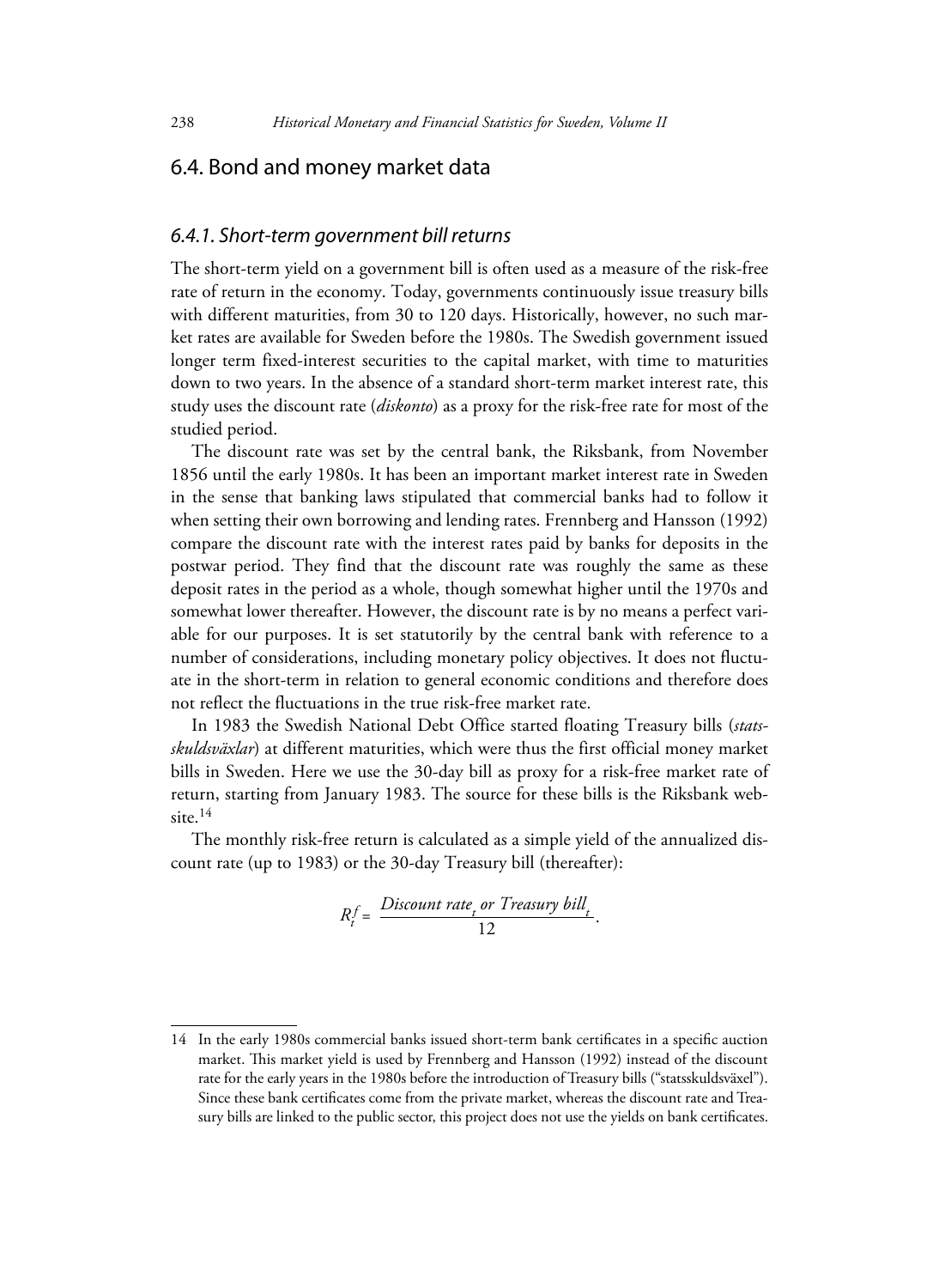#### *6.4.2. Long-term government bond returns*

Two series associated with the return on a long-term government bond are presented. The *yield to maturity* reflects the return on a bond that is held until it matures. In the case of an eternal government bond without a maturity date, a consol, the yield to maturity is simply the flat yield defined as *Y = Coupon / Bond Price*, where *Coupon* denotes the bond's fixed cash flow and *Bond Price* is the market-quoted price. Bonds with a fixed maturity date have slightly more complicated yield expressions (see Campbell, Lo and McKinlay, 1997, ch. 10).

The other bond return series presented here uses *holding period returns* of bonds as a basis. A holding period return is defined as the sum of the capital gain associated with bond price changes and the accrued interest associated with the coupon payment. The monthly holding period return,  $HPR$ <sub>,</sub>, of a government consol can thus be defined as:

$$
HPR_t = \frac{P_t - P_{t-1}}{P_{t-1}} + \frac{Coupon}{12}.
$$

Frennberg and Hansson (1992) show how the holding period return expression differs for bonds with limited maturity.

This chapter presents forty-five years of new evidence on long-term government bond yields and their associated holding period returns, covering the period 1874– 1918. The main source of these new observations is stock price lists for the Stockholm Stock Exchange, where government bonds were regularly listed and traded throughout this period. Specifically, the stockbrokers John Håkansson and J. H. Zethreaus published price lists in the local newspapers.15 Government bonds of 1872 (4 per cent coupon), 1880 (4 per cent), 1887 (3.6 per cent) and 1914 (5 per cent) were used. The lists contain bid and sell prices, and sometimes buy prices, reported for each bond. Yields are based as far as possible on bid (or buy) prices. There are, however, many occasions when no prices are reported and the series therefore have missing values. To get continuous series, bid prices were imputed using sell prices (typically about 10 basis points higher) or interpolated using a linear time trend.<sup>16</sup>

For the period 1919–1983, yields and holding period returns are reported by Frennberg and Hansson (1992). Up to the end of 1949 they use month-end prices on government consols collected from the monthly magazine *Ekonomiska Meddelanden* and the Riksbank's yearbooks. For the period 1950–1982 they retrieve prices and coupons from published yields to maturity on government bonds with approxi-

<sup>15</sup> The listings are also kept on microfilms at the Stockholm Stock Exchange, from which they were retrieved for this chapter.

<sup>16</sup> Two longer periods were imputed using other bonds. First, during May 1879–December 1880 the 1872 bond had bid prices imputed from the 5 per cent government bond of 1870. Second, during August 1886–February 1888, the 1880 bond had its bid prices imputed from the 4 per cent bond issued by the state-controlled Swedish Public Mortgage Association (*Sveriges Allmänna Hypoteksförening*).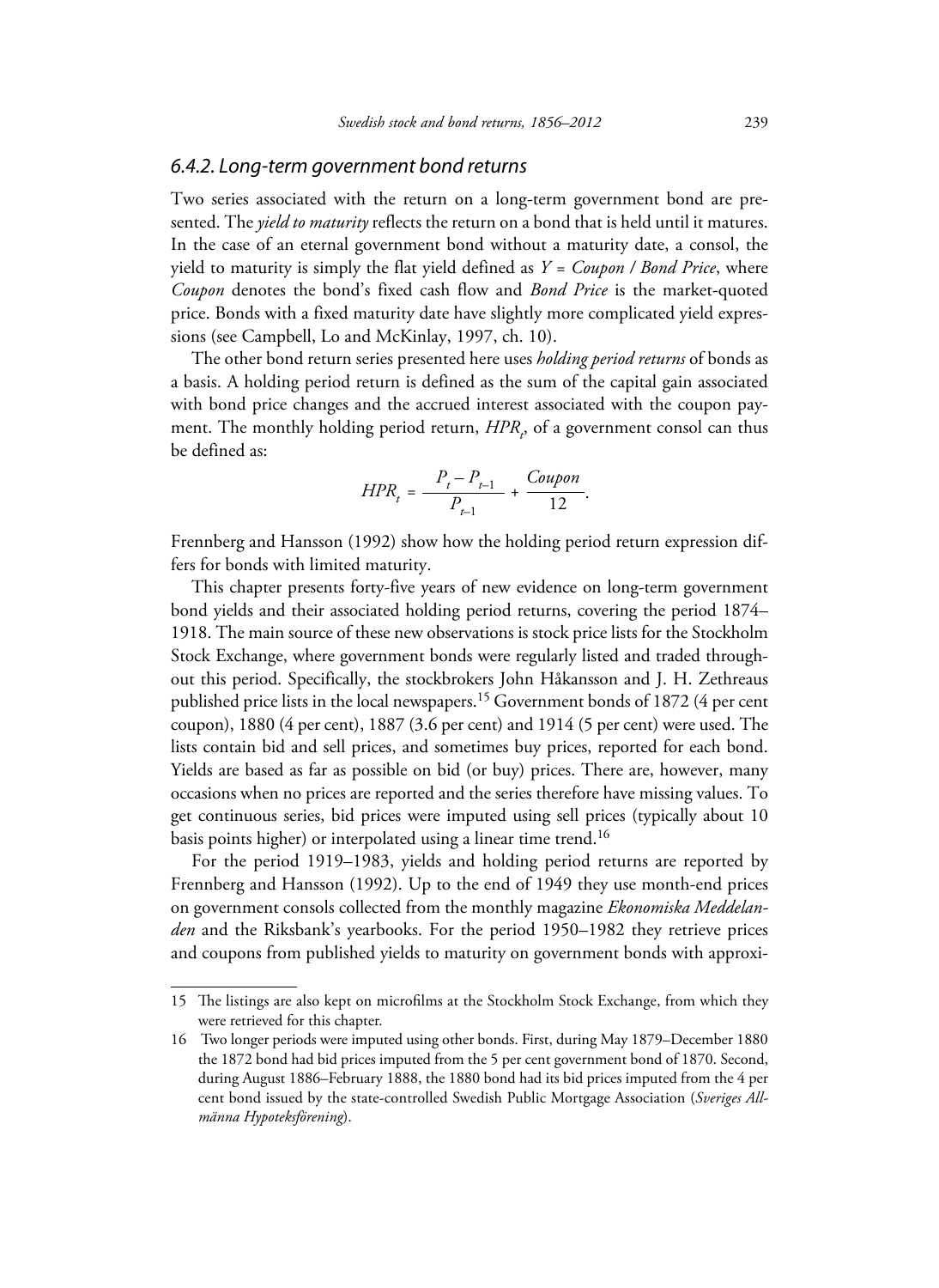mately 10 years to maturity, using information in the Riksbank's yearbooks and the Swedish National Debt Office (*Riksgäldskontoret*).

From January 1983 onwards, yields on 10-year government bonds are collected from the Riksbank's statistical databases. The calculation of the monthly long-term government bond yield index is based on the monthly holding period return. For the period before 1987 this is the percentage change in the bond price level and a twelfth of the annual coupon. For the period thereafter the calculation is done by assuming that the bond is a zero coupon bond, following the methodology of Frennberg and Hansson (1992).

#### 6.5. Descriptive analysis

Figure 6.3 presents stock returns on the Swedish stock market since 1901. The series are indexed so that they all equal one in October 1901, the starting date for the stock price index at the reorganized Stockholm Stock Exchange. Several interesting patterns emerge. First, the long-run picture differs quite markedly between prices and returns. Real prices were virtually unchanged throughout the 20th century up to 1980, when they started to increase. In contrast, real returns steadily increased, which emphasizes the historical importance of dividends to Swedish investors.



**Figure 6.3:** *Stock prices and returns in Stockholm, 1901–2012*

The level of stock returns has not been constant over time. Business cycles and periods of financial and economic crisis have led to fluctuations in corporate profits as well as in investors' income and wealth returns. This warrants an investigation into the extent to which stock returns in Sweden have varied over time. Table 6.1 pro-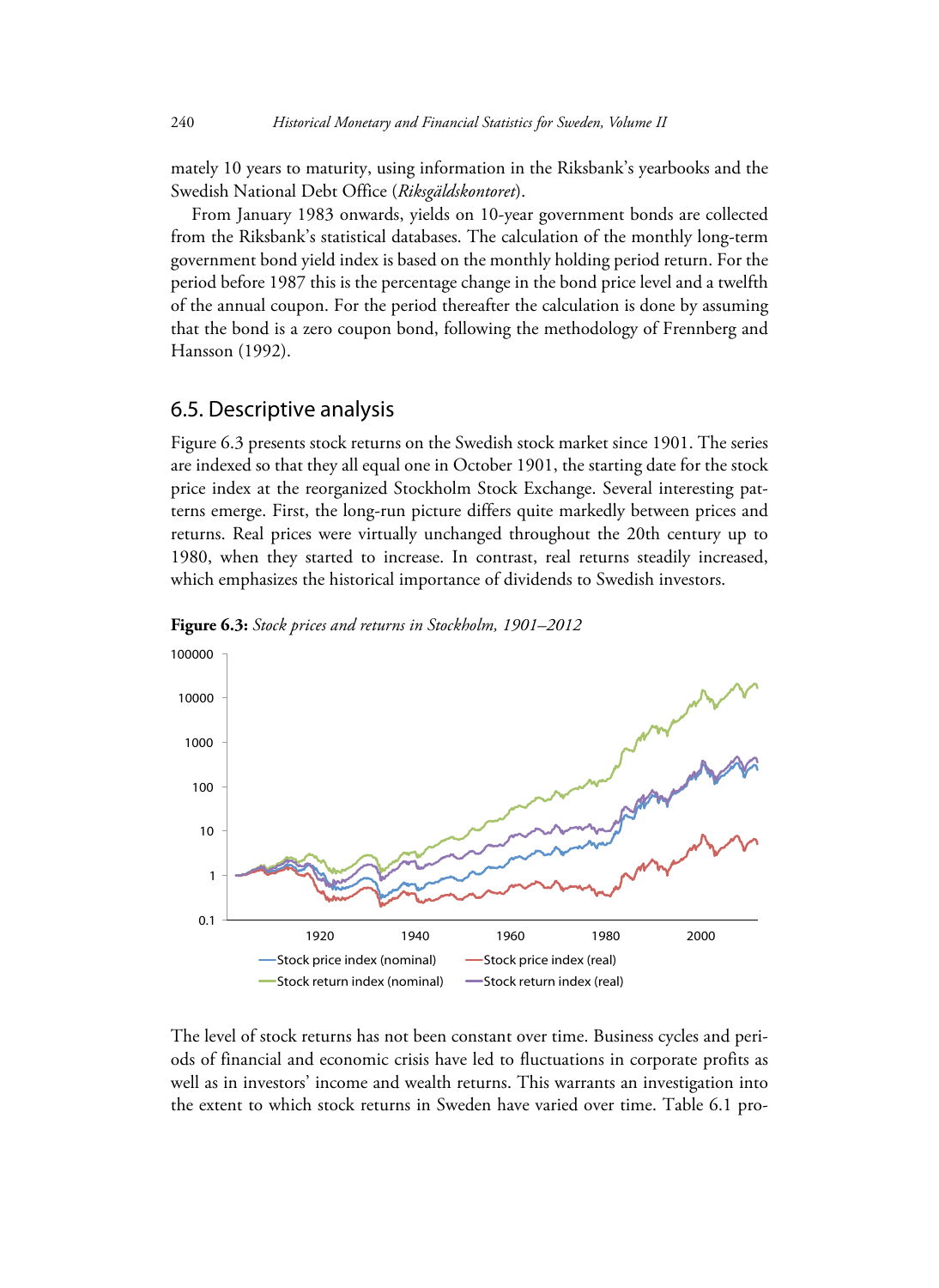vides a set of summary statistics of Swedish stock market returns for different sub-periods. Using the arithmetic average to calculate the mean return since 1901 gives an annual real return of 7.6 per cent. There were, however, some decades when the real market return was much higher than this; in the 1950s it was almost 13 per cent and in the 1980s and 1990s it was 20–25 per cent. In other decades it was lower and in the 1910s and the 1970s the average return was even negative.

Table 6.1 decomposes the stock returns into the price change, or capital gain, component and the dividend income component. The average nominal annual continuously compounded stock return over the entire study period, 1901–2012, is 7.8 per cent. Adjusting for consumer prices almost halves the return to 4.2 per cent. Decomposing the total nominal return of 7.8 per cent, about half comes from nominal capital gains (3.8 per cent) and half from the dividend yield (3.9 per cent). What the table also shows, however, is a considerable variation in stock returns across eras. Investing in the stock market portfolio in either 1930 or 2000, and then selling a decade later, resulted in losses. In contrast, an investment in the portfolio in 1980 yielded an average return of almost 30 per cent each year! It is also noteworthy that almost all of the variation across decades comes from differences in stock prices, whereas dividends have been fairly stable over time (see further on dividends below).

Another way of assessing the variation in stock market returns is to look at the individual months and years when returns were extremely high or low. Table 6.2 provides such evidence by listing the top and bottom ten months (Panel a) and years (Panel b) based on a ranking of all returns during the entire period studied. The list of dates in the table also provides a snapshot of the historically important events in the history of the Swedish stock market.

Looking at the highest returns, it is striking that most of them stem from the period after 1980. Nine out of ten top years and eight out of ten top months occurred during the 1980s, 1990s or the 2000s. This reflects the long boom on the Swedish stock market that occurred after 1980. However, some of the top months represent bounce-backs during recessions. The highest monthly return, on November 1992, occurred in the middle of the 1990s financial crisis but reflects the sudden drop in the Swedish exchange rate after the Riksbank decided to leave the ERM's fixed exchange rate system. The high returns in single months during the banking crisis of 1921 and 1922 likewise reflect bounce-backs.

Looking at extremely bad months and years, the share of years from earlier historical eras is higher. The worst month on the Swedish stock market over the past 112 years was March 1932, when the industrialist Ivar Keuger committed suicide and his conglomerate collapsed. The other bottom return months also reflect important economic or political events, including collapses of financial firms that mark the beginning of financial crises (November 1907, September 1990, October 2008), global stock market crashes (October and November 1987) or political events such as Germany's invasion of Denmark and Norway during the Second World War (April 1940). The pic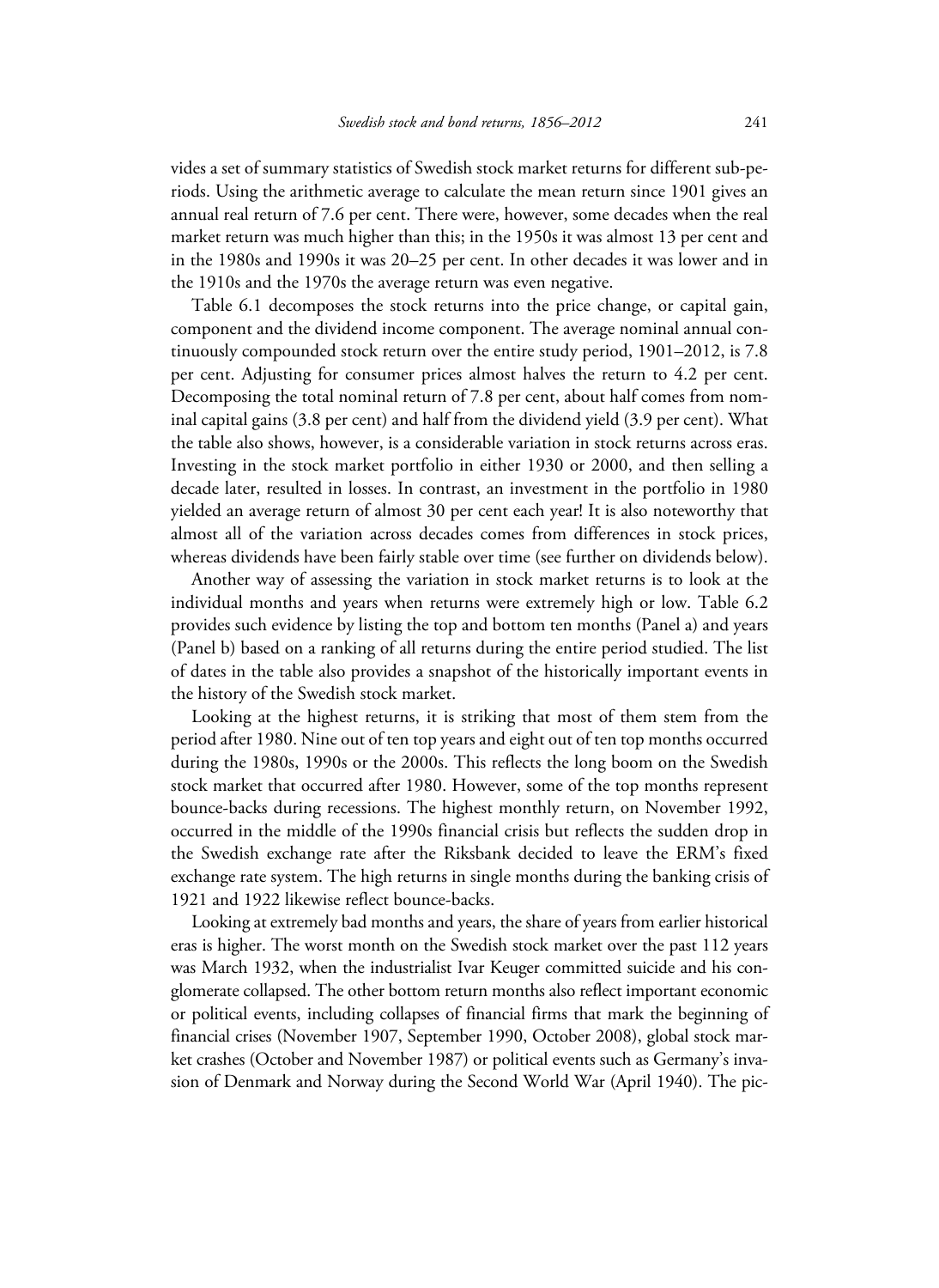ture of the lowest yearly returns is similar; they are typically associated with the major economic crises and political turbulence during the historical period under study.

|           |               |        |              |        |               |        |              |         | Divi- |
|-----------|---------------|--------|--------------|--------|---------------|--------|--------------|---------|-------|
|           | Nominal total |        | Real total   |        | Nominal total |        | Real total   |         | dend  |
|           | stock return  |        | stock return |        | capital gain  |        | capital gain |         | yield |
|           | Α             | G      | A            | G      | A             | G      | A            | G       | A     |
| 1901-2012 | 10.1          | 7.8    | 6.5          | 4.2    | 6.0           | 3.8    | 2.5          | 0.2     | 3.9   |
|           | (0.2)         |        | (0.2)        |        | (0.2)         |        | (0.2)        |         | (0)   |
| 1900-1909 | 5.5           | 5.1    | 4.2          | 3.8    | 2.5           | 2.2    | 1.3          | 0.9     | 2.9   |
|           | (8.6)         |        | (9.4)        |        | (8.1)         |        | (8.9)        |         | (1.5) |
| 1910-1919 | 2.7           | 1.1    | $-4.9$       | $-7.1$ | $-1.3$        | $-2.9$ | $-8.7$       | $-10.8$ | 4.1   |
|           | (18.6)        |        | (20.2)       |        | (18.3)        |        | (19.6)       |         | (0.6) |
| 1920-1929 | 3.6           | 2.2    | 8.0          | 7.0    | $-1.8$        | $-3.2$ | 2.3          | 1.4     | 5.5   |
|           | (17.8)        |        | (14.4)       |        | (17)          |        | (13.7)       |         | (0.8) |
| 1930-1939 | 0.8           | $-1.9$ | 0.2          | $-2.6$ | $-4.0$        | $-6.7$ | $-4.6$       | $-7.4$  | 5.0   |
|           | (24.4)        |        | (24.6)       |        | (23.5)        |        | (23.6)       |         | (0.9) |
| 1940-1949 | 10.1          | 9.7    | 5.5          | 5.1    | 5.0           | 4.8    | 0.7          | 0.4     | 4.7   |
|           | (8.6)         |        | (9.5)        |        | (7.9)         |        | (9.1)        |         | (0.9) |
| 1950-1959 | 17.0          | 15.7   | 12.2         | 10.8   | 12.3          | 11.0   | 7.7          | 6.3     | 4.2   |
|           | (18.2)        |        | (18.9)       |        | (17.6)        |        | (18.3)       |         | (0.2) |
| 1960-1969 | 8.7           | 7.5    | 4.8          | 3.5    | 5.0           | 3.9    | 1.3          | 0.1     | 3.4   |
|           | (16.7)        |        | (17)         |        | (16.1)        |        | (16.3)       |         | (0.3) |
| 1970-1979 | 6.7           | 5.4    | $-1.8$       | $-3.1$ | 2.4           | 1.2    | $-5.8$       | $-7.0$  | 4.1   |
|           | (16.9)        |        | (16.5)       |        | (16.3)        |        | (16)         |         | (0.4) |
| 1980-1989 | 32.1          | 29.4   | 22.9         | 20.3   | 28.6          | 26.0   | 19.6         | 17.1    | 2.7   |
|           | (26.7)        |        | (25.1)       |        | (26)          |        | (24.6)       |         | (1.1) |
| 1990-1999 | 18.9          | 15.5   | 15.9         | 12.1   | 16.1          | 12.8   | 13.2         | 9.4     | 2.5   |
|           | (28.8)        |        | (29.8)       |        | (28.2)        |        | (29.1)       |         | (0.5) |
| 2000-2009 | 5.2           | $-0.1$ | 3.6          | $-1.6$ | 1.4           | $-3.4$ | 0.0          | $-4.9$  | 3.5   |
|           | (33.6)        |        | (33.5)       |        | (31.3)        |        | (31.2)       |         | (4.2) |
| 2010-2012 | 8.6           | 7.1    | 7.1          | 5.7    | 4.9           | 3.5    | 3.5          | 2.1     | 3.2   |
|           | (20.9)        |        | (20.8)       |        | (20.3)        |        | (20.2)       |         | (1.2) |
|           |               |        |              |        |               |        |              |         |       |
|           |               |        |              |        |               |        |              |         |       |
| 1870-2012 | 10.9          | 9.0    | 7.9          | 6.1    | 6.6           | 4.8    | 3.7          | 2.0     | 4.3   |
|           | (0.2)         |        | (0.2)        |        | (0.2)         |        | (0.2)        |         | (0)   |
| 1870-1901 | 8.2           | 7.8    | 7.9          | 7.6    | 3.7           | 3.4    | 3.5          | 3.1     | 4.5   |
|           | (9.8)         |        | (9.5)        |        | (8.9)         |        | (8.6)        |         | (1.8) |

**Table 6.1:** *Stock market returns in Sweden (per cent)*

*Note*: "A" stands for arithmetic mean and "G" for geometric mean. Standard deviations in parentheses.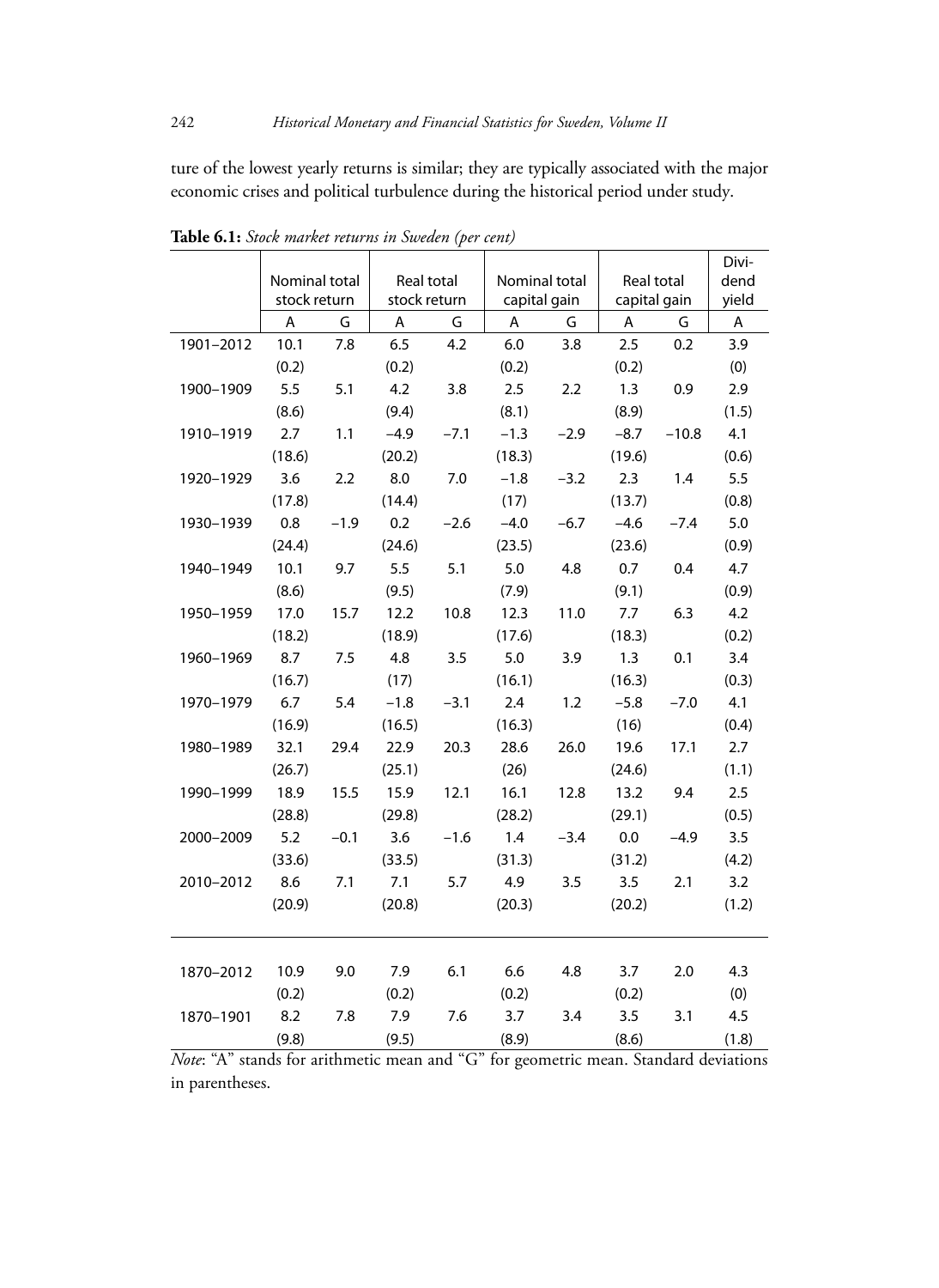|      | $\circ$                     |        |                |                            |         |
|------|-----------------------------|--------|----------------|----------------------------|---------|
|      | Months with highest returns |        |                | Months with lowest returns |         |
| Rank | Month                       | Return | Rank           | Month                      | Return  |
|      | 1992:11                     | 24.8   |                | 1932:3                     | $-31.9$ |
| 2    | 2009:4                      | 19.5   | $\overline{2}$ | 1990:9                     | $-25.3$ |
| 3    | 1922:5                      | 17.4   | 3              | 1987:10                    | $-23.3$ |
| 4    | 1983:2                      | 17.3   | 4              | 2008:10                    | $-19.9$ |
| 5    | 1921:7                      | 15.8   | 5              | 2002:9                     | $-17.1$ |
| 6    | 1999:12                     | 14.8   | 6              | 1907:11                    | $-16.2$ |
| 7    | 2000:2                      | 14.2   | 7              | 1987:11                    | $-15.7$ |
| 8    | 1922:4                      | 13.7   | 8              | 2008:6                     | $-15.7$ |
| 9    | 1994:1                      | 13.1   | 9              | 1940:4                     | $-15.5$ |
| 10   | 1986:3                      | 12.8   | 10             | 1998:8                     | $-15.1$ |

**Table 6.2:** *Extreme years and months on the Swedish stock market Panel a) Months with highest and lowest nominal returns*

*Panel b) Years with highest and lowest nominal returns*

|      | Years with highest returns |        |                | Years with lowest returns |         |
|------|----------------------------|--------|----------------|---------------------------|---------|
| Rank | Year                       | Return | Rank           | Year                      | Return  |
|      | 1999                       | 63.8   |                | 1918                      | $-43.9$ |
| 2    | 1983                       | 50.1   | $\overline{2}$ | 2008                      | $-43.3$ |
| 3    | 2009                       | 47.4   | 3              | 2002                      | $-40.8$ |
| 4    | 1986                       | 46.2   | 4              | 1990                      | $-40.1$ |
| 5    | 1981                       | 46.2   | 5              | 1931                      | $-34.8$ |
| 6    | 1993                       | 46.0   | 6              | 1932                      | $-28.3$ |
| 7    | 1988                       | 44.8   | 7              | 1970                      | $-27.2$ |
| 8    | 1959                       | 44.7   | 8              | 1939                      | $-26.2$ |
| 9    | 2003                       | 43.0   | 9              | 1914                      | $-25.1$ |
| 10   | 1996                       | 42.2   | 10             | 1966                      | $-24.8$ |

The volatility of stock prices is one of the most distinct features of this form of investment, distinguishing it from most other forms of financial investment such as bonds or bank deposits. Figure 6.4 shows the evolution of stock market volatility on the Stockholm Stock Exchange since 1901. Volatility is calculated as the 12-month standard deviation of the nominal capital gain, presented as a rolling window over the entire period. There are three peaks in volatility: the early 1920s (deflation and a banking crisis), the early 1930s (international financial crisis and the Kreuger crash) and the early 1980s (devaluations and stock market boom).

As can be seen from Figure 6.4, stock market volatility varies over time. Determining whether this variability is significant or merely a matter of nuances requires a more systematic take. I therefore applied the estimation methodology for detecting and measuring structural breaks in time series proposed by Bai and Perron (1998,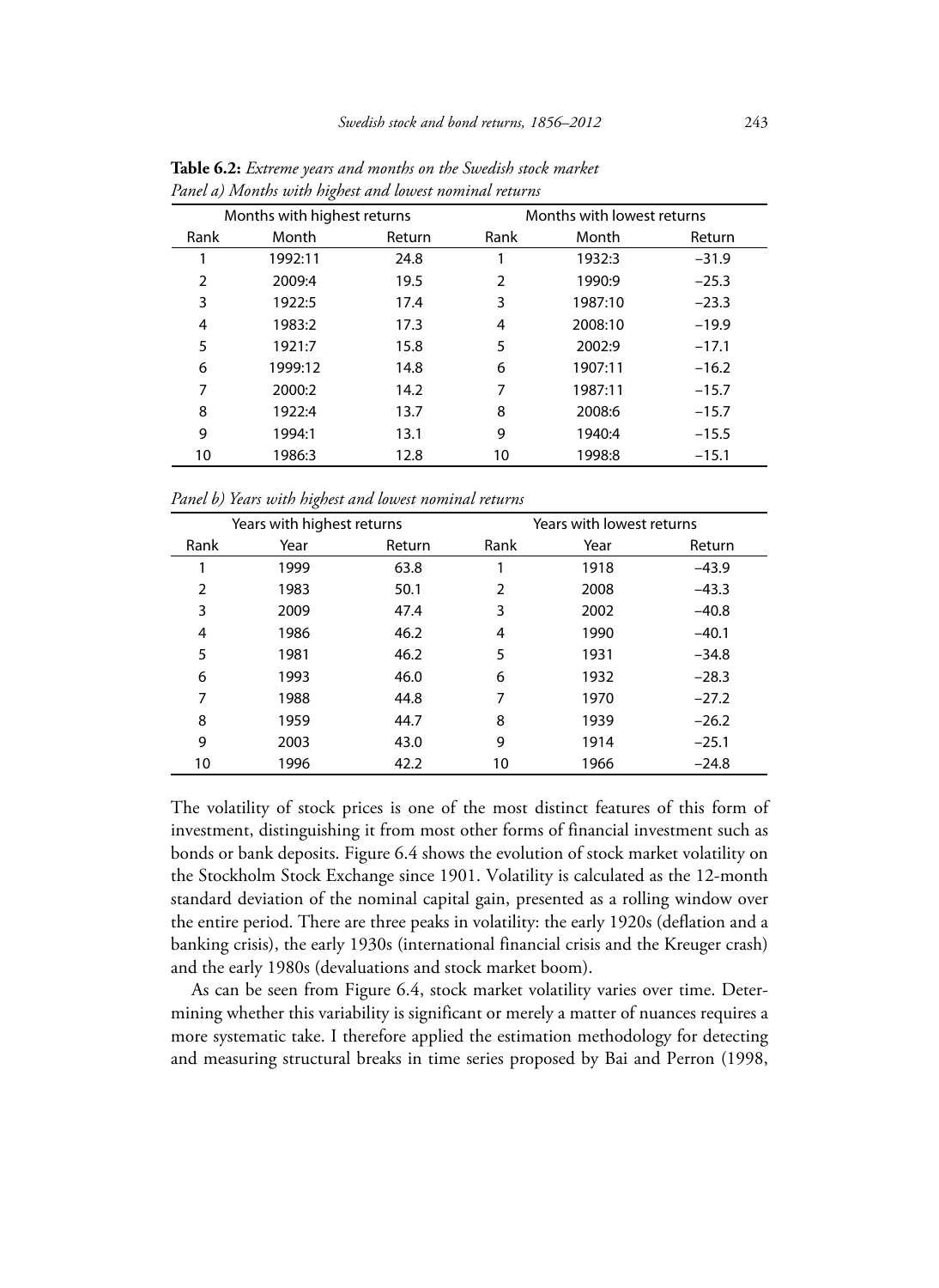2003). The results of this estimation are indicated by the horizontal solid line.<sup>17</sup> Stock price volatility on the Swedish stock market did indeed increase significantly from the early 1980s onwards. In this estimation the recent era been the most volatile in the modern history of Swedish stock markets, which may contradict some preconceptions about the role of technological development in stock market volatility. The second most volatile period was the interwar era, which is hardly surprising considering the extreme economic and political turbulence in this period. The quietest periods were the early 1900s and the postwar era up to 1980.

**Figure 6.4:** *Stock price volatility on the Stockholm Stock Exchange*



*Note*: Volatility is measured as the 12-month standard deviation in monthly nominal capital gains, measured at the middle of the period. The solid horizontal line shows the fitted values of a linear model with a structural break in mean volatility, dated July 1980, with statistical significance at the 5-per cent level. The structural break was estimated using the Bai and Perron (1998, 2003) methodology. As apparent from the analysis above, dividends have been a significant part of total stock returns in Swedish stock markets. Figure 6.5 displays the evolution since 1901

<sup>17</sup> In short, Bai and Perron's (1998, 2003) method has three main steps. First, it tests for the existence of one or more structural breaks. All tests signaled that the time series contained one or several structural breaks. Second, the exact number of statistically significant breaks is estimated. All tests (in particular the Bai and Perron sequential method and the Bayes Information Criterion) suggested that there is one break. Third, a linear regression model of the kind  $y_t = a +$  $\sum_{i}^{k} b_i D_i$  is fitted, where  $D_i$  denotes the *i*th time dummy after an estimated break. Fitted values  $\hat{a}$  and  $\hat{b}$ <sub>i</sub> accordingly represent the levels of volatility before and after each estimated break. One model parameter to set before testing is that the length of segments separated by a break has to be at least 20 per cent of the total segment length, resulting in a maximum number of breaks of three.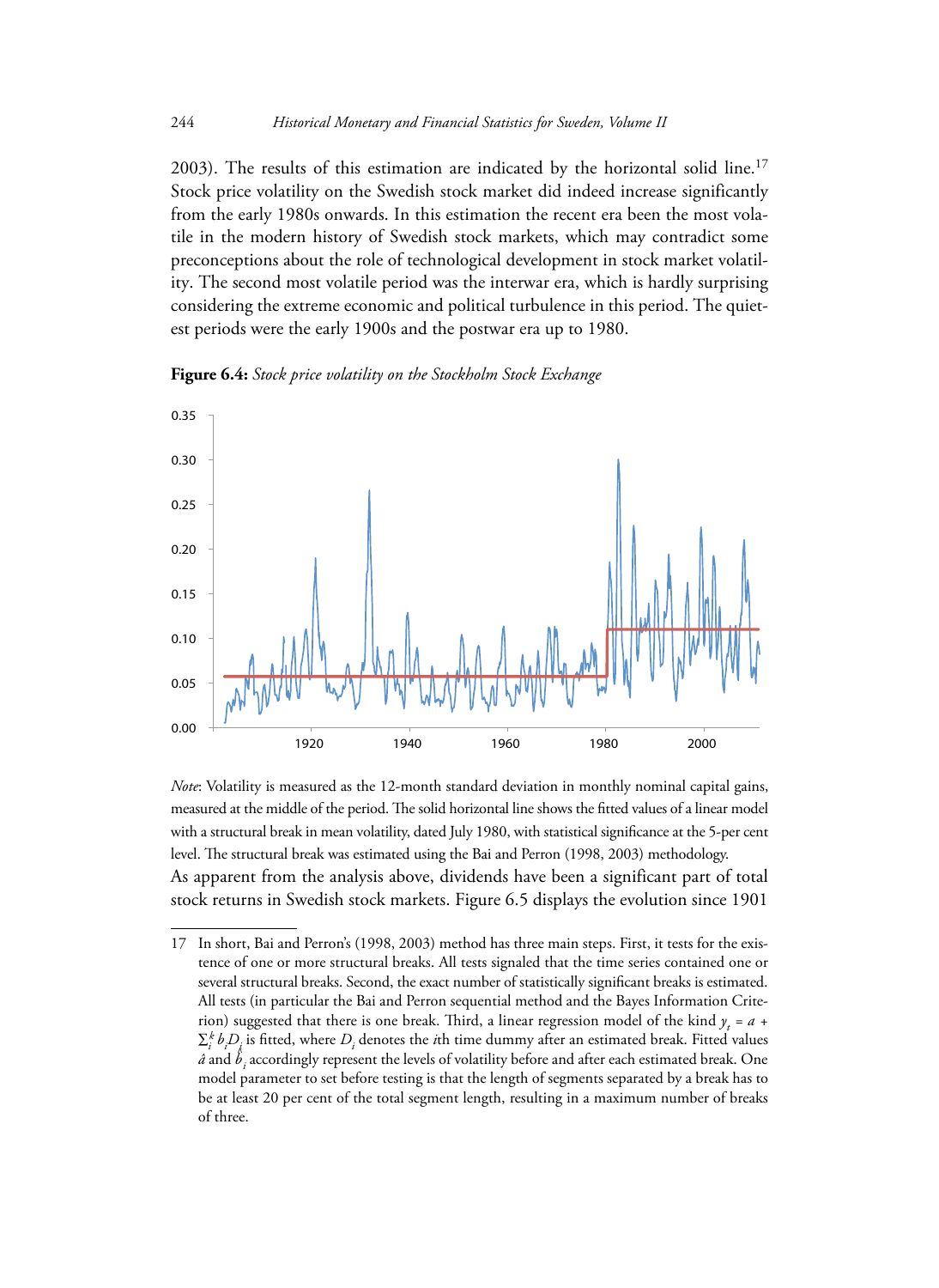of dividend yields on the Stockholm Stock Exchange, calculated as the annual average dividend level divided by monthly stock prices. Although the monthly variation in the series is considerable, dividend yields follow a fairly clear secular decreasing trend. An application of the Bai and Perron (1998, 2003) time series method for estimating structural breaks revealed two significant breaks in the mean dividend yield. Dividends hovered around five per cent up to the early 1940s; they were somewhat lower, around four per cent, in the postwar period up to around 1980 and then decreased again to a level of around three per cent. It is difficult to tell just what explains the level of dividends. One hypothesis, put forward by Baskin (1988), is that in early financial markets firms used dividends to overcome information asymmetries vis-à-vis stock investors. By making stocks more similar to fixed-interest securities, e.g., bonds, a smaller premium was sufficient when firms acquired external finance.





Note: The dividend yield reflects the dividend payout as a share of the stock price. The solid horizontal line shows the fitted values of a linear model with two structural breaks in the mean dividend yield, with statistical significance at the 5 per cent level. The structural break was estimated using the Bai and Perron (1998, 2003) methodology. In the first period, ending with a break in December 1943, the average dividend yield was 4.9 per cent – in the second period, between December 1943 and November 1982, it was 4.1 per cent; thereafter, it was 2.8 per cent.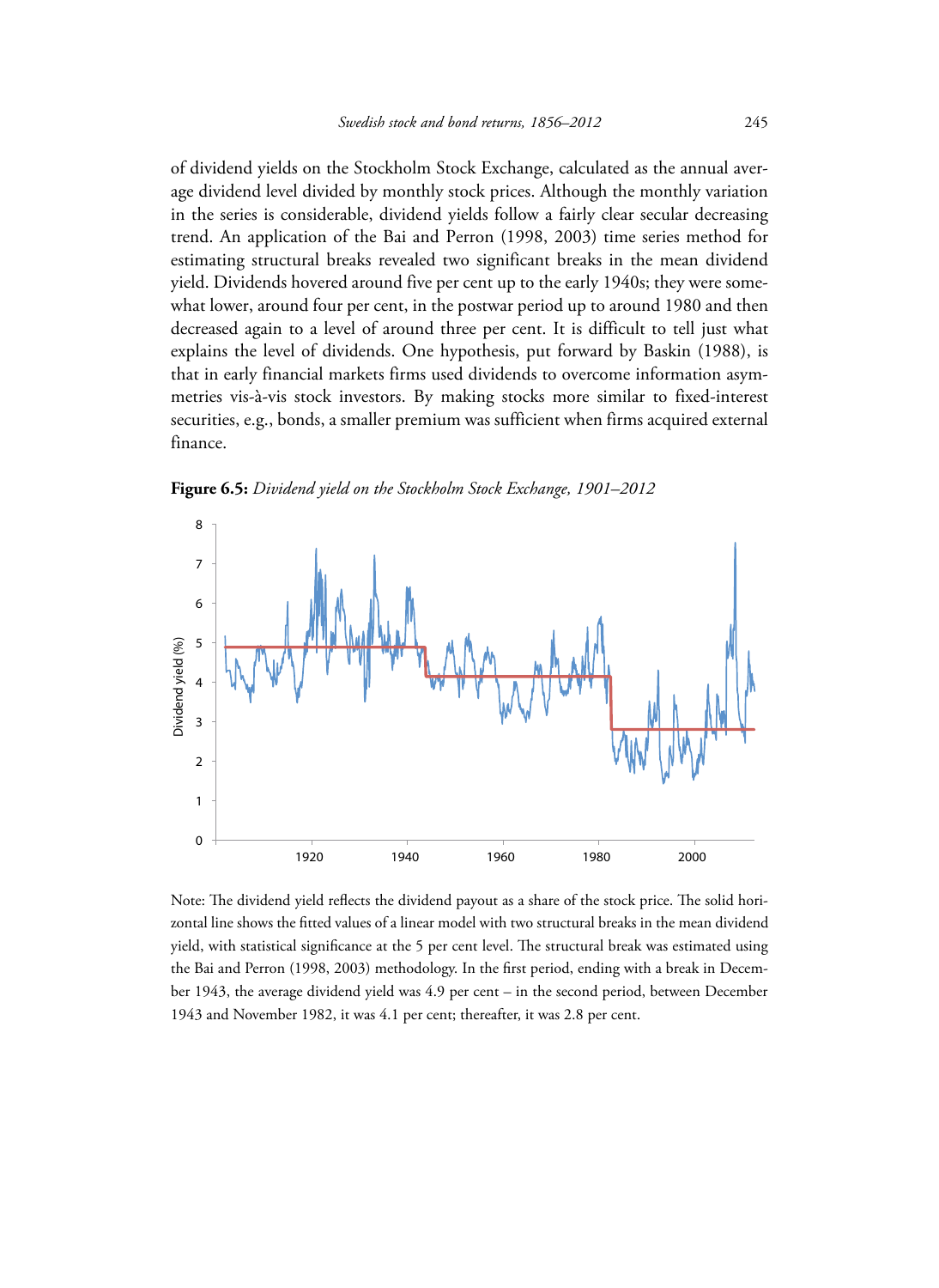Turning to fixed income returns, Figure 6.6 shows the evolution of the yield on two securities: a long-term government bond and a short-term Treasury bill (actually, the Riksbank's official discount rate) going back to the middle of the 19th century. As can be seen from the figure, there has been a high degree of correlation in the yield levels of these two instruments. The short-term rate lies somewhat below the longterm government bond rate in the latter part of the 20th century, except during the turbulent era in the 1990s when the Riksbank raised its short-term rates to dramatic levels in an attempt to support the fixed exchange rate (which was abolished after a short time).

**Figure 6.6:** *Nominal yields on long- and short-term government bonds and bills*



A comparative view of the long-run evolution of inflation-adjusted returns on stocks, bonds and bills is provided in Figure 6.7. The main message is that stock investments have performed dramatically better over the course of the past 112 years than any of the fixed-interest securities. Note, however, that this only holds when dividend yields are incorporated; by themselves, stock price gains do not outperform yields on government bonds or bills. The order of magnitude is of interest. A stock investment of 100 SEK in 1901 rendered a portfolio worth 44,200 SEK in 2012 when dividends were reinvested and only 900 SEK when they were not. For government bonds, the same investment would give a portfolio of 1,300 SEK and for shortterm Treasury bills 700 SEK. Note that these ex post comparisons do not take into account the additional risk associated with stock investments.

While stocks outperformed fixed-interest securities over the period as a whole, this was not the case in the first half of the 20th century. Up to 1950 both government bonds and bills represented a better investment than a stock purchase regard-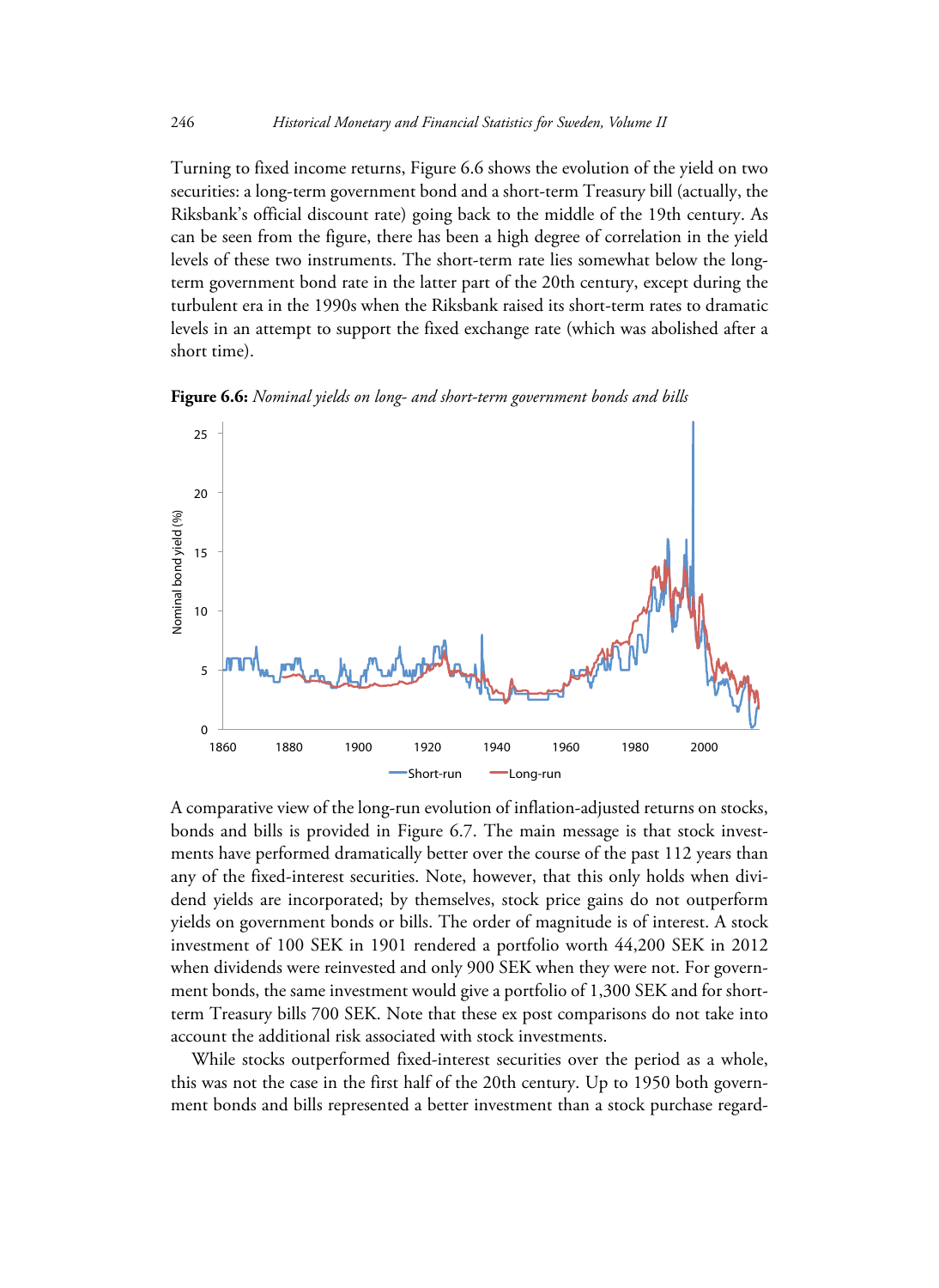

*A share issued in 1921 to the nominal value of 1 000 SEK in the company AB Kreuger & Toll, a building company that was founded by Ivar Kreuger and Paul Toll in 1908.* Source: The Royal Coin Cabinet.



*A share issued in 1909 to the nominal value of 200 SEK in the company AB Göteborgs Automobildroskor.*  Source: The Royal Coin Cabinet.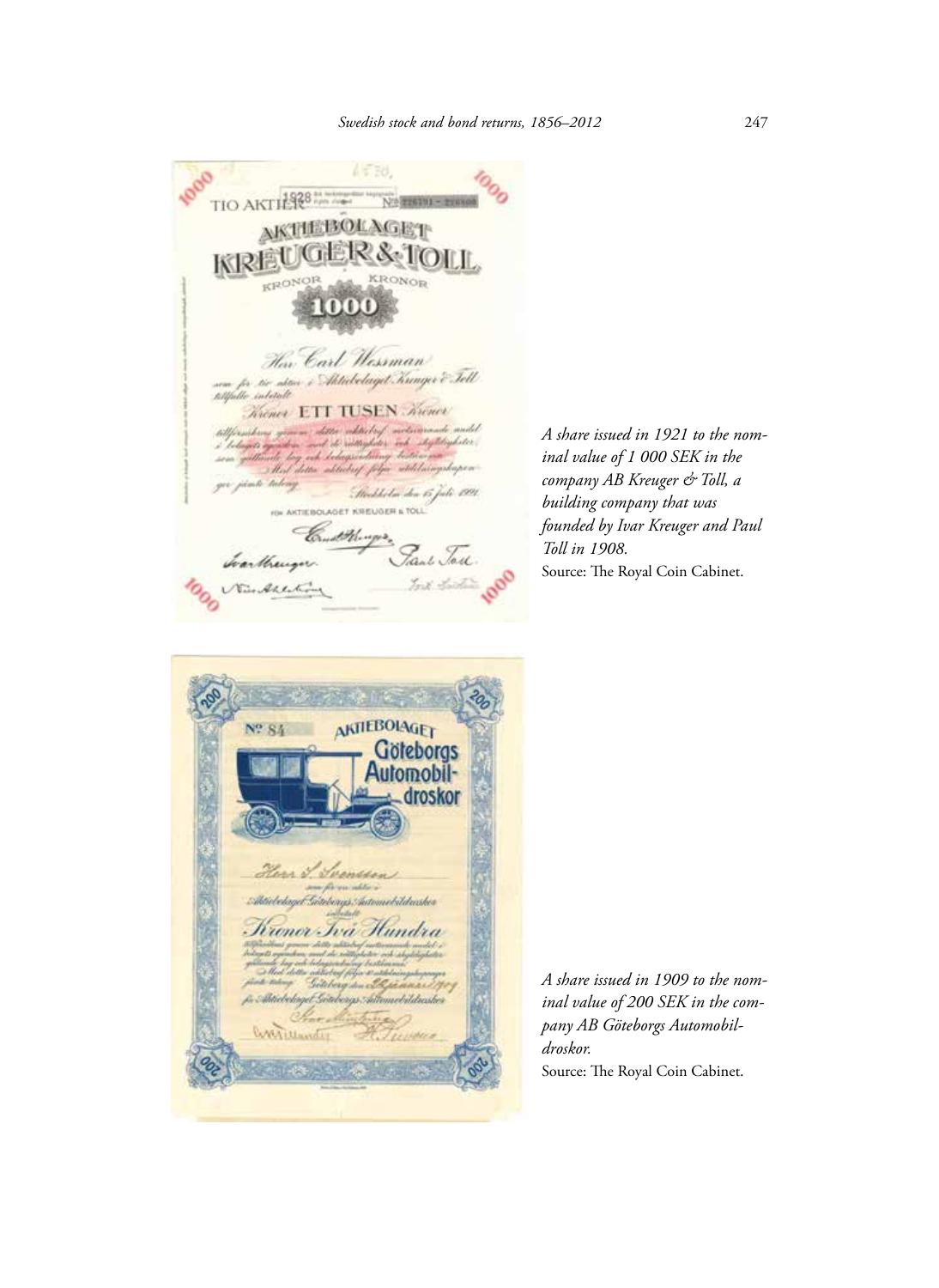less of how dividends are treated. This is explained by the dramatic collapse of stock prices during the financial crises in the 1920s and 1930s. The total value of the stocks on the Stockholm Stock Exchange dropped by two thirds between December 1917 and December 1920 and by half between December 1930 and December 1932.



**Figure 6.7:** *Stock, bill and bond returns indices, inflation adjusted, 1901–2012*

As already mentioned in the introduction and data sections above, this chapter also presents a new stock price index and a new stock returns index for Sweden beginning in 1870, which allows an analysis of the entire era up to modern times. Due to a scarcity of data, at present these indices are only available annually. Furthermore, one sub-period (1892–1901) is based on a relatively small set of traded stocks and is therefore potentially less representative than both earlier and latter periods. Figure 6.8 displays the evolution of nominal and inflation-adjusted stock prices and returns on the Stockholm Stock Exchange during the late 19th century. There were two boom years, 1871–1872, when prices rose by a total of 56 per cent and returns by almost 80 per cent. This was followed by an international financial panic and long depression, when prices fell and even total returns were negative for a few years. In the period as a whole, it can be seen that capital gains were modest and most of the total return came from the dividend yield. As reported in Table 6.1, total returns averaged eight per cent a year between 1870 and 1901 and capital gains were somewhat over three per cent.<sup>18</sup>

<sup>18</sup> The share of dividend yields in total returns was 54 per cent during 1870–1901, but 66 per cent when the two boom years of 1871–72 are excluded.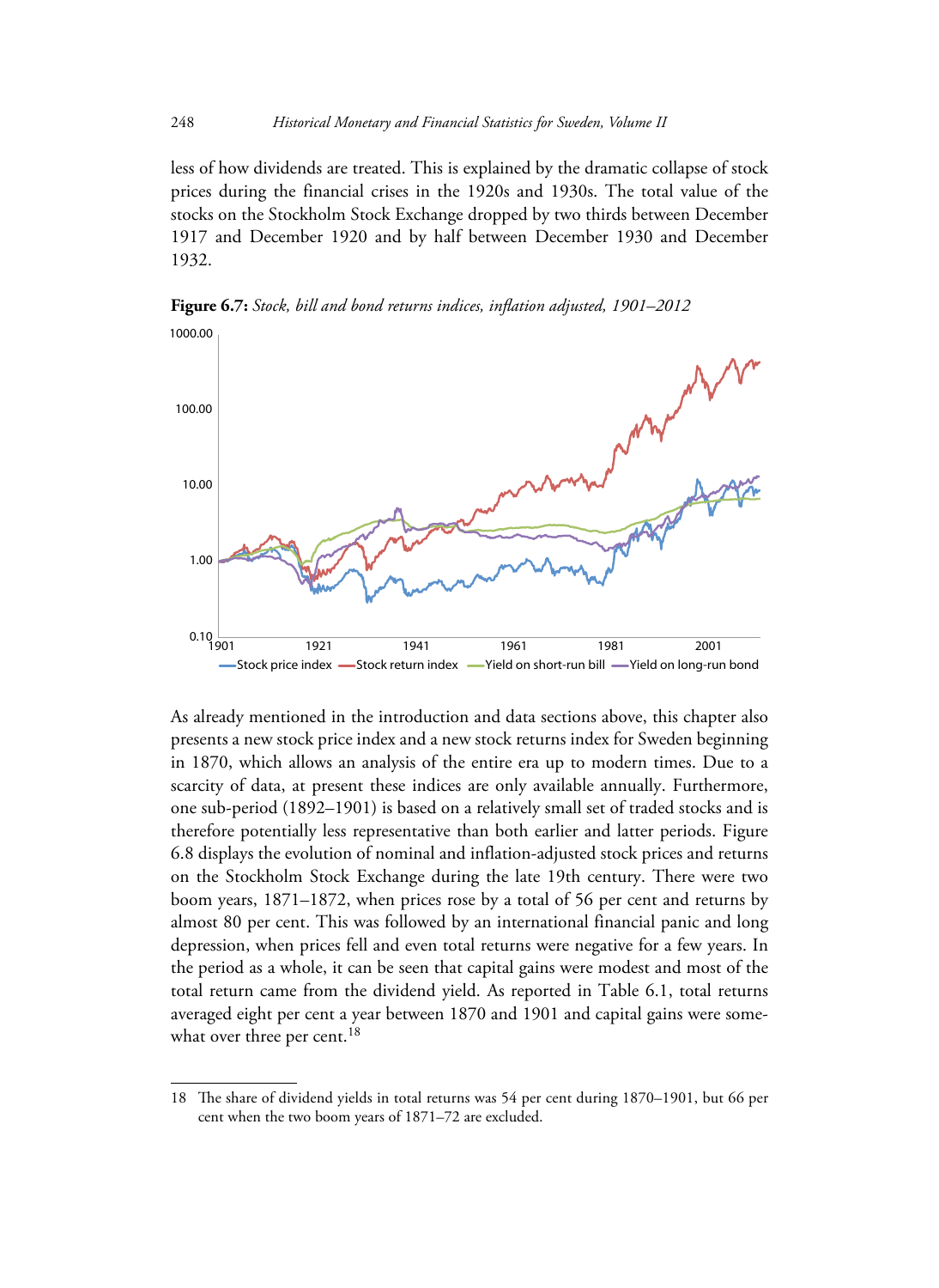

**Figure 6.8:** *Stock prices and returns in Stockholm, 1870–1901*

Table 6.3 presents summary statistics for bond and bill returns, both for the entire period and for the same sub-periods as for stock returns in Table 6.1. The average annual real return on a Swedish government short-term security was 1.7 per cent over the entire 20th century and up to 2012. For long-term government bonds the average annual real return was only marginally higher, 2.1 per cent. There is, however, a considerable variation across decades. Nominal yields were highest in the early era up to 1930 and in the 1980s and 1990s, largely due to relatively high inflation. Overall, comparing long-term and short-term yields suggests that the term premium, i.e., the return to investors for holding securities with longer maturities, has been significantly positive in almost every period in the past.

The last column of Table 6.3 presents estimates of the *equity risk premium,* that is, the return on equity (capital gains plus dividends) in excess of the return on safe assets such as government bonds or treasury bills. The equity risk premium (ERP) at time period *t* can be defined as:

$$
ERP_{t} = \frac{(1 + R_{t})}{(1 + R_{f,t})} - 1
$$

Using this equation, the formula for calculating the annualized equity risk premium based on compounded monthly returns and premia is:

$$
Annualized\ ERP_t = \left(\prod_{t=1}^{12} (1 + ERP_t)\right)^{1/12} - 1.
$$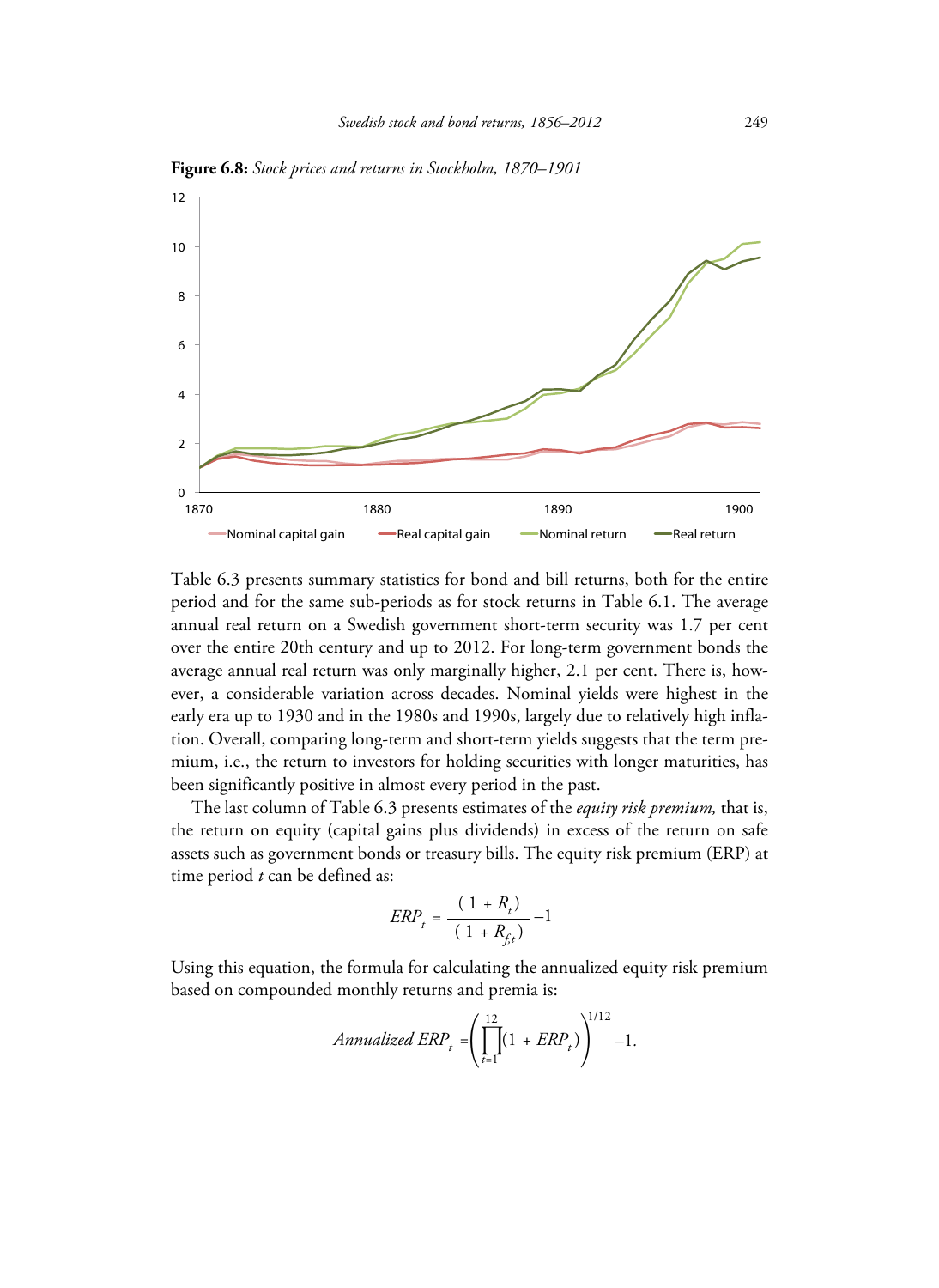The typical argument for the existence of an equity risk premium is that investors demand compensation for holding volatile and risky corporate stocks instead of fixed-interest securities with lower returns, volatility and default risk.<sup>19</sup> Table 6.3 shows the equity risk premium calculated as the difference between the nominal stock market return and the nominal short-term bond, both over a holding period of one year. Looking at the entire period 1901–2012, the equity risk premium is 2.5 per cent per year using geometric average returns and 4.7 per year using arithmetic average returns. Extending the period back to 1870 increases the premia to 3.8 per cent and 5.6 per cent, respectively. Interestingly, these premia are closer to what Frennberg and Hansson (1992b) found for the period 1919–1990: 3.6 and 5.5 per cent, respectively. In other words, the historical time dimension matters for the estimation of equity premia, as has been found for other countries (see Goetzmann and Ibbotson, 2006) and now also for Sweden.

A closer look at the equity premia across time periods reveals a striking degree of variation. There are decades when the equity premium is virtually zero (e.g., the 1900s and 1970s) or even negative (the 1910s through the 1930s and the 2000s), and decades when it is substantial (the 1950s, 1980s, 1990s). Holding stocks for one year has thus not been a universally successful strategy, not even when averaged over a decade.

<sup>19</sup> For an extensive discussion of the equity risk premium, see Goetzmann and Ibbotson (2006).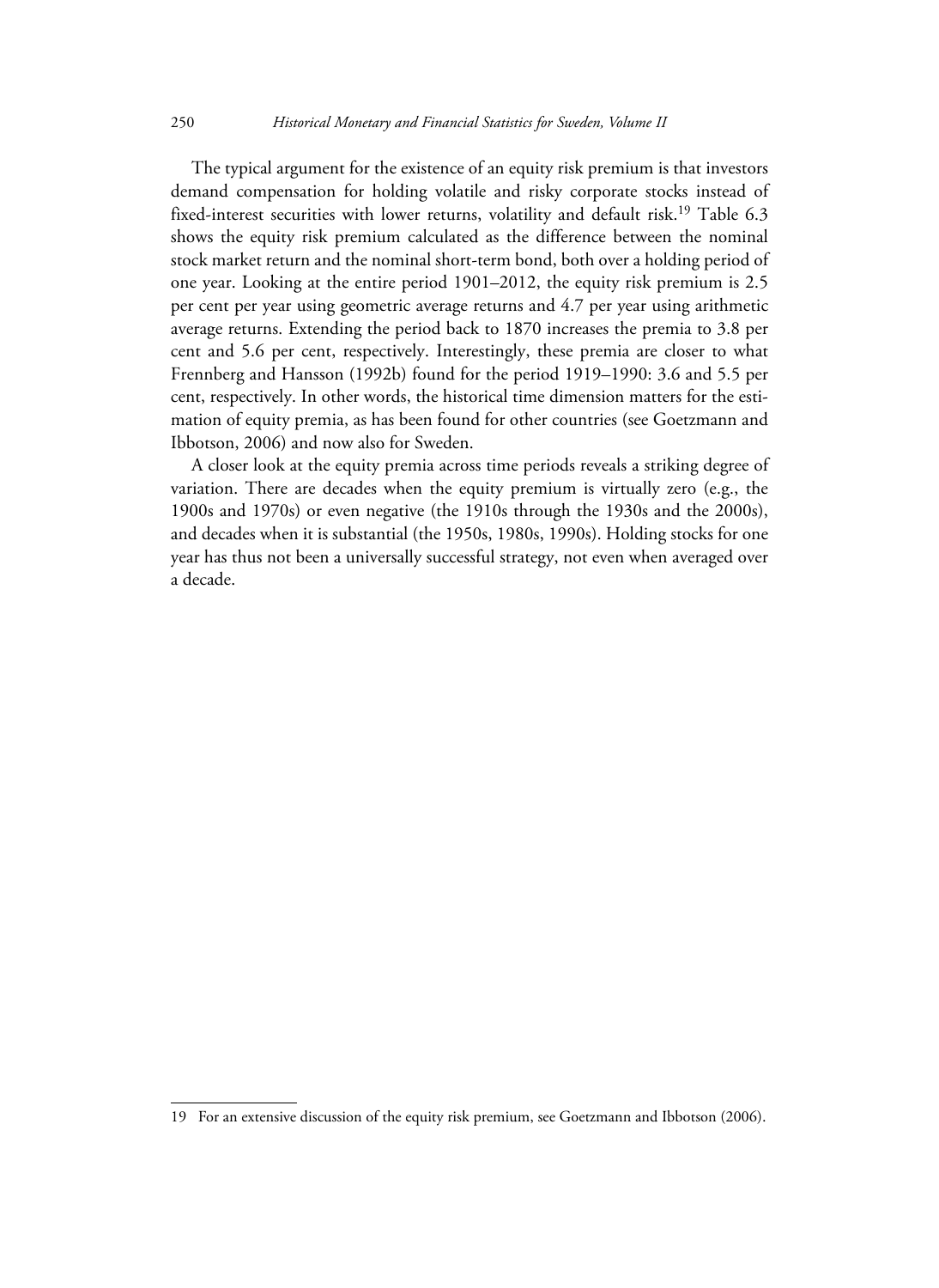|           |       | Return on short-term bill |        |        | Return on long-term bond |      |        |        | Equity risk |         |
|-----------|-------|---------------------------|--------|--------|--------------------------|------|--------|--------|-------------|---------|
|           |       | Nominal                   | Real   |        | Nominal                  |      | Real   |        |             | premium |
|           | Α     | G                         | A      | G      | Α                        | G    | Α      | G      | Α           | G       |
| 1901-2012 | 5.4   | 5.3                       | 1.9    | 1.7    | 6.2                      | 5.8  | 2.8    | 2.1    | 4.7         | 2.5     |
|           | (0)   |                           | (0.1)  |        | (0.1)                    |      | (0.1)  |        |             |         |
| 1900-1909 | 5.2   | 5.2                       | 3.7    | 3.7    | 3.4                      | 3.3  | 2.0    | 1.9    | 0.3         | $-0.1$  |
|           | (0.6) |                           | (1.7)  |        | (3.8)                    |      | (5.2)  |        |             |         |
| 1910-1919 | 5.6   | 5.6                       | $-2.5$ | $-3.0$ | 1.3                      | 1.2  | $-6.4$ | $-7.1$ | $-2.9$      | $-4.5$  |
|           | (0.8) |                           | (10.9) |        | (3.7)                    |      | (11.4) |        |             |         |
| 1920-1929 | 5.2   | 5.2                       | 10.6   | 10.1   | 7.4                      | 7.0  | 13.5   | 11.8   | $-1.6$      | $-3.1$  |
|           | (1)   |                           | (11.9) |        | (9.9)                    |      | (21.9) |        |             |         |
| 1930-1939 | 3.1   | 3.1                       | 2.5    | 2.5    | 6.4                      | 4.6  | 5.9    | 3.9    | $-2.3$      | $-5.1$  |
|           | (0.8) |                           | (3.7)  |        | (18.8)                   |      | (19.9) |        |             |         |
| 1940-1949 | 2.8   | 2.8                       | $-1.3$ | $-1.5$ | 5.5                      | 5.4  | 1.2    | 1.0    | 7.2         | 6.9     |
|           | (0.3) |                           | (5.4)  |        | (5)                      |      | (6.2)  |        |             |         |
| 1950-1959 | 3.6   | 3.6                       | $-0.8$ | $-0.9$ | 0.4                      | 0.4  | $-3.8$ | $-3.9$ | 13.4        | 12.1    |
|           | (0.8) |                           | (4.5)  |        | (3.4)                    |      | (5.2)  |        |             |         |
| 1960-1969 | 5.2   | 5.2                       | 1.3    | 1.3    | 3.7                      | 3.7  | $-0.1$ | $-0.2$ | 3.5         | 2.3     |
|           | (0.7) |                           | (1.4)  |        | (3.6)                    |      | (3.6)  |        |             |         |
| 1970-1979 | 6.6   | 6.6                       | $-2.1$ | $-2.1$ | $6.0\,$                  | 6.0  | $-2.5$ | $-2.6$ | 0.1         | $-1.1$  |
|           | (1)   |                           | (1.5)  |        | (2.5)                    |      | (3.5)  |        |             |         |
| 1980-1989 | 11.5  | 11.5                      | 3.7    | 3.6    | 11.2                     | 11.0 | 3.3    | 3.0    | 20.6        | 17.9    |
|           | (1.6) |                           | (3.4)  |        | (7.2)                    |      | (8.5)  |        |             |         |
| 1990-1999 | 8.4   | 8.3                       | 5.2    | 5.2    | 14.7                     | 13.9 | 11.4   | 10.6   | 10.5        | 7.2     |
|           | (4.1) |                           | (3.1)  |        | (14)                     |      | (13.7) |        |             |         |
| 2010-2012 | 1.2   | 1.2                       | $-0.2$ | $-0.2$ | 8.4                      | 8.1  | 6.8    | 6.6    | 7.3         | 5.9     |
|           | (0.7) |                           | (1.7)  |        | (10.2)                   |      | (9.7)  |        |             |         |
|           |       |                           |        |        |                          |      |        |        |             |         |
|           |       |                           |        |        |                          |      |        |        |             |         |
| 1870-2012 | 5.2   | 5.2                       | 2.3    | 2.2    | 5.3                      | 5.3  | 2.3    | 2.3    | 5.6         | 3.8     |
|           | (0.0) |                           | (0.1)  |        | (0.0)                    |      | (0.0)  |        |             |         |
| 1870-1901 | 4.8   | 4.8                       | 4.6    | 4.6    | 4.0                      | 4.0  | 3.8    | 3.8    | 3.4         | 3.0     |
|           | (0.0) |                           | (0.0)  |        | (0.0)                    |      | (0.0)  |        |             |         |

**Table 6.3:** *Fixed income returns and the equity risk premium in Sweden*

Note: "A" stands for arithmetic mean and "G" for geometric mean. Standard deviations in parentheses. The equity premium is calculated as the difference between the nominal stock return and the nominal yield on a short-term government bill.

It is not sufficient to evaluate the premium for holding risky assets at just the annual level. Most people's investment horizons are much longer than that. When saving for retirement, the relevant time horizons are a matter of decades rather than years. Figure 6.9 presents further evidence on the evolution of the equity risk premium by presenting the premium when holding periods are extended from 1 year to 5, 10 and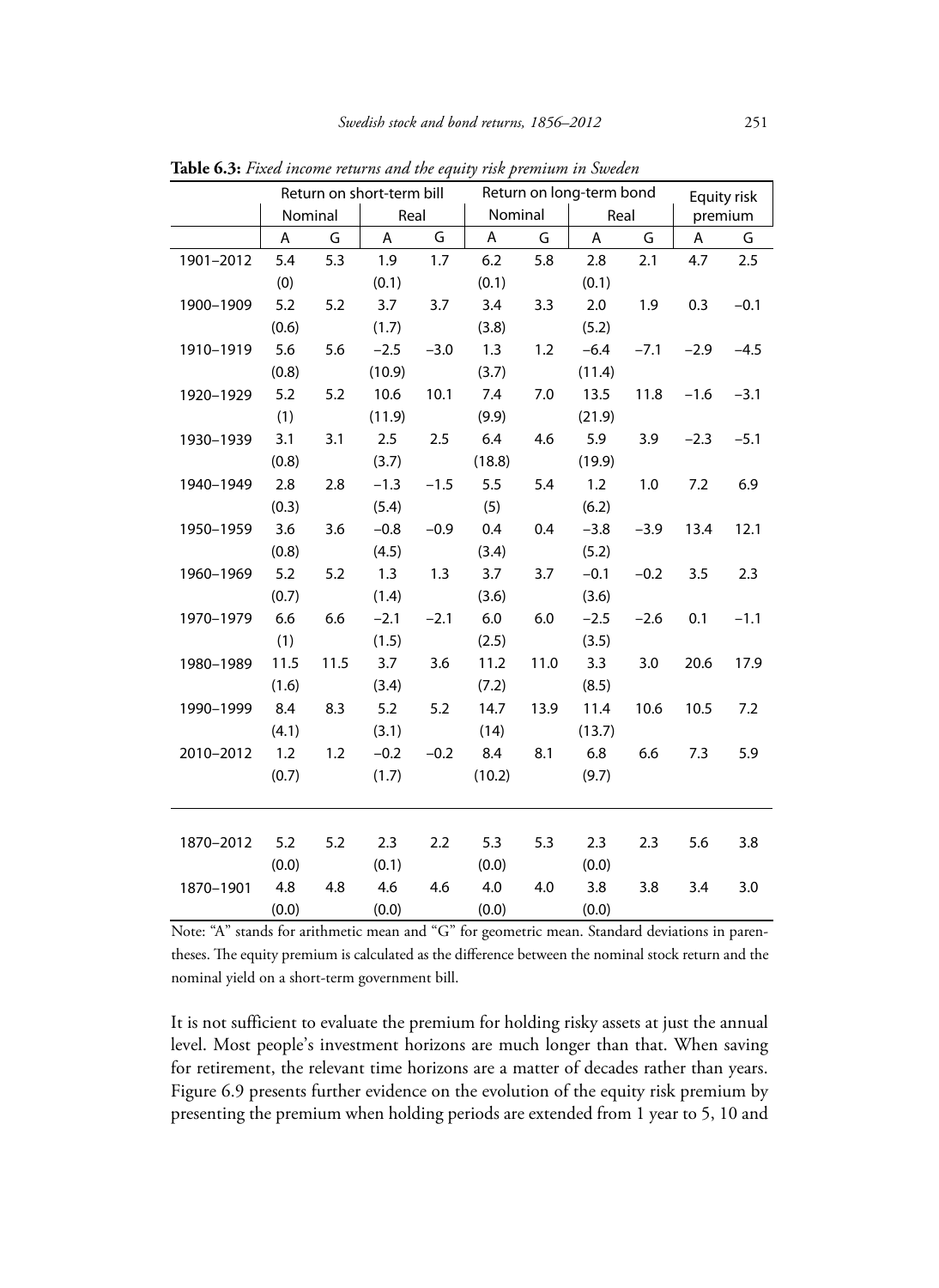30 years. The lines show monthly observations of excess nominal stock returns that are held for 1, 5, 10 and 30 years ahead. For this reason, the picture with a 30-year horizon ends in 1982 as that is the latest year for which a 30-year period of returns is observable in the data.

Looking first at the 1-year horizon, the premium oscillates around the zero line and is positive in about two thirds of the months (478 out of 744). For 5-year holding periods, the share of months with a positive equity premium increases to three fourths (938 out of 1,271). This share, about three fourths, of months with a positive premium is also true for the 10- and 30-year investment horizons. However, the historical pattern shows that many of the negative premia emanate from the negative stock returns of the 1920s and 1930s. Turning instead to just the postwar era, the share of positive months rises to 92 per cent for a 10-year holding period and to 100 per cent for a 30-year period. No such increase in the share of positive months can be discerned for the shorter holding periods.





Note: The equity risk premium is measured as the return on equity (capital gains plus dividends) in excess of the return on safe assets such as government bonds or Treasury bills.

How internationally integrated are Swedish financial markets and how has this changed in the long run? There are many ways to assess this question. This study offers two intuitive yet simplistic approaches. In Figure 6.10, the stock price and stock returns indices on the Stockholm Stock Exchange are compared with the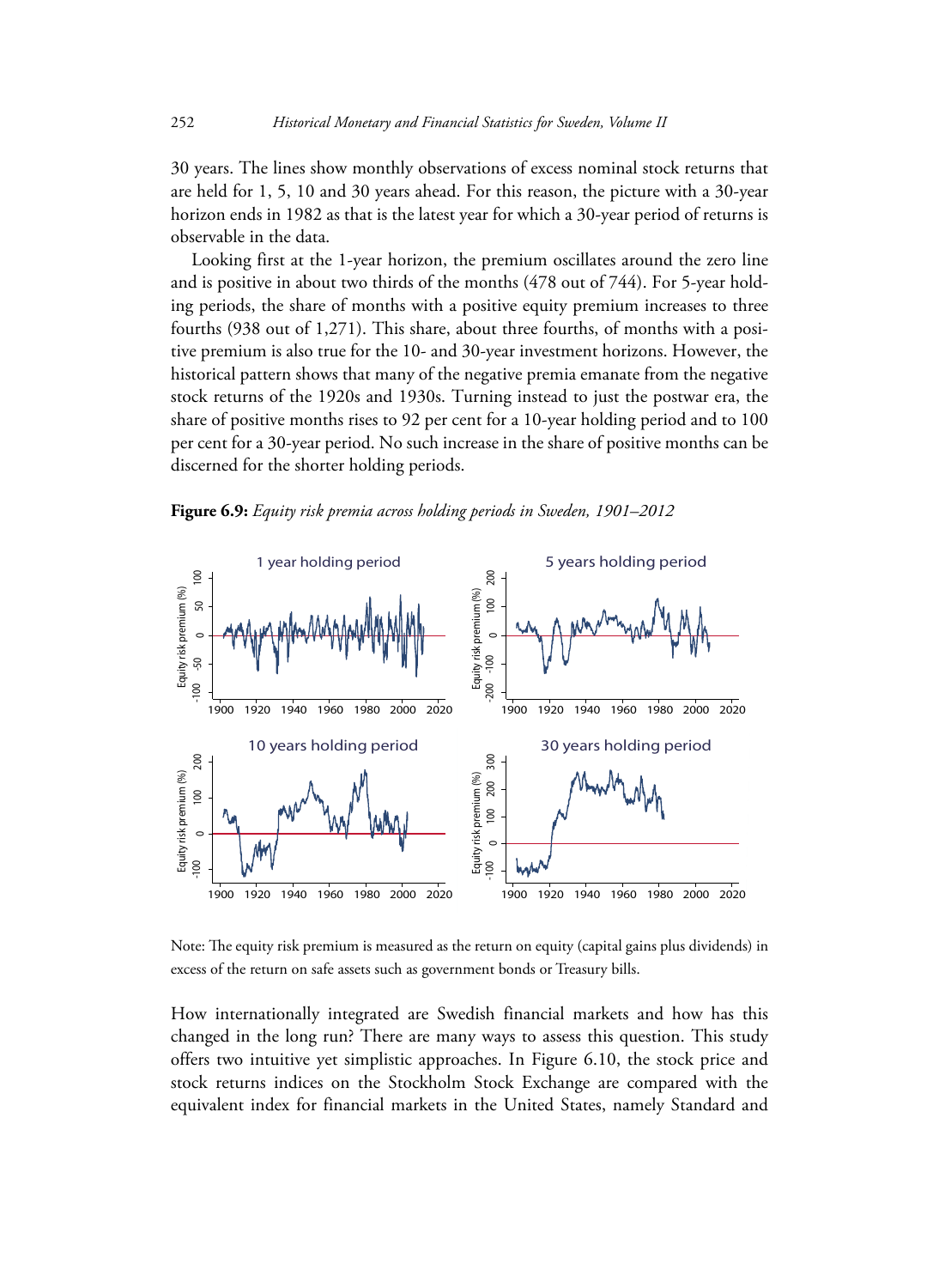Poor's composite stock price index at the New York Stock Exchange. Data on U.S. stock prices and returns come from Robert Shiller's book *Irrational Exuberance* and updated versions of the database presented in that book (Shiller, 2000). As the figure indicates, the long-run investment outcomes in these two markets are both similar and different. Looking at the temporal variation, both markets exhibit the same major downturns and increases in the past century. Still, the period before 1980 was much more favorable for American stock market investors than it was for Swedish. The total return in the U.S. was higher than in Sweden by one order of magnitude. Real stock prices were almost constant in Sweden up to 1980 and only marginally positive in the U.S.



**Figure 6.10:** *Stock prices and returns in Stockholm and New York, 1901–2012*

Another way of assessing the international integration of Swedish financial markets is to look at co-movements of stock returns across markets. Figure 6.11 shows rolling 36-month correlations of nominal stock returns in Stockholm and New York since 1901. There is a considerable variation in co-movements over time, with virtually no correlation in many periods and almost 0.8 in other periods. The level seems to increase slightly after 1980; particularly after 1990 the correlation has hovered between 0.5 and 0.8. Possibly, this change reflects the impact of developments in information technology as well as the financial liberalizations and deregulations that the world has seen since the 1980s.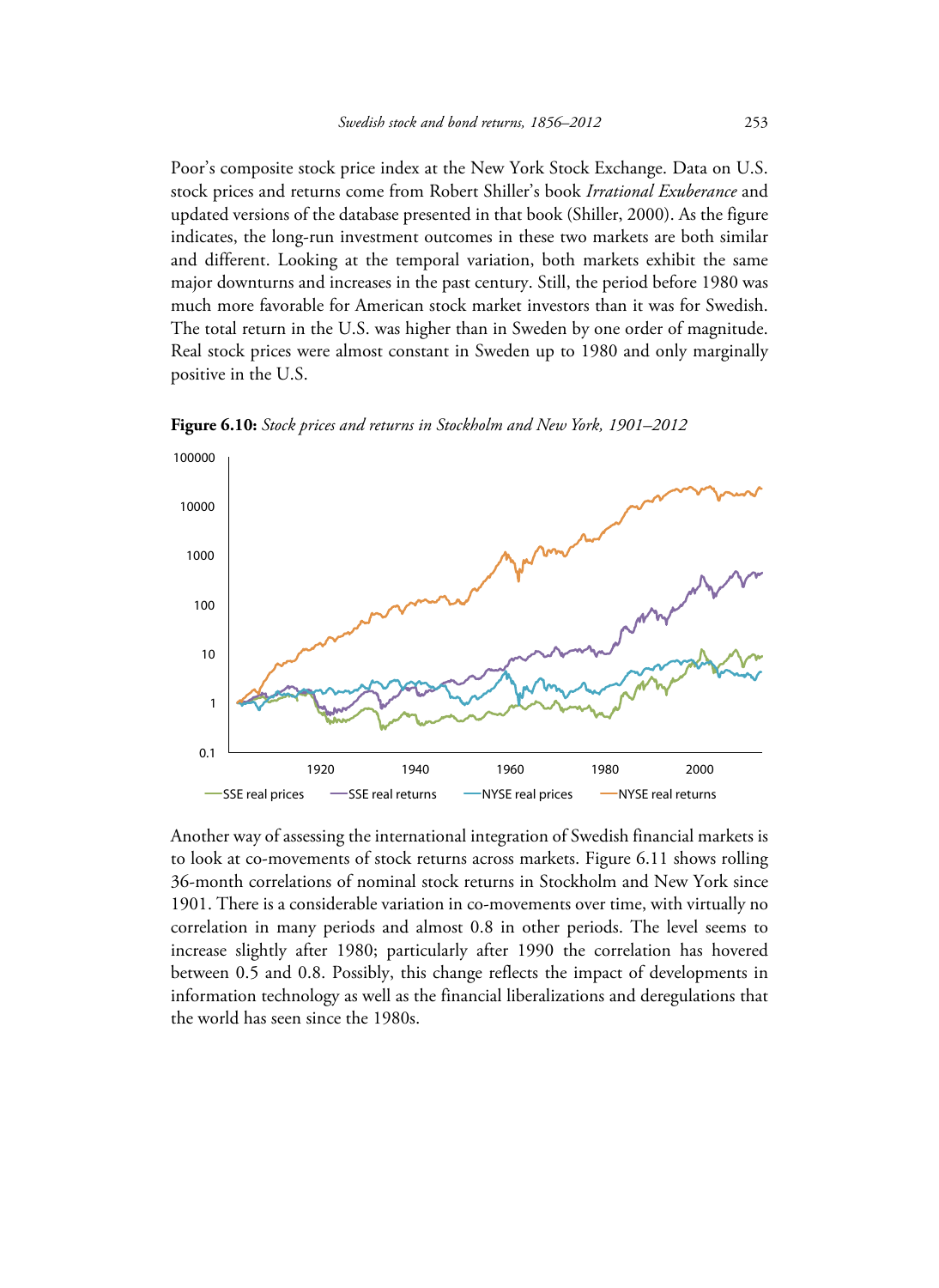

**Figure 6.11:** *Moving correlations between Stockholm and New York returns, 1901–2012*

Note: The figure shows 36-month rolling correlations (date at the 18th month) between monthly stock returns in New York (Shiller, 2000, and updates at Robert Shiller's webpage) and in Stockholm (this dataset).

## 6.6. Concluding remarks

This chapter presents historical evidence about Swedish stock prices, dividends, and yields on government fixed-interest securities. The monthly stock returns series spans the latest 112 years, from 1901 to 2012, and the new evidence on annual stock prices and returns back to 1870 gives time series covering more than 140 years. The government long-term bond series dates back to 1874 and the short-term bill returns back to 1856. Altogether, the series presented in this chapter represent the longest financial asset price database available for Sweden to date.

An important contribution of the chapter is the information about the quality of the statistical evidence, how the series are constructed and how they have been adjusted to be comparable over time. Furthermore, the chapter describes the institutional context of the stock and money markets at which the asset prices were quoted.

The chapter's final sections present a set of preliminary analyses of the new evidence. Returns are calculated for different periods, trends in returns, dividends and volatility are examined, correlations with other countries' financial markets are computed and the equity risk premium is presented across several dimensions. Among the most significant findings are those which show how asset returns and equity risk premia differ considerably across both historical eras and holding periods. Although holding stocks with returns equal to the whole market index typically generate better return than bonds over the long run, there are several examples from history when this is not the case.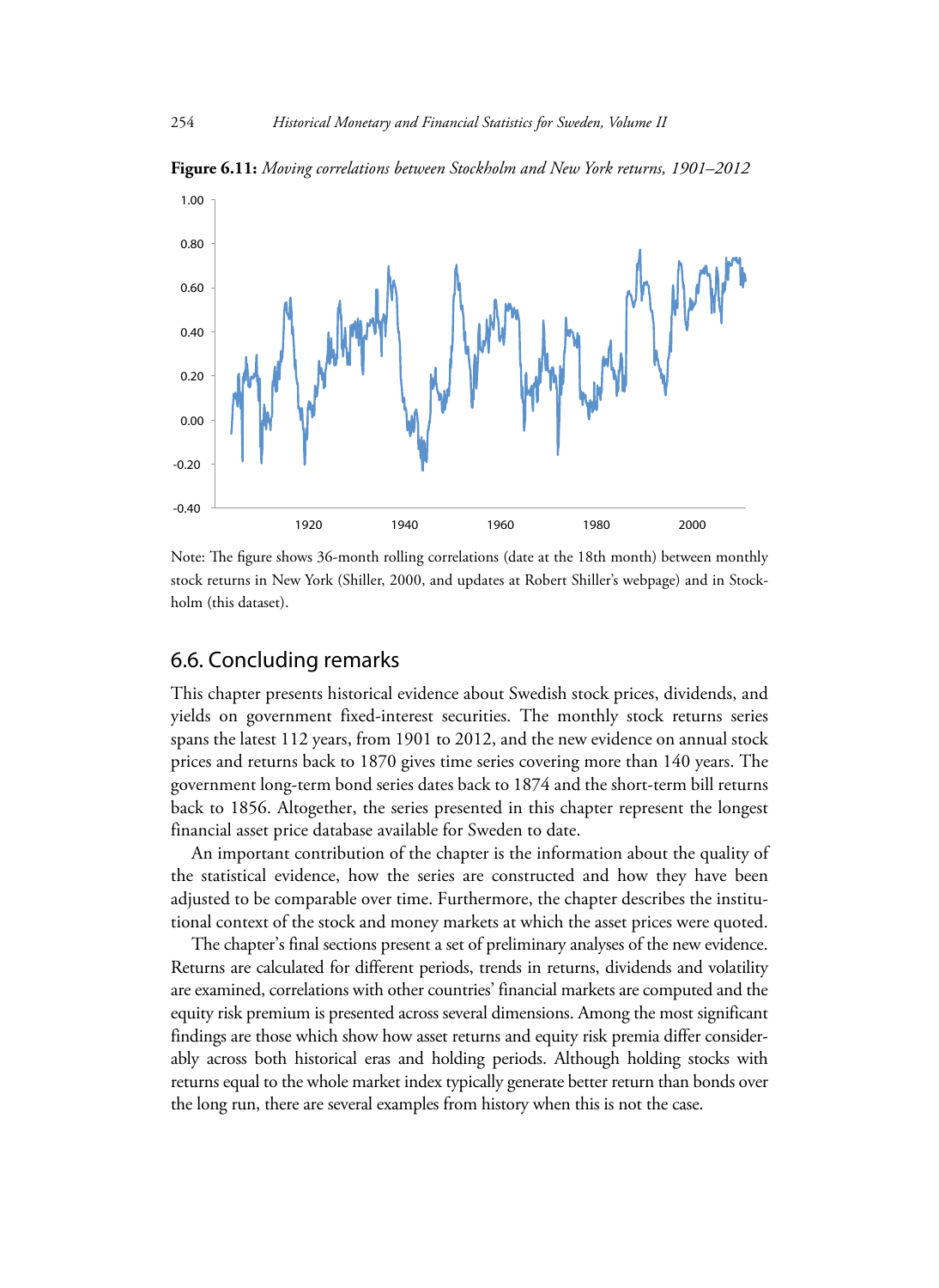## Appendix

**Table A6.1:** *Market data of the Stockholm Stock Exchange, 1863–2012.* (1) (2) (3) (4) (5) (6) (7) (8) Total trading volume Stock trading volume Bond trading volume Market capitali zation GDP by **activity** Turnover **Trading** volume / GDP Market cap / GDP (MSEK) (MSEK) (MSEK) (MSEK) (MSEK) (1)/(4) (%) (1)/(5) (%) (2)/(5) (%) 1863 0.240 0.03 1864 0.207 0.02 1865 0.504 0.06 1866 0.399 0.04 1867 0.523 919 0.06 1868 0.814 0.09 1869 0.584 0.06 1870 0.378 49 988 0.78 0.04 4.91 1871 0.627 63 1,035 1.00 0.06 6.07 1872 0.815 84 1,164 0.97 0.07 7.24 1873 1.069 86 1,372 1.25 0.08 6.23 1874 0.886 69 1,411 1.29 0.06 4.87 1875 0.460 60 1,382 0.76 0.03 4.38 1876 0.332 68 1,435 0.49 0.02 4.74 1877 0.470 57 1,431 0.83 0.03 3.96 1878 0.676 59 1,326 1.15 0.05 4.44 1879 2.212 43 1,278 5.09 0.17 3.40 1880 4.241 113 1,356 3.74 0.31 8.37 1881 1.924 100 1,379 1.93 0.14 7.24 1882 1.015 107 1,421 0.95 0.07 7.54 1883 1.857 127 1,431 1.47 0.13 8.85 1884 2.073 128 1,436 1.63 0.14 8.88 1885 2.467 131 1,396 1.88 0.18 9.39 1886 2.516 136 1,316 1.85 0.19 10.32 1887 1.958 128 1,254 1.53 0.16 10.24 1888 2.250 117 1,346 1.93 0.17 8.68 1889 2.752 133 1,417 2.08 0.19 9.36 1890 3.586 156 1,488 2.30 0.24 10.46 1891 3.772 125 1,563 3.02 0.24 8.00 1892 3.441 132 1,544 2.60 0.22 8.58 1893 3.608 135 1,528 2.68 0.24 8.82 1894 5.134 147 1,505 3.48 0.34 9.79 1895 6.939 162 1,601 4.28 0.43 10.13 1896 10.210 175 1,694 5.84 0.60 10.32 1897 18.920 203 1,821 9.32 1.04 11.15 1898 21.129 215 1,959 9.82 1.08 10.98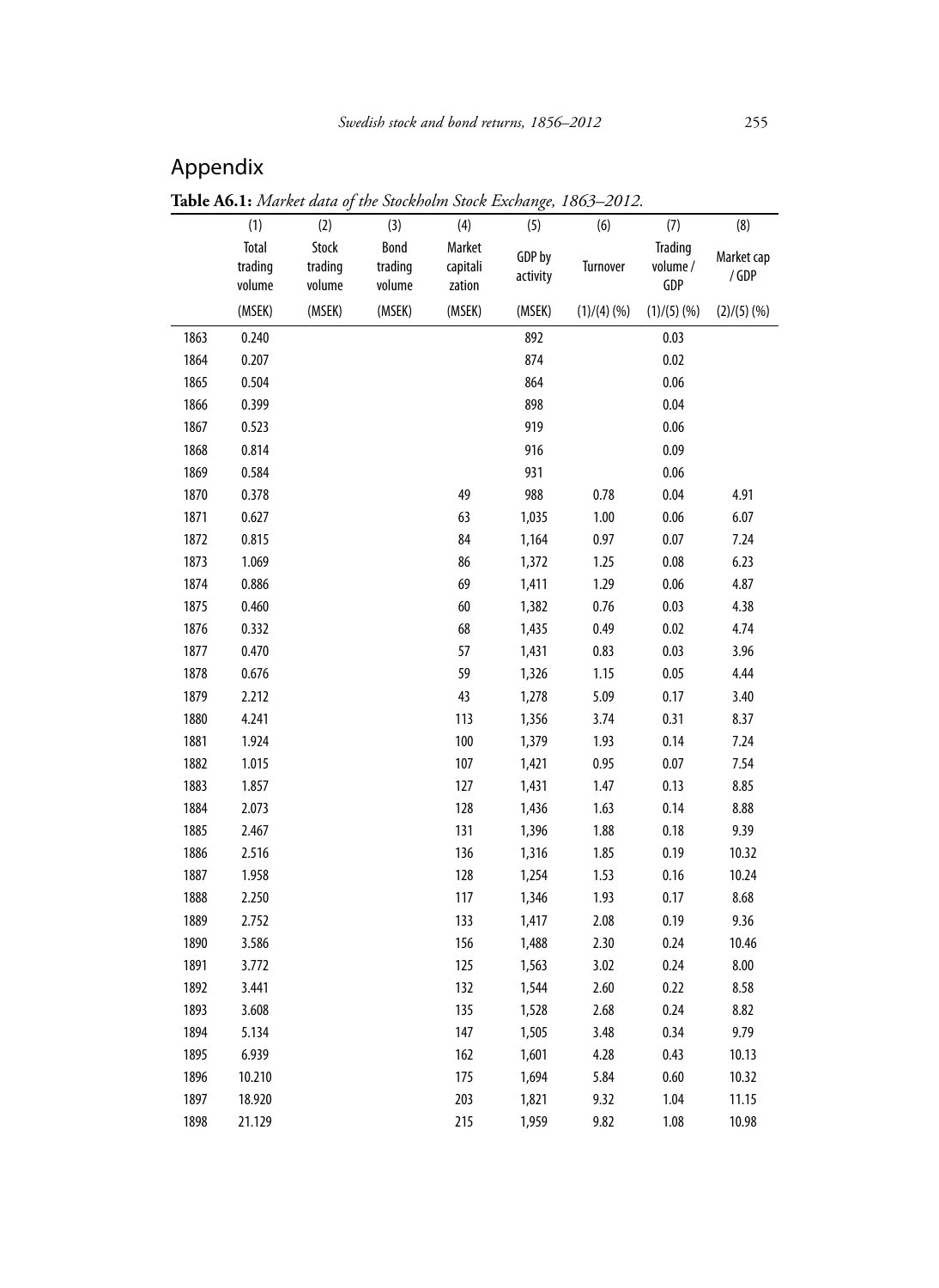| Total<br>Stock<br>Bond<br>Market<br>Trading<br>GDP by<br>Market cap<br>trading<br>trading<br>trading<br>capitali<br>Turnover<br>volume /<br>/GDP<br>activity<br>GDP<br>volume<br>volume<br>volume<br>zation<br>(1)/(5)(%<br>(MSEK)<br>(MSEK)<br>(MSEK)<br>(MSEK)<br>(MSEK)<br>(2)/(5)(%<br>(1)/(4)(%<br>212<br>0.54<br>9.99<br>1899<br>11.505<br>2,118<br>5.44<br>219<br>1900<br>6.378<br>2,185<br>2.91<br>0.29<br>10.02<br>213<br>1901<br>3.915<br>2,125<br>1.84<br>0.18<br>10.03<br>1.302<br>210<br>9.98<br>1902<br>2,107<br>0.62<br>0.06<br>0.11<br>1903<br>2.524<br>228<br>2,288<br>1.11<br>9.96<br>245<br>1904<br>6.324<br>2,331<br>2.58<br>0.27<br>10.51<br>271<br>1905<br>7.184<br>2,390<br>2.65<br>0.30<br>11.34<br>1906<br>0.23<br>0.11<br>46.44<br>2.847<br>1,240<br>2,670<br>1907<br>36.50<br>3.10<br>1,178<br>2,889<br>1.26<br>40.76<br>1908<br>28.56<br>2,931<br>0.97<br>1,255<br>2.28<br>42.82<br>1,301<br>1909<br>38.66<br>2,899<br>2.97<br>1.33<br>44.88<br>1,917<br>4.56<br>1910<br>87.40<br>3,118<br>2.80<br>61.47<br>8.31<br>1911<br>180.53<br>2,173<br>3,178<br>5.68<br>68.38<br>1912<br>2,059<br>15.46<br>60.76<br>318.25<br>3,388<br>9.39<br>1913<br>8.74<br>180.02<br>2,061<br>3,636<br>4.95<br>56.67<br>1914<br>51.60<br>2.98<br>45.99<br>1,730<br>3,762<br>1.37<br>1915<br>50.92<br>2.39<br>1.17<br>2,135<br>4,349<br>49.08<br>1916<br>604.75<br>3,430<br>5,472<br>17.63<br>11.05<br>62.67<br>1917<br>1,322<br>4,624<br>6,329<br>28.59<br>20.89<br>73.06<br>5<br>1,586<br>1,581<br>51.01<br>1918<br>4,392<br>8,611<br>36.11<br>18.42<br>$\overline{7}$<br>526<br>520<br>5.14<br>1919<br>3,734<br>10,243<br>14.09<br>36.46<br>328<br>4<br>1920<br>324<br>2,352<br>11,566<br>13.96<br>2.84<br>20.33<br>16<br>1921<br>162<br>146<br>2,133<br>8,477<br>7.59<br>1.91<br>25.16<br>1922<br>195<br>146<br>49<br>10.78<br>1,809<br>7,153<br>2.73<br>25.29<br>1923<br>161<br>47<br>9.35<br>114<br>1,724<br>7,145<br>2.25<br>24.12<br>1924<br>170<br>127<br>43<br>8.85<br>2.30<br>1,916<br>7,384<br>25.95<br>53<br>3.04<br>1925<br>233<br>179<br>2,076<br>7,646<br>11.20<br>27.15<br>285<br>201<br>84<br>1926<br>2,259<br>7,674<br>12.62<br>3.72<br>29.43<br>444<br>350<br>94<br>1927<br>2,705<br>7,790<br>16.40<br>5.69<br>34.73<br>507<br>1928<br>621<br>115<br>2,317<br>8,058<br>26.81<br>7.71<br>28.75<br>1929<br>576<br>492<br>84<br>3,985<br>8,407<br>14.45<br>6.85<br>47.40<br>1930<br>638<br>512<br>126<br>3,975<br>8,488<br>16.05<br>7.52<br>46.83<br>1931<br>602<br>531<br>72<br>2,708<br>7,796<br>7.72<br>34.74<br>22.24<br>1932<br>240<br>162<br>78<br>7,437<br>3.22<br>1,728<br>13.88<br>23.24<br>1933<br>226<br>91<br>1,954<br>7,399<br>3.06<br>135<br>11.58<br>26.41<br>1934<br>301<br>200<br>101<br>2,389<br>3.70<br>29.36<br>8,137<br>12.59<br>1935<br>264<br>184<br>81<br>2,580<br>8,670<br>3.05<br>29.76<br>10.25<br>1936<br>575<br>487<br>87<br>3,421<br>9,244<br>16.81<br>6.22<br>37.01 |     |     |     |     |     |     |     |     |
|----------------------------------------------------------------------------------------------------------------------------------------------------------------------------------------------------------------------------------------------------------------------------------------------------------------------------------------------------------------------------------------------------------------------------------------------------------------------------------------------------------------------------------------------------------------------------------------------------------------------------------------------------------------------------------------------------------------------------------------------------------------------------------------------------------------------------------------------------------------------------------------------------------------------------------------------------------------------------------------------------------------------------------------------------------------------------------------------------------------------------------------------------------------------------------------------------------------------------------------------------------------------------------------------------------------------------------------------------------------------------------------------------------------------------------------------------------------------------------------------------------------------------------------------------------------------------------------------------------------------------------------------------------------------------------------------------------------------------------------------------------------------------------------------------------------------------------------------------------------------------------------------------------------------------------------------------------------------------------------------------------------------------------------------------------------------------------------------------------------------------------------------------------------------------------------------------------------------------------------------------------------------------------------------------------------------------------------------------------------------------------------------------------------------------------------------------------------------------------------------------------------------------------------------------------------------------------------------------------------------------------------------------------------------------------------------------------------------------------------------------------------------------------------------------------------------------------------------------------------------------------------------------------------------------|-----|-----|-----|-----|-----|-----|-----|-----|
|                                                                                                                                                                                                                                                                                                                                                                                                                                                                                                                                                                                                                                                                                                                                                                                                                                                                                                                                                                                                                                                                                                                                                                                                                                                                                                                                                                                                                                                                                                                                                                                                                                                                                                                                                                                                                                                                                                                                                                                                                                                                                                                                                                                                                                                                                                                                                                                                                                                                                                                                                                                                                                                                                                                                                                                                                                                                                                                            | (1) | (2) | (3) | (4) | (5) | (6) | (7) | (8) |
|                                                                                                                                                                                                                                                                                                                                                                                                                                                                                                                                                                                                                                                                                                                                                                                                                                                                                                                                                                                                                                                                                                                                                                                                                                                                                                                                                                                                                                                                                                                                                                                                                                                                                                                                                                                                                                                                                                                                                                                                                                                                                                                                                                                                                                                                                                                                                                                                                                                                                                                                                                                                                                                                                                                                                                                                                                                                                                                            |     |     |     |     |     |     |     |     |
|                                                                                                                                                                                                                                                                                                                                                                                                                                                                                                                                                                                                                                                                                                                                                                                                                                                                                                                                                                                                                                                                                                                                                                                                                                                                                                                                                                                                                                                                                                                                                                                                                                                                                                                                                                                                                                                                                                                                                                                                                                                                                                                                                                                                                                                                                                                                                                                                                                                                                                                                                                                                                                                                                                                                                                                                                                                                                                                            |     |     |     |     |     |     |     |     |
|                                                                                                                                                                                                                                                                                                                                                                                                                                                                                                                                                                                                                                                                                                                                                                                                                                                                                                                                                                                                                                                                                                                                                                                                                                                                                                                                                                                                                                                                                                                                                                                                                                                                                                                                                                                                                                                                                                                                                                                                                                                                                                                                                                                                                                                                                                                                                                                                                                                                                                                                                                                                                                                                                                                                                                                                                                                                                                                            |     |     |     |     |     |     |     |     |
|                                                                                                                                                                                                                                                                                                                                                                                                                                                                                                                                                                                                                                                                                                                                                                                                                                                                                                                                                                                                                                                                                                                                                                                                                                                                                                                                                                                                                                                                                                                                                                                                                                                                                                                                                                                                                                                                                                                                                                                                                                                                                                                                                                                                                                                                                                                                                                                                                                                                                                                                                                                                                                                                                                                                                                                                                                                                                                                            |     |     |     |     |     |     |     |     |
|                                                                                                                                                                                                                                                                                                                                                                                                                                                                                                                                                                                                                                                                                                                                                                                                                                                                                                                                                                                                                                                                                                                                                                                                                                                                                                                                                                                                                                                                                                                                                                                                                                                                                                                                                                                                                                                                                                                                                                                                                                                                                                                                                                                                                                                                                                                                                                                                                                                                                                                                                                                                                                                                                                                                                                                                                                                                                                                            |     |     |     |     |     |     |     |     |
|                                                                                                                                                                                                                                                                                                                                                                                                                                                                                                                                                                                                                                                                                                                                                                                                                                                                                                                                                                                                                                                                                                                                                                                                                                                                                                                                                                                                                                                                                                                                                                                                                                                                                                                                                                                                                                                                                                                                                                                                                                                                                                                                                                                                                                                                                                                                                                                                                                                                                                                                                                                                                                                                                                                                                                                                                                                                                                                            |     |     |     |     |     |     |     |     |
|                                                                                                                                                                                                                                                                                                                                                                                                                                                                                                                                                                                                                                                                                                                                                                                                                                                                                                                                                                                                                                                                                                                                                                                                                                                                                                                                                                                                                                                                                                                                                                                                                                                                                                                                                                                                                                                                                                                                                                                                                                                                                                                                                                                                                                                                                                                                                                                                                                                                                                                                                                                                                                                                                                                                                                                                                                                                                                                            |     |     |     |     |     |     |     |     |
|                                                                                                                                                                                                                                                                                                                                                                                                                                                                                                                                                                                                                                                                                                                                                                                                                                                                                                                                                                                                                                                                                                                                                                                                                                                                                                                                                                                                                                                                                                                                                                                                                                                                                                                                                                                                                                                                                                                                                                                                                                                                                                                                                                                                                                                                                                                                                                                                                                                                                                                                                                                                                                                                                                                                                                                                                                                                                                                            |     |     |     |     |     |     |     |     |
|                                                                                                                                                                                                                                                                                                                                                                                                                                                                                                                                                                                                                                                                                                                                                                                                                                                                                                                                                                                                                                                                                                                                                                                                                                                                                                                                                                                                                                                                                                                                                                                                                                                                                                                                                                                                                                                                                                                                                                                                                                                                                                                                                                                                                                                                                                                                                                                                                                                                                                                                                                                                                                                                                                                                                                                                                                                                                                                            |     |     |     |     |     |     |     |     |
|                                                                                                                                                                                                                                                                                                                                                                                                                                                                                                                                                                                                                                                                                                                                                                                                                                                                                                                                                                                                                                                                                                                                                                                                                                                                                                                                                                                                                                                                                                                                                                                                                                                                                                                                                                                                                                                                                                                                                                                                                                                                                                                                                                                                                                                                                                                                                                                                                                                                                                                                                                                                                                                                                                                                                                                                                                                                                                                            |     |     |     |     |     |     |     |     |
|                                                                                                                                                                                                                                                                                                                                                                                                                                                                                                                                                                                                                                                                                                                                                                                                                                                                                                                                                                                                                                                                                                                                                                                                                                                                                                                                                                                                                                                                                                                                                                                                                                                                                                                                                                                                                                                                                                                                                                                                                                                                                                                                                                                                                                                                                                                                                                                                                                                                                                                                                                                                                                                                                                                                                                                                                                                                                                                            |     |     |     |     |     |     |     |     |
|                                                                                                                                                                                                                                                                                                                                                                                                                                                                                                                                                                                                                                                                                                                                                                                                                                                                                                                                                                                                                                                                                                                                                                                                                                                                                                                                                                                                                                                                                                                                                                                                                                                                                                                                                                                                                                                                                                                                                                                                                                                                                                                                                                                                                                                                                                                                                                                                                                                                                                                                                                                                                                                                                                                                                                                                                                                                                                                            |     |     |     |     |     |     |     |     |
|                                                                                                                                                                                                                                                                                                                                                                                                                                                                                                                                                                                                                                                                                                                                                                                                                                                                                                                                                                                                                                                                                                                                                                                                                                                                                                                                                                                                                                                                                                                                                                                                                                                                                                                                                                                                                                                                                                                                                                                                                                                                                                                                                                                                                                                                                                                                                                                                                                                                                                                                                                                                                                                                                                                                                                                                                                                                                                                            |     |     |     |     |     |     |     |     |
|                                                                                                                                                                                                                                                                                                                                                                                                                                                                                                                                                                                                                                                                                                                                                                                                                                                                                                                                                                                                                                                                                                                                                                                                                                                                                                                                                                                                                                                                                                                                                                                                                                                                                                                                                                                                                                                                                                                                                                                                                                                                                                                                                                                                                                                                                                                                                                                                                                                                                                                                                                                                                                                                                                                                                                                                                                                                                                                            |     |     |     |     |     |     |     |     |
|                                                                                                                                                                                                                                                                                                                                                                                                                                                                                                                                                                                                                                                                                                                                                                                                                                                                                                                                                                                                                                                                                                                                                                                                                                                                                                                                                                                                                                                                                                                                                                                                                                                                                                                                                                                                                                                                                                                                                                                                                                                                                                                                                                                                                                                                                                                                                                                                                                                                                                                                                                                                                                                                                                                                                                                                                                                                                                                            |     |     |     |     |     |     |     |     |
|                                                                                                                                                                                                                                                                                                                                                                                                                                                                                                                                                                                                                                                                                                                                                                                                                                                                                                                                                                                                                                                                                                                                                                                                                                                                                                                                                                                                                                                                                                                                                                                                                                                                                                                                                                                                                                                                                                                                                                                                                                                                                                                                                                                                                                                                                                                                                                                                                                                                                                                                                                                                                                                                                                                                                                                                                                                                                                                            |     |     |     |     |     |     |     |     |
|                                                                                                                                                                                                                                                                                                                                                                                                                                                                                                                                                                                                                                                                                                                                                                                                                                                                                                                                                                                                                                                                                                                                                                                                                                                                                                                                                                                                                                                                                                                                                                                                                                                                                                                                                                                                                                                                                                                                                                                                                                                                                                                                                                                                                                                                                                                                                                                                                                                                                                                                                                                                                                                                                                                                                                                                                                                                                                                            |     |     |     |     |     |     |     |     |
|                                                                                                                                                                                                                                                                                                                                                                                                                                                                                                                                                                                                                                                                                                                                                                                                                                                                                                                                                                                                                                                                                                                                                                                                                                                                                                                                                                                                                                                                                                                                                                                                                                                                                                                                                                                                                                                                                                                                                                                                                                                                                                                                                                                                                                                                                                                                                                                                                                                                                                                                                                                                                                                                                                                                                                                                                                                                                                                            |     |     |     |     |     |     |     |     |
|                                                                                                                                                                                                                                                                                                                                                                                                                                                                                                                                                                                                                                                                                                                                                                                                                                                                                                                                                                                                                                                                                                                                                                                                                                                                                                                                                                                                                                                                                                                                                                                                                                                                                                                                                                                                                                                                                                                                                                                                                                                                                                                                                                                                                                                                                                                                                                                                                                                                                                                                                                                                                                                                                                                                                                                                                                                                                                                            |     |     |     |     |     |     |     |     |
|                                                                                                                                                                                                                                                                                                                                                                                                                                                                                                                                                                                                                                                                                                                                                                                                                                                                                                                                                                                                                                                                                                                                                                                                                                                                                                                                                                                                                                                                                                                                                                                                                                                                                                                                                                                                                                                                                                                                                                                                                                                                                                                                                                                                                                                                                                                                                                                                                                                                                                                                                                                                                                                                                                                                                                                                                                                                                                                            |     |     |     |     |     |     |     |     |
|                                                                                                                                                                                                                                                                                                                                                                                                                                                                                                                                                                                                                                                                                                                                                                                                                                                                                                                                                                                                                                                                                                                                                                                                                                                                                                                                                                                                                                                                                                                                                                                                                                                                                                                                                                                                                                                                                                                                                                                                                                                                                                                                                                                                                                                                                                                                                                                                                                                                                                                                                                                                                                                                                                                                                                                                                                                                                                                            |     |     |     |     |     |     |     |     |
|                                                                                                                                                                                                                                                                                                                                                                                                                                                                                                                                                                                                                                                                                                                                                                                                                                                                                                                                                                                                                                                                                                                                                                                                                                                                                                                                                                                                                                                                                                                                                                                                                                                                                                                                                                                                                                                                                                                                                                                                                                                                                                                                                                                                                                                                                                                                                                                                                                                                                                                                                                                                                                                                                                                                                                                                                                                                                                                            |     |     |     |     |     |     |     |     |
|                                                                                                                                                                                                                                                                                                                                                                                                                                                                                                                                                                                                                                                                                                                                                                                                                                                                                                                                                                                                                                                                                                                                                                                                                                                                                                                                                                                                                                                                                                                                                                                                                                                                                                                                                                                                                                                                                                                                                                                                                                                                                                                                                                                                                                                                                                                                                                                                                                                                                                                                                                                                                                                                                                                                                                                                                                                                                                                            |     |     |     |     |     |     |     |     |
|                                                                                                                                                                                                                                                                                                                                                                                                                                                                                                                                                                                                                                                                                                                                                                                                                                                                                                                                                                                                                                                                                                                                                                                                                                                                                                                                                                                                                                                                                                                                                                                                                                                                                                                                                                                                                                                                                                                                                                                                                                                                                                                                                                                                                                                                                                                                                                                                                                                                                                                                                                                                                                                                                                                                                                                                                                                                                                                            |     |     |     |     |     |     |     |     |
|                                                                                                                                                                                                                                                                                                                                                                                                                                                                                                                                                                                                                                                                                                                                                                                                                                                                                                                                                                                                                                                                                                                                                                                                                                                                                                                                                                                                                                                                                                                                                                                                                                                                                                                                                                                                                                                                                                                                                                                                                                                                                                                                                                                                                                                                                                                                                                                                                                                                                                                                                                                                                                                                                                                                                                                                                                                                                                                            |     |     |     |     |     |     |     |     |
|                                                                                                                                                                                                                                                                                                                                                                                                                                                                                                                                                                                                                                                                                                                                                                                                                                                                                                                                                                                                                                                                                                                                                                                                                                                                                                                                                                                                                                                                                                                                                                                                                                                                                                                                                                                                                                                                                                                                                                                                                                                                                                                                                                                                                                                                                                                                                                                                                                                                                                                                                                                                                                                                                                                                                                                                                                                                                                                            |     |     |     |     |     |     |     |     |
|                                                                                                                                                                                                                                                                                                                                                                                                                                                                                                                                                                                                                                                                                                                                                                                                                                                                                                                                                                                                                                                                                                                                                                                                                                                                                                                                                                                                                                                                                                                                                                                                                                                                                                                                                                                                                                                                                                                                                                                                                                                                                                                                                                                                                                                                                                                                                                                                                                                                                                                                                                                                                                                                                                                                                                                                                                                                                                                            |     |     |     |     |     |     |     |     |
|                                                                                                                                                                                                                                                                                                                                                                                                                                                                                                                                                                                                                                                                                                                                                                                                                                                                                                                                                                                                                                                                                                                                                                                                                                                                                                                                                                                                                                                                                                                                                                                                                                                                                                                                                                                                                                                                                                                                                                                                                                                                                                                                                                                                                                                                                                                                                                                                                                                                                                                                                                                                                                                                                                                                                                                                                                                                                                                            |     |     |     |     |     |     |     |     |
|                                                                                                                                                                                                                                                                                                                                                                                                                                                                                                                                                                                                                                                                                                                                                                                                                                                                                                                                                                                                                                                                                                                                                                                                                                                                                                                                                                                                                                                                                                                                                                                                                                                                                                                                                                                                                                                                                                                                                                                                                                                                                                                                                                                                                                                                                                                                                                                                                                                                                                                                                                                                                                                                                                                                                                                                                                                                                                                            |     |     |     |     |     |     |     |     |
|                                                                                                                                                                                                                                                                                                                                                                                                                                                                                                                                                                                                                                                                                                                                                                                                                                                                                                                                                                                                                                                                                                                                                                                                                                                                                                                                                                                                                                                                                                                                                                                                                                                                                                                                                                                                                                                                                                                                                                                                                                                                                                                                                                                                                                                                                                                                                                                                                                                                                                                                                                                                                                                                                                                                                                                                                                                                                                                            |     |     |     |     |     |     |     |     |
|                                                                                                                                                                                                                                                                                                                                                                                                                                                                                                                                                                                                                                                                                                                                                                                                                                                                                                                                                                                                                                                                                                                                                                                                                                                                                                                                                                                                                                                                                                                                                                                                                                                                                                                                                                                                                                                                                                                                                                                                                                                                                                                                                                                                                                                                                                                                                                                                                                                                                                                                                                                                                                                                                                                                                                                                                                                                                                                            |     |     |     |     |     |     |     |     |
|                                                                                                                                                                                                                                                                                                                                                                                                                                                                                                                                                                                                                                                                                                                                                                                                                                                                                                                                                                                                                                                                                                                                                                                                                                                                                                                                                                                                                                                                                                                                                                                                                                                                                                                                                                                                                                                                                                                                                                                                                                                                                                                                                                                                                                                                                                                                                                                                                                                                                                                                                                                                                                                                                                                                                                                                                                                                                                                            |     |     |     |     |     |     |     |     |
|                                                                                                                                                                                                                                                                                                                                                                                                                                                                                                                                                                                                                                                                                                                                                                                                                                                                                                                                                                                                                                                                                                                                                                                                                                                                                                                                                                                                                                                                                                                                                                                                                                                                                                                                                                                                                                                                                                                                                                                                                                                                                                                                                                                                                                                                                                                                                                                                                                                                                                                                                                                                                                                                                                                                                                                                                                                                                                                            |     |     |     |     |     |     |     |     |
|                                                                                                                                                                                                                                                                                                                                                                                                                                                                                                                                                                                                                                                                                                                                                                                                                                                                                                                                                                                                                                                                                                                                                                                                                                                                                                                                                                                                                                                                                                                                                                                                                                                                                                                                                                                                                                                                                                                                                                                                                                                                                                                                                                                                                                                                                                                                                                                                                                                                                                                                                                                                                                                                                                                                                                                                                                                                                                                            |     |     |     |     |     |     |     |     |
|                                                                                                                                                                                                                                                                                                                                                                                                                                                                                                                                                                                                                                                                                                                                                                                                                                                                                                                                                                                                                                                                                                                                                                                                                                                                                                                                                                                                                                                                                                                                                                                                                                                                                                                                                                                                                                                                                                                                                                                                                                                                                                                                                                                                                                                                                                                                                                                                                                                                                                                                                                                                                                                                                                                                                                                                                                                                                                                            |     |     |     |     |     |     |     |     |
|                                                                                                                                                                                                                                                                                                                                                                                                                                                                                                                                                                                                                                                                                                                                                                                                                                                                                                                                                                                                                                                                                                                                                                                                                                                                                                                                                                                                                                                                                                                                                                                                                                                                                                                                                                                                                                                                                                                                                                                                                                                                                                                                                                                                                                                                                                                                                                                                                                                                                                                                                                                                                                                                                                                                                                                                                                                                                                                            |     |     |     |     |     |     |     |     |
|                                                                                                                                                                                                                                                                                                                                                                                                                                                                                                                                                                                                                                                                                                                                                                                                                                                                                                                                                                                                                                                                                                                                                                                                                                                                                                                                                                                                                                                                                                                                                                                                                                                                                                                                                                                                                                                                                                                                                                                                                                                                                                                                                                                                                                                                                                                                                                                                                                                                                                                                                                                                                                                                                                                                                                                                                                                                                                                            |     |     |     |     |     |     |     |     |
|                                                                                                                                                                                                                                                                                                                                                                                                                                                                                                                                                                                                                                                                                                                                                                                                                                                                                                                                                                                                                                                                                                                                                                                                                                                                                                                                                                                                                                                                                                                                                                                                                                                                                                                                                                                                                                                                                                                                                                                                                                                                                                                                                                                                                                                                                                                                                                                                                                                                                                                                                                                                                                                                                                                                                                                                                                                                                                                            |     |     |     |     |     |     |     |     |
|                                                                                                                                                                                                                                                                                                                                                                                                                                                                                                                                                                                                                                                                                                                                                                                                                                                                                                                                                                                                                                                                                                                                                                                                                                                                                                                                                                                                                                                                                                                                                                                                                                                                                                                                                                                                                                                                                                                                                                                                                                                                                                                                                                                                                                                                                                                                                                                                                                                                                                                                                                                                                                                                                                                                                                                                                                                                                                                            |     |     |     |     |     |     |     |     |
|                                                                                                                                                                                                                                                                                                                                                                                                                                                                                                                                                                                                                                                                                                                                                                                                                                                                                                                                                                                                                                                                                                                                                                                                                                                                                                                                                                                                                                                                                                                                                                                                                                                                                                                                                                                                                                                                                                                                                                                                                                                                                                                                                                                                                                                                                                                                                                                                                                                                                                                                                                                                                                                                                                                                                                                                                                                                                                                            |     |     |     |     |     |     |     |     |
|                                                                                                                                                                                                                                                                                                                                                                                                                                                                                                                                                                                                                                                                                                                                                                                                                                                                                                                                                                                                                                                                                                                                                                                                                                                                                                                                                                                                                                                                                                                                                                                                                                                                                                                                                                                                                                                                                                                                                                                                                                                                                                                                                                                                                                                                                                                                                                                                                                                                                                                                                                                                                                                                                                                                                                                                                                                                                                                            |     |     |     |     |     |     |     |     |
|                                                                                                                                                                                                                                                                                                                                                                                                                                                                                                                                                                                                                                                                                                                                                                                                                                                                                                                                                                                                                                                                                                                                                                                                                                                                                                                                                                                                                                                                                                                                                                                                                                                                                                                                                                                                                                                                                                                                                                                                                                                                                                                                                                                                                                                                                                                                                                                                                                                                                                                                                                                                                                                                                                                                                                                                                                                                                                                            |     |     |     |     |     |     |     |     |

**Table A6.1 (cont.):** *Market data of the Stockholm Stock Exchange, 1863–2012.*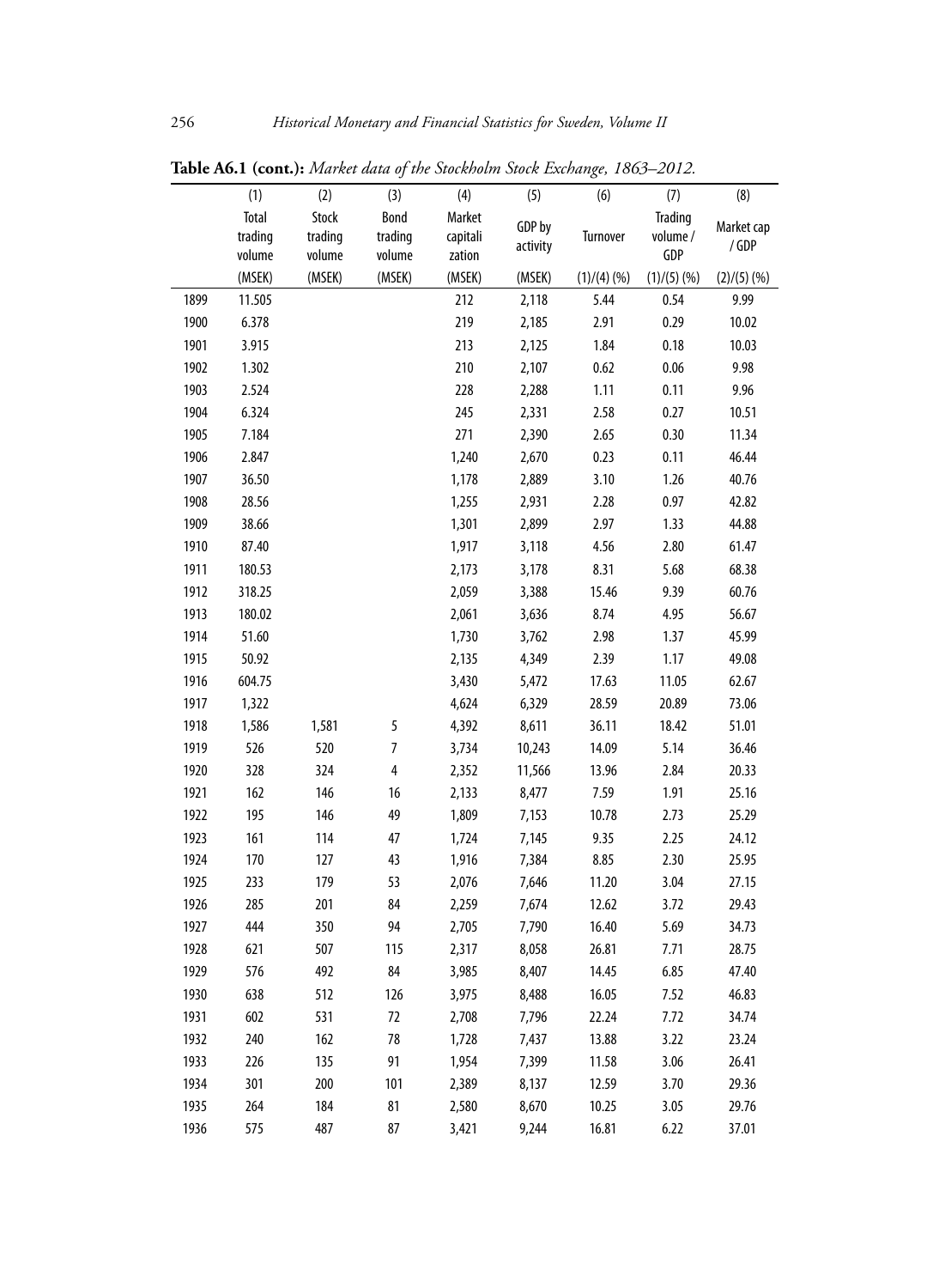|      | (1)     | (2)     | (3)     | (4)      | (5)      | (6)       | (7)            | (8)        |
|------|---------|---------|---------|----------|----------|-----------|----------------|------------|
|      | Total   | Stock   | Bond    | Market   | GDP by   |           | <b>Trading</b> | Market cap |
|      | trading | trading | trading | capitali | activity | Turnover  | volume /       | /GDP       |
|      | volume  | volume  | volume  | zation   |          |           | GDP            |            |
|      | (MSEK)  | (MSEK)  | (MSEK)  | (MSEK)   | (MSEK)   | (1)/(4)(% | (1)/(5)(%      | (2)/(5)(%  |
| 1937 | 511     | 438     | 72      | 3,299    | 10,239   | 15.48     | 4.99           | 32.22      |
| 1938 | 334     | 265     | 69      | 3,569    | 10,685   | 9.37      | 3.13           | 33.40      |
| 1939 | 266     | 192     | 73      | 2,835    | 11,830   | 9.37      | 2.25           | 23.96      |
| 1940 | 129     | 84      | 45      | 2,881    | 12,632   | 4.47      | 1.02           | 22.81      |
| 1941 | 211     | 132     | 79      | 3,362    | 13,831   | 6.27      | 1.52           | 24.31      |
| 1942 | 245     | 169     | 75      | 3,683    | 15,105   | 6.64      | 1.62           | 24.38      |
| 1943 | 243     | 109     | 133     | 4,068    | 16,258   | 5.97      | 1.49           | 25.02      |
| 1944 | 281     | 125     | 156     | 4,498    | 16,763   | 6.24      | 1.67           | 26.83      |
| 1945 | 464     | 188     | 276     | 4,784    | 17,515   | 9.70      | 2.65           | 27.31      |
| 1946 | 536     | 188     | 348     | 5,040    | 19,764   | 10.64     | 2.71           | 25.50      |
| 1947 | 868     | 222     | 646     | 4,699    | 22,034   | 18.48     | 3.94           | 21.33      |
| 1948 | 490     | 132     | 358     | 4,263    | 24,465   | 11.49     | 2.00           | 17.42      |
| 1949 | 249     | 188     | 61      | 4,888    | 25,340   | 5.10      | 0.98           | 19.29      |
| 1950 | 319     | 218     | 101     | 5,901    | 28,276   | 5.40      | 1.13           | 20.87      |
| 1951 | 406     | 223     | 183     | 6,758    | 35,508   | 6.01      | 1.14           | 19.03      |
| 1952 | 249     | 168     | 82      | 6,359    | 39,611   | 3.92      | 0.63           | 16.05      |
| 1953 | 236     | 153     | 84      | 7,015    | 39,703   | 3.37      | 0.59           | 17.67      |
| 1954 | 325     | 240     | 85      | 9,591    | 42,119   | 3.39      | 0.77           | 22.77      |
| 1955 | 260     | 189     | 72      | 8,680    | 45,130   | 3.00      | 0.58           | 19.23      |
| 1956 | 286     | 160     | 125     | 8,740    | 49,371   | 3.27      | 0.58           | 17.70      |
| 1957 | 336     | 220     | 115     | 9,808    | 52,962   | 3.42      | 0.63           | 18.52      |
| 1958 | 380     | 261     | 119     | 11,412   | 55,116   | 3.33      | 0.69           | 20.71      |
| 1959 | 496     | 358     | 138     | 16,137   | 58,013   | 3.07      | 0.85           | 27.82      |
| 1960 | 442     | 342     | 100     | 16,981   | 63,275   | 2.60      | 0.70           | 26.84      |
| 1961 | 433     | 318     | 115     | 16,980   | 69,442   | 2.55      | 0.62           | 24.45      |
| 1962 | 384     | 277     | 107     | 17,600   | 75,648   | 2.18      | 0.51           | 23.27      |
| 1963 | 583     | 428     | 155     | 20,550   | 81,257   | 2.83      | 0.72           | 25.29      |
| 1964 | 689     | 601     | 89      | 24,075   | 91,343   | 2.86      | 0.75           | 26.36      |
| 1965 | 846     | 735     | 111     | 23,770   | 101,342  | 3.56      | 0.84           | 23.46      |
| 1966 | 754     | 656     | 98      | 20,000   | 109,586  | 3.77      | 0.69           | 18.25      |
| 1967 | 652     | 506     | 146     | 21,000   | 119,583  | 3.10      | 0.55           | 17.56      |
| 1968 | 1,159   | 891     | 268     | 30,000   | 127,784  | 3.86      | 0.91           | 23.48      |
| 1969 | 1,425   | 912     | 231     | 28,200   | 137,947  | 5.05      | 1.03           | 20.44      |
| 1970 | 883     | 708     | 175     | 24,000   | 152,975  | 3.68      | 0.58           | 15.69      |
| 1971 | 1,311   | 1,062   | 249     | 28,400   | 167,126  | 4.61      | 0.78           | 16.99      |
| 1972 | 1,881   | 1,602   | 279     | 32,900   | 179,643  | 5.72      | 1.05           | 18.31      |
| 1973 | 2,410   | 2,034   | 376     | 32,100   | 200,265  | 7.51      | 1.20           | 16.03      |
|      |         |         |         |          |          |           |                |            |

**Table A6.1 (cont.):** *Market data of the Stockholm Stock Exchange, 1863–2012.*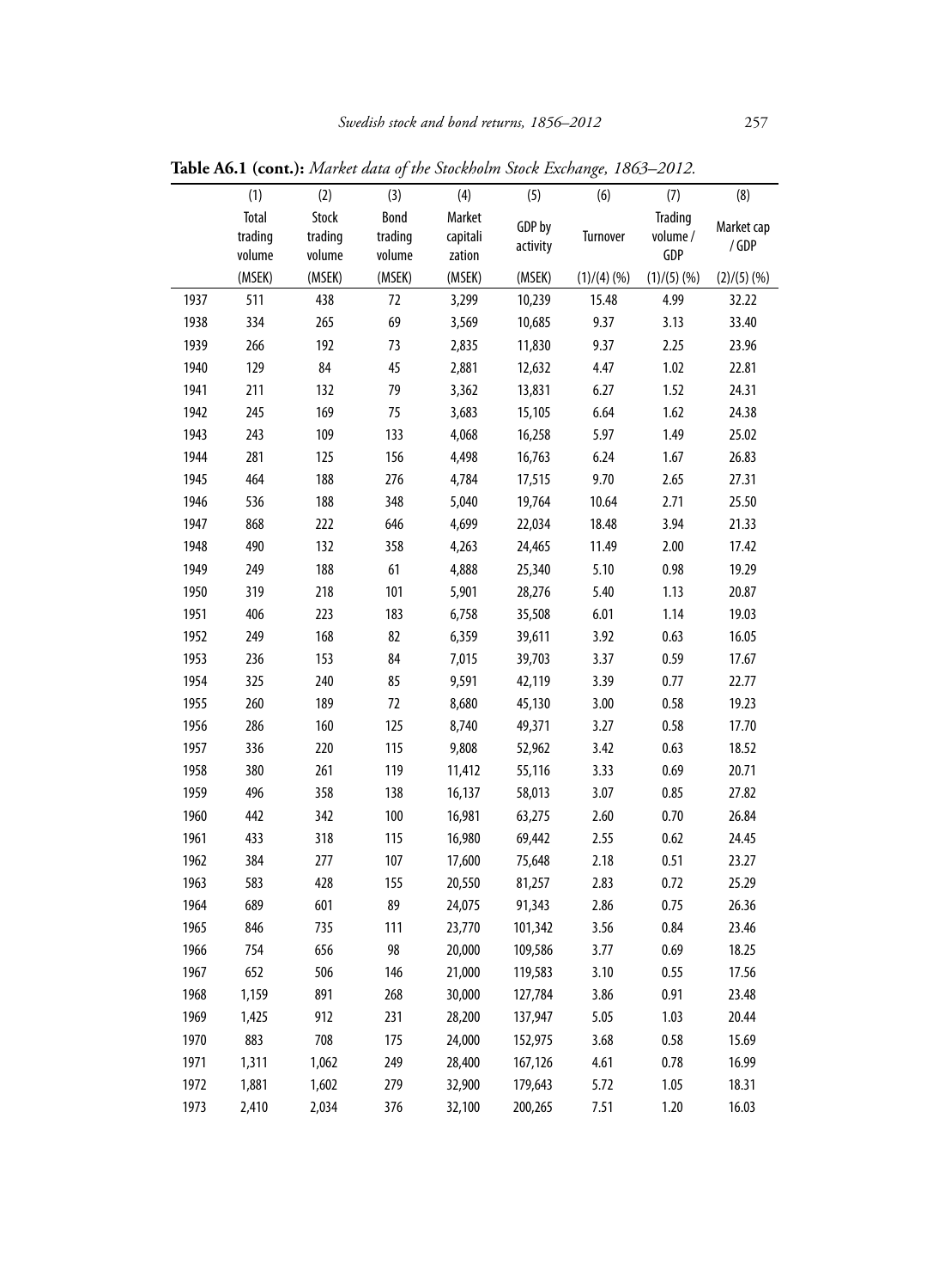|      | (1)          | (2)       | (3)     | (4)       | (5)       | (6)       | (7)            | (8)        |
|------|--------------|-----------|---------|-----------|-----------|-----------|----------------|------------|
|      | <b>Total</b> | Stock     | Bond    | Market    | GDP by    |           | <b>Trading</b> | Market cap |
|      | trading      | trading   | trading | capitali  | activity  | Turnover  | volume /       | /GDP       |
|      | volume       | volume    | volume  | zation    |           |           | GDP            |            |
|      | (MSEK)       | (MSEK)    | (MSEK)  | (MSEK)    | (MSEK)    | (1)/(4)(% | (1)/(5)(%      | (2)/(5)(%  |
| 1974 | 2,639        | 2,111     | 528     | 33,500    | 236,884   | 7.88      | 1.11           | 14.14      |
| 1975 | 2,842        | 2,061     | 781     | 42,700    | 276,086   | 6.65      | 1.03           | 15.47      |
| 1976 | 3,270        | 2,146     | 1,123   | 43,800    | 311,851   | 7.46      | 1.05           | 14.05      |
| 1977 | 3,432        | 1,751     | 1,681   | 35,000    | 336,939   | 9.81      | 1.02           | 10.39      |
| 1978 | 4,947        | 1,817     | 3,131   | 44,000    | 373,436   | 11.24     | 1.32           | 11.78      |
| 1979 | 6,899        | 1,900     | 4,999   | 44,000    | 420,438   | 15.68     | 1.64           | 10.47      |
| 1980 | 17,041       | 7,598     | 9,443   | 56,461    | 475,040   | 30.18     | 3.59           | 11.89      |
| 1981 | 25,262       | 18,580    | 6,682   | 95,909    | 517,326   | 26.34     | 4.88           | 18.54      |
| 1982 | 36,555       | 29,054    | 7,501   | 135,691   | 569,881   | 26.94     | 6.41           | 23.81      |
| 1983 | 86,000       | 75,000    | 11,000  | 241,960   | 634,618   | 35.54     | 13.55          | 38.13      |
| 1984 | 81,000       | 71,000    | 9,919   | 231,000   | 708,723   | 35.06     | 11.43          | 32.59      |
| 1985 | 97,000       | 83,358    | 14,586  | 284,641   | 763,610   | 34.08     | 12.70          | 37.28      |
| 1986 | 173,000      | 141,660   | 31,000  | 433,000   | 840,304   | 39.95     | 20.59          | 51.53      |
| 1987 | 147,700      | 124,566   | 22,700  | 412,051   | 904,392   | 35.85     | 16.33          | 45.56      |
| 1988 | 139,400      | 115,000   | 24,400  | 614,000   | 988,046   | 22.70     | 14.11          | 62.14      |
| 1989 | 128,200      | 113,000   | 15,200  | 744,000   | 1,096,193 | 17.23     | 11.70          | 67.87      |
| 1990 | 102,300      | 94,000    | 8,300   | 525,000   | 1,196,088 | 19.49     | 8.55           | 43.89      |
| 1991 | 133,200      | 125,000   | 8,200   | 558,000   | 1,255,284 | 23.87     | 10.61          | 44.45      |
| 1992 | 182,500      | 166,000   | 16,500  | 552,000   | 1,269,103 | 33.06     | 14.38          | 43.50      |
| 1993 | 343,700      | 321,000   | 22,700  | 892,000   | 1,276,770 | 38.53     | 26.92          | 69.86      |
| 1994 | 670,500      | 628,000   | 42,500  | 977,000   | 1,355,746 | 68.63     | 49.46          | 72.06      |
| 1995 | 703,100      | 664,800   | 38,300  | 1,180,000 | 1,468,283 | 59.58     | 47.89          | 80.37      |
| 1996 | 936,200      | 918,100   | 18,100  | 1,688,000 | 1,509,366 | 55.46     | 62.03          | 111.84     |
| 1997 | 1,362,000    | 1,345,600 | 16,400  | 1,838,000 | 1,570,262 | 74.10     | 86.74          | 117.05     |
| 1998 | 1,845,800    | 1,829,900 | 15,900  | 2,413,000 | 1,630,486 | 76.49     | 113.21         | 147.99     |
| 1999 | 2,624,700    | 2,608,900 | 15,800  | 3,717,000 | 1,704,541 | 70.61     | 153.98         | 218.06     |
| 2000 | 4,469,300    | 4,455,900 | 14,400  | 3,583,400 | 1,813,900 | 124.72    | 246.39         | 197.55     |
| 2001 | 4,000,500    | 3,994,400 | 6,100   | 2,855,700 | 1,876,741 | 140.09    | 213.16         | 152.16     |
| 2002 | 2,707,400    | 2,701,800 | 5,600   | 1,779,700 | 1,950,718 | 152.13    | 138.79         | 91.23      |
| 2003 | 2,459,000    | 2,453,200 | 5,800   | 2,314,200 | 2,032,805 | 106.26    | 120.97         | 113.84     |
| 2004 | 3,397,900    | 3,390,700 | 7,200   | 2,699,100 | 2,128,951 | 125.89    | 159.60         | 126.78     |
| 2005 | 3,768,241    | 3,763,500 | 4,741   | 3,507,300 | 2,208,465 | 107.44    | 170.63         | 158.81     |
| 2006 | 5,528,876    | 5,521,000 | 7,876   | 4,275,000 | 2,351,089 | 129.33    | 235.16         | 181.83     |
| 2007 | 6,542,076    | 6,523,670 | 18,405  | 3,958,690 | 2,498,031 | 165.26    | 261.89         | 158.47     |
| 2008 | 4,705,292    | 4,693,974 | 11,318  | 2,239,352 | 2,561,909 | 210.12    | 183.66         | 87.41      |
| 2009 | 3,434,024    | 3,417,100 | 16,924  | 3,412,566 | 2,471,261 | 100.63    | 138.96         | 138.09     |
| 2010 | 3,640,265    | 3,627,000 | 13,265  | 4,229,605 | 2,650,126 | 86.07     | 137.36         | 159.60     |
|      |              |           |         |           |           |           |                |            |

**Table A6.1 (cont.):** *Market data of the Stockholm Stock Exchange, 1863–2012.*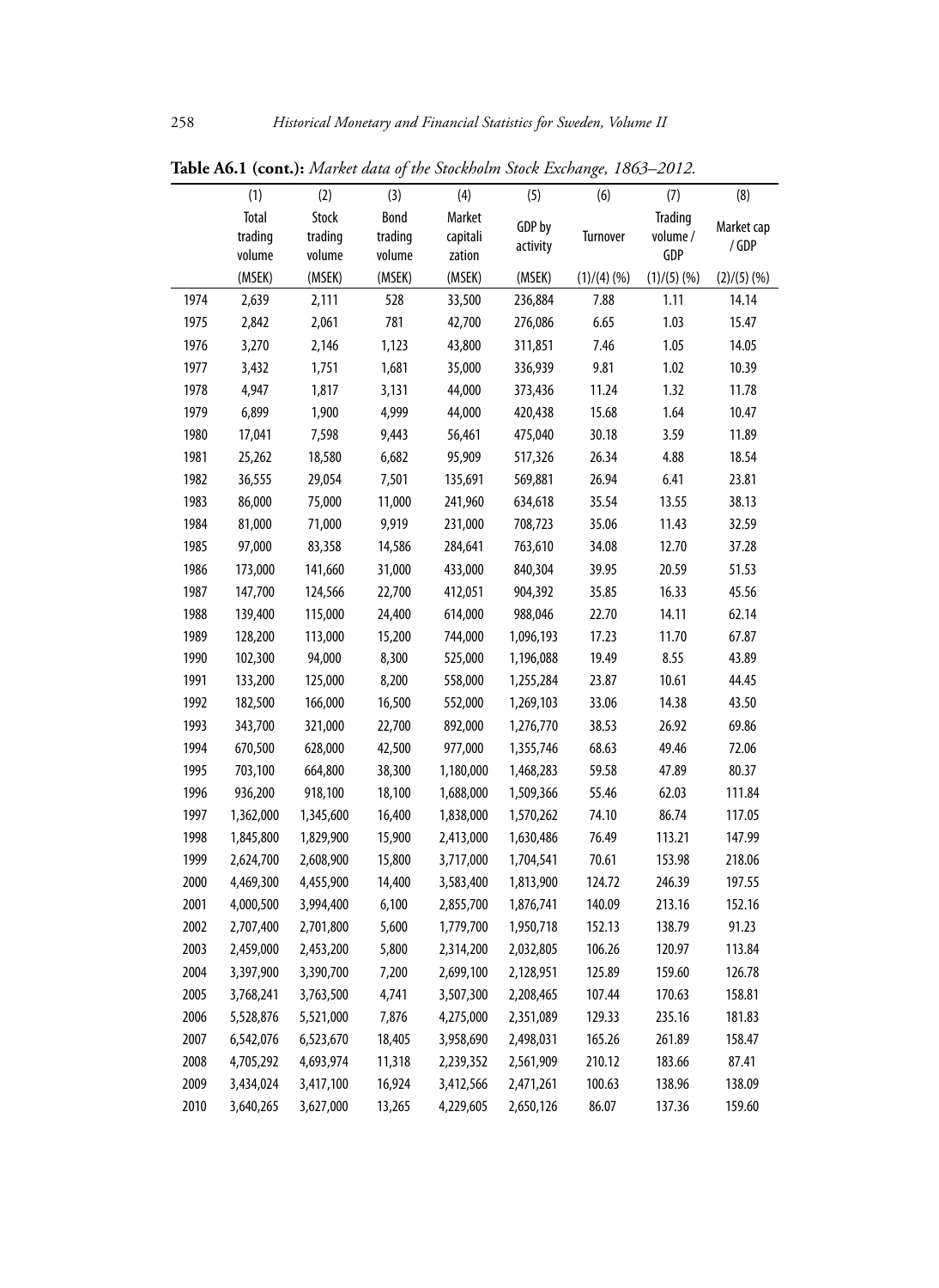|      | (1)                        | (2)                        | (3)                              | (4)                          | (5)                | (6)             | (7)                        | (8)                 |
|------|----------------------------|----------------------------|----------------------------------|------------------------------|--------------------|-----------------|----------------------------|---------------------|
|      | Total<br>trading<br>volume | Stock<br>trading<br>volume | <b>Bond</b><br>trading<br>volume | Market<br>capitali<br>zation | GDP by<br>activity | <b>Turnover</b> | Trading<br>volume /<br>GDP | Market cap<br>/ GDP |
|      | (MSEK)                     | (MSEK)                     | (MSEK)                           | (MSEK)                       | (MSEK)             | (1)/(4)(%       | $(1)/(5)$ (%)              | (2)/(5)(%           |
| 2011 | 3,807,619                  | 3,798,500                  | 9.119                            | 3,496,356                    | 2.778.941          | 108.90          | 137.02                     | 125.82              |
| 2012 | 2,904,196                  | 2,892,000                  | 12,196                           | 3,739,806                    | 2,914,017          | 77.66           | 99.66                      | 128.34              |

**Table A6.1 (cont.):** *Market data of the Stockholm Stock Exchange, 1863–2012.*

Note: All values in columns 1–5 are in current prices. GDP by activity from Edvinsson (2014) in this volume.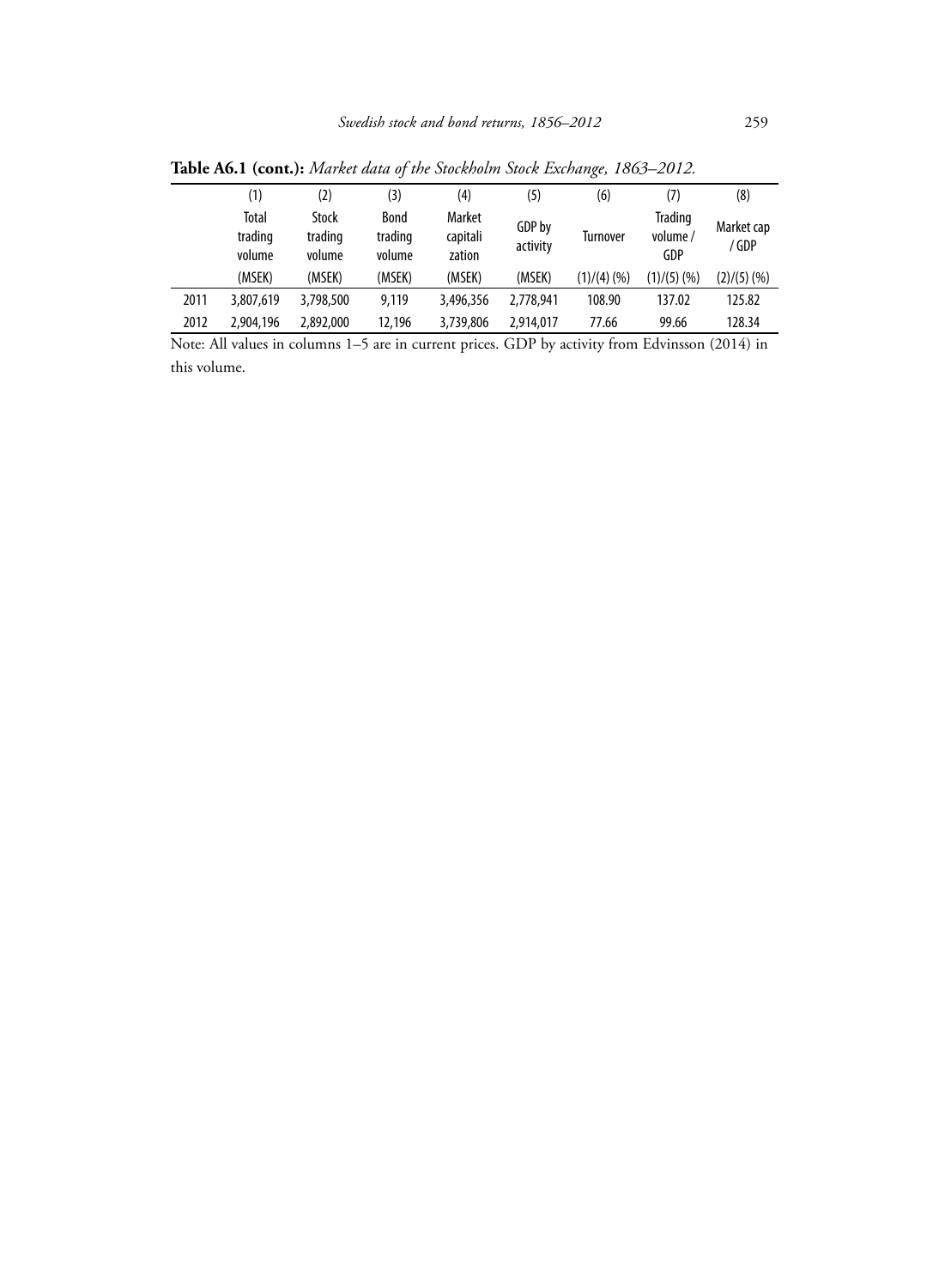|      | Nominal              |                           | Nominal               |                            |              |                   |                   |
|------|----------------------|---------------------------|-----------------------|----------------------------|--------------|-------------------|-------------------|
|      | stock price<br>index | Real stock<br>price index | stock return<br>index | Real stock<br>return index | <b>CPI</b>   | Dividend<br>index | Dividend<br>yield |
|      | $(1901 = 1)$         | $(1901 = 1)$              | $(1901 = 1)$          | $(1901 = 1)$               | $(1901 = 1)$ |                   |                   |
| 1870 | 0.359                | 0.385                     | 0.098                 | 0.105                      | 0.934        |                   |                   |
| 1871 | 0.497                | 0.521                     | 0.147                 | 0.154                      | 0.953        | 0.092             | 6.07              |
| 1872 | 0.561                | 0.564                     | 0.175                 | 0.176                      | 0.995        | 0.087             | 5.11              |
| 1873 | 0.538                | 0.497                     | 0.176                 | 0.163                      | 1.083        | 0.088             | 5.34              |
| 1874 | 0.507                | 0.461                     | 0.175                 | 0.160                      | 1.099        | 0.082             | 5.28              |
| 1875 | 0.477                | 0.438                     | 0.173                 | 0.159                      | 1.088        | 0.073             | 5.00              |
| 1876 | 0.462                | 0.425                     | 0.177                 | 0.163                      | 1.087        | 0.078             | 5.58              |
| 1877 | 0.460                | 0.424                     | 0.185                 | 0.170                      | 1.085        | 0.054             | 3.89              |
| 1878 | 0.425                | 0.430                     | 0.185                 | 0.187                      | 0.989        | 0.051             | 3.91              |
| 1879 | 0.403                | 0.428                     | 0.182                 | 0.193                      | 0.944        | 0.047             | 3.82              |
| 1880 | 0.436                | 0.436                     | 0.210                 | 0.210                      | 1.000        | 0.089             | 6.69              |
| 1881 | 0.461                | 0.452                     | 0.230                 | 0.226                      | 1.021        | 0.053             | 3.77              |
| 1882 | 0.466                | 0.459                     | 0.242                 | 0.238                      | 1.014        | 0.054             | 3.78              |
| 1883 | 0.483                | 0.486                     | 0.261                 | 0.262                      | 0.993        | 0.061             | 4.15              |
| 1884 | 0.493                | 0.516                     | 0.276                 | 0.289                      | 0.956        | 0.054             | 3.61              |
| 1885 | 0.483                | 0.533                     | 0.279                 | 0.308                      | 0.907        | 0.048             | 3.26              |
| 1886 | 0.481                | 0.559                     | 0.287                 | 0.334                      | 0.860        | 0.048             | 3.31              |
| 1887 | 0.479                | 0.591                     | 0.295                 | 0.364                      | 0.810        | 0.047             | 3.25              |
| 1888 | 0.527                | 0.613                     | 0.335                 | 0.389                      | 0.860        | 0.050             | 3.11              |
| 1889 | 0.599                | 0.676                     | 0.390                 | 0.440                      | 0.886        | 0.046             | 2.50              |
| 1890 | 0.594                | 0.660                     | 0.397                 | 0.441                      | 0.901        | 0.046             | 2.52              |
| 1891 | 0.587                | 0.611                     | 0.415                 | 0.432                      | 0.960        | 0.058             | 5.92              |
| 1892 | 0.622                | 0.676                     | 0.460                 | 0.500                      | 0.920        | 0.048             | 4.55              |
| 1893 | 0.632                | 0.707                     | 0.488                 | 0.545                      | 0.894        | 0.046             | 4.36              |
| 1894 | 0.692                | 0.816                     | 0.553                 | 0.652                      | 0.848        | 0.042             | 3.65              |
| 1895 | 0.761                | 0.897                     | 0.629                 | 0.741                      | 0.848        | 0.042             | 3.29              |
| 1896 | 0.821                | 0.959                     | 0.701                 | 0.819                      | 0.855        | 0.047             | 3.38              |
| 1897 | 0.953                | 1.066                     | 0.835                 | 0.935                      | 0.894        | 0.042             | 2.61              |
| 1898 | 1.009                | 1.093                     | 0.915                 | 0.990                      | 0.924        | 0.058             | 3.40              |
| 1899 | 0.992                | 1.014                     | 0.933                 | 0.953                      | 0.979        | 0.062             | 3.71              |
| 1900 | 1.027                | 1.022                     | 0.993                 | 0.987                      | 1.006        | 0.049             | 2.82              |
| 1901 | 1.000                | 1.004                     | 1.000                 | 1.004                      | 0.996        | 0.052             | 5.17              |
| 1902 | 0.986                | 0.982                     | 1.002                 | 0.998                      | 1.004        | 0.043             | 4.31              |
| 1903 | 1.069                | 1.047                     | 1.100                 | 1.077                      | 1.021        | 0.041             | 3.82              |
| 1904 | 1.150                | 1.140                     | 1.226                 | 1.215                      | 1.009        | 0.049             | 4.30              |
| 1905 | 1.272                | 1.235                     | 1.406                 | 1.365                      | 1.030        | 0.051             | 3.98              |
| 1906 | 1.397                | 1.328                     | 1.596                 | 1.518                      | 1.052        | 0.051             | 3.64              |
| 1907 | 1.204                | 1.089                     | 1.424                 | 1.287                      | 1.106        | 0.054             | 4.51              |

**Table A6.2:** *Stock price and return indices, 1870–2012.*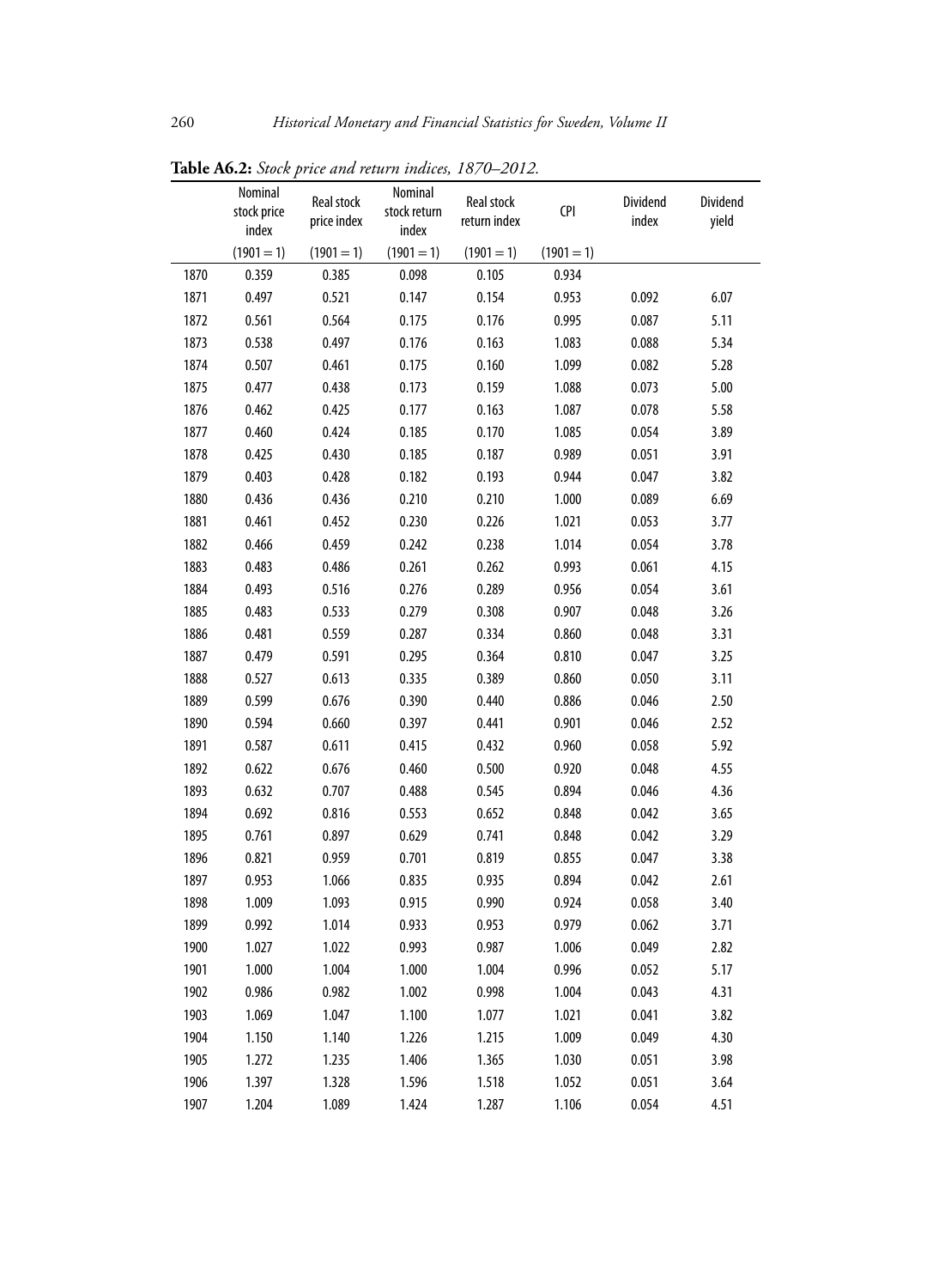|      | Nominal<br>stock price<br>index | Real stock<br>price index | Nominal<br>stock return<br>index | Real stock<br>return index | <b>CPI</b>   | Dividend<br>index | Dividend<br>yield |
|------|---------------------------------|---------------------------|----------------------------------|----------------------------|--------------|-------------------|-------------------|
|      | $(1901 = 1)$                    | $(1901 = 1)$              | $(1901 = 1)$                     | $(1901 = 1)$               | $(1901 = 1)$ |                   |                   |
| 1908 | 1.232                           | 1.098                     | 1.519                            | 1.353                      | 1.123        | 0.056             | 4.53              |
| 1909 | 1.263                           | 1.135                     | 1.628                            | 1.463                      | 1.113        | 0.061             | 4.81              |
| 1910 | 1.400                           | 1.259                     | 1.881                            | 1.692                      | 1.112        | 0.060             | 4.30              |
| 1911 | 1.547                           | 1.351                     | 2.161                            | 1.887                      | 1.145        | 0.061             | 3.91              |
| 1912 | 1.673                           | 1.430                     | 2.426                            | 2.074                      | 1.170        | 0.071             | 4.22              |
| 1913 | 1.613                           | 1.375                     | 2.428                            | 2.070                      | 1.173        | 0.072             | 4.49              |
| 1914 | 1.181                           | 0.994                     | 1.855                            | 1.561                      | 1.188        | 0.071             | 6.04              |
| 1915 | 1.352                           | 0.990                     | 2.201                            | 1.612                      | 1.365        | 0.061             | 4.52              |
| 1916 | 1.729                           | 1.122                     | 2.919                            | 1.893                      | 1.542        | 0.060             | 3.48              |
| 1917 | 1.674                           | 0.861                     | 2.934                            | 1.509                      | 1.945        | 0.065             | 3.88              |
| 1918 | 1.281                           | 0.473                     | 2.351                            | 0.867                      | 2.711        | 0.068             | 5.27              |
| 1919 | 1.011                           | 0.390                     | 1.959                            | 0.755                      | 2.593        | 0.059             | 5.79              |
| 1920 | 0.778                           | 0.294                     | 1.594                            | 0.603                      | 2.642        | 0.057             | 7.38              |
| 1921 | 0.570                           | 0.288                     | 1.244                            | 0.629                      | 1.977        | 0.038             | 6.67              |
| 1922 | 0.503                           | 0.292                     | 1.164                            | 0.676                      | 1.722        | 0.032             | 6.33              |
| 1923 | 0.481                           | 0.282                     | 1.161                            | 0.682                      | 1.703        | 0.023             | 4.80              |
| 1924 | 0.533                           | 0.304                     | 1.369                            | 0.782                      | 1.752        | 0.026             | 4.85              |
| 1925 | 0.579                           | 0.340                     | 1.578                            | 0.927                      | 1.703        | 0.032             | 5.54              |
| 1926 | 0.631                           | 0.379                     | 1.826                            | 1.097                      | 1.664        | 0.036             | 5.67              |
| 1927 | 0.756                           | 0.457                     | 2.308                            | 1.396                      | 1.654        | 0.034             | 4.46              |
| 1928 | 0.880                           | 0.532                     | 2.812                            | 1.700                      | 1.654        | 0.043             | 4.83              |
| 1929 | 0.828                           | 0.510                     | 2.754                            | 1.695                      | 1.624        | 0.043             | 5.16              |
| 1930 | 0.731                           | 0.467                     | 2.548                            | 1.627                      | 1.566        | 0.038             | 5.15              |
| 1931 | 0.458                           | 0.300                     | 1.669                            | 1.092                      | 1.528        | 0.025             | 5.50              |
| 1932 | 0.334                           | 0.218                     | 1.302                            | 0.849                      | 1.534        | 0.018             | 5.50              |
| 1933 | 0.373                           | 0.249                     | 1.550                            | 1.032                      | 1.502        | 0.022             | 5.88              |
| 1934 | 0.463                           | 0.305                     | 2.009                            | 1.320                      | 1.522        | 0.022             | 4.72              |
| 1935 | 0.488                           | 0.317                     | 2.213                            | 1.437                      | 1.540        | 0.023             | 4.76              |
| 1936 | 0.651                           | 0.420                     | 3.097                            | 1.999                      | 1.549        | 0.028             | 4.30              |
| 1937 | 0.621                           | 0.385                     | 3.078                            | 1.906                      | 1.615        | 0.031             | 5.00              |
| 1938 | 0.646                           | 0.400                     | 3.350                            | 2.073                      | 1.616        | 0.030             | 4.68              |
| 1939 | 0.493                           | 0.284                     | 2.688                            | 1.552                      | 1.732        | 0.032             | 6.41              |
| 1940 | 0.519                           | 0.259                     | 2.999                            | 1.495                      | 2.006        | 0.029             | 5.62              |
| 1941 | 0.606                           | 0.268                     | 3.730                            | 1.648                      | 2.263        | 0.031             | 5.08              |
| 1942 | 0.665                           | 0.273                     | 4.274                            | 1.752                      | 2.439        | 0.031             | 4.70              |
| 1943 | 0.709                           | 0.292                     | 4.778                            | 1.970                      | 2.426        | 0.032             | 4.50              |
| 1944 | 0.783                           | 0.324                     | 5.511                            | 2.279                      | 2.418        | 0.032             | 4.06              |
| 1945 | 0.828                           | 0.345                     | 6.066                            | 2.524                      | 2.403        | 0.033             | 3.97              |

**Table A6.2 (cont.):** *Stock price and return indices, 1870–2012.*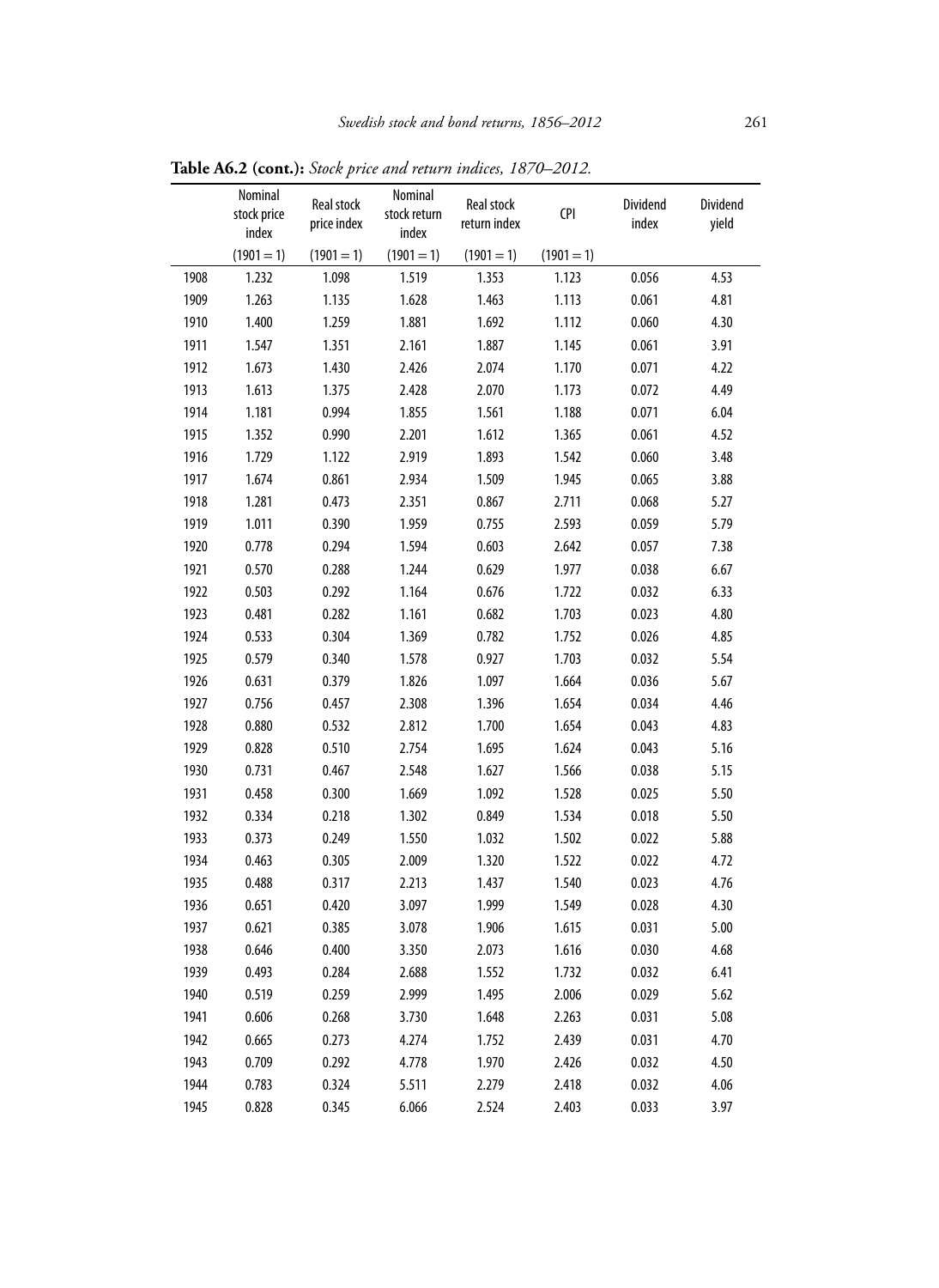|      | Nominal<br>stock price<br>index | <b>Real stock</b><br>price index | Nominal<br>stock return<br>index | Real stock<br>return index | <b>CPI</b>   | Dividend<br>index | Dividend<br>yield |
|------|---------------------------------|----------------------------------|----------------------------------|----------------------------|--------------|-------------------|-------------------|
|      | $(1901 = 1)$                    | $(1901 = 1)$                     | $(1901 = 1)$                     | $(1901 = 1)$               | $(1901 = 1)$ |                   |                   |
| 1946 | 0.909                           | 0.364                            | 6.931                            | 2.774                      | 2.499        | 0.036             | 4.01              |
| 1947 | 0.846                           | 0.336                            | 6.688                            | 2.654                      | 2.520        | 0.037             | 4.32              |
| 1948 | 0.771                           | 0.287                            | 6.387                            | 2.379                      | 2.685        | 0.038             | 4.91              |
| 1949 | 0.840                           | 0.317                            | 7.292                            | 2.752                      | 2.650        | 0.038             | 4.48              |
| 1950 | 1.035                           | 0.370                            | 9.369                            | 3.345                      | 2.801        | 0.037             | 3.61              |
| 1951 | 1.222                           | 0.372                            | 11.539                           | 3.512                      | 3.286        | 0.048             | 3.97              |
| 1952 | 1.044                           | 0.308                            | 10.265                           | 3.027                      | 3.391        | 0.055             | 5.23              |
| 1953 | 1.182                           | 0.349                            | 12.146                           | 3.582                      | 3.391        | 0.053             | 4.51              |
| 1954 | 1.566                           | 0.457                            | 16.794                           | 4.898                      | 3.429        | 0.056             | 3.59              |
| 1955 | 1.466                           | 0.403                            | 16.352                           | 4.499                      | 3.635        | 0.063             | 4.28              |
| 1956 | 1.442                           | 0.383                            | 16.775                           | 4.455                      | 3.766        | 0.068             | 4.73              |
| 1957 | 1.500                           | 0.384                            | 18.192                           | 4.652                      | 3.911        | 0.072             | 4.78              |
| 1958 | 1.758                           | 0.436                            | 22.260                           | 5.516                      | 4.036        | 0.072             | 4.09              |
| 1959 | 2.515                           | 0.615                            | 33.011                           | 8.073                      | 4.089        | 0.074             | 2.94              |
| 1960 | 2.526                           | 0.595                            | 34.263                           | 8.072                      | 4.245        | 0.080             | 3.15              |
| 1961 | 2.510                           | 0.578                            | 35.104                           | 8.085                      | 4.342        | 0.087             | 3.45              |
| 1962 | 2.301                           | 0.504                            | 33.324                           | 7.303                      | 4.563        | 0.091             | 3.96              |
| 1963 | 2.850                           | 0.606                            | 42.739                           | 9.087                      | 4.703        | 0.095             | 3.32              |
| 1964 | 3.313                           | 0.678                            | 51.259                           | 10.490                     | 4.886        | 0.099             | 2.98              |
| 1965 | 3.549                           | 0.686                            | 56.646                           | 10.941                     | 5.178        | 0.113             | 3.19              |
| 1966 | 2.743                           | 0.504                            | 45.268                           | 8.315                      | 5.444        | 0.124             | 4.53              |
| 1967 | 2.851                           | 0.506                            | 48.964                           | 8.696                      | 5.630        | 0.127             | 4.45              |
| 1968 | 3.823                           | 0.666                            | 68.291                           | 11.888                     | 5.745        | 0.129             | 3.38              |
| 1969 | 3.911                           | 0.656                            | 72.092                           | 12.087                     | 5.964        | 0.140             | 3.58              |
| 1970 | 3.025                           | 0.469                            | 58.324                           | 9.044                      | 6.449        | 0.150             | 4.96              |
| 1971 | 3.683                           | 0.533                            | 74.012                           | 10.714                     | 6.908        | 0.152             | 4.12              |
| 1972 | 4.062                           | 0.556                            | 84.779                           | 11.604                     | 7.306        | 0.152             | 3.75              |
| 1973 | 4.046                           | 0.515                            | 87.621                           | 11.147                     | 7.860        | 0.158             | 3.91              |
| 1974 | 3.952                           | 0.451                            | 88.960                           | 10.158                     | 8.757        | 0.183             | 4.63              |
| 1975 | 5.112                           | 0.535                            | 119.519                          | 12.517                     | 9.549        | 0.200             | 3.91              |
| 1976 | 5.171                           | 0.494                            | 125.321                          | 11.967                     | 10.472       | 0.223             | 4.32              |
| 1977 | 4.360                           | 0.370                            | 109.700                          | 9.304                      | 11.791       | 0.218             | 4.99              |
| 1978 | 5.069                           | 0.400                            | 133.151                          | 10.516                     | 12.661       | 0.207             | 4.09              |
| 1979 | 5.005                           | 0.360                            | 138.118                          | 9.936                      | 13.901       | 0.237             | 4.73              |
| 1980 | 6.118                           | 0.386                            | 177.404                          | 11.191                     | 15.853       | 0.290             | 4.74              |
| 1981 | 9.631                           | 0.557                            | 289.913                          | 16.754                     | 17.304       | 0.339             | 3.52              |
| 1982 | 13.014                          | 0.686                            | 406.709                          | 21.445                     | 18.965       | 0.392             | 3.01              |
| 1983 | 21.619                          | 1.044                            | 688.889                          | 33.270                     | 20.706       | 0.433             | 2.00              |

**Table A6.2 (cont.):** *Stock price and return indices, 1870–2012.*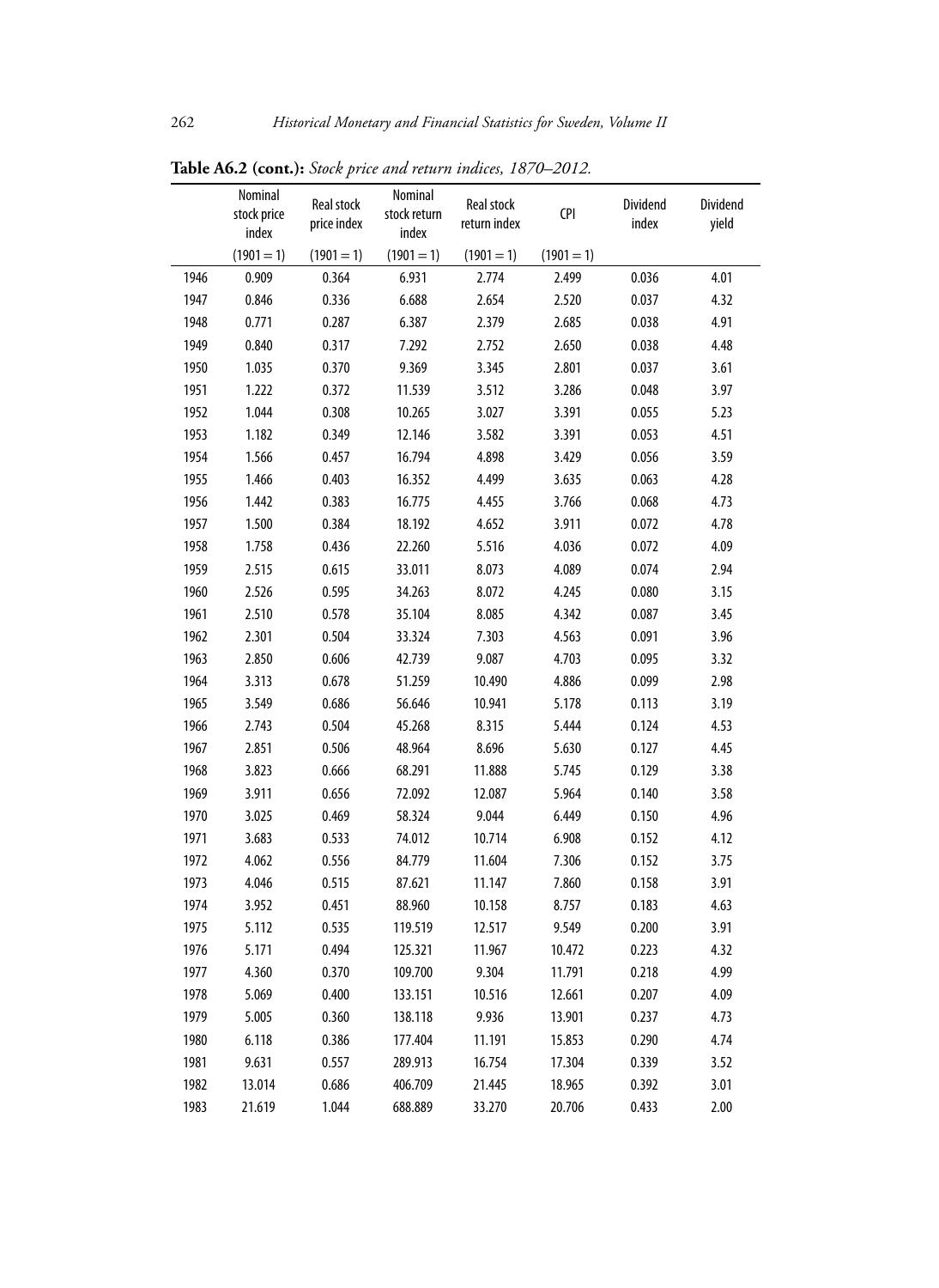|      | Nominal<br>stock price<br>index | Real stock<br>price index | Nominal<br>stock return<br>index | Real stock<br>return index | <b>CPI</b>   | Dividend<br>index | Dividend<br>yield |
|------|---------------------------------|---------------------------|----------------------------------|----------------------------|--------------|-------------------|-------------------|
|      | $(1901 = 1)$                    | $(1901 = 1)$              | $(1901 = 1)$                     | $(1901 = 1)$               | $(1901 = 1)$ |                   |                   |
| 1984 | 19.196                          | 0.856                     | 624.256                          | 27.843                     | 22.421       | 0.481             | 2.51              |
| 1985 | 24.121                          | 1.019                     | 803.508                          | 33.960                     | 23.661       | 0.507             | 2.10              |
| 1986 | 36.320                          | 1.485                     | 1234.301                         | 50.479                     | 24.452       | 0.656             | 1.81              |
| 1987 | 33.462                          | 1.301                     | 1160.709                         | 45.132                     | 25.718       | 0.806             | 2.41              |
| 1988 | 50.822                          | 1.865                     | 1803.934                         | 66.196                     | 27.252       | 0.970             | 1.91              |
| 1989 | 63.264                          | 2.174                     | 2292.398                         | 78.764                     | 29.105       | 1.207             | 1.91              |
| 1990 | 43.613                          | 1.351                     | 1619.800                         | 50.165                     | 32.290       | 1.488             | 3.41              |
| 1991 | 45.999                          | 1.321                     | 1758.852                         | 50.510                     | 34.822       | 1.600             | 3.48              |
| 1992 | 45.748                          | 1.293                     | 1803.842                         | 50.986                     | 35.379       | 1.503             | 3.29              |
| 1993 | 70.321                          | 1.908                     | 2825.601                         | 76.662                     | 36.858       | 1.022             | 1.45              |
| 1994 | 73.729                          | 1.950                     | 3010.548                         | 79.610                     | 37.816       | 1.196             | 1.62              |
| 1995 | 87.009                          | 2.250                     | 3631.703                         | 93.934                     | 38.662       | 1.746             | 2.01              |
| 1996 | 120.072                         | 3.128                     | 5179.898                         | 134.962                    | 38.380       | 3.257             | 2.71              |
| 1997 | 150.030                         | 3.846                     | 6626.042                         | 169.843                    | 39.013       | 3.156             | 2.10              |
| 1998 | 165.857                         | 4.299                     | 7493.292                         | 194.247                    | 38.576       | 4.054             | 2.44              |
| 1999 | 274.896                         | 7.033                     | 12720.402                        | 325.430                    | 39.088       | 4.376             | 1.59              |
| 2000 | 241.198                         | 6.102                     | 11346.166                        | 287.066                    | 39.525       | 4.966             | 2.06              |
| 2001 | 201.287                         | 4.960                     | 9662.145                         | 238.109                    | 40.579       | 4.303             | 2.14              |
| 2002 | 126.363                         | 3.051                     | 6193.143                         | 149.514                    | 41.422       | 3.739             | 2.96              |
| 2003 | 163.725                         | 3.903                     | 9128.919                         | 217.620                    | 41.949       | 4.610             | 2.82              |
| 2004 | 192.360                         | 4.572                     | 10414.523                        | 247.557                    | 42.069       | 4.839             | 2.52              |
| 2005 | 253.196                         | 5.967                     | 14194.425                        | 334.532                    | 42.431       | 7.171             | 2.83              |
| 2006 | 314.607                         | 7.294                     | 18199.402                        | 421.950                    | 43.132       | 8.380             | 2.66              |
| 2007 | 292.672                         | 6.560                     | 17733.182                        | 397.464                    | 44.616       | 15.969            | 5.46              |
| 2008 | 170.320                         | 3.783                     | 10758.766                        | 238.989                    | 45.018       | 12.368            | 7.26              |
| 2009 | 250.168                         | 5.507                     | 16429.821                        | 361.651                    | 45.430       | 7.534             | 3.01              |
| 2010 | 308.325                         | 6.632                     | 20801.469                        | 447.425                    | 46.492       | 7.586             | 2.46              |
| 2011 | 257.025                         | 5.423                     | 17952.052                        | 378.747                    | 47.398       | 11.356            | 4.42              |
| 2012 | 287.765                         | 6.075                     | 20964.224                        | 442.586                    | 47.368       | 10.849            | 3.77              |

**Table A6.2 (cont.):** *Stock price and return indices, 1870–2012.*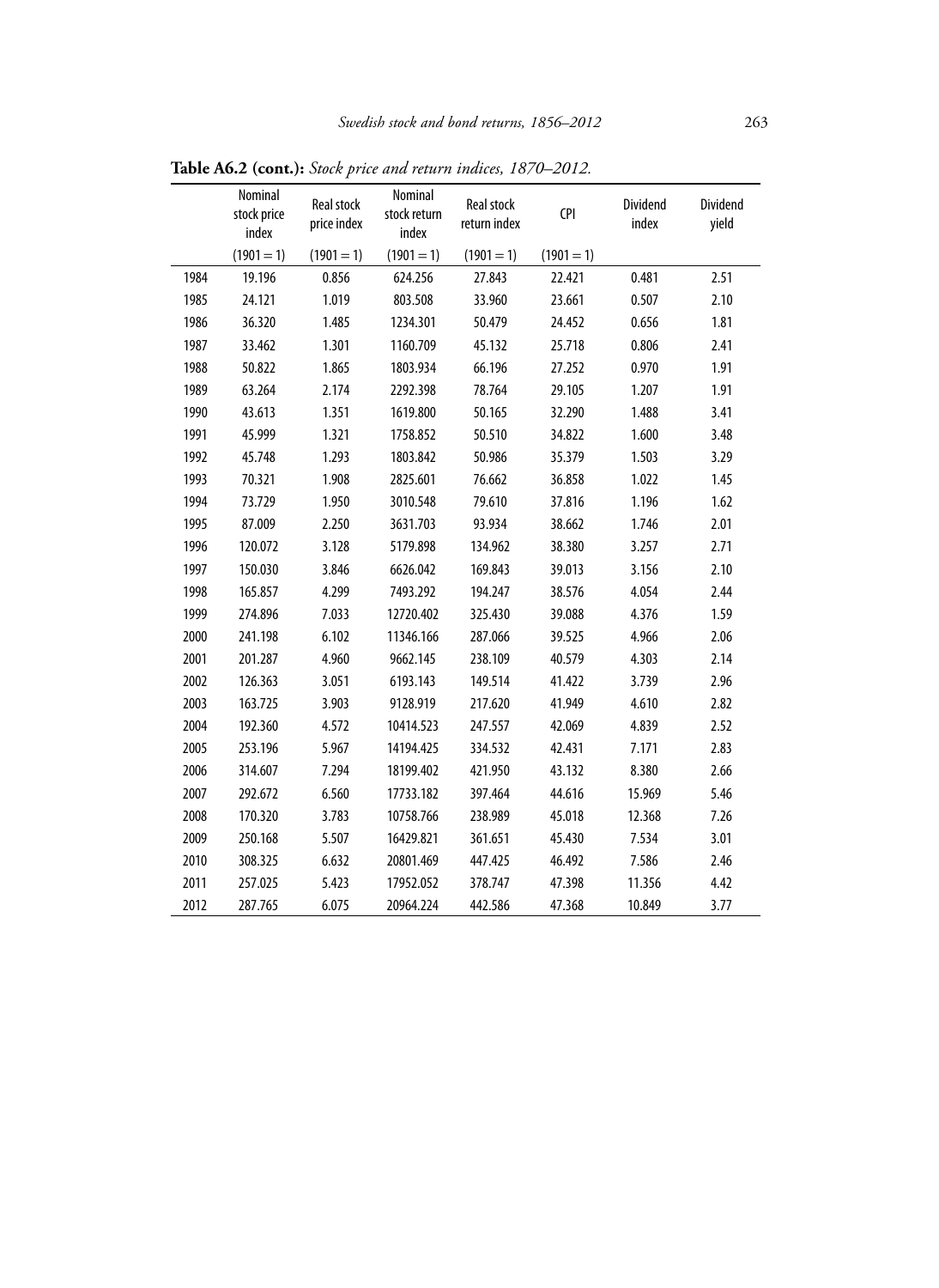|      | Short-term government | Short-term government | Long-term government | Long-term government |
|------|-----------------------|-----------------------|----------------------|----------------------|
|      | bill yield            | bill yield index      | bond yield           | bond yield index     |
|      | (%)                   | $(1901 = 1)$          | (%)                  | $(1901 = 1)$         |
| 1856 | 5.00                  | 0.11                  |                      |                      |
| 1857 | 5.00                  | 0.12                  |                      |                      |
| 1858 | 5.00                  | 0.12                  |                      |                      |
| 1859 | 6.00                  | 0.13                  |                      |                      |
| 1860 | 6.00                  | 0.14                  |                      |                      |
| 1861 | 6.00                  | 0.15                  |                      |                      |
| 1862 | 6.00                  | 0.16                  |                      |                      |
| 1863 | 6.00                  | 0.17                  |                      |                      |
| 1864 | 6.00                  | 0.18                  |                      |                      |
| 1865 | 6.00                  | 0.19                  |                      |                      |
| 1866 | 6.00                  | 0.20                  |                      |                      |
| 1867 | 4.50                  | 0.21                  |                      |                      |
| 1868 | 4.50                  | 0.22                  |                      |                      |
| 1869 | 4.50                  | 0.23                  |                      |                      |
| 1870 | 4.50                  | 0.24                  |                      |                      |
| 1871 | 4.00                  | 0.25                  |                      |                      |
| 1872 | 4.00                  | 0.26                  |                      |                      |
| 1873 | 5.50                  | 0.27                  |                      |                      |
| 1874 | 5.50                  | 0.29                  | 4.40                 | 0.32                 |
| 1875 | 5.50                  | 0.30                  | 4.48                 | 0.33                 |
| 1876 | 5.50                  | 0.32                  | 4.59                 | 0.34                 |
| 1877 | 6.00                  | 0.34                  | 4.55                 | 0.35                 |
| 1878 | 6.00                  | 0.36                  | 4.63                 | 0.36                 |
| 1879 | 5.00                  | 0.38                  | 4.36                 | 0.40                 |
| 1880 | 4.00                  | 0.39                  | 4.09                 | 0.44                 |
| 1881 | 4.00                  | 0.41                  | 4.06                 | 0.46                 |
| 1882 | 4.50                  | 0.43                  | 4.11                 | 0.48                 |
| 1883 | 5.00                  | 0.45                  | 4.09                 | 0.50                 |
| 1884 | 4.50                  | 0.47                  | 4.12                 | 0.51                 |
| 1885 | 4.50                  | 0.49                  | 3.98                 | 0.54                 |
| 1886 | 4.00                  | 0.51                  | 3.87                 | 0.58                 |
| 1887 | 4.00                  | 0.53                  | 3.87                 | 0.60                 |
| 1888 | 3.50                  | 0.55                  | 3.60                 | 0.65                 |
| 1889 | 4.00                  | 0.57                  | 3.58                 | 0.68                 |
| 1890 | 6.00                  | 0.60                  | 3.68                 | 0.68                 |
| 1891 | 5.50                  | 0.63                  | 3.84                 | 0.68                 |
| 1892 | 4.50                  | 0.66                  | 3.86                 | 0.70                 |
| 1893 | 4.00                  | 0.69                  | 3.74                 | 0.75                 |
| 1894 | 4.00                  | 0.71                  | 3.60                 | 0.81                 |

**Table A6.3:** *Yields on short- and long-term government securities, 1856–2012.*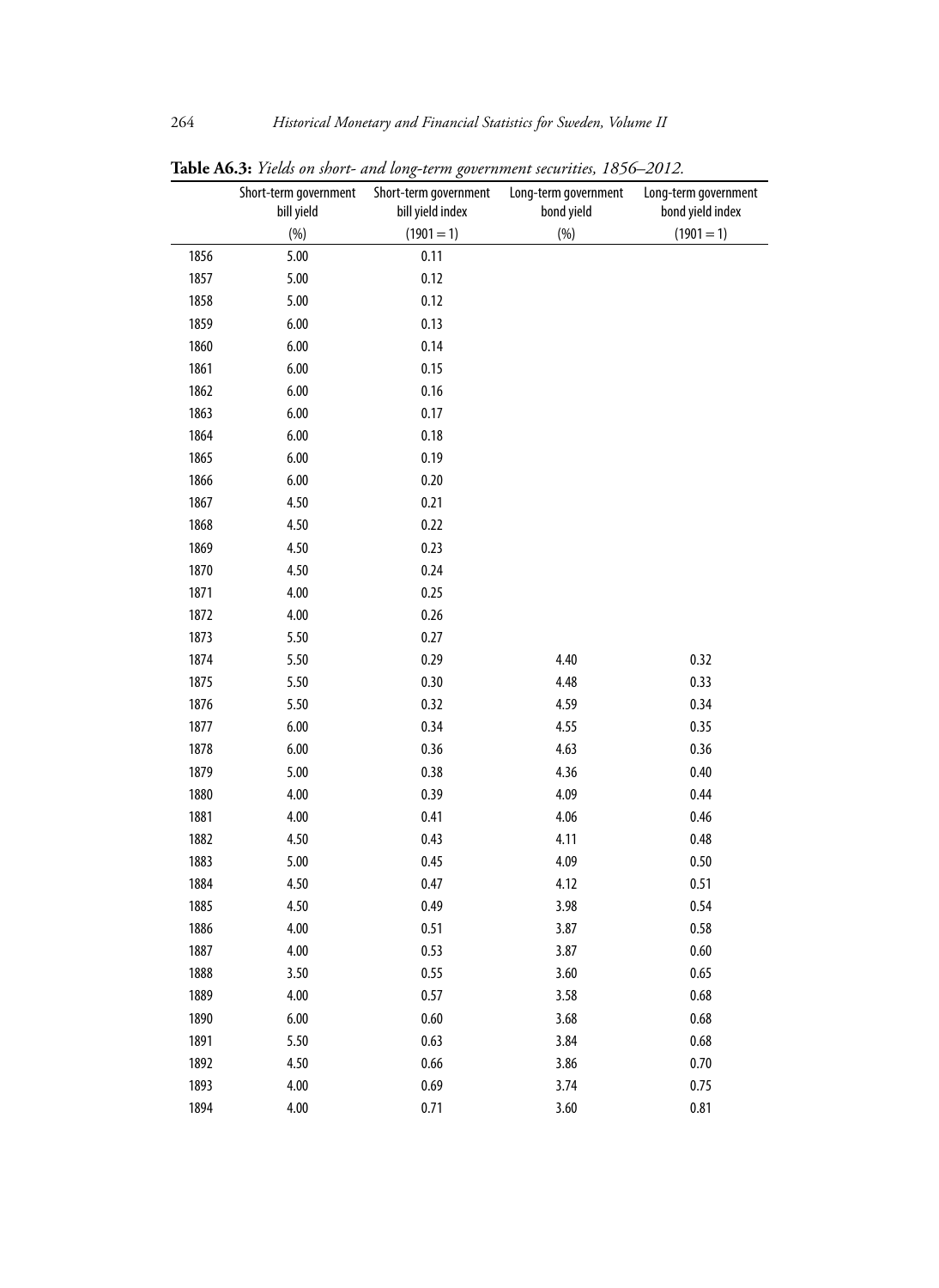|      | Short-term government<br>bill yield | Short-term government<br>bill yield index | Long-term government<br>bond yield | Long-term government<br>bond yield index |
|------|-------------------------------------|-------------------------------------------|------------------------------------|------------------------------------------|
|      | (%)                                 | $(1901 = 1)$                              | (%)                                | $(1901 = 1)$                             |
| 1895 | 4.00                                | 0.74                                      | 3.58                               | 0.84                                     |
| 1896 | 4.50                                | 0.77                                      | 3.55                               | 0.88                                     |
| 1897 | 5.00                                | 0.81                                      | 3.55                               | 0.91                                     |
| 1898 | 5.50                                | 0.85                                      | 3.62                               | 0.93                                     |
| 1899 | 6.00                                | 0.90                                      | 3.78                               | 0.92                                     |
| 1900 | 6.00                                | 0.95                                      | 3.87                               | 0.93                                     |
| 1901 | 5.00                                | 1.01                                      | 3.75                               | 1.00                                     |
| 1902 | 4.50                                | 1.06                                      | 3.66                               | 1.06                                     |
| 1903 | 4.50                                | 1.11                                      | 3.66                               | 1.09                                     |
| 1904 | $5.00$                              | 1.16                                      | 3.67                               | 1.13                                     |
| 1905 | 5.50                                | 1.22                                      | 3.79                               | 1.14                                     |
| 1906 | 6.00                                | 1.28                                      | 3.87                               | 1.15                                     |
| 1907 | 7.00                                | 1.36                                      | 4.14                               | 1.12                                     |
| 1908 | 5.50                                | 1.44                                      | 3.93                               | 1.22                                     |
| 1909 | 5.00                                | 1.51                                      | 3.83                               | 1.30                                     |
| 1910 | 5.00                                | 1.58                                      | 3.95                               | 1.31                                     |
| 1911 | 5.00                                | 1.66                                      | 3.98                               | 1.34                                     |
| 1912 | 5.50                                | 1.74                                      | 4.09                               | 1.36                                     |
| 1913 | 5.50                                | 1.84                                      | 4.39                               | 1.31                                     |
| 1914 | 6.00                                | 1.93                                      | 4.77                               | 1.25                                     |
| 1915 | 5.50                                | 2.04                                      | 5.37                               | 1.31                                     |
| 1916 | 5.50                                | 2.15                                      | 5.05                               | 1.39                                     |
| 1917 | 7.00                                | 2.28                                      | 5.45                               | 1.39                                     |
| 1918 | 7.00                                | 2.44                                      | 5.52                               | 1.38                                     |
| 1919 | 6.00                                | 2.61                                      | 5.46                               | 1.48                                     |
| 1920 | 7.50                                | 2.79                                      | 6.49                               | 1.32                                     |
| 1921 | 5.50                                | 2.98                                      | 5.47                               | 1.66                                     |
| 1922 | 4.50                                | 3.13                                      | 4.76                               | 2.00                                     |
| 1923 | 5.50                                | 3.28                                      | 4.83                               | 2.07                                     |
| 1924 | 5.50                                | 3.46                                      | 5.00                               | 2.10                                     |
| 1925 | 4.50                                | 3.64                                      | 4.78                               | 2.30                                     |
| 1926 | 4.50                                | 3.81                                      | 4.73                               | 2.44                                     |
| 1927 | 4.00                                | 3.97                                      | 4.58                               | 2.64                                     |
| 1928 | 4.50                                | 4.14                                      | 4.65                               | 2.72                                     |
| 1929 | $5.00\,$                            | 4.34                                      | 4.46                               | 2.97                                     |
| 1930 | 3.50                                | 4.51                                      | 4.11                               | 3.36                                     |
| 1931 | 6.00                                | 4.70                                      | 4.80                               | 3.00                                     |
| 1932 | 3.50                                | 4.92                                      | 4.01                               | 3.75                                     |
| 1933 | 2.50                                | 5.08                                      | 3.71                               | 4.21                                     |

**Table A6.3 (cont.):** *Yields on short- and long-term government securities, 1856–2012.*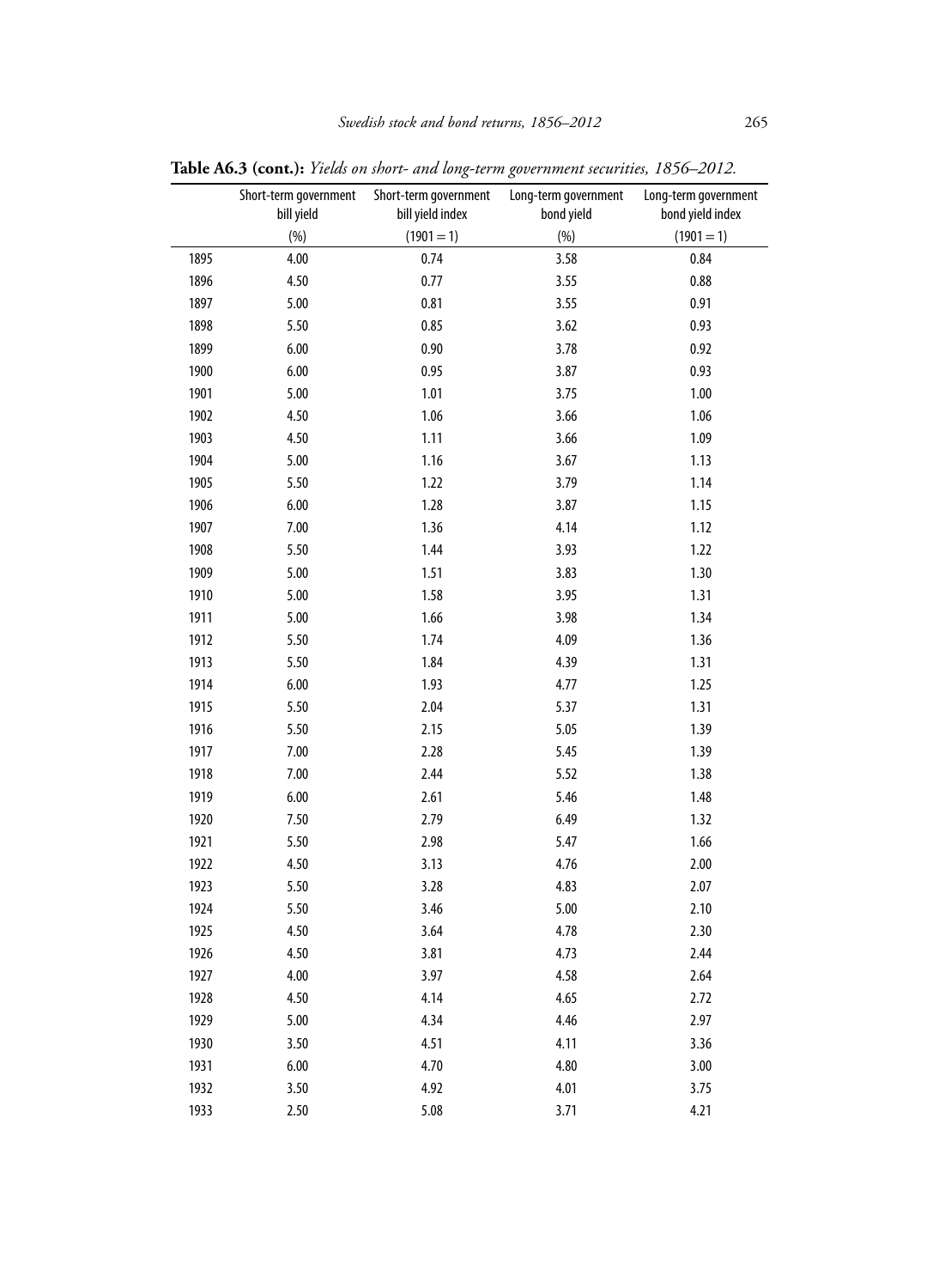|      | Short-term government | Short-term government | Long-term government | Long-term government |
|------|-----------------------|-----------------------|----------------------|----------------------|
|      | bill yield            | bill yield index      | bond yield           | bond yield index     |
|      | (%)                   | $(1901 = 1)$          | (%)                  | $(1901 = 1)$         |
| 1934 | 2.50                  | 5.21                  | 3.01                 | 5.38                 |
| 1935 | 2.50                  | 5.34                  | 3.32                 | 5.03                 |
| 1936 | 2.50                  | 5.47                  | 3.03                 | 5.69                 |
| 1937 | 2.50                  | 5.61                  | 2.98                 | 5.96                 |
| 1938 | 2.50                  | 5.75                  | 2.46                 | 7.39                 |
| 1939 | 3.00                  | 5.90                  | 3.75                 | 4.99                 |
| 1940 | 3.50                  | 6.10                  | 3.66                 | 5.32                 |
| 1941 | 3.00                  | 6.29                  | 3.22                 | 6.26                 |
| 1942 | 3.00                  | 6.49                  | 3.24                 | 6.42                 |
| 1943 | 3.00                  | 6.68                  | 3.29                 | 6.53                 |
| 1944 | 3.00                  | 6.89                  | 3.24                 | 6.85                 |
| 1945 | 2.50                  | 7.07                  | 3.01                 | 7.61                 |
| 1946 | 2.50                  | 7.24                  | 3.02                 | 7.81                 |
| 1947 | 2.50                  | 7.43                  | 3.04                 | 8.00                 |
| 1948 | 2.50                  | 7.62                  | 3.09                 | 8.12                 |
| 1949 | 2.50                  | 7.81                  | 3.02                 | 8.56                 |
| 1950 | 3.00                  | 8.01                  | 3.32                 | 8.20                 |
| 1951 | 3.00                  | 8.25                  | 3.20                 | 8.48                 |
| 1952 | 3.00                  | 8.50                  | 3.30                 | 8.29                 |
| 1953 | 2.75                  | 8.76                  | 3.21                 | 8.43                 |
| 1954 | 2.75                  | 9.00                  | 3.37                 | 8.24                 |
| 1955 | 3.75                  | 9.31                  | 3.75                 | 7.93                 |
| 1956 | 4.00                  | 9.67                  | 4.05                 | 7.97                 |
| 1957 | 5.00                  | 10.11                 | 4.46                 | 8.15                 |
| 1958 | 4.50                  | 10.59                 | 4.27                 | 8.60                 |
| 1959 | 4.50                  | 11.08                 | 4.44                 | 8.93                 |
| 1960 | 5.00                  | 11.64                 | 4.44                 | 8.99                 |
| 1961 | 5.00                  | 12.24                 | 4.55                 | 9.29                 |
| 1962 | 4.00                  | 12.79                 | 4.83                 | 10.21                |
| 1963 | 4.00                  | 13.28                 | 5.22                 | 10.38                |
| 1964 | 5.00                  | 13.89                 | 5.87                 | 10.42                |
| 1965 | 5.50                  | 14.65                 | 6.38                 | 10.68                |
| 1966 | 6.00                  | 15.52                 | 6.35                 | 11.21                |
| 1967 | 6.00                  | 16.34                 | 6.80                 | 12.20                |
| 1968 | 5.00                  | 17.26                 | 6.19                 | 12.95                |
| 1969 | 7.00                  | 18.38                 | 7.27                 | 12.85                |
| 1970 | 7.00                  | 19.70                 | 7.32                 | 13.83                |
| 1971 | 5.00                  | 20.94                 | 7.14                 | 15.10                |
| 1972 | 5.00                  | 22.02                 | 7.34                 | 16.07                |

**Table 6.3 (cont.):** *Yields on short- and long-term government securities, 1856–2012.*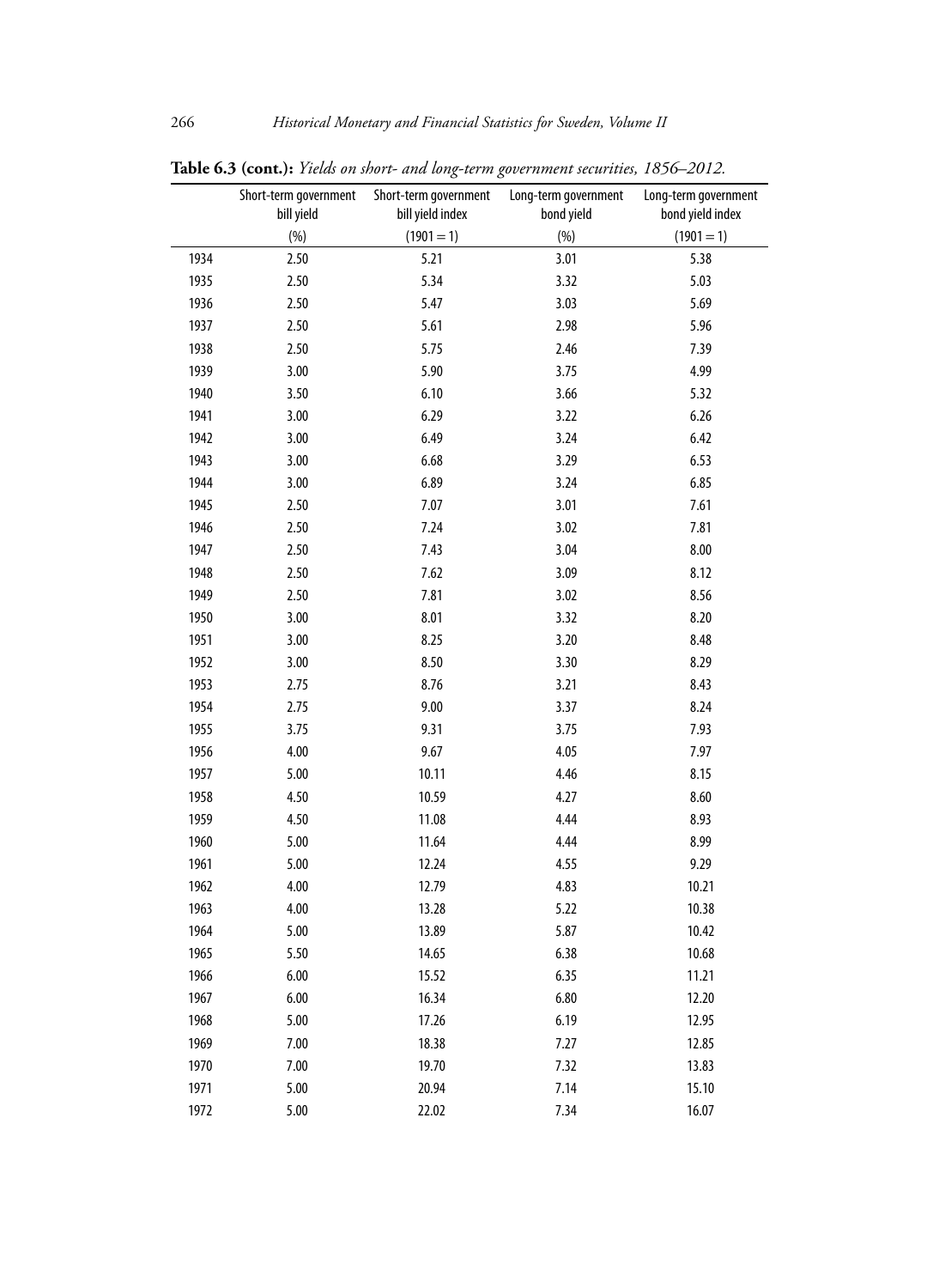|      | Short-term government<br>bill yield | Short-term government<br>bill yield index | Long-term government<br>bond yield | Long-term government<br>bond yield index |
|------|-------------------------------------|-------------------------------------------|------------------------------------|------------------------------------------|
|      | (%)                                 | $(1901 = 1)$                              | (%)                                | $(1901 = 1)$                             |
| 1973 | 5.00                                | 23.14                                     | 7.37                               | 17.32                                    |
| 1974 | 7.00                                | 24.57                                     | 8.17                               | 17.75                                    |
| 1975 | 6.00                                | 26.26                                     | 9.15                               | 18.09                                    |
| 1976 | 8.00                                | 27.91                                     | 9.61                               | 19.15                                    |
| 1977 | 8.00                                | 30.23                                     | 9.84                               | 20.63                                    |
| 1978 | 6.50                                | 32.43                                     | 10.09                              | 22.25                                    |
| 1979 | 9.00                                | 34.79                                     | 10.91                              | 23.16                                    |
| 1980 | 10.00                               | 38.40                                     | 12.61                              | 23.54                                    |
| 1981 | 11.00                               | 43.13                                     | 12.80                              | 26.42                                    |
| 1982 | 10.00                               | 47.76                                     | 13.01                              | 29.52                                    |
| 1983 | 11.80                               | 53.36                                     | 12.44                              | 34.32                                    |
| 1984 | 11.50                               | 60.14                                     | 12.25                              | 39.12                                    |
| 1985 | 12.65                               | 69.39                                     | 12.59                              | 43.42                                    |
| 1986 | 9.30                                | 76.71                                     | 10.58                              | 54.20                                    |
| 1987 | 9.00                                | 84.21                                     | 11.74                              | 56.75                                    |
| 1988 | 10.40                               | 92.97                                     | 10.93                              | 66.53                                    |
| 1989 | 12.30                               | 104.10                                    | 12.55                              | 67.68                                    |
| 1990 | 14.15                               | 118.85                                    | 12.35                              | 77.47                                    |
| 1991 | 13.77                               | 133.26                                    | 10.00                              | 99.02                                    |
| 1992 | 10.68                               | 152.53                                    | 9.91                               | 110.20                                   |
| 1993 | 7.27                                | 166.48                                    | 7.27                               | 142.84                                   |
| 1994 | 7.91                                | 178.90                                    | 10.89                              | 126.30                                   |
| 1995 | 8.61                                | 194.79                                    | 8.60                               | 160.72                                   |
| 1996 | 3.71                                | 206.95                                    | 6.85                               | 196.92                                   |
| 1997 | 4.34                                | 215.51                                    | 5.97                               | 224.17                                   |
| 1998 | 3.46                                | 224.76                                    | 4.17                               | 272.07                                   |
| 1999 | 3.38                                | 231.78                                    | 5.72                               | 257.04                                   |
| 2000 | 4.11                                | 240.79                                    | 4.86                               | 294.10                                   |
| 2001 | 3.73                                | 250.61                                    | 5.35                               | 295.09                                   |
| 2002 | 3.62                                | 260.96                                    | 4.71                               | 330.18                                   |
| 2003 | 2.73                                | 269.22                                    | 4.78                               | 343.17                                   |
| 2004 | 1.99                                | 275.06                                    | 4.03                               | 385.18                                   |
| 2005 | 1.62                                | 279.85                                    | 3.34                               | 425.46                                   |
| 2006 | 2.97                                | 286.07                                    | 3.81                               | 421.72                                   |
| 2007 | 4.03                                | 295.97                                    | 4.35                               | 417.15                                   |
| 2008 | 1.60                                | 308.10                                    | 2.43                               | 521.22                                   |
| 2009 | 0.20                                | 309.85                                    | 3.30                               | 494.60                                   |
| 2010 | 1.30                                | 311.17                                    | 3.28                               | 510.07                                   |
| 2011 | 1.70                                | 316.70                                    | 1.62                               | 615.07                                   |
| 2012 | 1.05                                | 321.37                                    | 1.53                               | 629.91                                   |

**Table 6.3 (cont.):** *Yields on short- and long-term government securities, 1856–2012.*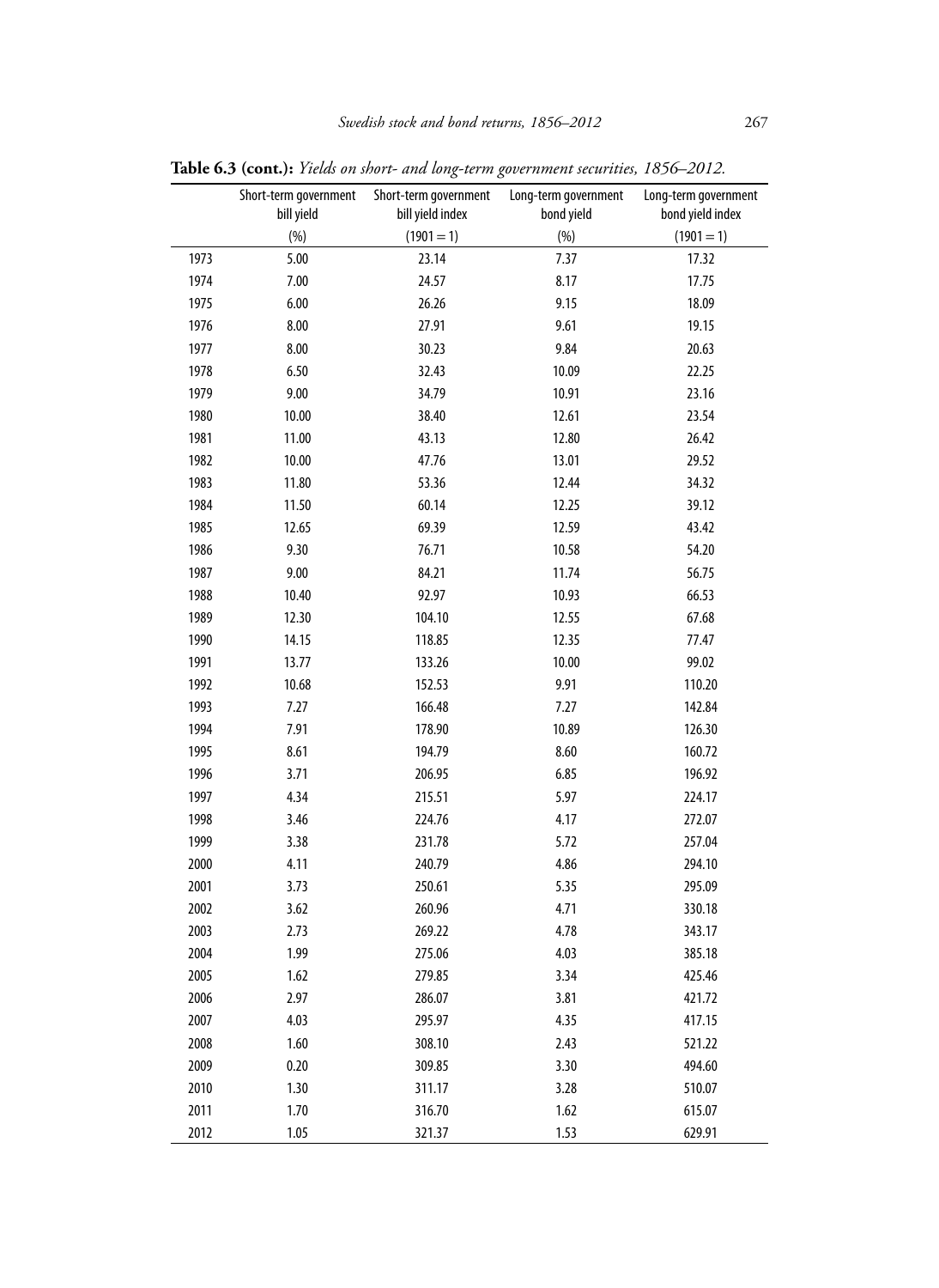| year | Jan   | Feb   | Mar   | Apr   | Maj   | Jun   | Jul   | Aug   | Sep   | 0kt   | Nov   | Dec   |
|------|-------|-------|-------|-------|-------|-------|-------|-------|-------|-------|-------|-------|
| 1901 |       |       |       |       |       |       |       |       |       | 1.000 | 1.002 | 1.004 |
| 1902 | 1.003 | 1.005 | 0.999 | 0.991 | 0.991 | 0.990 | 0.989 | 0.988 | 0.985 | 0.986 | 0.986 | 0.982 |
| 1903 | 0.993 | 0.986 | 1.041 | 1.040 | 1.038 | 1.029 | 1.033 | 1.027 | 1.007 | 1.021 | 1.040 | 1.047 |
| 1904 | 1.056 | 1.052 | 1.074 | 1.069 | 1.082 | 1.099 | 1.120 | 1.115 | 1.111 | 1.115 | 1.124 | 1.140 |
| 1905 | 1.187 | 1.213 | 1.225 | 1.199 | 1.204 | 1.196 | 1.190 | 1.208 | 1.223 | 1.211 | 1.227 | 1.235 |
| 1906 | 1.243 | 1.252 | 1.274 | 1.282 | 1.267 | 1.240 | 1.272 | 1.302 | 1.295 | 1.286 | 1.254 | 1.328 |
| 1907 | 1.413 | 1.469 | 1.344 | 1.310 | 1.345 | 1.280 | 1.287 | 1.283 | 1.304 | 1.326 | 1.127 | 1.089 |
| 1908 | 1.144 | 1.128 | 1.104 | 1.095 | 1.038 | 1.037 | 1.046 | 1.042 | 1.014 | 1.023 | 1.057 | 1.098 |
| 1909 | 1.128 | 1.134 | 1.107 | 1.100 | 1.105 | 1.120 | 1.124 | 1.147 | 1.158 | 1.142 | 1.130 | 1.135 |
| 1910 | 1.106 | 1.138 | 1.145 | 1.154 | 1.154 | 1.208 | 1.222 | 1.268 | 1.250 | 1.240 | 1.245 | 1.259 |
| 1911 | 1.273 | 1.267 | 1.263 | 1.274 | 1.291 | 1.288 | 1.316 | 1.312 | 1.287 | 1.316 | 1.363 | 1.351 |
| 1912 | 1.349 | 1.436 | 1.455 | 1.459 | 1.452 | 1.536 | 1.547 | 1.530 | 1.516 | 1.349 | 1.423 | 1.430 |
| 1913 | 1.478 | 1.463 | 1.464 | 1.465 | 1.456 | 1.404 | 1.407 | 1.422 | 1.398 | 1.363 | 1.337 | 1.375 |
| 1914 | 1.314 | 1.286 | 1.279 | 1.268 | 1.279 | 1.220 | 1.109 |       |       | 1.106 | 1.038 | 0.994 |
| 1915 | 1.036 | 1.029 | 1.080 | 1.061 | 1.014 | 1.008 | 0.968 | 0.990 | 0.978 | 0.999 | 1.028 | 0.990 |
| 1916 | 0.973 | 0.958 | 0.975 | 0.960 | 1.013 | 1.082 | 1.061 | 1.076 | 1.059 | 1.081 | 1.123 | 1.122 |
| 1917 | 1.142 | 1.050 | 1.066 | 1.072 | 1.042 | 0.953 | 0.942 | 0.930 | 0.880 | 0.881 | 0.882 | 0.861 |
| 1918 | 0.824 | 0.778 | 0.727 | 0.688 | 0.638 | 0.581 | 0.612 | 0.585 | 0.559 | 0.557 | 0.495 | 0.473 |
| 1919 | 0.452 | 0.434 | 0.428 | 0.424 | 0.429 | 0.437 | 0.442 | 0.418 | 0.402 | 0.402 | 0.382 | 0.390 |
| 1920 | 0.439 | 0.438 | 0.426 | 0.437 | 0.387 | 0.394 | 0.378 | 0.348 | 0.318 | 0.311 | 0.283 | 0.294 |
| 1921 | 0.328 | 0.300 | 0.298 | 0.292 | 0.272 | 0.256 | 0.300 | 0.286 | 0.279 | 0.272 | 0.275 | 0.288 |
| 1922 | 0.301 | 0.269 | 0.259 | 0.295 | 0.345 | 0.344 | 0.328 | 0.315 | 0.300 | 0.295 | 0.275 | 0.292 |
| 1923 | 0.291 | 0.301 | 0.318 | 0.330 | 0.319 | 0.304 | 0.307 | 0.287 | 0.291 | 0.291 | 0.277 | 0.282 |
| 1924 | 0.287 | 0.287 | 0.321 | 0.309 | 0.297 | 0.296 | 0.303 | 0.308 | 0.298 | 0.279 | 0.283 | 0.304 |
| 1925 | 0.309 | 0.317 | 0.312 | 0.312 | 0.310 | 0.302 | 0.300 | 0.320 | 0.322 | 0.332 | 0.332 | 0.340 |
| 1926 | 0.335 | 0.336 | 0.336 | 0.340 | 0.343 | 0.358 | 0.366 | 0.368 | 0.368 | 0.371 | 0.374 | 0.379 |
| 1927 | 0.386 | 0.395 | 0.397 | 0.397 | 0.413 | 0.420 | 0.425 | 0.440 | 0.443 | 0.452 | 0.449 | 0.457 |
| 1928 | 0.485 | 0.471 | 0.479 | 0.484 | 0.488 | 0.485 | 0.485 | 0.515 | 0.534 | 0.523 | 0.522 | 0.532 |
| 1929 | 0.540 | 0.529 | 0.522 | 0.514 | 0.506 | 0.525 | 0.539 | 0.541 | 0.532 | 0.520 | 0.506 | 0.510 |
| 1930 | 0.516 | 0.519 | 0.529 | 0.516 | 0.505 | 0.495 | 0.494 | 0.465 | 0.462 | 0.451 | 0.455 | 0.467 |
| 1931 | 0.437 | 0.460 | 0.459 | 0.431 | 0.397 | 0.426 | 0.394 | 0.367 | 0.321 | 0.312 | 0.322 | 0.300 |
| 1932 | 0.311 | 0.293 | 0.211 | 0.204 | 0.196 | 0.196 | 0.218 | 0.241 | 0.239 | 0.234 | 0.226 | 0.218 |
| 1933 | 0.210 | 0.200 | 0.206 | 0.222 | 0.236 | 0.234 | 0.234 | 0.236 | 0.238 | 0.241 | 0.242 | 0.249 |
| 1934 | 0.270 | 0.283 | 0.270 | 0.281 | 0.273 | 0.265 | 0.273 | 0.275 | 0.283 | 0.302 | 0.298 | 0.305 |
| 1935 | 0.314 | 0.308 | 0.293 | 0.301 | 0.303 | 0.313 | 0.317 | 0.306 | 0.303 | 0.312 | 0.314 | 0.317 |
| 1936 | 0.327 | 0.344 | 0.353 | 0.360 | 0.350 | 0.364 | 0.387 | 0.381 | 0.385 | 0.394 | 0.411 | 0.420 |
| 1937 | 0.425 | 0.436 | 0.444 | 0.420 | 0.399 | 0.402 | 0.418 | 0.418 | 0.392 | 0.378 | 0.364 | 0.385 |
| 1938 | 0.409 | 0.393 | 0.356 | 0.375 | 0.366 | 0.375 | 0.383 | 0.382 | 0.381 | 0.398 | 0.403 | 0.400 |
| 1939 | 0.391 | 0.403 | 0.395 | 0.390 | 0.398 | 0.388 | 0.393 | 0.377 | 0.354 | 0.324 | 0.295 | 0.284 |
| 1940 | 0.263 | 0.278 | 0.297 | 0.251 | 0.260 | 0.259 | 0.252 | 0.240 | 0.246 | 0.247 | 0.266 | 0.259 |

**Table A6.4.** *Real stock price index, 1901–2012 (1901:10=1)*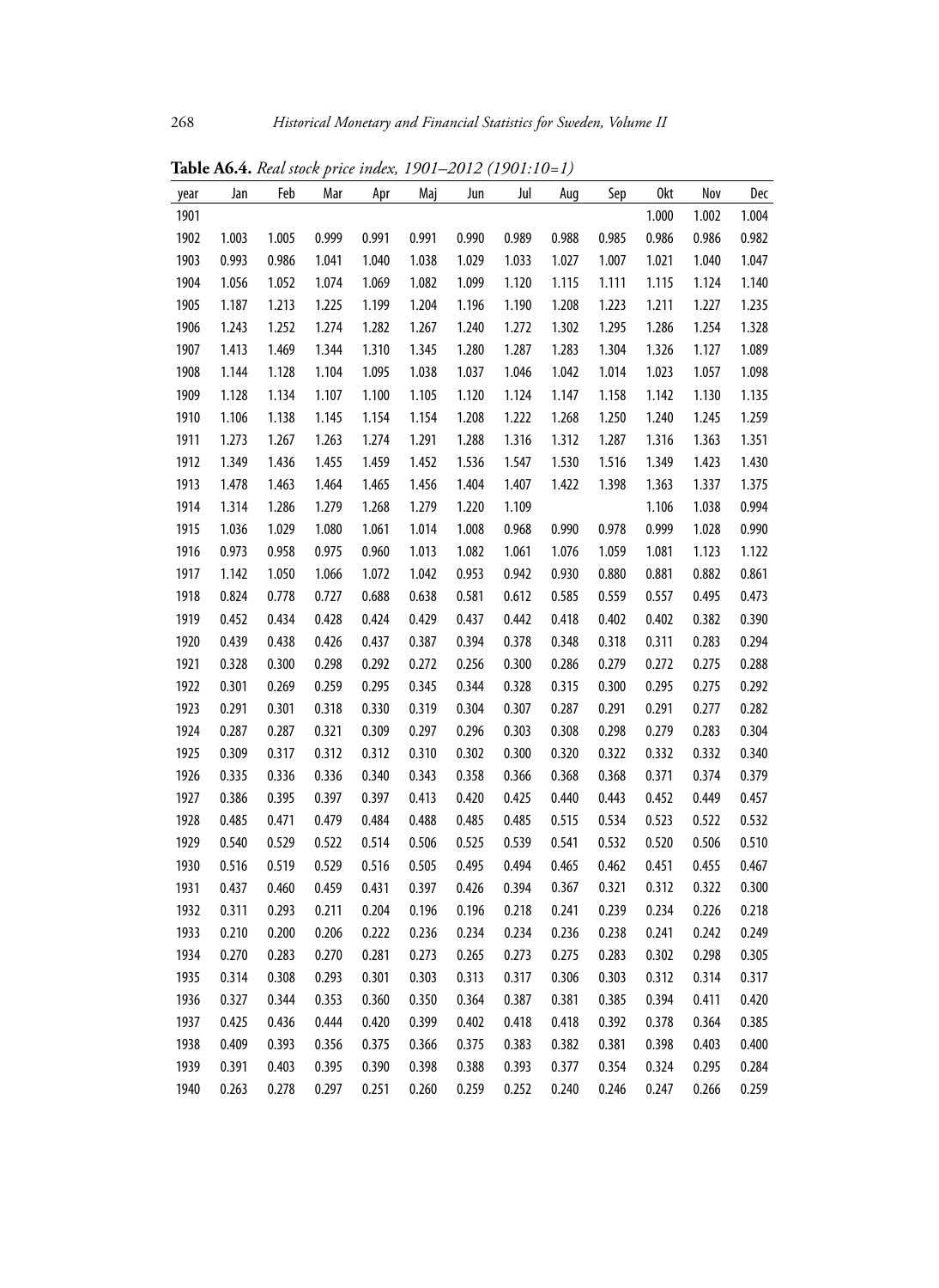**Table A6.4 (cont.).** *Real stock price index, 1901–2012 (1901:10=1)*

| year | Jan   | Feb   | Mar   | Apr   | Maj   | Jun   | Jul   | Aug   | Sep   | 0kt   | Nov   | Dec   |
|------|-------|-------|-------|-------|-------|-------|-------|-------|-------|-------|-------|-------|
| 1941 | 0.258 | 0.242 | 0.238 | 0.243 | 0.243 | 0.246 | 0.256 | 0.262 | 0.272 | 0.288 | 0.270 | 0.268 |
| 1942 | 0.280 | 0.273 | 0.285 | 0.287 | 0.286 | 0.280 | 0.287 | 0.297 | 0.290 | 0.285 | 0.269 | 0.273 |
| 1943 | 0.270 | 0.269 | 0.276 | 0.276 | 0.269 | 0.268 | 0.269 | 0.275 | 0.288 | 0.289 | 0.288 | 0.292 |
| 1944 | 0.291 | 0.294 | 0.297 | 0.293 | 0.288 | 0.288 | 0.297 | 0.311 | 0.307 | 0.314 | 0.320 | 0.324 |
| 1945 | 0.333 | 0.351 | 0.346 | 0.348 | 0.332 | 0.341 | 0.356 | 0.355 | 0.354 | 0.347 | 0.338 | 0.345 |
| 1946 | 0.367 | 0.360 | 0.361 | 0.361 | 0.357 | 0.365 | 0.369 | 0.362 | 0.349 | 0.356 | 0.352 | 0.364 |
| 1947 | 0.392 | 0.379 | 0.370 | 0.374 | 0.370 | 0.364 | 0.379 | 0.378 | 0.363 | 0.331 | 0.330 | 0.336 |
| 1948 | 0.336 | 0.322 | 0.312 | 0.313 | 0.302 | 0.292 | 0.300 | 0.295 | 0.289 | 0.282 | 0.287 | 0.287 |
| 1949 | 0.300 | 0.301 | 0.298 | 0.299 | 0.288 | 0.279 | 0.288 | 0.290 | 0.299 | 0.298 | 0.303 | 0.317 |
| 1950 | 0.319 | 0.330 | 0.331 | 0.334 | 0.331 | 0.335 | 0.329 | 0.342 | 0.347 | 0.353 | 0.366 | 0.370 |
| 1951 | 0.382 | 0.385 | 0.370 | 0.365 | 0.363 | 0.358 | 0.367 | 0.385 | 0.394 | 0.387 | 0.365 | 0.372 |
| 1952 | 0.378 | 0.357 | 0.332 | 0.317 | 0.322 | 0.312 | 0.322 | 0.327 | 0.320 | 0.319 | 0.316 | 0.308 |
| 1953 | 0.326 | 0.330 | 0.317 | 0.312 | 0.313 | 0.318 | 0.327 | 0.333 | 0.344 | 0.341 | 0.347 | 0.349 |
| 1954 | 0.362 | 0.368 | 0.382 | 0.384 | 0.398 | 0.408 | 0.421 | 0.429 | 0.431 | 0.436 | 0.454 | 0.457 |
| 1955 | 0.457 | 0.457 | 0.463 | 0.448 | 0.426 | 0.414 | 0.429 | 0.437 | 0.443 | 0.407 | 0.408 | 0.403 |
| 1956 | 0.418 | 0.414 | 0.400 | 0.400 | 0.391 | 0.388 | 0.406 | 0.405 | 0.398 | 0.391 | 0.373 | 0.383 |
| 1957 | 0.395 | 0.401 | 0.407 | 0.411 | 0.420 | 0.415 | 0.417 | 0.415 | 0.394 | 0.386 | 0.384 | 0.384 |
| 1958 | 0.392 | 0.389 | 0.384 | 0.387 | 0.392 | 0.406 | 0.426 | 0.432 | 0.448 | 0.444 | 0.438 | 0.436 |
| 1959 | 0.464 | 0.473 | 0.464 | 0.488 | 0.519 | 0.532 | 0.573 | 0.572 | 0.561 | 0.576 | 0.584 | 0.615 |
| 1960 | 0.607 | 0.579 | 0.544 | 0.558 | 0.562 | 0.563 | 0.583 | 0.610 | 0.604 | 0.590 | 0.599 | 0.595 |
| 1961 | 0.595 | 0.591 | 0.585 | 0.607 | 0.618 | 0.613 | 0.611 | 0.626 | 0.609 | 0.605 | 0.592 | 0.578 |
| 1962 | 0.566 | 0.569 | 0.563 | 0.552 | 0.524 | 0.500 | 0.530 | 0.530 | 0.512 | 0.500 | 0.503 | 0.504 |
| 1963 | 0.531 | 0.544 | 0.540 | 0.550 | 0.562 | 0.583 | 0.604 | 0.600 | 0.590 | 0.613 | 0.602 | 0.606 |
| 1964 | 0.643 | 0.632 | 0.648 | 0.648 | 0.624 | 0.621 | 0.639 | 0.655 | 0.653 | 0.652 | 0.660 | 0.678 |
| 1965 | 0.743 | 0.721 | 0.713 | 0.698 | 0.708 | 0.699 | 0.705 | 0.719 | 0.701 | 0.686 | 0.689 | 0.686 |
| 1966 | 0.666 | 0.654 | 0.658 | 0.608 | 0.604 | 0.616 | 0.602 | 0.552 | 0.557 | 0.545 | 0.518 | 0.504 |
| 1967 | 0.536 | 0.531 | 0.531 | 0.530 | 0.517 | 0.512 | 0.533 | 0.549 | 0.535 | 0.536 | 0.523 | 0.506 |
| 1968 | 0.513 | 0.519 | 0.527 | 0.550 | 0.575 | 0.583 | 0.614 | 0.612 | 0.604 | 0.617 | 0.649 | 0.666 |
| 1969 | 0.725 | 0.729 | 0.728 | 0.761 | 0.761 | 0.741 | 0.681 | 0.673 | 0.668 | 0.672 | 0.659 | 0.656 |
| 1970 | 0.613 | 0.568 | 0.575 | 0.514 | 0.476 | 0.511 | 0.545 | 0.512 | 0.493 | 0.444 | 0.471 | 0.469 |
| 1971 | 0.489 | 0.510 | 0.519 | 0.494 | 0.511 | 0.513 | 0.510 | 0.502 | 0.487 | 0.503 | 0.533 | 0.533 |
| 1972 | 0.552 | 0.545 | 0.570 | 0.580 | 0.555 | 0.550 | 0.566 | 0.576 | 0.567 | 0.559 | 0.579 | 0.556 |
| 1973 | 0.572 | 0.573 | 0.563 | 0.571 | 0.577 | 0.572 | 0.567 | 0.545 | 0.540 | 0.551 | 0.511 | 0.515 |
| 1974 | 0.548 | 0.567 | 0.574 | 0.584 | 0.546 | 0.540 | 0.550 | 0.503 | 0.483 | 0.498 | 0.467 | 0.451 |
| 1975 | 0.501 | 0.523 | 0.512 | 0.521 | 0.498 | 0.514 | 0.519 | 0.500 | 0.530 | 0.530 | 0.529 | 0.535 |
| 1976 | 0.548 | 0.549 | 0.562 | 0.608 | 0.574 | 0.574 | 0.577 | 0.536 | 0.511 | 0.464 | 0.474 | 0.494 |
| 1977 | 0.466 | 0.496 | 0.499 | 0.484 | 0.466 | 0.416 | 0.402 | 0.380 | 0.395 | 0.372 | 0.344 | 0.370 |
| 1978 | 0.398 | 0.379 | 0.403 | 0.420 | 0.397 | 0.403 | 0.429 | 0.435 | 0.418 | 0.393 | 0.399 | 0.400 |
| 1979 | 0.431 | 0.406 | 0.402 | 0.383 | 0.373 | 0.363 | 0.368 | 0.361 | 0.356 | 0.353 | 0.357 | 0.360 |
| 1980 | 0.372 | 0.365 | 0.359 | 0.359 | 0.350 | 0.353 | 0.355 | 0.343 | 0.331 | 0.351 | 0.371 | 0.386 |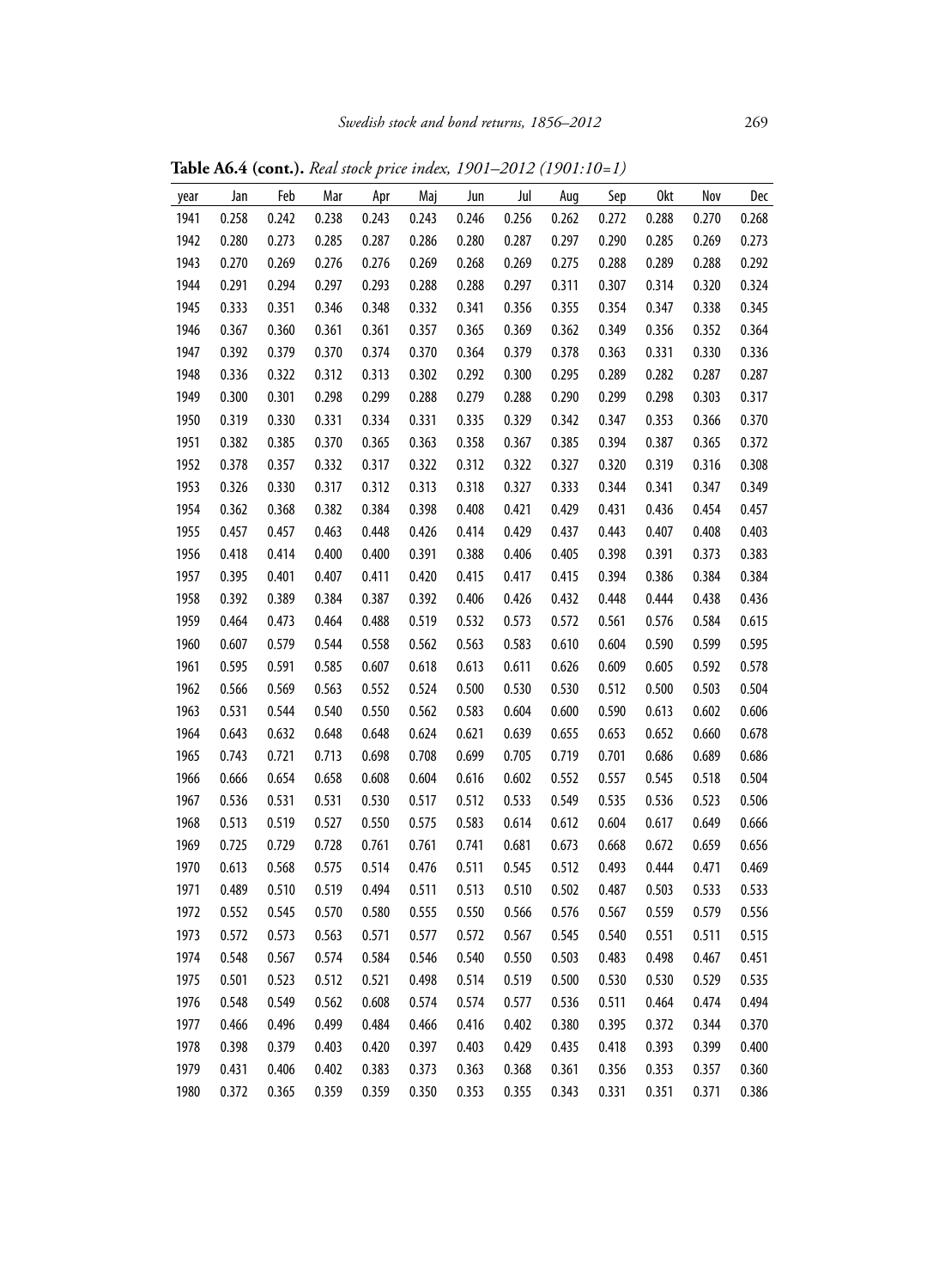| year | Jan   | Feb   | Mar   | Apr   | Maj   | Jun   | Jul   | Aug   | Sep   | 0kt   | Nov   | Dec   |
|------|-------|-------|-------|-------|-------|-------|-------|-------|-------|-------|-------|-------|
| 1981 | 0.384 | 0.415 | 0.433 | 0.415 | 0.441 | 0.491 | 0.517 | 0.513 | 0.479 | 0.525 | 0.563 | 0.557 |
| 1982 | 0.548 | 0.535 | 0.519 | 0.489 | 0.496 | 0.496 | 0.516 | 0.514 | 0.545 | 0.584 | 0.648 | 0.686 |
| 1983 | 0.774 | 0.919 | 0.920 | 0.985 | 0.961 | 0.920 | 0.996 | 1.075 | 1.050 | 1.026 | 1.098 | 1.044 |
| 1984 | 1.127 | 1.106 | 1.129 | 1.074 | 0.967 | 1.001 | 1.004 | 0.977 | 0.931 | 0.909 | 0.865 | 0.856 |
| 1985 | 0.904 | 0.878 | 0.853 | 0.871 | 0.798 | 0.787 | 0.813 | 0.813 | 0.821 | 0.849 | 0.937 | 1.019 |
| 1986 | 1.035 | 1.069 | 1.211 | 1.276 | 1.353 | 1.374 | 1.425 | 1.454 | 1.447 | 1.556 | 1.494 | 1.485 |
| 1987 | 1.293 | 1.465 | 1.529 | 1.652 | 1.588 | 1.620 | 1.736 | 1.777 | 1.870 | 1.481 | 1.265 | 1.301 |
| 1988 | 1.450 | 1.474 | 1.514 | 1.544 | 1.625 | 1.608 | 1.669 | 1.608 | 1.688 | 1.758 | 1.764 | 1.865 |
| 1989 | 1.951 | 1.956 | 2.034 | 2.026 | 2.088 | 2.169 | 2.320 | 2.379 | 2.248 | 2.089 | 2.029 | 2.174 |
| 1990 | 2.067 | 1.952 | 1.847 | 1.866 | 2.036 | 2.109 | 2.097 | 1.837 | 1.425 | 1.401 | 1.306 | 1.351 |
| 1991 | 1.472 | 1.579 | 1.608 | 1.530 | 1.620 | 1.654 | 1.633 | 1.608 | 1.500 | 1.466 | 1.373 | 1.321 |
| 1992 | 1.400 | 1.357 | 1.436 | 1.406 | 1.420 | 1.310 | 1.238 | 1.110 | 0.987 | 0.999 | 1.280 | 1.293 |
| 1993 | 1.234 | 1.375 | 1.361 | 1.405 | 1.499 | 1.485 | 1.652 | 1.757 | 1.736 | 1.933 | 1.766 | 1.908 |
| 1994 | 2.174 | 2.079 | 1.890 | 1.989 | 1.979 | 1.836 | 1.959 | 1.943 | 1.872 | 1.923 | 1.996 | 1.950 |
| 1995 | 1.999 | 1.989 | 1.911 | 2.048 | 2.055 | 2.138 | 2.228 | 2.244 | 2.387 | 2.215 | 2.250 | 2.250 |
| 1996 | 2.298 | 2.429 | 2.453 | 2.495 | 2.543 | 2.569 | 2.472 | 2.618 | 2.717 | 2.779 | 3.012 | 3.128 |
| 1997 | 3.353 | 3.505 | 3.622 | 3.456 | 3.658 | 3.896 | 4.120 | 3.922 | 4.154 | 3.683 | 3.867 | 3.846 |
| 1998 | 4.009 | 4.315 | 4.583 | 4.624 | 4.786 | 4.838 | 4.830 | 4.161 | 3.717 | 3.864 | 4.346 | 4.299 |
| 1999 | 4.397 | 4.455 | 4.526 | 4.734 | 4.726 | 4.976 | 4.964 | 5.057 | 5.008 | 5.412 | 6.067 | 7.033 |
| 2000 | 7.250 | 8.358 | 7.984 | 8.063 | 7.765 | 7.420 | 7.517 | 7.641 | 6.982 | 6.727 | 6.250 | 6.102 |
| 2001 | 6.476 | 5.746 | 4.966 | 5.439 | 5.415 | 5.139 | 5.065 | 4.661 | 4.090 | 4.368 | 4.896 | 4.960 |
| 2002 | 4.684 | 4.702 | 4.775 | 4.326 | 4.039 | 3.750 | 3.359 | 3.256 | 2.749 | 3.092 | 3.488 | 3.051 |
| 2003 | 2.931 | 2.854 | 2.772 | 3.120 | 3.105 | 3.244 | 3.479 | 3.600 | 3.465 | 3.767 | 3.789 | 3.903 |
| 2004 | 4.142 | 4.304 | 4.211 | 4.197 | 4.110 | 4.264 | 4.185 | 4.169 | 4.273 | 4.261 | 4.540 | 4.572 |
| 2005 | 4.629 | 4.820 | 4.820 | 4.656 | 4.880 | 5.081 | 5.354 | 5.281 | 5.540 | 5.422 | 5.635 | 5.967 |
| 2006 | 6.100 | 6.286 | 6.654 | 6.554 | 5.990 | 6.045 | 5.975 | 6.230 | 6.517 | 6.811 | 6.735 | 7.294 |
| 2007 | 7.559 | 7.351 | 7.672 | 7.957 | 8.009 | 7.817 | 7.712 | 7.507 | 7.401 | 7.243 | 6.706 | 6.560 |
| 2008 | 5.796 | 5.966 | 5.806 | 5.870 | 5.954 | 5.097 | 5.070 | 5.122 | 4.444 | 3.649 | 3.600 | 3.783 |
| 2009 | 3.583 | 3.677 | 3.716 | 4.406 | 4.489 | 4.523 | 5.011 | 5.167 | 5.183 | 5.416 | 5.417 | 5.507 |
| 2010 | 5.586 | 5.519 | 5.965 | 6.116 | 5.656 | 5.737 | 6.016 | 5.823 | 6.259 | 6.242 | 6.310 | 6.632 |
| 2011 | 6.610 | 6.459 | 6.521 | 6.641 | 6.520 | 6.304 | 6.011 | 5.377 | 5.024 | 5.468 | 5.377 | 5.423 |
| 2012 | 5.793 | 6.113 | 5.977 | 5.876 | 5.413 | 5.592 | 5.849 | 5.710 | 5.857 | 5.778 | 5.970 | 6.075 |

**Table A6.4 (cont.).** *Real stock price index, 1901–2012 (1901:10=1)*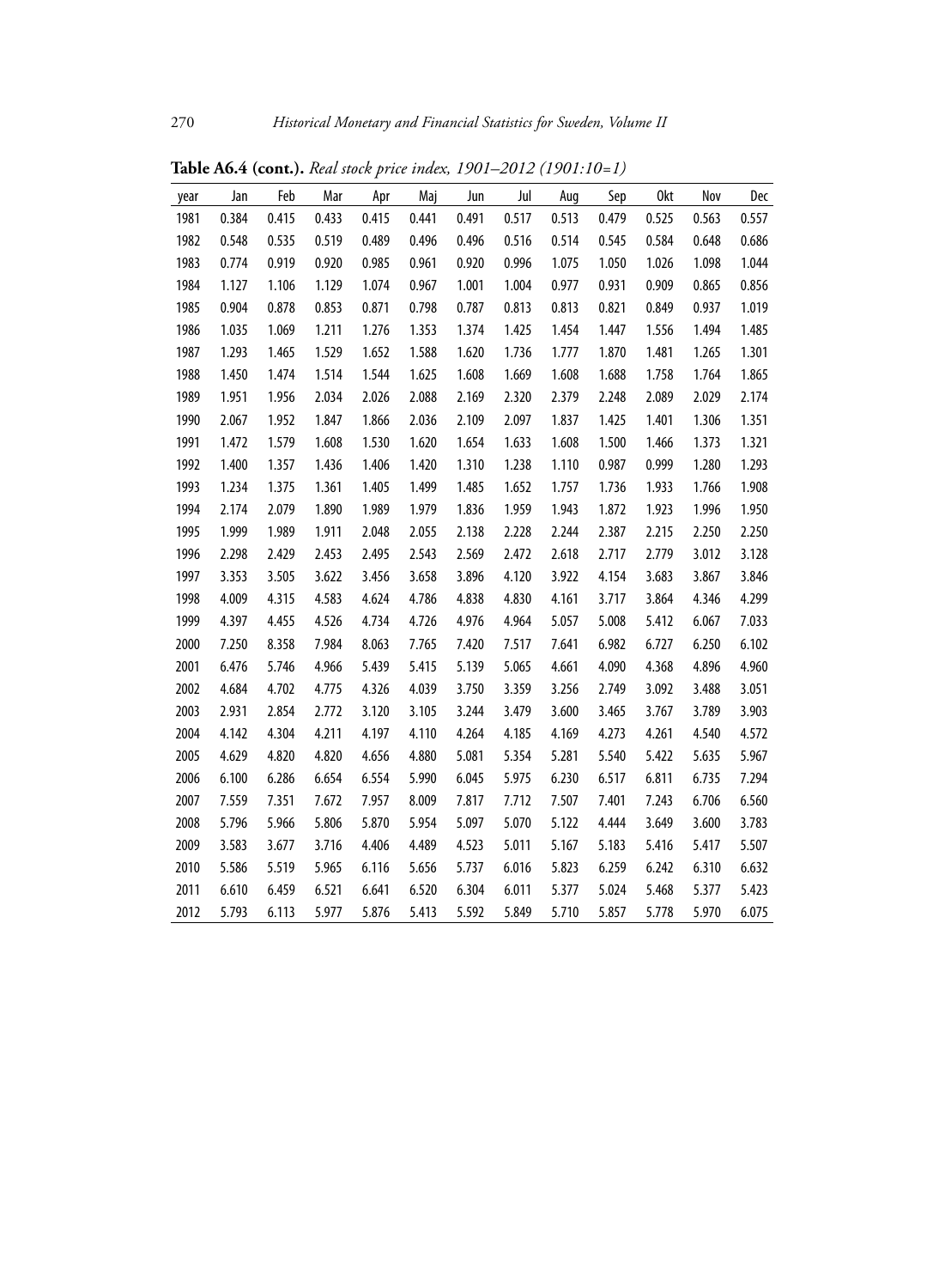| year | Jan   | Feb   | Mar   | Apr   | Maj   | Jun   | Jul   | Aug   | Sep   | 0kt   | Nov   | Dec   |
|------|-------|-------|-------|-------|-------|-------|-------|-------|-------|-------|-------|-------|
| 1901 |       |       |       |       |       |       |       |       |       | 1.000 | 1.000 | 1.000 |
| 1902 | 1.000 | 1.002 | 0.997 | 0.990 | 0.990 | 0.990 | 0.990 | 0.990 | 0.988 | 0.988 | 0.989 | 0.986 |
| 1903 | 0.998 | 0.993 | 1.050 | 1.050 | 1.050 | 1.042 | 1.048 | 1.043 | 1.024 | 1.040 | 1.061 | 1.069 |
| 1904 | 1.077 | 1.072 | 1.094 | 1.087 | 1.100 | 1.116 | 1.135 | 1.129 | 1.124 | 1.127 | 1.135 | 1.150 |
| 1905 | 1.199 | 1.228 | 1.243 | 1.218 | 1.225 | 1.219 | 1.215 | 1.236 | 1.253 | 1.244 | 1.262 | 1.272 |
| 1906 | 1.283 | 1.294 | 1.320 | 1.330 | 1.316 | 1.291 | 1.327 | 1.361 | 1.356 | 1.348 | 1.317 | 1.397 |
| 1907 | 1.492 | 1.559 | 1.432 | 1.401 | 1.445 | 1.381 | 1.394 | 1.396 | 1.425 | 1.454 | 1.241 | 1.204 |
| 1908 | 1.266 | 1.251 | 1.226 | 1.217 | 1.155 | 1.155 | 1.167 | 1.164 | 1.134 | 1.145 | 1.185 | 1.232 |
| 1909 | 1.265 | 1.272 | 1.240 | 1.231 | 1.236 | 1.252 | 1.256 | 1.280 | 1.291 | 1.273 | 1.259 | 1.263 |
| 1910 | 1.230 | 1.266 | 1.274 | 1.284 | 1.284 | 1.343 | 1.359 | 1.410 | 1.390 | 1.379 | 1.384 | 1.400 |
| 1911 | 1.419 | 1.416 | 1.415 | 1.431 | 1.453 | 1.454 | 1.489 | 1.488 | 1.464 | 1.500 | 1.557 | 1.547 |
| 1912 | 1.548 | 1.650 | 1.675 | 1.683 | 1.677 | 1.778 | 1.794 | 1.777 | 1.764 | 1.573 | 1.662 | 1.673 |
| 1913 | 1.729 | 1.712 | 1.714 | 1.715 | 1.705 | 1.644 | 1.649 | 1.666 | 1.639 | 1.597 | 1.567 | 1.613 |
| 1914 | 1.543 | 1.511 | 1.505 | 1.493 | 1.508 | 1.441 | 1.311 |       |       | 1.311 | 1.232 | 1.181 |
| 1915 | 1.247 | 1.253 | 1.332 | 1.323 | 1.280 | 1.287 | 1.250 | 1.293 | 1.292 | 1.335 | 1.388 | 1.352 |
| 1916 | 1.343 | 1.337 | 1.375 | 1.367 | 1.457 | 1.573 | 1.558 | 1.595 | 1.586 | 1.635 | 1.714 | 1.729 |
| 1917 | 1.799 | 1.690 | 1.751 | 1.797 | 1.781 | 1.661 | 1.674 | 1.683 | 1.622 | 1.654 | 1.685 | 1.674 |
| 1918 | 1.656 | 1.612 | 1.553 | 1.513 | 1.443 | 1.352 | 1.464 | 1.436 | 1.408 | 1.438 | 1.311 | 1.281 |
| 1919 | 1.228 | 1.156 | 1.140 | 1.103 | 1.106 | 1.128 | 1.135 | 1.081 | 1.039 | 1.002 | 0.960 | 1.011 |
| 1920 | 1.101 | 1.133 | 1.097 | 1.118 | 1.007 | 1.032 | 1.001 | 0.947 | 0.875 | 0.859 | 0.786 | 0.778 |
| 1921 | 0.802 | 0.714 | 0.697 | 0.664 | 0.592 | 0.561 | 0.670 | 0.633 | 0.598 | 0.555 | 0.553 | 0.570 |
| 1922 | 0.586 | 0.509 | 0.482 | 0.545 | 0.627 | 0.619 | 0.602 | 0.578 | 0.541 | 0.517 | 0.474 | 0.503 |
| 1923 | 0.495 | 0.509 | 0.542 | 0.551 | 0.528 | 0.508 | 0.514 | 0.499 | 0.499 | 0.496 | 0.470 | 0.481 |
| 1924 | 0.490 | 0.488 | 0.543 | 0.532 | 0.498 | 0.493 | 0.500 | 0.521 | 0.507 | 0.498 | 0.499 | 0.533 |
| 1925 | 0.544 | 0.556 | 0.547 | 0.537 | 0.529 | 0.523 | 0.532 | 0.553 | 0.554 | 0.561 | 0.568 | 0.579 |
| 1926 | 0.576 | 0.572 | 0.563 | 0.572 | 0.579 | 0.598 | 0.613 | 0.616 | 0.612 | 0.619 | 0.625 | 0.631 |
| 1927 | 0.642 | 0.653 | 0.653 | 0.653 | 0.679 | 0.691 | 0.703 | 0.733 | 0.741 | 0.753 | 0.747 | 0.756 |
| 1928 | 0.803 | 0.782 | 0.796 | 0.808 | 0.818 | 0.817 | 0.814 | 0.863 | 0.894 | 0.872 | 0.867 | 0.880 |
| 1929 | 0.893 | 0.876 | 0.863 | 0.848 | 0.833 | 0.863 | 0.887 | 0.889 | 0.874 | 0.851 | 0.826 | 0.828 |
| 1930 | 0.835 | 0.836 | 0.849 | 0.826 | 0.808 | 0.790 | 0.787 | 0.740 | 0.732 | 0.712 | 0.715 | 0.731 |
| 1931 | 0.685 | 0.720 | 0.714 | 0.669 | 0.614 | 0.659 | 0.606 | 0.561 | 0.489 | 0.474 | 0.490 | 0.458 |
| 1932 | 0.474 | 0.450 | 0.326 | 0.313 | 0.302 | 0.303 | 0.337 | 0.371 | 0.368 | 0.358 | 0.347 | 0.334 |
| 1933 | 0.319 | 0.304 | 0.312 | 0.334 | 0.356 | 0.352 | 0.354 | 0.358 | 0.359 | 0.361 | 0.364 | 0.373 |
| 1934 | 0.407 | 0.426 | 0.407 | 0.426 | 0.414 | 0.403 | 0.414 | 0.416 | 0.428 | 0.457 | 0.452 | 0.463 |
| 1935 | 0.479 | 0.469 | 0.447 | 0.459 | 0.464 | 0.482 | 0.489 | 0.470 | 0.463 | 0.478 | 0.483 | 0.488 |
| 1936 | 0.505 | 0.529 | 0.543 | 0.554 | 0.538 | 0.559 | 0.595 | 0.586 | 0.593 | 0.610 | 0.635 | 0.651 |
| 1937 | 0.661 | 0.682 | 0.696 | 0.661 | 0.631 | 0.637 | 0.664 | 0.668 | 0.630 | 0.607 | 0.586 | 0.621 |
| 1938 | 0.660 | 0.633 | 0.573 | 0.605 | 0.589 | 0.604 | 0.617 | 0.614 | 0.613 | 0.642 | 0.651 | 0.646 |
| 1939 | 0.633 | 0.653 | 0.640 | 0.633 | 0.646 | 0.631 | 0.641 | 0.617 | 0.585 | 0.545 | 0.503 | 0.493 |
| 1940 | 0.463 | 0.496 | 0.533 | 0.458 | 0.478 | 0.481 | 0.475 | 0.455 | 0.473 | 0.484 | 0.528 | 0.519 |
| 1941 | 0.537 | 0.509 | 0.504 | 0.522 | 0.522 | 0.530 | 0.556 | 0.571 | 0.598 | 0.635 | 0.607 | 0.606 |

**Table A6.5.** *Nominal stock price index, 1901–2012*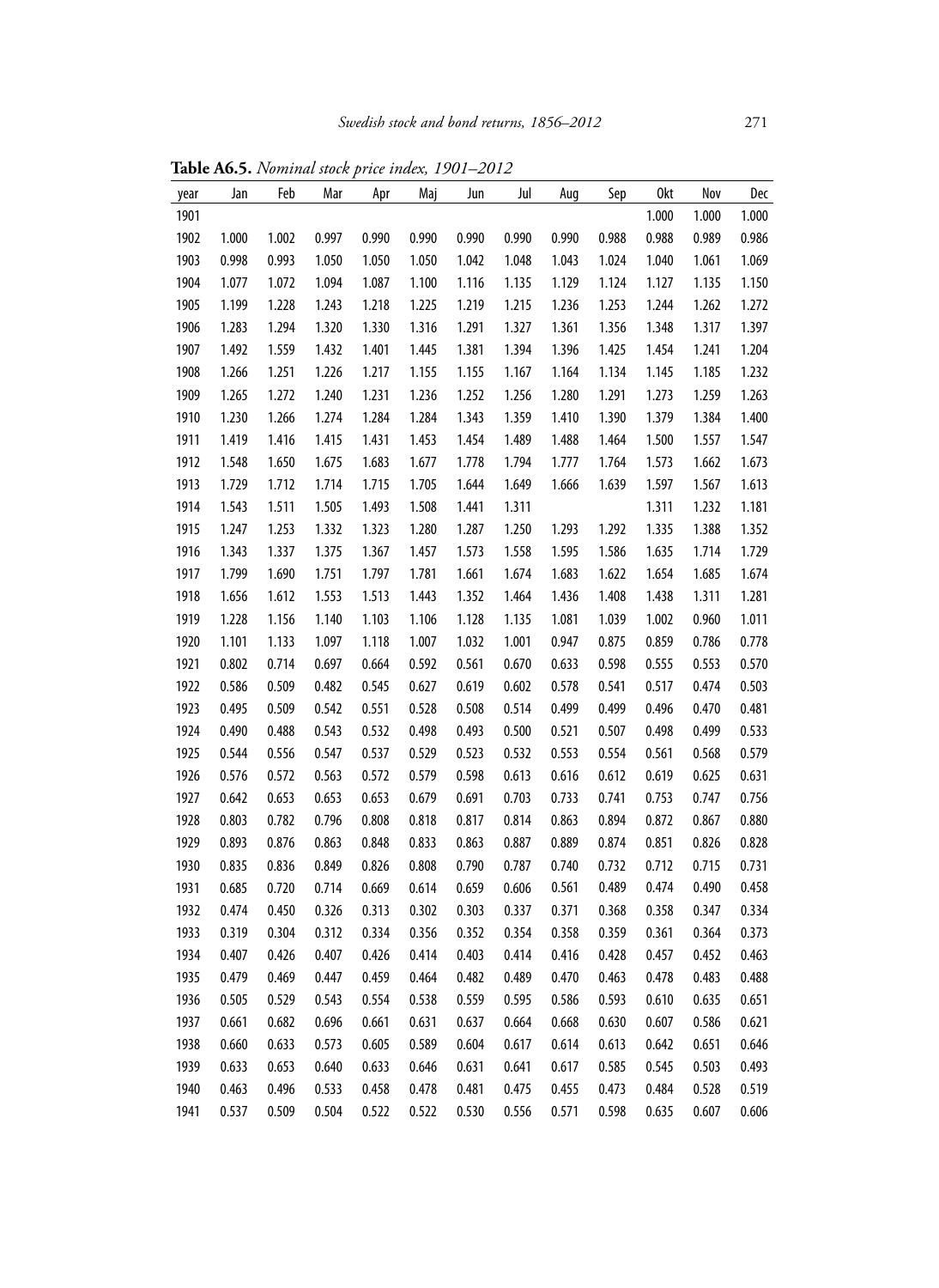| year | Jan   | Feb   | Mar   | Apr   | Maj   | Jun   | Jul   | Aug   | Sep   | 0kt   | Nov   | Dec   |
|------|-------|-------|-------|-------|-------|-------|-------|-------|-------|-------|-------|-------|
| 1942 | 0.637 | 0.626 | 0.660 | 0.670 | 0.670 | 0.661 | 0.687 | 0.714 | 0.702 | 0.691 | 0.657 | 0.665 |
| 1943 | 0.657 | 0.656 | 0.672 | 0.672 | 0.655 | 0.651 | 0.654 | 0.666 | 0.698 | 0.700 | 0.697 | 0.709 |
| 1944 | 0.708 | 0.713 | 0.721 | 0.710 | 0.699 | 0.700 | 0.721 | 0.754 | 0.744 | 0.760 | 0.774 | 0.783 |
| 1945 | 0.805 | 0.849 | 0.836 | 0.840 | 0.803 | 0.825 | 0.860 | 0.857 | 0.853 | 0.835 | 0.815 | 0.828 |
| 1946 | 0.888 | 0.873 | 0.877 | 0.880 | 0.872 | 0.894 | 0.906 | 0.894 | 0.864 | 0.886 | 0.879 | 0.909 |
| 1947 | 0.964 | 0.930 | 0.911 | 0.921 | 0.912 | 0.902 | 0.939 | 0.937 | 0.911 | 0.832 | 0.831 | 0.846 |
| 1948 | 0.856 | 0.837 | 0.817 | 0.822 | 0.795 | 0.771 | 0.793 | 0.785 | 0.773 | 0.757 | 0.771 | 0.771 |
| 1949 | 0.796 | 0.799 | 0.789 | 0.796 | 0.769 | 0.743 | 0.769 | 0.773 | 0.798 | 0.800 | 0.811 | 0.840 |
| 1950 | 0.849 | 0.878 | 0.881 | 0.889 | 0.886 | 0.899 | 0.883 | 0.917 | 0.935 | 0.953 | 0.993 | 1.035 |
| 1951 | 1.106 | 1.138 | 1.126 | 1.134 | 1.138 | 1.133 | 1.166 | 1.230 | 1.269 | 1.266 | 1.199 | 1.222 |
| 1952 | 1.247 | 1.183 | 1.105 | 1.070 | 1.091 | 1.062 | 1.098 | 1.113 | 1.089 | 1.083 | 1.073 | 1.044 |
| 1953 | 1.107 | 1.117 | 1.076 | 1.058 | 1.060 | 1.077 | 1.105 | 1.128 | 1.166 | 1.157 | 1.178 | 1.182 |
| 1954 | 1.231 | 1.256 | 1.304 | 1.313 | 1.365 | 1.402 | 1.442 | 1.471 | 1.475 | 1.490 | 1.552 | 1.566 |
| 1955 | 1.565 | 1.569 | 1.589 | 1.552 | 1.479 | 1.441 | 1.512 | 1.545 | 1.573 | 1.460 | 1.476 | 1.466 |
| 1956 | 1.519 | 1.507 | 1.464 | 1.467 | 1.442 | 1.434 | 1.494 | 1.498 | 1.467 | 1.440 | 1.393 | 1.442 |
| 1957 | 1.505 | 1.527 | 1.549 | 1.565 | 1.602 | 1.589 | 1.609 | 1.595 | 1.526 | 1.506 | 1.500 | 1.500 |
| 1958 | 1.551 | 1.556 | 1.540 | 1.562 | 1.573 | 1.631 | 1.719 | 1.737 | 1.796 | 1.784 | 1.764 | 1.758 |
| 1959 | 1.875 | 1.913 | 1.874 | 1.964 | 2.092 | 2.138 | 2.307 | 2.312 | 2.281 | 2.347 | 2.380 | 2.515 |
| 1960 | 2.551 | 2.432 | 2.286 | 2.343 | 2.367 | 2.379 | 2.460 | 2.571 | 2.546 | 2.490 | 2.535 | 2.526 |
| 1961 | 2.536 | 2.522 | 2.507 | 2.604 | 2.660 | 2.646 | 2.633 | 2.699 | 2.629 | 2.619 | 2.569 | 2.510 |
| 1962 | 2.512 | 2.523 | 2.503 | 2.473 | 2.367 | 2.268 | 2.406 | 2.413 | 2.328 | 2.268 | 2.284 | 2.301 |
| 1963 | 2.426 | 2.498 | 2.488 | 2.544 | 2.602 | 2.710 | 2.808 | 2.790 | 2.746 | 2.862 | 2.823 | 2.850 |
| 1964 | 3.036 | 2.987 | 3.082 | 3.077 | 2.973 | 2.965 | 3.068 | 3.161 | 3.163 | 3.168 | 3.220 | 3.313 |
| 1965 | 3.640 | 3.535 | 3.523 | 3.460 | 3.510 | 3.482 | 3.611 | 3.678 | 3.595 | 3.525 | 3.546 | 3.549 |
| 1966 | 3.490 | 3.461 | 3.499 | 3.239 | 3.235 | 3.308 | 3.221 | 2.973 | 3.006 | 2.952 | 2.819 | 2.743 |
| 1967 | 2.942 | 2.934 | 2.952 | 2.949 | 2.885 | 2.862 | 2.994 | 3.088 | 3.022 | 3.024 | 2.942 | 2.851 |
| 1968 | 2.902 | 2.944 | 2.998 | 3.130 | 3.266 | 3.315 | 3.512 | 3.496 | 3.454 | 3.537 | 3.707 | 3.823 |
| 1969 | 4.180 | 4.217 | 4.219 | 4.431 | 4.426 | 4.318 | 3.991 | 3.960 | 3.934 | 3.962 | 3.910 | 3.911 |
| 1970 | 3.708 | 3.488 | 3.555 | 3.182 | 2.957 | 3.191 | 3.429 | 3.233 | 3.122 | 2.823 | 3.019 | 3.025 |
| 1971 | 3.245 | 3.389 | 3.462 | 3.285 | 3.387 | 3.411 | 3.408 | 3.404 | 3.304 | 3.449 | 3.650 | 3.683 |
| 1972 | 3.829 | 3.797 | 3.981 | 4.071 | 3.911 | 3.889 | 4.028 | 4.120 | 4.065 | 4.024 | 4.170 | 4.062 |
| 1973 | 4.192 | 4.230 | 4.176 | 4.265 | 4.319 | 4.327 | 4.310 | 4.155 | 4.130 | 4.260 | 3.993 | 4.046 |
| 1974 | 4.348 | 4.621 | 4.720 | 4.775 | 4.450 | 4.433 | 4.526 | 4.180 | 4.050 | 4.311 | 4.074 | 3.952 |
| 1975 | 4.374 | 4.603 | 4.542 | 4.635 | 4.496 | 4.666 | 4.781 | 4.659 | 4.934 | 4.995 | 5.042 | 5.112 |
| 1976 | 5.307 | 5.359 | 5.527 | 6.031 | 5.756 | 5.795 | 5.827 | 5.454 | 5.201 | 4.794 | 4.938 | 5.171 |
| 1977 | 4.916 | 5.298 | 5.383 | 5.281 | 5.151 | 4.694 | 4.577 | 4.342 | 4.564 | 4.316 | 4.034 | 4.360 |
| 1978 | 4.785 | 4.604 | 4.906 | 5.152 | 4.891 | 4.973 | 5.313 | 5.380 | 5.219 | 4.925 | 5.016 | 5.069 |
| 1979 | 5.493 | 5.218 | 5.179 | 4.969 | 4.864 | 4.759 | 4.862 | 4.832 | 4.786 | 4.792 | 4.912 | 5.005 |
| 1980 | 5.338 | 5.319 | 5.250 | 5.291 | 5.179 | 5.237 | 5.307 | 5.163 | 5.124 | 5.514 | 5.857 | 6.118 |
| 1981 | 6.197 | 6.824 | 7.165 | 6.910 | 7.393 | 8.243 | 8.776 | 8.767 | 8.258 | 9.095 | 9.788 | 9.631 |

**Table A6.5 (cont.).** *Nominal stock price index, 1901–2012*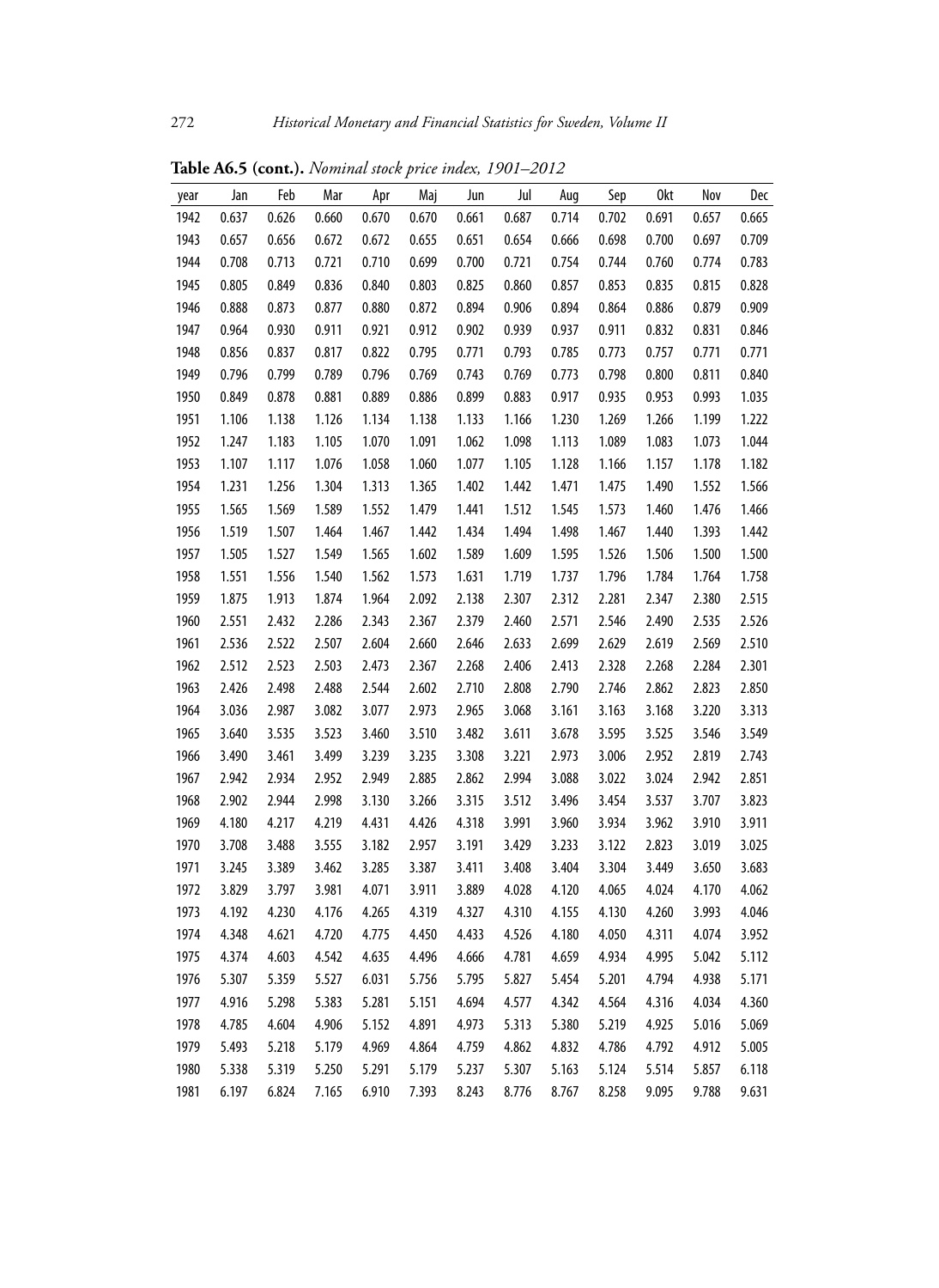| year | Jan   | Feb   | Mar   | Apr   | Maj   | Jun   | Jul   | Aug   | Sep   | 0kt   | Nov   | Dec   |
|------|-------|-------|-------|-------|-------|-------|-------|-------|-------|-------|-------|-------|
| 1982 | 9.683 | 9.601 | 9.315 | 8.847 | 9.013 | 9.038 | 9.474 | 9.459 | 10.09 | 10.95 | 12.25 | 13.01 |
| 1983 | 15.05 | 17.82 | 17.91 | 19.34 | 18.98 | 18.27 | 19.94 | 21.61 | 21.27 | 20.95 | 22.56 | 21.62 |
| 1984 | 23.67 | 23.13 | 23.97 | 22.94 | 20.78 | 21.48 | 21.59 | 21.18 | 20.30 | 19.93 | 19.08 | 19.20 |
| 1985 | 20.35 | 19.95 | 19.52 | 20.03 | 18.56 | 18.26 | 18.83 | 18.83 | 19.09 | 19.90 | 22.09 | 24.12 |
| 1986 | 24.77 | 25.59 | 28.95 | 30.70 | 32.55 | 33.06 | 34.37 | 35.03 | 35.14 | 37.93 | 36.41 | 36.32 |
| 1987 | 32.02 | 36.28 | 37.90 | 41.09 | 39.50 | 40.26 | 43.63 | 44.91 | 47.71 | 37.92 | 32.52 | 33.46 |
| 1988 | 37.47 | 38.38 | 39.63 | 40.73 | 43.04 | 42.70 | 44.54 | 43.00 | 45.48 | 47.71 | 47.96 | 50.82 |
| 1989 | 53.79 | 54.23 | 56.60 | 56.92 | 58.93 | 61.41 | 65.68 | 67.63 | 64.42 | 60.36 | 58.74 | 63.26 |
| 1990 | 62.10 | 58.91 | 57.26 | 57.79 | 63.45 | 65.66 | 65.91 | 58.13 | 45.62 | 45.14 | 42.22 | 43.61 |
| 1991 | 48.66 | 53.64 | 54.83 | 52.45 | 55.58 | 56.69 | 55.97 | 55.02 | 51.90 | 50.92 | 47.86 | 46.00 |
| 1992 | 48.63 | 47.14 | 50.12 | 49.20 | 49.70 | 45.77 | 43.20 | 38.74 | 34.92 | 35.44 | 45.19 | 45.75 |
| 1993 | 44.87 | 50.13 | 49.85 | 51.65 | 54.99 | 54.29 | 60.31 | 64.24 | 64.06 | 71.49 | 65.35 | 70.32 |
| 1994 | 80.40 | 77.14 | 70.36 | 74.36 | 74.14 | 68.80 | 73.40 | 72.81 | 70.80 | 72.81 | 75.53 | 73.73 |
| 1995 | 75.87 | 75.79 | 73.12 | 78.86 | 79.24 | 82.36 | 85.73 | 86.27 | 92.35 | 85.93 | 87.27 | 87.01 |
| 1996 | 88.45 | 93.57 | 94.91 | 96.75 | 98.54 | 99.16 | 95.17 | 100.3 | 104.7 | 107.1 | 115.8 | 120.1 |
| 1997 | 128.6 | 134.2 | 139.2 | 133.7 | 141.5 | 151.0 | 159.6 | 152.0 | 162.5 | 144.0 | 150.9 | 150.0 |
| 1998 | 155.1 | 166.7 | 177.3 | 179.4 | 186.0 | 187.7 | 186.9 | 160.2 | 143.7 | 149.7 | 168.0 | 165.9 |
| 1999 | 169.6 | 171.9 | 175.3 | 183.8 | 183.8 | 193.8 | 192.5 | 196.1 | 195.6 | 211.6 | 236.6 | 274.9 |
| 2000 | 281.1 | 325.6 | 312.4 | 315.6 | 305.5 | 291.8 | 294.3 | 299.4 | 275.4 | 266.0 | 247.2 | 241.2 |
| 2001 | 255.2 | 227.2 | 197.9 | 218.6 | 219.1 | 207.6 | 203.6 | 187.8 | 166.2 | 177.0 | 198.5 | 201.3 |
| 2002 | 189.6 | 190.7 | 195.4 | 177.8 | 166.4 | 154.3 | 137.7 | 133.5 | 113.6 | 128.2 | 144.3 | 126.4 |
| 2003 | 121.8 | 119.6 | 116.8 | 131.0 | 130.2 | 135.6 | 145.0 | 150.0 | 145.4 | 158.2 | 158.8 | 163.7 |
| 2004 | 173.4 | 179.7 | 177.2 | 176.6 | 173.3 | 179.1 | 175.5 | 174.7 | 180.3 | 180.3 | 191.0 | 192.4 |
| 2005 | 193.7 | 202.6 | 203.1 | 196.4 | 206.0 | 214.5 | 225.2 | 222.6 | 235.2 | 230.5 | 239.0 | 253.2 |
| 2006 | 256.8 | 265.9 | 283.4 | 280.6 | 256.8 | 259.1 | 255.7 | 266.8 | 280.7 | 293.3 | 290.5 | 314.6 |
| 2007 | 324.4 | 317.1 | 333.1 | 347.2 | 349.1 | 341.3 | 336.1 | 327.1 | 325.8 | 319.5 | 298.7 | 292.7 |
| 2008 | 256.7 | 265.3 | 260.6 | 264.7 | 269.5 | 231.8 | 230.1 | 232.9 | 204.1 | 167.9 | 164.3 | 170.3 |
| 2009 | 160.7 | 165.0 | 167.2 | 198.5 | 202.4 | 204.4 | 225.4 | 233.0 | 234.4 | 245.5 | 245.5 | 250.2 |
| 2010 | 252.2 | 250.6 | 271.6 | 278.4 | 258.0 | 261.7 | 273.6 | 264.8 | 287.1 | 287.2 | 291.3 | 308.3 |
| 2011 | 304.7 | 299.6 | 304.5 | 311.4 | 306.4 | 295.5 | 281.6 | 252.0 | 237.1 | 258.0 | 254.4 | 257.0 |
| 2012 | 272.0 | 288.9 | 283.3 | 279.1 | 256.9 | 264.8 | 275.8 | 269.6 | 277.6 | 273.7 | 282.1 | 287.8 |

**Table A6.5 (cont.).** *Nominal stock price index, 1901–2012*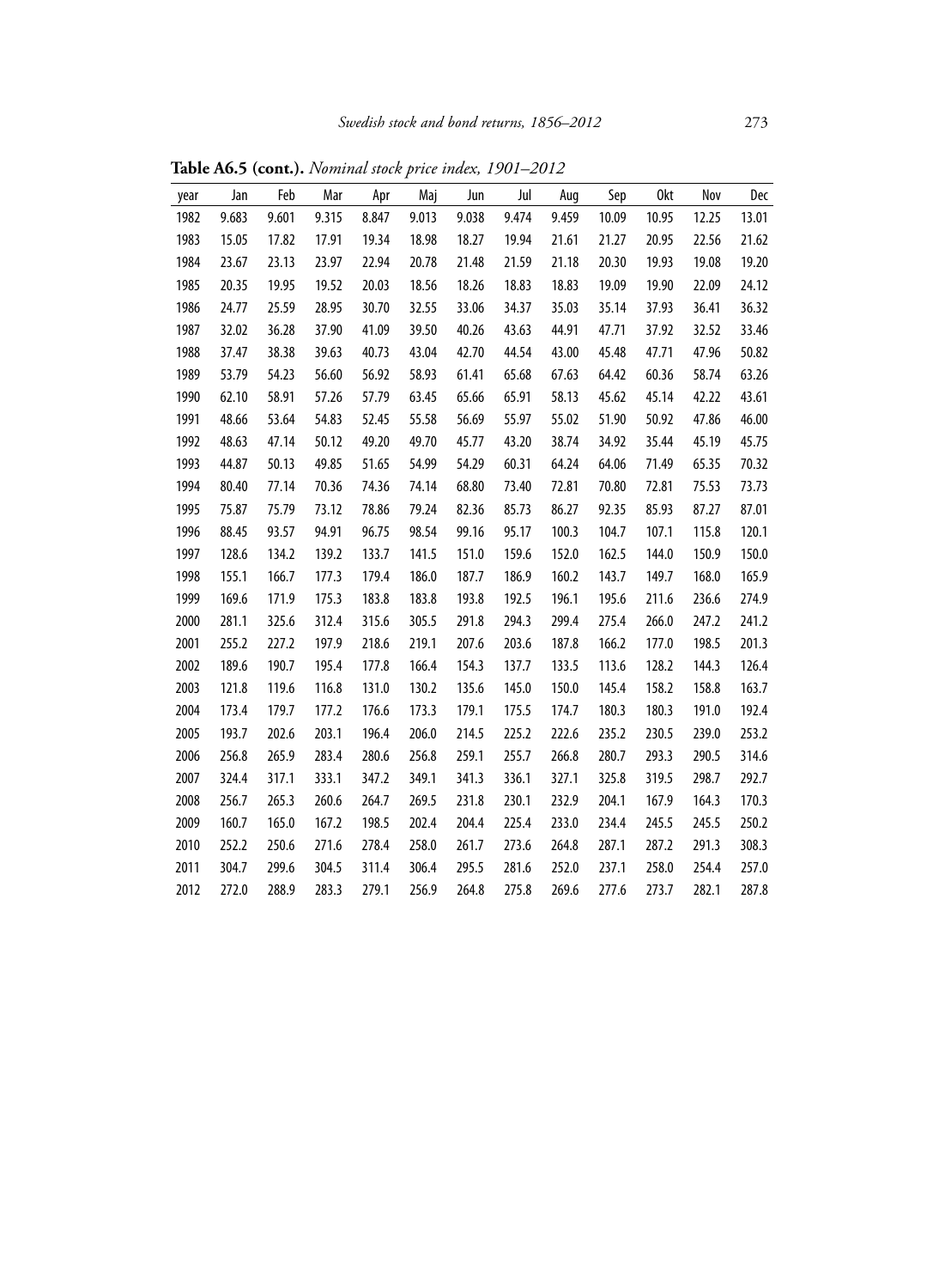|      | Jan   | Feb   | Mar   | Apr   | Maj   | Jun   | Jul   | Aug   | Sep   | 0kt   | Nov   | Dec   |
|------|-------|-------|-------|-------|-------|-------|-------|-------|-------|-------|-------|-------|
| 1901 |       |       |       |       |       |       |       |       |       | 1.000 | 1.000 | 1.000 |
| 1902 | 1.000 | 1.004 | 1.003 | 1.001 | 1.005 | 1.005 | 1.005 | 1.005 | 1.003 | 1.004 | 1.006 | 1.002 |
| 1903 | 1.015 | 1.011 | 1.075 | 1.075 | 1.075 | 1.069 | 1.075 | 1.071 | 1.052 | 1.069 | 1.091 | 1.100 |
| 1904 | 1.109 | 1.105 | 1.133 | 1.134 | 1.167 | 1.187 | 1.207 | 1.201 | 1.196 | 1.200 | 1.209 | 1.226 |
| 1905 | 1.279 | 1.313 | 1.335 | 1.319 | 1.348 | 1.345 | 1.340 | 1.363 | 1.383 | 1.374 | 1.395 | 1.406 |
| 1906 | 1.420 | 1.435 | 1.470 | 1.491 | 1.498 | 1.472 | 1.512 | 1.552 | 1.547 | 1.539 | 1.504 | 1.596 |
| 1907 | 1.706 | 1.785 | 1.649 | 1.624 | 1.700 | 1.628 | 1.645 | 1.647 | 1.682 | 1.718 | 1.468 | 1.424 |
| 1908 | 1.498 | 1.484 | 1.463 | 1.462 | 1.417 | 1.421 | 1.435 | 1.432 | 1.396 | 1.411 | 1.461 | 1.519 |
| 1909 | 1.561 | 1.574 | 1.544 | 1.546 | 1.585 | 1.610 | 1.614 | 1.647 | 1.662 | 1.639 | 1.622 | 1.628 |
| 1910 | 1.587 | 1.637 | 1.657 | 1.683 | 1.718 | 1.801 | 1.823 | 1.892 | 1.865 | 1.852 | 1.860 | 1.881 |
| 1911 | 1.909 | 1.909 | 1.917 | 1.954 | 2.020 | 2.026 | 2.075 | 2.074 | 2.041 | 2.094 | 2.175 | 2.161 |
| 1912 | 2.164 | 2.313 | 2.361 | 2.389 | 2.421 | 2.572 | 2.596 | 2.572 | 2.554 | 2.279 | 2.410 | 2.426 |
| 1913 | 2.509 | 2.491 | 2.505 | 2.524 | 2.554 | 2.469 | 2.476 | 2.503 | 2.462 | 2.402 | 2.359 | 2.428 |
| 1914 | 2.324 | 2.282 | 2.286 | 2.286 | 2.360 | 2.260 | 2.057 |       |       | 2.057 | 1.935 | 1.855 |
| 1915 | 1.959 | 1.973 | 2.108 | 2.109 | 2.076 | 2.090 | 2.030 | 2.100 | 2.100 | 2.171 | 2.259 | 2.201 |
| 1916 | 2.187 | 2.182 | 2.256 | 2.259 | 2.449 | 2.650 | 2.624 | 2.688 | 2.674 | 2.758 | 2.894 | 2.919 |
| 1917 | 3.039 | 2.863 | 2.981 | 3.080 | 3.107 | 2.905 | 2.928 | 2.945 | 2.839 | 2.898 | 2.953 | 2.934 |
| 1918 | 2.905 | 2.835 | 2.748 | 2.700 | 2.633 | 2.474 | 2.678 | 2.628 | 2.579 | 2.636 | 2.405 | 2.351 |
| 1919 | 2.256 | 2.130 | 2.117 | 2.068 | 2.128 | 2.177 | 2.189 | 2.087 | 2.008 | 1.939 | 1.860 | 1.959 |
| 1920 | 2.135 | 2.204 | 2.149 | 2.213 | 2.048 | 2.108 | 2.044 | 1.935 | 1.789 | 1.759 | 1.611 | 1.594 |
| 1921 | 1.646 | 1.471 | 1.447 | 1.393 | 1.282 | 1.220 | 1.456 | 1.377 | 1.302 | 1.211 | 1.208 | 1.244 |
| 1922 | 1.280 | 1.118 | 1.079 | 1.232 | 1.440 | 1.424 | 1.386 | 1.330 | 1.246 | 1.193 | 1.096 | 1.164 |
| 1923 | 1.144 | 1.182 | 1.276 | 1.306 | 1.267 | 1.222 | 1.237 | 1.201 | 1.201 | 1.197 | 1.135 | 1.161 |
| 1924 | 1.199 | 1.199 | 1.356 | 1.338 | 1.272 | 1.260 | 1.278 | 1.334 | 1.298 | 1.277 | 1.283 | 1.369 |
| 1925 | 1.400 | 1.437 | 1.438 | 1.423 | 1.428 | 1.414 | 1.438 | 1.498 | 1.501 | 1.526 | 1.547 | 1.578 |
| 1926 | 1.570 | 1.565 | 1.571 | 1.610 | 1.658 | 1.718 | 1.761 | 1.772 | 1.763 | 1.789 | 1.808 | 1.826 |
| 1927 | 1.859 | 1.899 | 1.928 | 1.945 | 2.051 | 2.089 | 2.136 | 2.229 | 2.256 | 2.299 | 2.281 | 2.308 |
| 1928 | 2.444 | 2.388 | 2.462 | 2.521 | 2.598 | 2.602 | 2.594 | 2.750 | 2.850 | 2.784 | 2.769 | 2.812 |
| 1929 | 2.859 | 2.810 | 2.783 | 2.756 | 2.760 | 2.865 | 2.942 | 2.949 | 2.902 | 2.830 | 2.748 | 2.754 |
| 1930 | 2.810 | 2.820 | 2.876 | 2.817 | 2.802 | 2.746 | 2.736 | 2.573 | 2.547 | 2.482 | 2.494 | 2.548 |
| 1931 | 2.421 | 2.547 | 2.536 | 2.391 | 2.227 | 2.390 | 2.199 | 2.037 | 1.779 | 1.727 | 1.786 | 1.669 |
| 1932 | 1.768 | 1.681 | 1.225 | 1.187 | 1.170 | 1.179 | 1.309 | 1.442 | 1.430 | 1.395 | 1.351 | 1.302 |
| 1933 | 1.262 | 1.207 | 1.249 | 1.350 | 1.471 | 1.457 | 1.465 | 1.483 | 1.486 | 1.500 | 1.512 | 1.550 |
| 1934 | 1.688 | 1.772 | 1.704 | 1.794 | 1.779 | 1.736 | 1.785 | 1.796 | 1.847 | 1.975 | 1.954 | 2.009 |
| 1935 | 2.068 | 2.031 | 1.951 | 2.019 | 2.090 | 2.181 | 2.212 | 2.126 | 2.096 | 2.167 | 2.190 | 2.213 |
| 1936 | 2.286 | 2.404 | 2.484 | 2.559 | 2.547 | 2.651 | 2.821 | 2.781 | 2.818 | 2.898 | 3.022 | 3.097 |
| 1937 | 3.126 | 3.236 | 3.321 | 3.183 | 3.107 | 3.147 | 3.277 | 3.299 | 3.114 | 3.003 | 2.902 | 3.078 |
| 1938 | 3.258 | 3.133 | 2.855 | 3.047 | 3.037 | 3.121 | 3.192 | 3.178 | 3.175 | 3.326 | 3.374 | 3.350 |
| 1939 | 3.292 | 3.407 | 3.359 | 3.351 | 3.503 | 3.428 | 3.485 | 3.357 | 3.182 | 2.969 | 2.745 | 2.688 |
| 1940 | 2.521 | 2.713 | 2.934 | 2.553 | 2.742 | 2.769 | 2.735 | 2.623 | 2.728 | 2.792 | 3.048 | 2.999 |
| 1941 | 3.122 | 2.970 | 2.965 | 3.102 | 3.190 | 3.253 | 3.407 | 3.502 | 3.669 | 3.904 | 3.731 | 3.730 |

**Table A.6.6.** *Nominal stock returns index, 1901–2012 (1901:10=1)*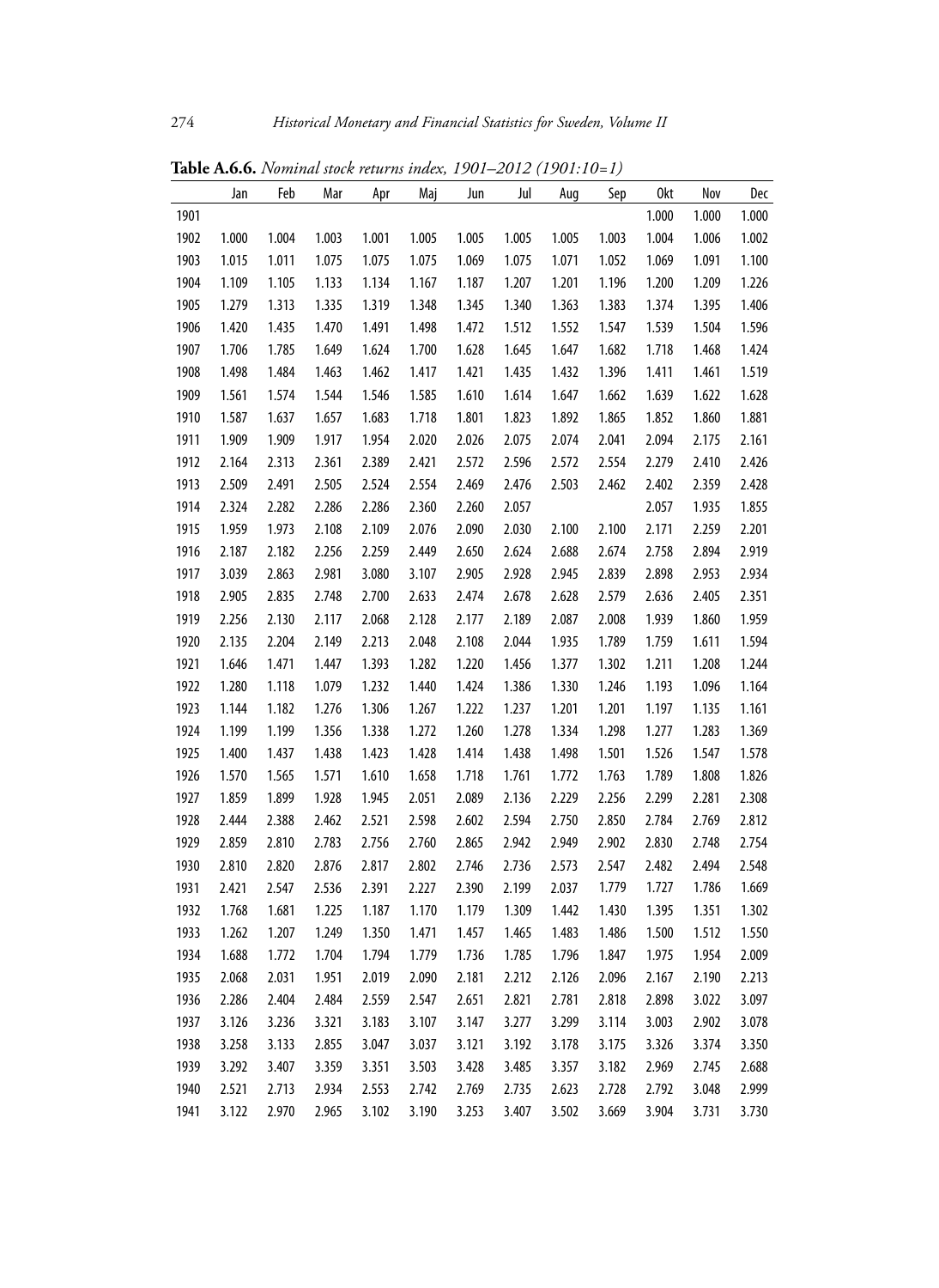|      | Jan   | Feb    | Mar    | Apr    | Maj   | Jun   | Jul    | Aug   | Sep   | 0kt   | Nov   | Dec   |
|------|-------|--------|--------|--------|-------|-------|--------|-------|-------|-------|-------|-------|
| 1942 | 3.914 | 3.858  | 4.094  | 4.191  | 4.284 | 4.234 | 4.401  | 4.581 | 4.505 | 4.438 | 4.220 | 4.274 |
| 1943 | 4.224 | 4.232  | 4.363  | 4.401  | 4.388 | 4.375 | 4.392  | 4.476 | 4.695 | 4.712 | 4.695 | 4.778 |
| 1944 | 4.770 | 4.823  | 4.902  | 4.867  | 4.895 | 4.913 | 5.060  | 5.298 | 5.225 | 5.350 | 5.446 | 5.511 |
| 1945 | 5.672 | 5.998  | 5.938  | 6.013  | 5.855 | 6.031 | 6.284  | 6.265 | 6.237 | 6.118 | 5.970 | 6.066 |
| 1946 | 6.506 | 6.412  | 6.475  | 6.553  | 6.622 | 6.801 | 6.891  | 6.803 | 6.575 | 6.750 | 6.701 | 6.931 |
| 1947 | 7.332 | 7.092  | 6.981  | 7.114  | 7.173 | 7.115 | 7.406  | 7.394 | 7.192 | 6.578 | 6.571 | 6.688 |
| 1948 | 6.774 | 6.643  | 6.528  | 6.625  | 6.550 | 6.365 | 6.547  | 6.486 | 6.392 | 6.267 | 6.389 | 6.387 |
| 1949 | 6.592 | 6.634  | 6.595  | 6.709  | 6.631 | 6.433 | 6.652  | 6.691 | 6.910 | 6.937 | 7.038 | 7.292 |
| 1950 | 7.381 | 7.652  | 7.719  | 7.849  | 7.981 | 8.114 | 7.972  | 8.283 | 8.447 | 8.616 | 8.987 | 9.369 |
| 1951 | 10.02 | 10.34  | 10.29  | 10.45  | 10.70 | 10.67 | 10.99  | 11.59 | 11.97 | 11.95 | 11.33 | 11.54 |
| 1952 | 11.69 | 11.12  | 10.45  | 10.22  | 10.67 | 10.41 | 10.76  | 10.92 | 10.68 | 10.64 | 10.55 | 10.26 |
| 1953 | 10.84 | 10.98  | 10.64  | 10.56  | 10.83 | 11.04 | 11.32  | 11.56 | 11.96 | 11.88 | 12.10 | 12.15 |
| 1954 | 12.68 | 12.97  | 13.55  | 13.75  | 14.56 | 15.00 | 15.43  | 15.74 | 15.79 | 15.97 | 16.63 | 16.79 |
| 1955 | 16.76 | 16.85  | 17.15  | 16.88  | 16.41 | 16.03 | 16.82  | 17.20 | 17.51 | 16.28 | 16.46 | 16.35 |
| 1956 | 16.88 | 16.80  | 16.43  | 16.60  | 16.68 | 16.63 | 17.33  | 17.38 | 17.03 | 16.74 | 16.21 | 16.78 |
| 1957 | 17.46 | 17.78  | 18.14  | 18.48  | 19.33 | 19.22 | 19.46  | 19.30 | 18.47 | 18.25 | 18.19 | 18.19 |
| 1958 | 18.79 | 18.91  | 18.83  | 19.26  | 19.82 | 20.61 | 21.71  | 21.94 | 22.71 | 22.58 | 22.34 | 22.26 |
| 1959 | 23.75 | 24.30  | 23.94  | 25.26  | 27.35 | 28.01 | 30.22  | 30.29 | 29.91 | 30.80 | 31.25 | 33.01 |
| 1960 | 33.49 | 31.98  | 30.21  | 31.16  | 31.98 | 32.20 | 33.30  | 34.81 | 34.49 | 33.76 | 34.38 | 34.26 |
| 1961 | 34.35 | 34.24  | 34.19  | 35.72  | 37.06 | 36.94 | 36.75  | 37.69 | 36.73 | 36.61 | 35.93 | 35.10 |
| 1962 | 35.06 | 35.31  | 35.20  | 35.01  | 34.12 | 32.77 | 34.77  | 34.87 | 33.67 | 32.82 | 33.07 | 33.32 |
| 1963 | 35.11 | 36.24  | 36.28  | 37.34  | 38.86 | 40.55 | 42.02  | 41.76 | 41.12 | 42.89 | 42.32 | 42.74 |
| 1964 | 45.50 | 44.86  | 46.49  | 46.69  | 45.82 | 45.78 | 47.38  | 48.82 | 48.87 | 48.99 | 49.81 | 51.26 |
| 1965 | 56.29 | 54.79  | 54.84  | 54.18  | 55.81 | 55.46 | 57.51  | 58.61 | 57.30 | 56.22 | 56.60 | 56.65 |
| 1966 | 55.51 | 55.18  | 56.05  | 52.26  | 53.14 | 54.45 | 53.03  | 48.96 | 49.53 | 48.69 | 46.52 | 45.27 |
| 1967 | 48.43 | 48.43  | 49.02  | 49.36  | 49.28 | 49.03 | 51.27  | 52.92 | 51.80 | 51.89 | 50.51 | 48.96 |
| 1968 | 49.84 | 50.71  | 51.93  | 54.64  | 58.08 | 59.07 | 62.58  | 62.32 | 61.61 | 63.15 | 66.21 | 68.29 |
| 1969 | 74.69 | 75.51  | 75.88  | 80.15  | 81.26 | 79.42 | 73.42  | 72.87 | 72.42 | 72.99 | 72.08 | 72.09 |
| 1970 | 68.22 | 64.36  | 65.97  | 59.56  | 56.67 | 61.33 | 65.91  | 62.16 | 60.07 | 54.38 | 58.20 | 58.32 |
| 1971 | 62.45 | 65.40  | 67.19  | 64.31  | 67.71 | 68.36 | 68.31  | 68.26 | 66.29 | 69.26 | 73.36 | 74.01 |
| 1972 | 77.00 | 76.54  | 80.65  | 83.05  | 81.26 | 81.00 | 83.88  | 85.82 | 84.72 | 83.94 | 87.04 | 84.78 |
| 1973 | 87.57 | 88.57  | 87.89  | 90.38  | 93.10 | 93.48 | 93.10  | 89.79 | 89.30 | 92.19 | 86.47 | 87.62 |
| 1974 | 94.12 | 100.29 | 102.98 | 104.91 | 99.67 | 99.52 | 101.62 | 93.89 | 91.02 | 96.97 | 91.72 | 88.96 |
| 1975 | 98.03 | 103.4  | 102.7  | 105.6  | 104.6 | 108.8 | 111.5  | 108.7 | 115.2 | 116.7 | 117.9 | 119.5 |
| 1976 | 123.8 | 125.4  | 130.0  | 142.8  | 138.8 | 140.0 | 140.8  | 131.8 | 125.8 | 116.1 | 119.7 | 125.3 |
| 1977 | 118.7 | 128.3  | 131.0  | 129.5  | 128.9 | 117.7 | 114.8  | 109.0 | 114.6 | 108.5 | 101.5 | 109.7 |
| 1978 | 120.7 | 116.4  | 124.8  | 132.0  | 127.9 | 130.3 | 139.2  | 141.0 | 136.9 | 129.3 | 131.7 | 133.2 |
| 1979 | 144.7 | 137.9  | 137.7  | 133.3  | 133.4 | 130.9 | 133.8  | 133.0 | 131.8 | 132.2 | 135.6 | 138.1 |
| 1980 | 146.7 | 146.7  | 145.9  | 148.5  | 149.2 | 151.4 | 153.4  | 149.3 | 148.3 | 159.8 | 169.8 | 177.4 |
| 1981 | 178.4 | 197.1  | 208.2  | 202.6  | 221.5 | 247.6 | 263.6  | 263.4 | 248.2 | 273.6 | 294.6 | 289.9 |

**Table A.6.6 (cont.).** *Nominal stock returns index, 1901–2012 (1901:10=1)*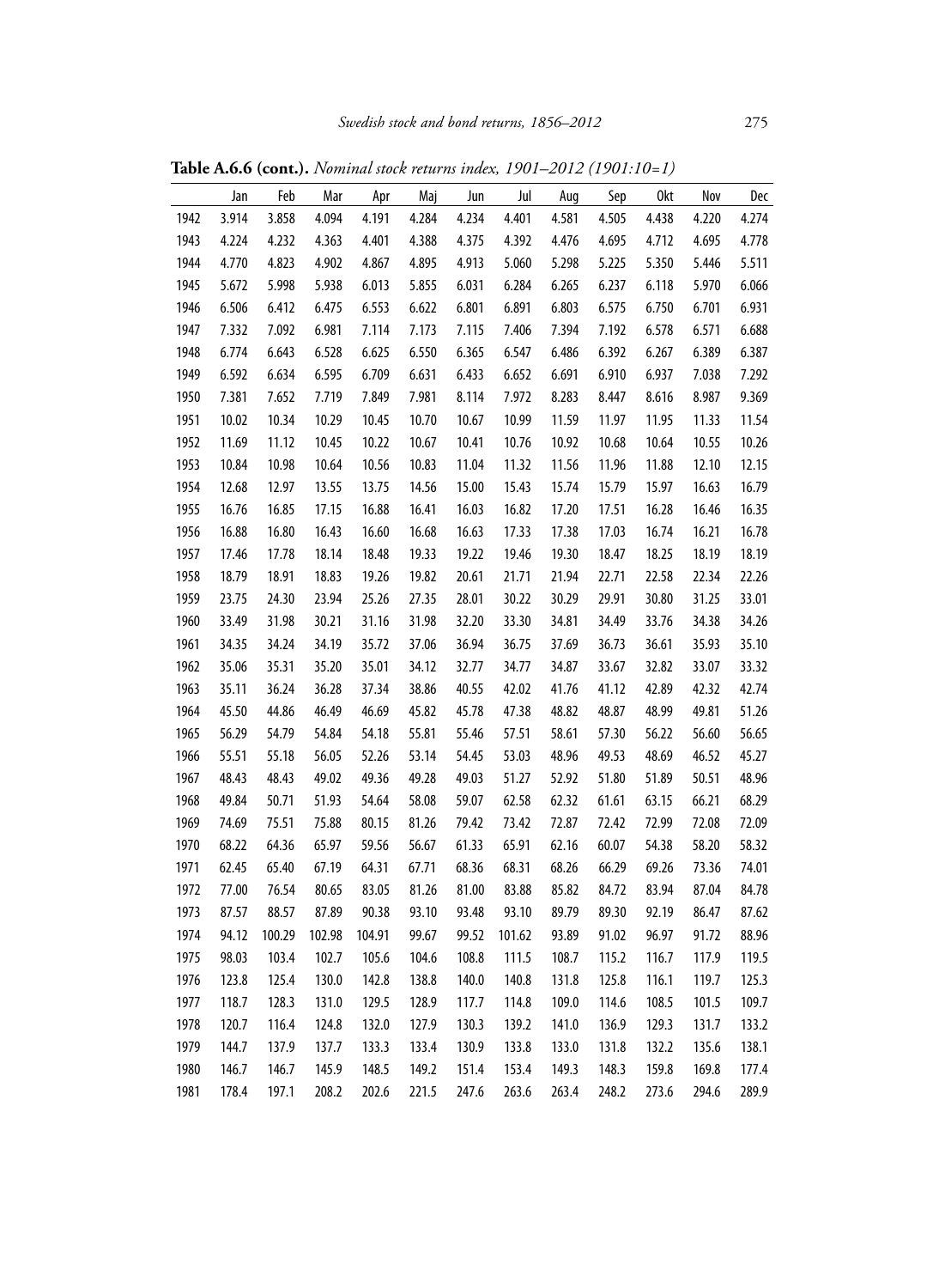|      | Jan   | Feb   | Mar   | Apr   | Maj   | Jun   | Jul   | Aug   | Sep   | 0kt   | Nov   | Dec   |
|------|-------|-------|-------|-------|-------|-------|-------|-------|-------|-------|-------|-------|
| 1982 | 290.3 | 288.6 | 281.6 | 269.6 | 280.3 | 281.8 | 295.4 | 295.0 | 314.9 | 341.9 | 382.9 | 406.7 |
| 1983 | 468.9 | 556.2 | 560.7 | 608.1 | 603.2 | 581.4 | 634.5 | 687.8 | 677.3 | 667.2 | 718.8 | 688.9 |
| 1984 | 753.2 | 737.2 | 765.8 | 735.8 | 674.0 | 697.3 | 701.1 | 687.9 | 659.7 | 647.8 | 620.5 | 624.3 |
| 1985 | 660.8 | 648.8 | 637.0 | 656.6 | 616.3 | 607.3 | 626.4 | 626.4 | 635.4 | 662.5 | 735.8 | 803.5 |
| 1986 | 824.9 | 853.6 | 968.5 | 1031  | 1104  | 1122  | 1167  | 1189  | 1193  | 1289  | 1237  | 1234  |
| 1987 | 1089  | 1236  | 1294  | 1408  | 1367  | 1395  | 1511  | 1556  | 1653  | 1315  | 1128  | 1161  |
| 1988 | 1301  | 1334  | 1382  | 1427  | 1524  | 1514  | 1579  | 1525  | 1613  | 1693  | 1702  | 1804  |
| 1989 | 1911  | 1929  | 2019  | 2038  | 2130  | 2223  | 2377  | 2448  | 2332  | 2186  | 2129  | 2292  |
| 1990 | 2252  | 2139  | 2087  | 2116  | 2349  | 2434  | 2443  | 2155  | 1692  | 1676  | 1568  | 1620  |
| 1991 | 1809  | 1998  | 2050  | 1972  | 2118  | 2164  | 2136  | 2100  | 1982  | 1946  | 1830  | 1759  |
| 1992 | 1861  | 1808  | 1930  | 1905  | 1951  | 1800  | 1699  | 1524  | 1375  | 1397  | 1782  | 1804  |
| 1993 | 1770  | 1980  | 1975  | 2053  | 2205  | 2179  | 2421  | 2579  | 2572  | 2872  | 2626  | 2826  |
| 1994 | 3232  | 3104  | 2837  | 3008  | 3021  | 2806  | 2994  | 2971  | 2889  | 2972  | 3084  | 3011  |
| 1995 | 3100  | 3101  | 3001  | 3250  | 3299  | 3434  | 3574  | 3597  | 3852  | 3586  | 3643  | 3632  |
| 1996 | 3695  | 3904  | 3972  | 4086  | 4251  | 4279  | 4102  | 4328  | 4516  | 4618  | 4993  | 5180  |
| 1997 | 5545  | 5798  | 6016  | 5882  | 6261  | 6680  | 7057  | 6717  | 7172  | 6367  | 6681  | 6626  |
| 1998 | 6857  | 7376  | 7868  | 8080  | 8405  | 8483  | 8444  | 7226  | 6480  | 6767  | 7599  | 7493  |
| 1999 | 7673  | 7786  | 7991  | 8486  | 8484  | 8952  | 8897  | 9067  | 9056  | 9789  | 10944 | 12720 |
| 2000 | 13003 | 15055 | 14485 | 14755 | 14346 | 13670 | 13788 | 14043 | 12885 | 12473 | 11610 | 11346 |
| 2001 | 11968 | 10677 | 9294  | 10430 | 10512 | 9947  | 9748  | 8996  | 7953  | 8502  | 9505  | 9662  |
| 2002 | 9089  | 9153  | 9403  | 8678  | 8158  | 7547  | 6720  | 6541  | 5558  | 6274  | 7078  | 6193  |
| 2003 | 6193  | 6095  | 6155  | 6852  | 6839  | 7127  | 7627  | 7903  | 7649  | 8331  | 8366  | 9129  |
| 2004 | 8625  | 9473  | 9363  | 9484  | 9371  | 9688  | 9509  | 9459  | 9768  | 9768  | 10346 | 10415 |
| 2005 | 10499 | 10976 | 11012 | 10865 | 11498 | 11976 | 12577 | 12418 | 13133 | 12884 | 13411 | 14194 |
| 2006 | 14397 | 14915 | 15943 | 16099 | 14831 | 14948 | 14753 | 15414 | 16214 | 16941 | 16802 | 18199 |
| 2007 | 18804 | 18396 | 19412 | 20719 | 21071 | 20620 | 20323 | 19778 | 19705 | 19349 | 18102 | 17733 |
| 2008 | 15583 | 16103 | 15796 | 16603 | 17072 | 14659 | 14556 | 14745 | 12911 | 10602 | 10376 | 10759 |
| 2009 | 10110 | 10386 | 10592 | 12899 | 13273 | 13397 | 14763 | 15298 | 15371 | 16100 | 16110 | 16430 |
| 2010 | 16549 | 17979 | 17892 | 18657 | 17366 | 17625 | 18430 | 17823 | 19341 | 19367 | 19644 | 20802 |
| 2011 | 20593 | 20265 | 20711 | 21537 | 21412 | 20660 | 19694 | 17623 | 16566 | 18030 | 17772 | 17952 |
| 2012 | 19021 | 20208 | 20003 | 19974 | 18657 | 19202 | 20017 | 19580 | 20208 | 19905 | 20543 | 20964 |

**Table A.6.6 (cont.).** *Nominal stock returns index, 1901–2012 (1901:10=1)*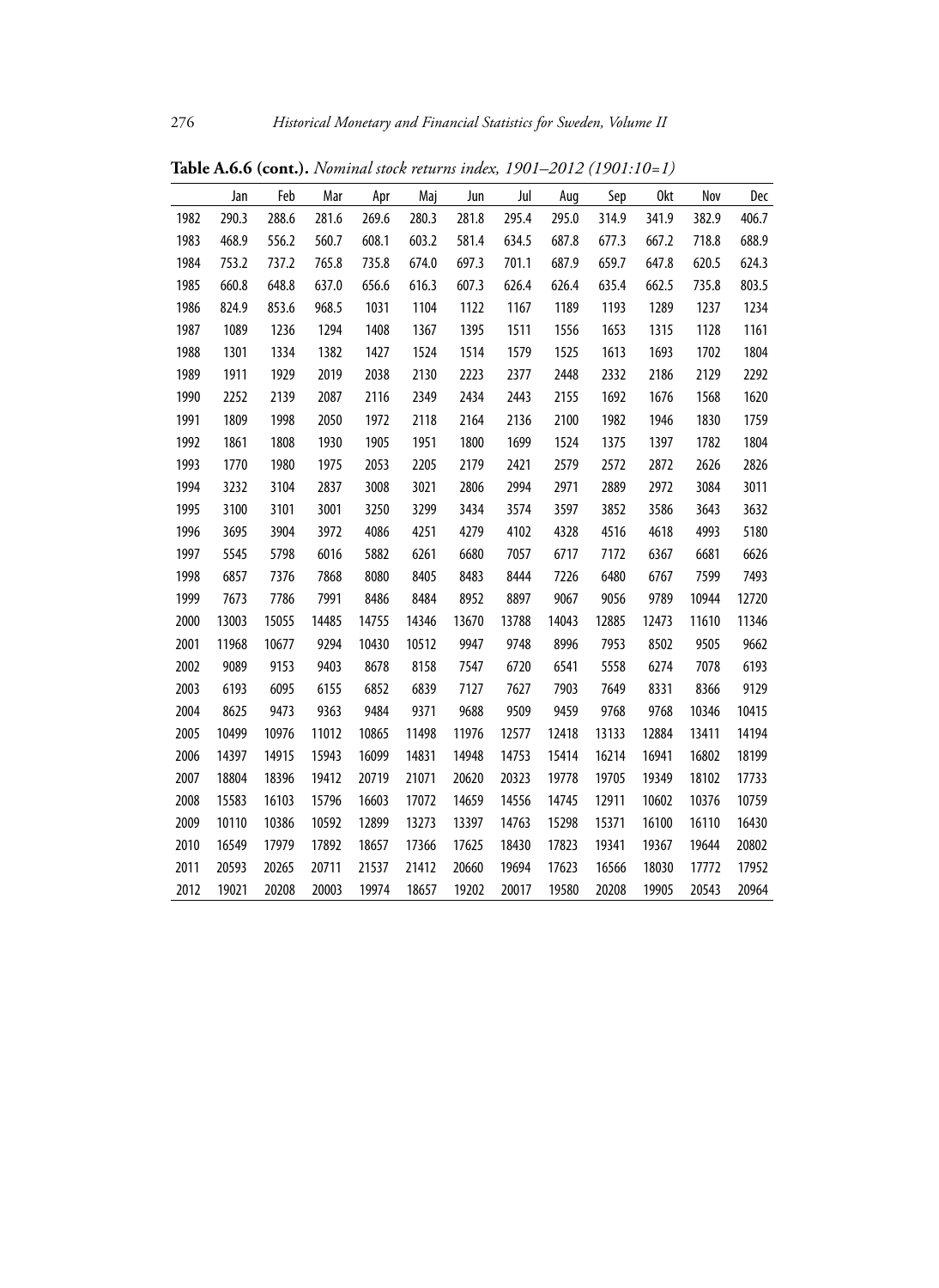**Table A6.7.** *Real stock returns index, 1901–2012 (1901:10=1)*

|      | Jan   | Feb   | Mar   | Apr   | Maj   | Jun   | Jul   | Aug   | Sep   | 0kt   | Nov   | Dec   |
|------|-------|-------|-------|-------|-------|-------|-------|-------|-------|-------|-------|-------|
| 1901 |       |       |       |       |       |       |       |       |       | 1.000 | 1.002 | 1.004 |
| 1902 | 1.003 | 1.006 | 1.005 | 1.003 | 1.006 | 1.005 | 1.005 | 1.004 | 1.001 | 1.001 | 1.002 | 0.998 |
| 1903 | 1.010 | 1.004 | 1.066 | 1.064 | 1.063 | 1.056 | 1.060 | 1.054 | 1.034 | 1.050 | 1.070 | 1.077 |
| 1904 | 1.087 | 1.084 | 1.113 | 1.115 | 1.148 | 1.169 | 1.191 | 1.186 | 1.182 | 1.187 | 1.198 | 1.215 |
| 1905 | 1.266 | 1.297 | 1.317 | 1.299 | 1.324 | 1.319 | 1.312 | 1.333 | 1.350 | 1.338 | 1.356 | 1.365 |
| 1906 | 1.376 | 1.388 | 1.420 | 1.437 | 1.442 | 1.414 | 1.450 | 1.485 | 1.478 | 1.468 | 1.432 | 1.518 |
| 1907 | 1.615 | 1.683 | 1.548 | 1.518 | 1.583 | 1.509 | 1.518 | 1.514 | 1.540 | 1.566 | 1.332 | 1.287 |
| 1908 | 1.353 | 1.338 | 1.318 | 1.316 | 1.273 | 1.275 | 1.286 | 1.282 | 1.248 | 1.260 | 1.303 | 1.353 |
| 1909 | 1.391 | 1.404 | 1.379 | 1.381 | 1.417 | 1.440 | 1.445 | 1.475 | 1.490 | 1.471 | 1.457 | 1.463 |
| 1910 | 1.426 | 1.471 | 1.489 | 1.512 | 1.544 | 1.619 | 1.639 | 1.701 | 1.677 | 1.665 | 1.673 | 1.692 |
| 1911 | 1.713 | 1.708 | 1.712 | 1.740 | 1.794 | 1.795 | 1.834 | 1.829 | 1.795 | 1.837 | 1.904 | 1.887 |
| 1912 | 1.886 | 2.012 | 2.050 | 2.071 | 2.096 | 2.222 | 2.239 | 2.214 | 2.195 | 1.955 | 2.064 | 2.074 |
| 1913 | 2.144 | 2.128 | 2.140 | 2.156 | 2.181 | 2.108 | 2.113 | 2.136 | 2.101 | 2.049 | 2.012 | 2.070 |
| 1914 | 1.980 | 1.942 | 1.943 | 1.941 | 2.002 | 1.915 | 1.741 |       |       | 1.735 | 1.630 | 1.561 |
| 1915 | 1.628 | 1.620 | 1.710 | 1.691 | 1.645 | 1.637 | 1.571 | 1.608 | 1.590 | 1.625 | 1.673 | 1.612 |
| 1916 | 1.585 | 1.565 | 1.600 | 1.586 | 1.702 | 1.823 | 1.787 | 1.813 | 1.785 | 1.823 | 1.895 | 1.893 |
| 1917 | 1.929 | 1.779 | 1.815 | 1.837 | 1.817 | 1.667 | 1.648 | 1.626 | 1.540 | 1.544 | 1.545 | 1.509 |
| 1918 | 1.446 | 1.368 | 1.286 | 1.227 | 1.163 | 1.063 | 1.120 | 1.070 | 1.024 | 1.021 | 0.908 | 0.867 |
| 1919 | 0.830 | 0.800 | 0.795 | 0.796 | 0.825 | 0.843 | 0.854 | 0.807 | 0.777 | 0.777 | 0.741 | 0.755 |
| 1920 | 0.851 | 0.852 | 0.835 | 0.864 | 0.788 | 0.804 | 0.771 | 0.711 | 0.651 | 0.636 | 0.579 | 0.603 |
| 1921 | 0.672 | 0.618 | 0.618 | 0.612 | 0.588 | 0.556 | 0.651 | 0.623 | 0.608 | 0.592 | 0.599 | 0.629 |
| 1922 | 0.658 | 0.591 | 0.580 | 0.665 | 0.791 | 0.791 | 0.756 | 0.725 | 0.692 | 0.681 | 0.635 | 0.676 |
| 1923 | 0.672 | 0.698 | 0.749 | 0.783 | 0.766 | 0.730 | 0.739 | 0.692 | 0.701 | 0.702 | 0.668 | 0.682 |
| 1924 | 0.702 | 0.705 | 0.801 | 0.776 | 0.759 | 0.757 | 0.774 | 0.788 | 0.763 | 0.717 | 0.728 | 0.782 |
| 1925 | 0.796 | 0.818 | 0.821 | 0.827 | 0.835 | 0.816 | 0.812 | 0.866 | 0.872 | 0.903 | 0.903 | 0.927 |
| 1926 | 0.913 | 0.919 | 0.939 | 0.957 | 0.982 | 1.027 | 1.052 | 1.058 | 1.060 | 1.073 | 1.082 | 1.097 |
| 1927 | 1.118 | 1.148 | 1.173 | 1.183 | 1.246 | 1.271 | 1.291 | 1.339 | 1.348 | 1.379 | 1.373 | 1.396 |
| 1928 | 1.475 | 1.439 | 1.480 | 1.509 | 1.550 | 1.546 | 1.544 | 1.640 | 1.703 | 1.670 | 1.667 | 1.700 |
| 1929 | 1.728 | 1.698 | 1.683 | 1.671 | 1.676 | 1.743 | 1.790 | 1.794 | 1.765 | 1.728 | 1.685 | 1.695 |
| 1930 | 1.737 | 1.749 | 1.792 | 1.759 | 1.753 | 1.722 | 1.718 | 1.619 | 1.607 | 1.572 | 1.585 | 1.627 |
| 1931 | 1.546 | 1.630 | 1.631 | 1.539 | 1.438 | 1.545 | 1.430 | 1.332 | 1.167 | 1.137 | 1.174 | 1.092 |
| 1932 | 1.158 | 1.095 | 0.796 | 0.772 | 0.759 | 0.764 | 0.846 | 0.938 | 0.930 | 0.910 | 0.879 | 0.849 |
| 1933 | 0.828 | 0.792 | 0.825 | 0.894 | 0.975 | 0.967 | 0.968 | 0.978 | 0.988 | 1.000 | 1.007 | 1.032 |
| 1934 | 1.120 | 1.176 | 1.131 | 1.184 | 1.174 | 1.143 | 1.178 | 1.185 | 1.221 | 1.306 | 1.287 | 1.320 |
| 1935 | 1.356 | 1.332 | 1.280 | 1.324 | 1.365 | 1.416 | 1.433 | 1.382 | 1.371 | 1.414 | 1.425 | 1.437 |
| 1936 | 1.482 | 1.561 | 1.613 | 1.662 | 1.657 | 1.725 | 1.834 | 1.808 | 1.830 | 1.875 | 1.955 | 1.999 |
| 1937 | 2.010 | 2.067 | 2.117 | 2.019 | 1.967 | 1.987 | 2.063 | 2.065 | 1.938 | 1.870 | 1.804 | 1.906 |
| 1938 | 2.018 | 1.944 | 1.774 | 1.889 | 1.888 | 1.939 | 1.981 | 1.974 | 1.972 | 2.062 | 2.091 | 2.073 |
| 1939 | 2.033 | 2.104 | 2.074 | 2.064 | 2.157 | 2.111 | 2.134 | 2.052 | 1.926 | 1.767 | 1.608 | 1.552 |
| 1940 | 1.430 | 1.522 | 1.635 | 1.400 | 1.491 | 1.488 | 1.453 | 1.383 | 1.420 | 1.427 | 1.537 | 1.495 |
| 1941 | 1.497 | 1.411 | 1.397 | 1.447 | 1.483 | 1.511 | 1.572 | 1.606 | 1.671 | 1.770 | 1.663 | 1.648 |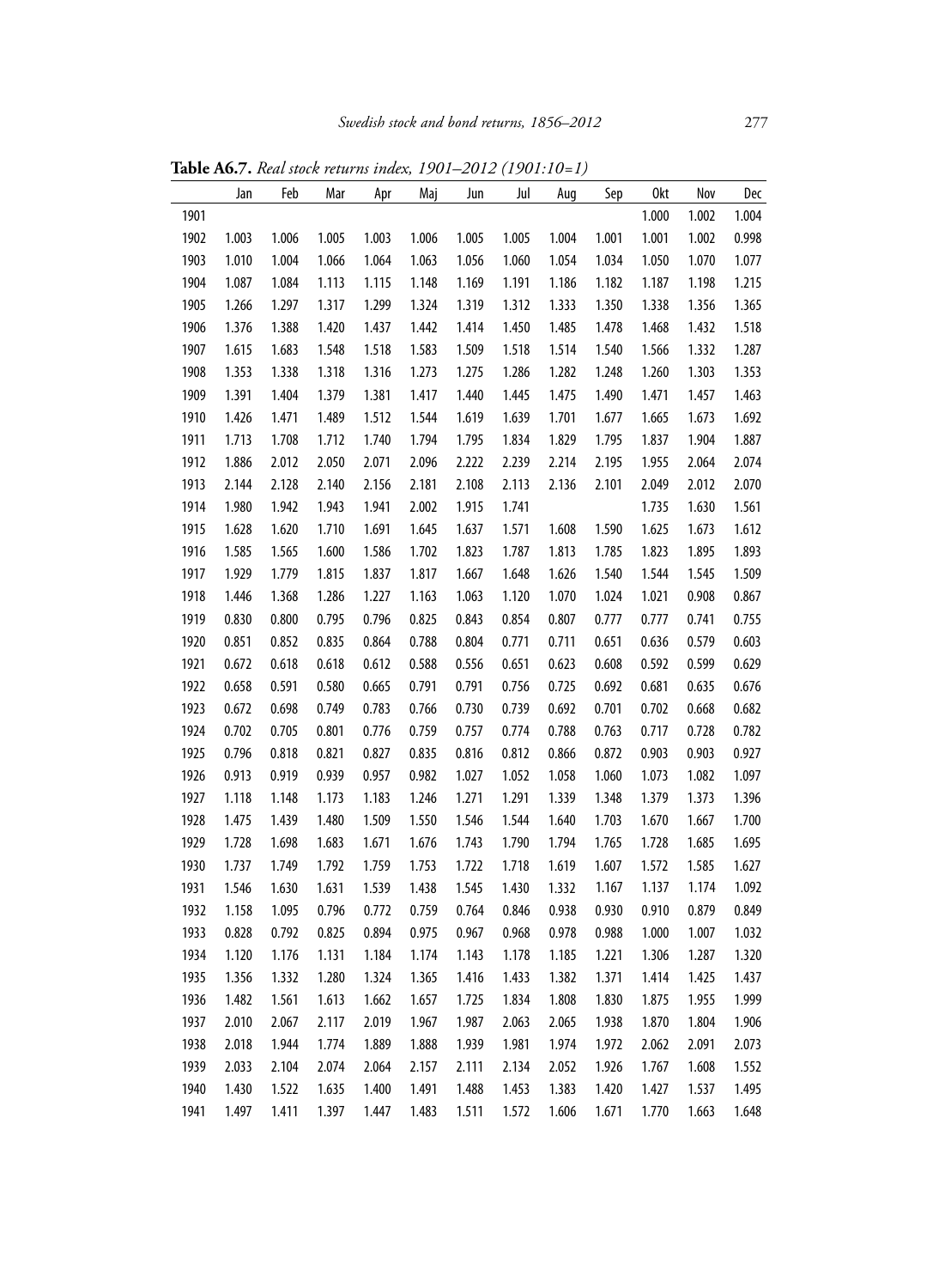|      | Jan   | Feb   | Mar   | Apr   | Maj   | Jun   | Jul   | Aug   | Sep   | 0kt   | Nov   | Dec   |
|------|-------|-------|-------|-------|-------|-------|-------|-------|-------|-------|-------|-------|
| 1942 | 1.722 | 1.685 | 1.767 | 1.794 | 1.826 | 1.794 | 1.840 | 1.906 | 1.863 | 1.828 | 1.729 | 1.752 |
| 1943 | 1.736 | 1.737 | 1.793 | 1.809 | 1.806 | 1.799 | 1.809 | 1.847 | 1.938 | 1.945 | 1.938 | 1.970 |
| 1944 | 1.964 | 1.986 | 2.022 | 2.007 | 2.019 | 2.026 | 2.087 | 2.183 | 2.158 | 2.211 | 2.255 | 2.279 |
| 1945 | 2.346 | 2.481 | 2.454 | 2.487 | 2.418 | 2.496 | 2.602 | 2.599 | 2.587 | 2.538 | 2.480 | 2.525 |
| 1946 | 2.691 | 2.647 | 2.668 | 2.690 | 2.713 | 2.777 | 2.806 | 2.758 | 2.659 | 2.715 | 2.688 | 2.774 |
| 1947 | 2.985 | 2.888 | 2.835 | 2.889 | 2.911 | 2.870 | 2.986 | 2.981 | 2.868 | 2.618 | 2.612 | 2.654 |
| 1948 | 2.660 | 2.556 | 2.492 | 2.518 | 2.486 | 2.412 | 2.475 | 2.439 | 2.393 | 2.337 | 2.381 | 2.379 |
| 1949 | 2.488 | 2.504 | 2.489 | 2.517 | 2.488 | 2.414 | 2.496 | 2.511 | 2.593 | 2.588 | 2.626 | 2.752 |
| 1950 | 2.770 | 2.871 | 2.896 | 2.945 | 2.978 | 3.027 | 2.974 | 3.090 | 3.134 | 3.197 | 3.315 | 3.345 |
| 1951 | 3.465 | 3.503 | 3.382 | 3.367 | 3.412 | 3.371 | 3.457 | 3.630 | 3.711 | 3.653 | 3.447 | 3.512 |
| 1952 | 3.541 | 3.354 | 3.137 | 3.027 | 3.145 | 3.057 | 3.160 | 3.206 | 3.137 | 3.138 | 3.112 | 3.027 |
| 1953 | 3.196 | 3.237 | 3.139 | 3.114 | 3.195 | 3.255 | 3.352 | 3.409 | 3.527 | 3.503 | 3.568 | 3.582 |
| 1954 | 3.728 | 3.804 | 3.966 | 4.018 | 4.248 | 4.369 | 4.499 | 4.590 | 4.614 | 4.671 | 4.866 | 4.898 |
| 1955 | 4.897 | 4.913 | 4.996 | 4.876 | 4.724 | 4.602 | 4.773 | 4.866 | 4.929 | 4.533 | 4.548 | 4.499 |
| 1956 | 4.645 | 4.615 | 4.483 | 4.524 | 4.521 | 4.506 | 4.704 | 4.699 | 4.624 | 4.540 | 4.335 | 4.455 |
| 1957 | 4.589 | 4.666 | 4.771 | 4.861 | 5.062 | 5.017 | 5.046 | 5.017 | 4.771 | 4.680 | 4.662 | 4.652 |
| 1958 | 4.750 | 4.726 | 4.697 | 4.776 | 4.933 | 5.127 | 5.375 | 5.455 | 5.657 | 5.618 | 5.550 | 5.516 |
| 1959 | 5.880 | 6.015 | 5.932 | 6.275 | 6.783 | 6.964 | 7.503 | 7.498 | 7.350 | 7.564 | 7.662 | 8.073 |
| 1960 | 7.973 | 7.612 | 7.190 | 7.418 | 7.596 | 7.623 | 7.891 | 8.259 | 8.176 | 8.001 | 8.121 | 8.072 |
| 1961 | 8.062 | 8.018 | 7.975 | 8.324 | 8.613 | 8.558 | 8.530 | 8.738 | 8.509 | 8.461 | 8.277 | 8.085 |
| 1962 | 7.906 | 7.955 | 7.911 | 7.811 | 7.553 | 7.220 | 7.652 | 7.657 | 7.410 | 7.244 | 7.280 | 7.303 |
| 1963 | 7.676 | 7.892 | 7.874 | 8.073 | 8.389 | 8.726 | 9.042 | 8.974 | 8.828 | 9.181 | 9.031 | 9.087 |
| 1964 | 9.636 | 9.492 | 9.780 | 9.828 | 9.616 | 9.588 | 9.875 | 10.11 | 10.08 | 10.09 | 10.22 | 10.49 |
| 1965 | 11.48 | 11.17 | 11.10 | 10.93 | 11.25 | 11.13 | 11.23 | 11.46 | 11.18 | 10.94 | 10.99 | 10.94 |
| 1966 | 10.59 | 10.42 | 10.55 | 9.812 | 9.927 | 10.14 | 9.907 | 9.085 | 9.172 | 8.981 | 8.552 | 8.315 |
| 1967 | 8.826 | 8.764 | 8.809 | 8.863 | 8.831 | 8.769 | 9.131 | 9.403 | 9.178 | 9.204 | 8.979 | 8.696 |
| 1968 | 8.811 | 8.932 | 9.135 | 9.606 | 10.22 | 10.39 | 10.95 | 10.92 | 10.78 | 11.01 | 11.60 | 11.89 |
| 1969 | 12.95 | 13.05 | 13.09 | 13.76 | 13.97 | 13.63 | 12.53 | 12.38 | 12.29 | 12.37 | 12.16 | 12.09 |
| 1970 | 11.27 | 10.49 | 10.67 | 9.619 | 9.121 | 9.825 | 10.48 | 9.846 | 9.484 | 8.548 | 9.080 | 9.044 |
| 1971 | 9.401 | 9.834 | 10.08 | 9.666 | 10.21 | 10.28 | 10.22 | 10.07 | 9.772 | 10.11 | 10.71 | 10.71 |
| 1972 | 11.10 | 10.99 | 11.55 | 11.84 | 11.54 | 11.46 | 11.78 | 12.01 | 11.81 | 11.66 | 12.09 | 11.60 |
| 1973 | 11.94 | 11.99 | 11.86 | 12.11 | 12.43 | 12.35 | 12.26 | 11.78 | 11.67 | 11.93 | 11.08 | 11.15 |
| 1974 | 11.85 | 12.30 | 12.51 | 12.83 | 12.23 | 12.13 | 12.35 | 11.30 | 10.85 | 11.21 | 10.51 | 10.16 |
| 1975 | 11.23 | 11.74 | 11.58 | 11.88 | 11.59 | 11.99 | 12.11 | 11.67 | 12.37 | 12.39 | 12.38 | 12.52 |
| 1976 | 12.79 | 12.84 | 13.21 | 14.40 | 13.85 | 13.86 | 13.94 | 12.95 | 12.36 | 11.23 | 11.49 | 11.97 |
| 1977 | 11.25 | 12.01 | 12.15 | 11.86 | 11.66 | 10.43 | 10.08 | 9.54  | 9.92  | 9.35  | 8.67  | 9.30  |
| 1978 | 10.03 | 9.57  | 10.24 | 10.76 | 10.38 | 10.56 | 11.23 | 11.40 | 10.97 | 10.32 | 10.47 | 10.52 |
| 1979 | 11.36 | 10.73 | 10.67 | 10.27 | 10.22 | 9.99  | 10.12 | 9.93  | 9.80  | 9.73  | 9.85  | 9.94  |
| 1980 | 10.22 | 10.08 | 9.96  | 10.07 | 10.08 | 10.21 | 10.26 | 9.93  | 9.59  | 10.18 | 10.77 | 11.19 |
| 1981 | 11.05 | 11.97 | 12.59 | 12.17 | 13.22 | 14.73 | 15.54 | 15.41 | 14.41 | 15.79 | 16.95 | 16.75 |

**Table A6.7 (cont.).** *Real stock returns index, 1901–2012 (1901:10=1)*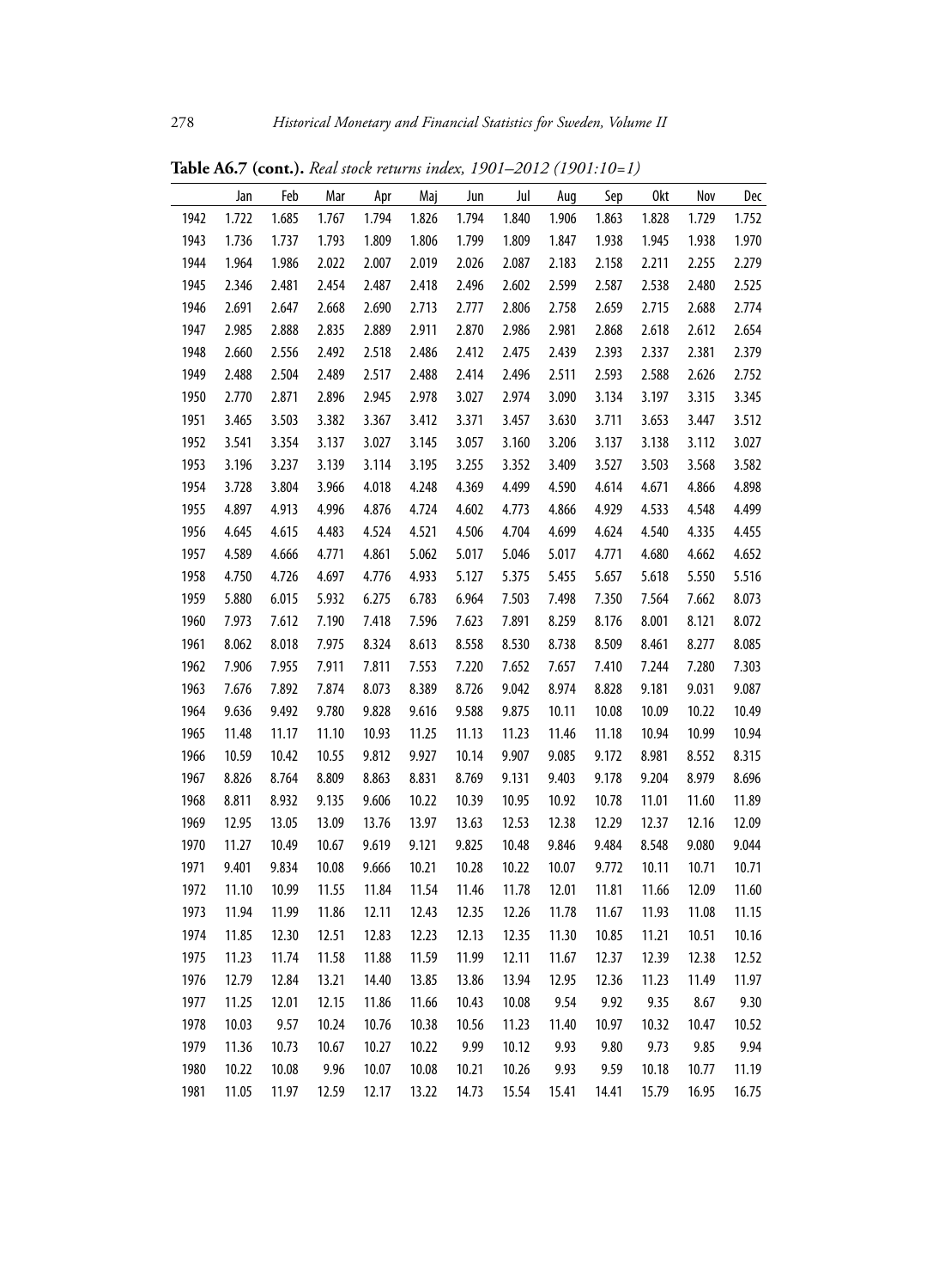|      | Jan   | Feb   | Mar   | Apr   | Maj   | Jun   | Jul   | Aug   | Sep   | 0kt   | Nov   | Dec   |
|------|-------|-------|-------|-------|-------|-------|-------|-------|-------|-------|-------|-------|
| 1982 | 16.43 | 16.09 | 15.68 | 14.90 | 15.42 | 15.46 | 16.09 | 16.03 | 17.01 | 18.23 | 20.24 | 21.44 |
| 1983 | 24.12 | 28.69 | 28.80 | 30.98 | 30.53 | 29.27 | 31.69 | 34.22 | 33.43 | 32.68 | 34.98 | 33.27 |
| 1984 | 35.87 | 35.25 | 36.07 | 34.44 | 31.35 | 32.52 | 32.61 | 31.73 | 30.24 | 29.55 | 28.14 | 27.84 |
| 1985 | 29.33 | 28.54 | 27.82 | 28.55 | 26.49 | 26.19 | 27.05 | 27.05 | 27.31 | 28.29 | 31.20 | 33.96 |
| 1986 | 34.48 | 35.64 | 40.53 | 42.86 | 45.88 | 46.65 | 48.39 | 49.38 | 49.13 | 52.88 | 50.77 | 50.48 |
| 1987 | 43.97 | 49.89 | 52.20 | 56.62 | 54.95 | 56.13 | 60.13 | 61.58 | 64.82 | 51.34 | 43.87 | 45.13 |
| 1988 | 50.32 | 51.25 | 52.82 | 54.09 | 57.53 | 57.00 | 59.18 | 57.02 | 59.88 | 62.37 | 62.61 | 66.20 |
| 1989 | 69.30 | 69.58 | 72.56 | 72.54 | 75.50 | 78.52 | 83.97 | 86.11 | 81.41 | 75.67 | 73.52 | 78.76 |
| 1990 | 74.95 | 70.89 | 67.29 | 68.32 | 75.39 | 78.18 | 77.73 | 68.12 | 52.87 | 52.01 | 48.52 | 50.16 |
| 1991 | 54.73 | 58.82 | 60.13 | 57.51 | 61.72 | 63.14 | 62.31 | 61.37 | 57.28 | 56.02 | 52.51 | 50.51 |
| 1992 | 53.58 | 52.02 | 55.29 | 54.44 | 55.75 | 51.54 | 48.71 | 43.68 | 38.84 | 39.37 | 50.47 | 50.99 |
| 1993 | 48.68 | 54.33 | 53.93 | 55.85 | 60.13 | 59.62 | 66.33 | 70.55 | 69.73 | 77.64 | 70.95 | 76.66 |
| 1994 | 87.40 | 83.67 | 76.20 | 80.45 | 80.65 | 74.88 | 79.89 | 79.27 | 76.39 | 78.49 | 81.51 | 79.61 |
| 1995 | 81.67 | 81.38 | 78.45 | 84.39 | 85.57 | 89.12 | 92.87 | 93.59 | 99.55 | 92.42 | 93.92 | 93.93 |
| 1996 | 96.02 | 101.4 | 102.6 | 105.4 | 109.7 | 110.9 | 106.5 | 113.0 | 117.2 | 119.9 | 129.9 | 135.0 |
| 1997 | 144.6 | 151.5 | 156.6 | 152.0 | 161.8 | 172.4 | 182.2 | 173.3 | 183.3 | 162.9 | 171.2 | 169.8 |
| 1998 | 177.3 | 190.9 | 203.3 | 208.2 | 216.3 | 218.7 | 218.2 | 187.7 | 167.6 | 174.7 | 196.6 | 194.2 |
| 1999 | 198.9 | 201.8 | 206.3 | 218.5 | 218.1 | 229.8 | 229.4 | 233.8 | 231.9 | 250.3 | 280.6 | 325.4 |
| 2000 | 335.4 | 386.5 | 370.1 | 376.9 | 364.6 | 347.6 | 352.2 | 358.4 | 326.6 | 315.5 | 293.5 | 287.1 |
| 2001 | 303.7 | 270.0 | 233.3 | 259.5 | 259.8 | 246.2 | 242.6 | 223.3 | 195.7 | 209.8 | 234.5 | 238.1 |
| 2002 | 224.6 | 225.6 | 229.8 | 211.2 | 198.0 | 183.5 | 163.9 | 159.5 | 134.5 | 151.3 | 171.1 | 149.5 |
| 2003 | 149.0 | 145.4 | 146.1 | 163.2 | 163.1 | 170.5 | 183.0 | 189.7 | 182.3 | 198.4 | 199.6 | 217.6 |
| 2004 | 206.0 | 226.9 | 222.6 | 225.4 | 222.2 | 230.7 | 226.8 | 225.8 | 231.5 | 230.9 | 245.9 | 247.6 |
| 2005 | 250.9 | 261.1 | 261.4 | 257.5 | 272.4 | 283.7 | 299.0 | 294.7 | 309.4 | 303.0 | 316.2 | 334.5 |
| 2006 | 342.0 | 352.6 | 374.3 | 376.0 | 345.9 | 348.7 | 344.8 | 359.9 | 376.5 | 393.3 | 389.5 | 422.0 |
| 2007 | 438.2 | 426.5 | 447.1 | 474.8 | 483.4 | 472.3 | 466.3 | 453.9 | 447.7 | 438.6 | 406.5 | 397.5 |
| 2008 | 351.9 | 362.1 | 351.9 | 368.2 | 377.2 | 322.3 | 320.7 | 324.3 | 281.1 | 230.4 | 227.4 | 239.0 |
| 2009 | 225.4 | 231.5 | 235.5 | 286.3 | 294.4 | 296.4 | 328.2 | 339.3 | 339.9 | 355.1 | 355.4 | 361.7 |
| 2010 | 366.6 | 395.9 | 393.0 | 409.8 | 380.7 | 386.4 | 405.2 | 391.9 | 421.7 | 421.0 | 425.5 | 447.4 |
| 2011 | 446.7 | 437.0 | 443.5 | 459.3 | 455.7 | 440.8 | 420.4 | 376.1 | 351.0 | 382.1 | 375.7 | 378.7 |
| 2012 | 405.1 | 427.5 | 422.0 | 420.5 | 393.0 | 405.6 | 424.4 | 414.7 | 426.3 | 420.2 | 434.7 | 442.6 |
|      |       |       |       |       |       |       |       |       |       |       |       |       |

**Table A6.7 (cont.).** *Real stock returns index, 1901–2012 (1901:10=1)*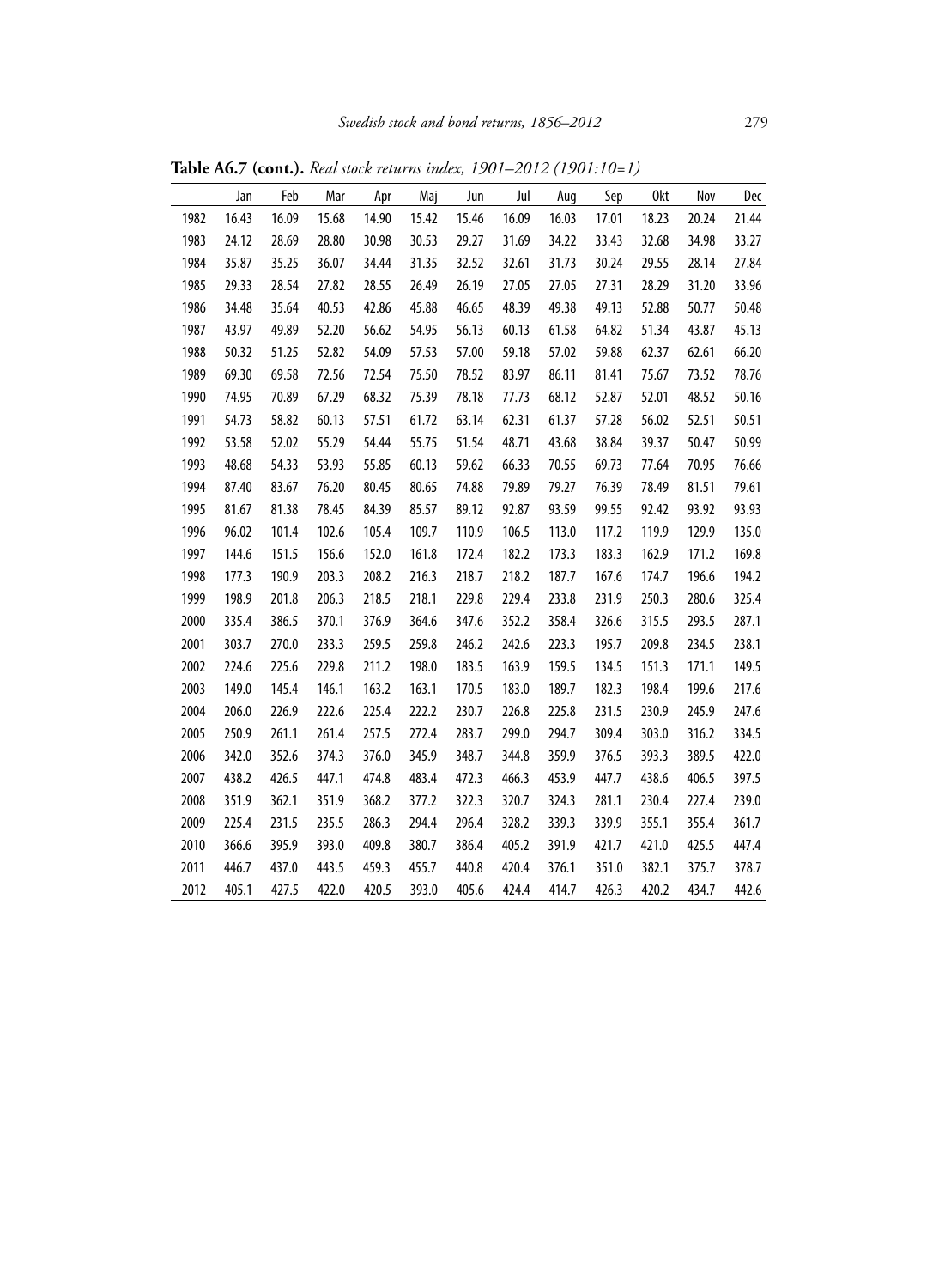|      | Jan   | Feb   | Mar   | Apr   | Maj   | Jun   | Jul   | Aug   | Sep   | 0kt   | Nov   | Dec   |
|------|-------|-------|-------|-------|-------|-------|-------|-------|-------|-------|-------|-------|
| 1901 |       |       |       |       |       |       |       |       |       | 5.169 | 5.169 | 5.169 |
| 1902 | 4.251 | 4.241 | 4.264 | 4.294 | 4.294 | 4.294 | 4.294 | 4.294 | 4.304 | 4.301 | 4.296 | 4.310 |
| 1903 | 4.089 | 4.109 | 3.887 | 3.887 | 3.887 | 3.918 | 3.896 | 3.913 | 3.987 | 3.923 | 3.847 | 3.817 |
| 1904 | 4.592 | 4.614 | 4.522 | 4.549 | 4.498 | 4.433 | 4.357 | 4.380 | 4.401 | 4.390 | 4.359 | 4.300 |
| 1905 | 4.217 | 4.118 | 4.069 | 4.151 | 4.128 | 4.147 | 4.162 | 4.092 | 4.036 | 4.066 | 4.008 | 3.976 |
| 1906 | 3.965 | 3.931 | 3.855 | 3.826 | 3.865 | 3.940 | 3.836 | 3.740 | 3.753 | 3.774 | 3.865 | 3.641 |
| 1907 | 3.637 | 3.482 | 3.789 | 3.873 | 3.756 | 3.931 | 3.892 | 3.887 | 3.808 | 3.732 | 4.372 | 4.507 |
| 1908 | 4.406 | 4.460 | 4.551 | 4.583 | 4.829 | 4.829 | 4.781 | 4.793 | 4.919 | 4.871 | 4.706 | 4.528 |
| 1909 | 4.799 | 4.773 | 4.895 | 4.930 | 4.911 | 4.847 | 4.834 | 4.741 | 4.700 | 4.769 | 4.822 | 4.806 |
| 1910 | 4.897 | 4.759 | 4.729 | 4.692 | 4.691 | 4.485 | 4.431 | 4.271 | 4.333 | 4.369 | 4.352 | 4.303 |
| 1911 | 4.262 | 4.274 | 4.277 | 4.228 | 4.165 | 4.162 | 4.063 | 4.066 | 4.134 | 4.034 | 3.885 | 3.911 |
| 1912 | 4.559 | 4.275 | 4.211 | 4.191 | 4.206 | 3.968 | 3.932 | 3.969 | 3.999 | 4.486 | 4.245 | 4.216 |
| 1913 | 4.184 | 4.225 | 4.221 | 4.218 | 4.244 | 4.400 | 4.388 | 4.342 | 4.415 | 4.530 | 4.616 | 4.485 |
| 1914 | 4.624 | 4.720 | 4.738 | 4.777 | 4.731 | 4.951 | 5.440 |       |       | 5.440 | 5.788 | 6.038 |
| 1915 | 4.906 | 4.881 | 4.592 | 4.621 | 4.776 | 4.751 | 4.893 | 4.730 | 4.733 | 4.582 | 4.405 | 4.522 |
| 1916 | 4.480 | 4.500 | 4.375 | 4.401 | 4.129 | 3.824 | 3.861 | 3.771 | 3.792 | 3.680 | 3.508 | 3.478 |
| 1917 | 3.615 | 3.848 | 3.714 | 3.620 | 3.651 | 3.914 | 3.884 | 3.863 | 4.009 | 3.931 | 3.860 | 3.884 |
| 1918 | 4.082 | 4.194 | 4.353 | 4.467 | 4.683 | 4.998 | 4.617 | 4.707 | 4.799 | 4.700 | 5.157 | 5.275 |
| 1919 | 4.764 | 5.063 | 5.132 | 5.306 | 5.290 | 5.187 | 5.158 | 5.413 | 5.632 | 5.839 | 6.093 | 5.787 |
| 1920 | 5.212 | 5.066 | 5.234 | 5.132 | 5.702 | 5.559 | 5.731 | 6.059 | 6.557 | 6.680 | 7.303 | 7.379 |
| 1921 | 4.743 | 5.328 | 5.458 | 5.732 | 6.424 | 6.779 | 5.678 | 6.007 | 6.358 | 6.850 | 6.874 | 6.672 |
| 1922 | 5.435 | 6.251 | 6.602 | 5.839 | 5.078 | 5.146 | 5.287 | 5.514 | 5.889 | 6.164 | 6.714 | 6.326 |
| 1923 | 4.667 | 4.534 | 4.261 | 4.190 | 4.374 | 4.542 | 4.490 | 4.625 | 4.630 | 4.650 | 4.909 | 4.800 |
| 1924 | 5.281 | 5.301 | 4.766 | 4.862 | 5.189 | 5.250 | 5.174 | 4.961 | 5.101 | 5.198 | 5.180 | 4.854 |
| 1925 | 5.897 | 5.769 | 5.868 | 5.981 | 6.063 | 6.138 | 6.035 | 5.801 | 5.796 | 5.718 | 5.649 | 5.541 |
| 1926 | 6.211 | 6.256 | 6.352 | 6.254 | 6.180 | 5.977 | 5.835 | 5.806 | 5.844 | 5.774 | 5.724 | 5.671 |
| 1927 | 5.246 | 5.152 | 5.158 | 5.153 | 4.956 | 4.873 | 4.789 | 4.594 | 4.544 | 4.468 | 4.509 | 4.455 |
| 1928 | 5.294 | 5.437 | 5.339 | 5.261 | 5.201 | 5.205 | 5.222 | 4.927 | 4.757 | 4.877 | 4.905 | 4.832 |
| 1929 | 4.781 | 4.876 | 4.950 | 5.035 | 5.123 | 4.945 | 4.814 | 4.805 | 4.886 | 5.016 | 5.169 | 5.158 |
| 1930 | 4.508 | 4.503 | 4.433 | 4.557 | 4.660 | 4.765 | 4.783 | 5.090 | 5.144 | 5.284 | 5.263 | 5.152 |
| 1931 | 3.677 | 3.499 | 3.527 | 3.762 | 4.098 | 3.823 | 4.157 | 4.491 | 5.147 | 5.309 | 5.137 | 5.499 |
| 1932 | 3.878 | 4.087 | 5.649 | 5.880 | 6.096 | 6.062 | 5.461 | 4.956 | 5.002 | 5.132 | 5.303 | 5.502 |
| 1933 | 6.875 | 7.212 | 7.026 | 6.562 | 6.162 | 6.238 | 6.205 | 6.134 | 6.122 | 6.074 | 6.028 | 5.880 |
| 1934 | 5.383 | 5.139 | 5.375 | 5.143 | 5.290 | 5.435 | 5.287 | 5.256 | 5.112 | 4.785 | 4.840 | 4.723 |
| 1935 | 4.855 | 4.959 | 5.197 | 5.070 | 5.014 | 4.819 | 4.750 | 4.944 | 5.018 | 4.861 | 4.814 | 4.764 |
| 1936 | 5.543 | 5.289 | 5.154 | 5.051 | 5.200 | 5.009 | 4.707 | 4.777 | 4.717 | 4.591 | 4.406 | 4.300 |
| 1937 | 4.703 | 4.557 | 4.466 | 4.701 | 4.929 | 4.880 | 4.685 | 4.657 | 4.936 | 5.125 | 5.309 | 5.005 |
| 1938 | 4.585 | 4.783 | 5.285 | 4.999 | 5.137 | 5.013 | 4.902 | 4.925 | 4.933 | 4.714 | 4.651 | 4.684 |
| 1939 | 4.986 | 4.833 | 4.934 | 4.991 | 4.885 | 5.006 | 4.925 | 5.115 | 5.399 | 5.795 | 6.274 | 6.408 |
| 1940 | 6.311 | 5.887 | 5.483 | 6.375 | 6.107 | 6.070 | 6.145 | 6.412 | 6.169 | 6.037 | 5.534 | 5.624 |
| 1941 | 5.737 | 6.055 | 6.115 | 5.909 | 5.906 | 5.812 | 5.548 | 5.400 | 5.158 | 4.853 | 5.083 | 5.084 |

**Table A6.8.** *Dividend yield, 1901–2012*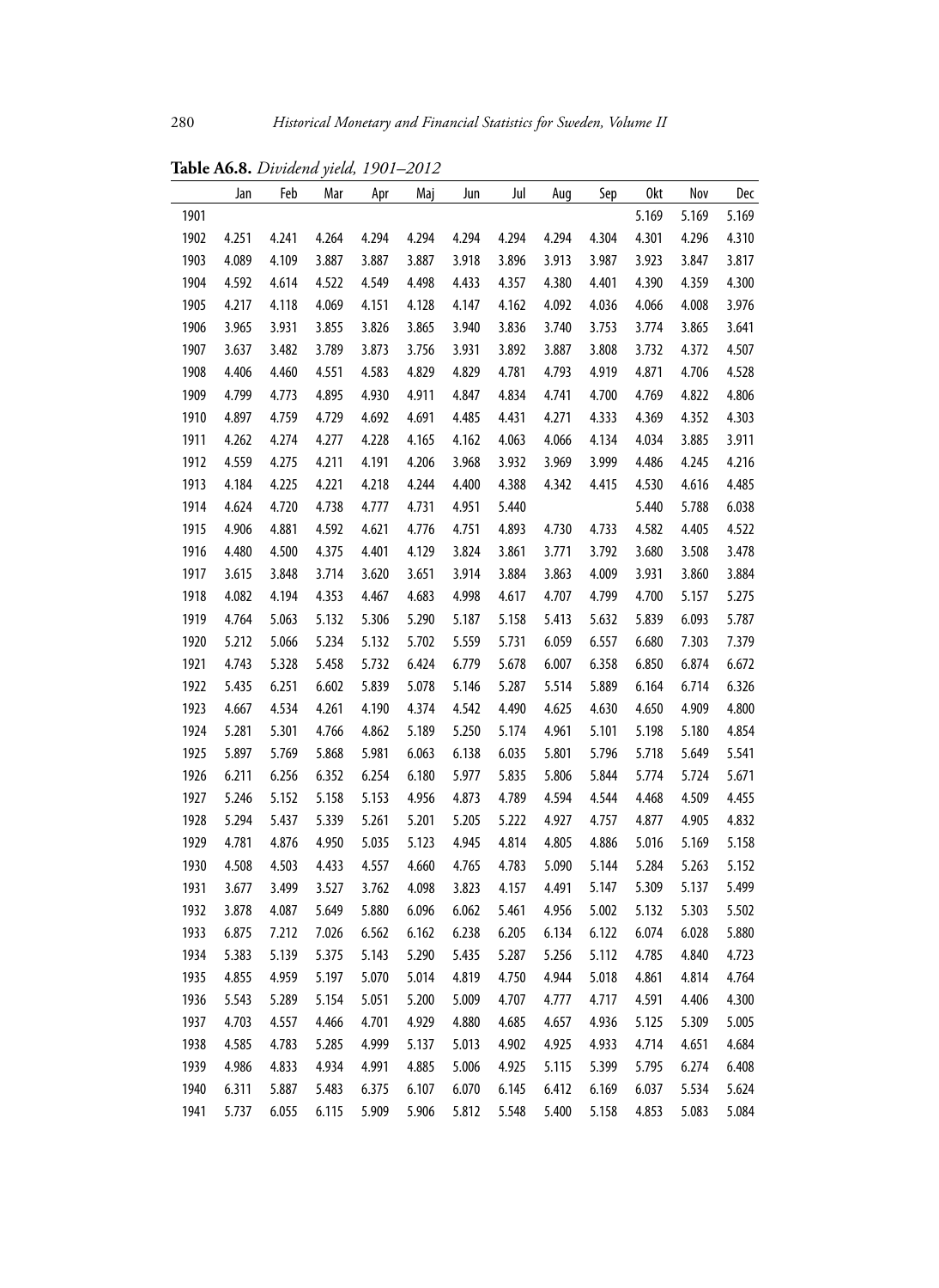|      | Jan   | Feb   | Mar   | Apr   | Maj   | Jun   | Jul   | Aug   | Sep   | 0kt   | Nov   | Dec   |
|------|-------|-------|-------|-------|-------|-------|-------|-------|-------|-------|-------|-------|
| 1942 | 4.907 | 4.995 | 4.736 | 4.667 | 4.666 | 4.734 | 4.554 | 4.378 | 4.454 | 4.526 | 4.763 | 4.703 |
| 1943 | 4.863 | 4.869 | 4.753 | 4.754 | 4.878 | 4.906 | 4.887 | 4.798 | 4.576 | 4.565 | 4.585 | 4.505 |
| 1944 | 4.491 | 4.454 | 4.408 | 4.476 | 4.547 | 4.542 | 4.410 | 4.213 | 4.274 | 4.179 | 4.108 | 4.060 |
| 1945 | 4.080 | 3.867 | 3.927 | 3.906 | 4.089 | 3.979 | 3.819 | 3.832 | 3.851 | 3.929 | 4.029 | 3.965 |
| 1946 | 4.098 | 4.170 | 4.152 | 4.134 | 4.172 | 4.072 | 4.018 | 4.072 | 4.215 | 4.110 | 4.143 | 4.005 |
| 1947 | 3.790 | 3.928 | 4.012 | 3.966 | 4.008 | 4.050 | 3.891 | 3.899 | 4.010 | 4.390 | 4.397 | 4.320 |
| 1948 | 4.421 | 4.521 | 4.630 | 4.601 | 4.759 | 4.910 | 4.774 | 4.821 | 4.894 | 4.999 | 4.907 | 4.908 |
| 1949 | 4.728 | 4.712 | 4.770 | 4.730 | 4.896 | 5.061 | 4.895 | 4.869 | 4.717 | 4.704 | 4.640 | 4.478 |
| 1950 | 4.398 | 4.254 | 4.241 | 4.203 | 4.217 | 4.157 | 4.231 | 4.074 | 3.997 | 3.922 | 3.763 | 3.609 |
| 1951 | 4.382 | 4.259 | 4.304 | 4.272 | 4.258 | 4.279 | 4.155 | 3.939 | 3.818 | 3.828 | 4.041 | 3.966 |
| 1952 | 4.376 | 4.613 | 4.942 | 5.100 | 5.003 | 5.141 | 4.972 | 4.904 | 5.015 | 5.042 | 5.088 | 5.230 |
| 1953 | 4.813 | 4.766 | 4.948 | 5.034 | 5.023 | 4.944 | 4.821 | 4.723 | 4.567 | 4.603 | 4.523 | 4.505 |
| 1954 | 4.562 | 4.471 | 4.308 | 4.278 | 4.117 | 4.006 | 3.896 | 3.820 | 3.808 | 3.771 | 3.621 | 3.587 |
| 1955 | 4.010 | 4.000 | 3.949 | 4.043 | 4.243 | 4.355 | 4.150 | 4.060 | 3.989 | 4.296 | 4.251 | 4.279 |
| 1956 | 4.489 | 4.523 | 4.656 | 4.646 | 4.729 | 4.755 | 4.562 | 4.552 | 4.647 | 4.733 | 4.893 | 4.728 |
| 1957 | 4.766 | 4.696 | 4.631 | 4.584 | 4.476 | 4.512 | 4.456 | 4.497 | 4.701 | 4.763 | 4.781 | 4.782 |
| 1958 | 4.635 | 4.622 | 4.670 | 4.604 | 4.572 | 4.408 | 4.183 | 4.141 | 4.003 | 4.030 | 4.075 | 4.090 |
| 1959 | 3.948 | 3.868 | 3.948 | 3.768 | 3.537 | 3.461 | 3.208 | 3.201 | 3.244 | 3.152 | 3.109 | 2.943 |
| 1960 | 3.116 | 3.270 | 3.478 | 3.393 | 3.359 | 3.342 | 3.231 | 3.092 | 3.122 | 3.193 | 3.136 | 3.147 |
| 1961 | 3.413 | 3.432 | 3.453 | 3.325 | 3.255 | 3.272 | 3.288 | 3.208 | 3.293 | 3.306 | 3.371 | 3.450 |
| 1962 | 3.625 | 3.609 | 3.638 | 3.682 | 3.847 | 4.015 | 3.784 | 3.774 | 3.911 | 4.015 | 3.987 | 3.957 |
| 1963 | 3.905 | 3.793 | 3.808 | 3.725 | 3.642 | 3.497 | 3.374 | 3.397 | 3.451 | 3.311 | 3.357 | 3.324 |
| 1964 | 3.256 | 3.309 | 3.207 | 3.213 | 3.325 | 3.334 | 3.222 | 3.127 | 3.126 | 3.120 | 3.070 | 2.984 |
| 1965 | 3.114 | 3.206 | 3.217 | 3.276 | 3.229 | 3.255 | 3.139 | 3.081 | 3.153 | 3.215 | 3.196 | 3.193 |
| 1966 | 3.559 | 3.588 | 3.549 | 3.834 | 3.839 | 3.754 | 3.855 | 4.177 | 4.131 | 4.207 | 4.406 | 4.528 |
| 1967 | 4.317 | 4.329 | 4.302 | 4.306 | 4.403 | 4.437 | 4.243 | 4.113 | 4.203 | 4.200 | 4.318 | 4.454 |
| 1968 | 4.456 | 4.392 | 4.313 | 4.131 | 3.959 | 3.901 | 3.682 | 3.699 | 3.743 | 3.656 | 3.488 | 3.382 |
| 1969 | 3.349 | 3.319 | 3.318 | 3.160 | 3.163 | 3.242 | 3.508 | 3.535 | 3.558 | 3.534 | 3.580 | 3.580 |
| 1970 | 4.044 | 4.299 | 4.218 | 4.713 | 5.072 | 4.699 | 4.373 | 4.638 | 4.803 | 5.312 | 4.967 | 4.956 |
| 1971 | 4.678 | 4.479 | 4.385 | 4.621 | 4.482 | 4.451 | 4.454 | 4.460 | 4.595 | 4.402 | 4.159 | 4.122 |
| 1972 | 3.978 | 4.012 | 3.827 | 3.742 | 3.895 | 3.917 | 3.782 | 3.698 | 3.747 | 3.786 | 3.653 | 3.750 |
| 1973 | 3.770 | 3.736 | 3.784 | 3.705 | 3.659 | 3.652 | 3.667 | 3.803 | 3.826 | 3.710 | 3.957 | 3.905 |
| 1974 | 4.207 | 3.959 | 3.875 | 3.831 | 4.110 | 4.127 | 4.041 | 4.376 | 4.516 | 4.243 | 4.489 | 4.629 |
| 1975 | 4.573 | 4.345 | 4.405 | 4.316 | 4.450 | 4.288 | 4.184 | 4.294 | 4.055 | 4.005 | 3.968 | 3.913 |
| 1976 | 4.210 | 4.168 | 4.041 | 3.704 | 3.881 | 3.855 | 3.834 | 4.096 | 4.295 | 4.659 | 4.523 | 4.319 |
| 1977 | 4.429 | 4.109 | 4.044 | 4.123 | 4.226 | 4.638 | 4.757 | 5.014 | 4.770 | 5.044 | 5.397 | 4.994 |
| 1978 | 4.335 | 4.505 | 4.228 | 4.026 | 4.240 | 4.171 | 3.904 | 3.855 | 3.974 | 4.211 | 4.135 | 4.092 |
| 1979 | 4.307 | 4.534 | 4.568 | 4.761 | 4.864 | 4.971 | 4.866 | 4.896 | 4.943 | 4.937 | 4.817 | 4.727 |
| 1980 | 5.434 | 5.453 | 5.525 | 5.482 | 5.601 | 5.538 | 5.465 | 5.618 | 5.661 | 5.260 | 4.953 | 4.741 |
| 1981 | 5.467 | 4.965 | 4.728 | 4.903 | 4.583 | 4.110 | 3.860 | 3.864 | 4.102 | 3.725 | 3.461 | 3.518 |

**Table A6.8 (cont.).** *Dividend yield, 1901–2012*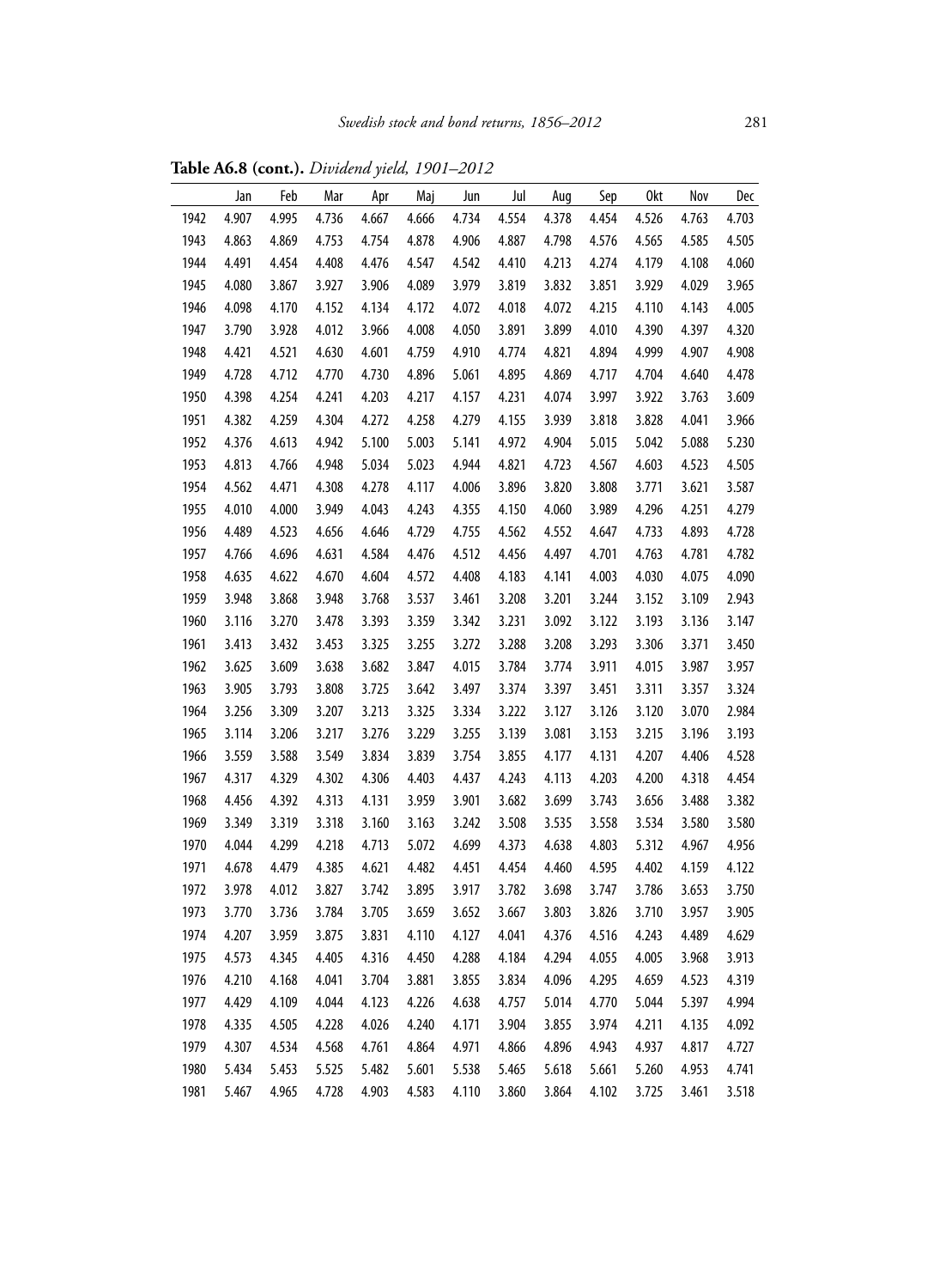|      | Jan   | Feb   | Mar   | Apr   | Maj   | Jun   | Jul   | Aug   | Sep   | 0kt   | Nov   | Dec   |
|------|-------|-------|-------|-------|-------|-------|-------|-------|-------|-------|-------|-------|
| 1982 | 4.049 | 4.083 | 4.209 | 4.431 | 4.350 | 4.338 | 4.138 | 4.145 | 3.885 | 3.582 | 3.200 | 3.012 |
| 1983 | 2.879 | 2.431 | 2.419 | 2.240 | 2.282 | 2.371 | 2.173 | 2.005 | 2.037 | 2.068 | 1.920 | 2.004 |
| 1984 | 2.033 | 2.080 | 2.007 | 2.098 | 2.315 | 2.240 | 2.228 | 2.271 | 2.369 | 2.414 | 2.522 | 2.506 |
| 1985 | 2.491 | 2.541 | 2.597 | 2.532 | 2.732 | 2.777 | 2.693 | 2.693 | 2.656 | 2.549 | 2.296 | 2.102 |
| 1986 | 2.650 | 2.565 | 2.268 | 2.139 | 2.017 | 1.986 | 1.910 | 1.874 | 1.868 | 1.731 | 1.803 | 1.807 |
| 1987 | 2.518 | 2.222 | 2.128 | 1.962 | 2.041 | 2.003 | 1.848 | 1.796 | 1.690 | 2.126 | 2.479 | 2.410 |
| 1988 | 2.587 | 2.526 | 2.447 | 2.381 | 2.253 | 2.271 | 2.177 | 2.255 | 2.132 | 2.032 | 2.022 | 1.908 |
| 1989 | 2.244 | 2.226 | 2.132 | 2.121 | 2.048 | 1.965 | 1.838 | 1.785 | 1.874 | 2.000 | 2.055 | 1.908 |
| 1990 | 2.397 | 2.527 | 2.600 | 2.575 | 2.346 | 2.267 | 2.258 | 2.561 | 3.263 | 3.298 | 3.525 | 3.413 |
| 1991 | 3.289 | 2.983 | 2.919 | 3.051 | 2.879 | 2.823 | 2.859 | 2.909 | 3.083 | 3.143 | 3.343 | 3.479 |
| 1992 | 3.091 | 3.188 | 2.999 | 3.055 | 3.024 | 3.284 | 3.480 | 3.880 | 4.304 | 4.241 | 3.326 | 3.285 |
| 1993 | 2.278 | 2.039 | 2.050 | 1.979 | 1.859 | 1.883 | 1.695 | 1.591 | 1.596 | 1.430 | 1.564 | 1.453 |
| 1994 | 1.488 | 1.551 | 1.700 | 1.609 | 1.613 | 1.739 | 1.630 | 1.643 | 1.689 | 1.643 | 1.584 | 1.622 |
| 1995 | 2.302 | 2.304 | 2.388 | 2.214 | 2.204 | 2.120 | 2.037 | 2.024 | 1.891 | 2.032 | 2.001 | 2.007 |
| 1996 | 3.683 | 3.481 | 3.432 | 3.367 | 3.306 | 3.285 | 3.423 | 3.247 | 3.111 | 3.042 | 2.814 | 2.713 |
| 1997 | 2.455 | 2.353 | 2.268 | 2.360 | 2.230 | 2.090 | 1.978 | 2.076 | 1.943 | 2.192 | 2.091 | 2.104 |
| 1998 | 2.614 | 2.432 | 2.286 | 2.260 | 2.180 | 2.160 | 2.169 | 2.530 | 2.821 | 2.708 | 2.413 | 2.444 |
| 1999 | 2.580 | 2.546 | 2.496 | 2.381 | 2.381 | 2.258 | 2.273 | 2.231 | 2.237 | 2.068 | 1.850 | 1.592 |
| 2000 | 1.767 | 1.525 | 1.590 | 1.573 | 1.626 | 1.702 | 1.688 | 1.659 | 1.803 | 1.867 | 2.009 | 2.059 |
| 2001 | 1.686 | 1.894 | 2.175 | 1.969 | 1.964 | 2.073 | 2.114 | 2.292 | 2.589 | 2.432 | 2.168 | 2.138 |
| 2002 | 1.972 | 1.960 | 1.913 | 2.103 | 2.247 | 2.424 | 2.715 | 2.800 | 3.290 | 2.916 | 2.591 | 2.959 |
| 2003 | 3.786 | 3.854 | 3.948 | 3.520 | 3.541 | 3.399 | 3.180 | 3.074 | 3.170 | 2.914 | 2.904 | 2.816 |
| 2004 | 2.791 | 2.693 | 2.731 | 2.741 | 2.791 | 2.702 | 2.757 | 2.770 | 2.684 | 2.684 | 2.533 | 2.515 |
| 2005 | 3.702 | 3.539 | 3.531 | 3.650 | 3.481 | 3.343 | 3.184 | 3.222 | 3.049 | 3.111 | 3.000 | 2.832 |
| 2006 | 3.263 | 3.152 | 2.956 | 2.986 | 3.263 | 3.234 | 3.277 | 3.141 | 2.986 | 2.857 | 2.885 | 2.664 |
| 2007 | 4.923 | 5.037 | 4.794 | 4.599 | 4.575 | 4.679 | 4.751 | 4.882 | 4.902 | 4.998 | 5.347 | 5.456 |
| 2008 | 4.818 | 4.662 | 4.745 | 4.673 | 4.589 | 5.335 | 5.374 | 5.311 | 6.058 | 7.368 | 7.528 | 7.262 |
| 2009 | 4.689 | 4.567 | 4.506 | 3.795 | 3.722 | 3.686 | 3.342 | 3.234 | 3.214 | 3.068 | 3.069 | 3.012 |
| 2010 | 3.009 | 3.027 | 2.793 | 2.725 | 2.940 | 2.899 | 2.772 | 2.865 | 2.643 | 2.642 | 2.604 | 2.460 |
| 2011 | 3.727 | 3.791 | 3.729 | 3.646 | 3.707 | 3.843 | 4.032 | 4.507 | 4.790 | 4.401 | 4.465 | 4.418 |
| 2012 | 3.989 | 3.755 | 3.830 | 3.887 | 4.222 | 4.098 | 3.933 | 4.024 | 3.908 | 3.964 | 3.846 | 3.770 |

**Table A6.8 (cont.).** *Dividend yield, 1901–2012*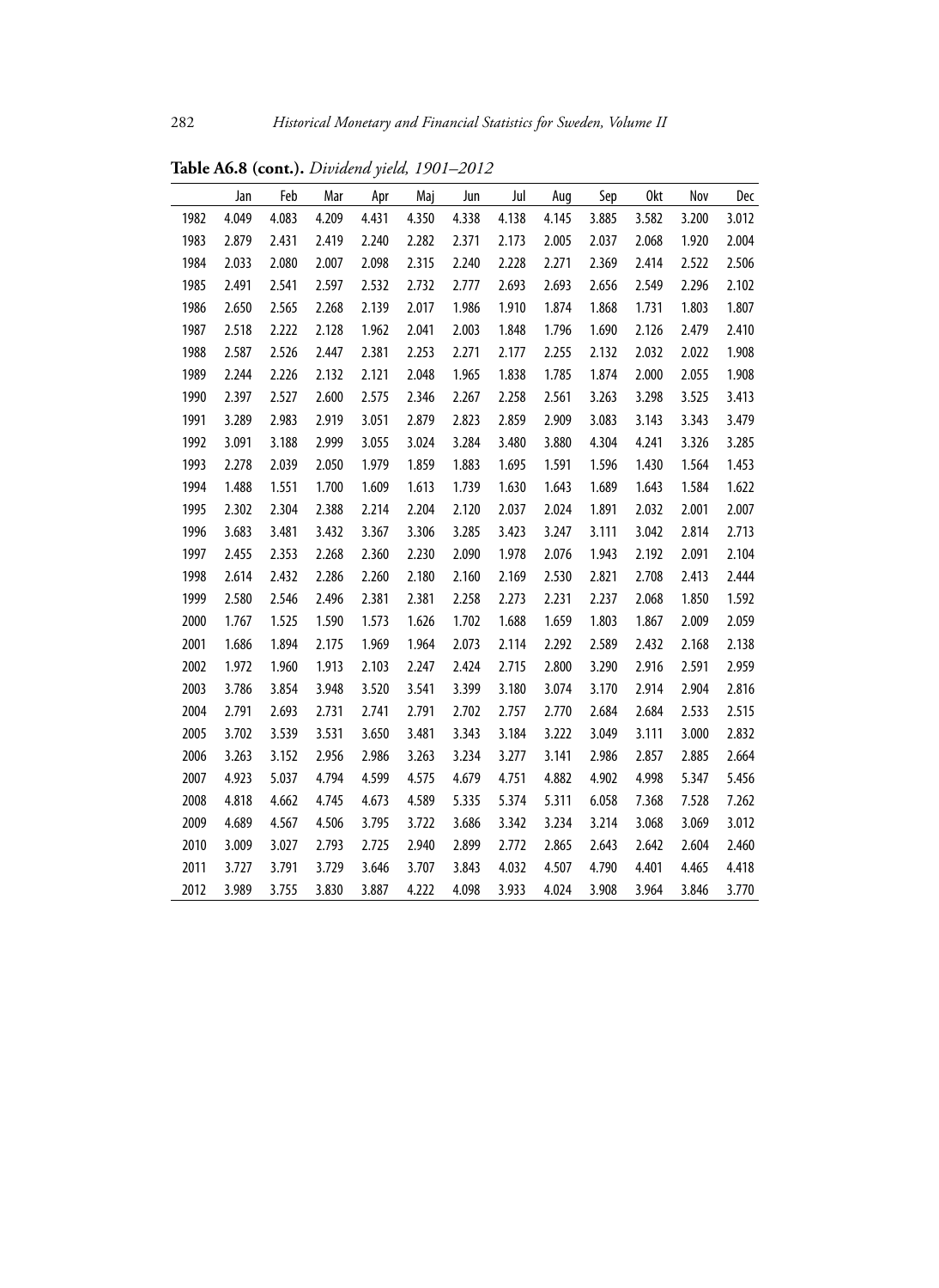|      | Jan                     | Feb                     | Mar            | Apr            | Maj                     | Jun                     | Jul                     | Aug            | Sep                     | 0kt                     | Nov                     | Dec                     |
|------|-------------------------|-------------------------|----------------|----------------|-------------------------|-------------------------|-------------------------|----------------|-------------------------|-------------------------|-------------------------|-------------------------|
| 1856 |                         |                         |                |                |                         |                         |                         |                |                         |                         | 5                       | 5                       |
| 1857 | 5                       | 5                       | 5              | 5              | 5                       | 5                       | 5                       | 5              | 5                       | 5                       | 5                       | 5                       |
| 1858 | 6                       | 6                       | 6              | 6              | 6                       | 6                       | 6                       | 6              | 6                       | 5                       | 5                       | 5                       |
| 1859 | 5                       | 5                       | 5              | 5.5            | 6                       | 6                       | 6                       | 6              | 6                       | 6                       | 6                       | 6                       |
| 1860 | 6                       | 6                       | 6              | 6              | 6                       | 6                       | 6                       | 6              | 6                       | 6                       | 6                       | 6                       |
| 1861 | 6                       | 6                       | 6              | 6              | 6                       | 6                       | 6                       | 5              | 5                       | 5                       | 6                       | 6                       |
| 1862 | 6                       | 5                       | 5              | 5              | 5                       | 5                       | 5                       | 5              | 5                       | 5                       | 5                       | 6                       |
| 1863 | 6                       | 6                       | 6              | 6              | 6                       | 6                       | 6                       | 6              | 6                       | 6                       | 6                       | 6                       |
| 1864 | 6                       | 6                       | 6              | 6              | 6                       | 6                       | 6                       | 6              | 6                       | 6                       | 6                       | 6                       |
| 1865 | 6                       | 5.5                     | 5.5            | 5.5            | 5.5                     | 5.5                     | 5                       | 5              | 5                       | 5.5                     | 6                       | 6                       |
| 1866 | 6                       | 6                       | 6              | 6              | 6                       | 7                       | 7                       | 7              | 7                       | 6                       | 6                       | 6                       |
| 1867 | 5.5                     | 5.5                     | 5              | 5              | 5                       | 5                       | 5                       | 5              | 5                       | 4.5                     | 4.5                     | 4.5                     |
| 1868 | 5                       | 5                       | 5              | 5              | 5                       | 5                       | 5                       | 5              | 4.5                     | 4.5                     | 4.5                     | 4.5                     |
| 1869 | 4.5                     | 4.5                     | 4.5            | 5              | 5                       | 5                       | 5                       | 5              | 5                       | 4.5                     | 4.5                     | 4.5                     |
| 1870 | 4.5                     | 4.5                     | 4.5            | 4.5            | 4.5                     | 4.5                     | 4.5                     | 4.5            | 4.5                     | 4.5                     | 4.5                     | 4.5                     |
| 1871 | 4.5                     | 4.5                     | 4.5            | 4.5            | 4.5                     | 4.5                     | 4                       | 4              | 4                       | 4                       | 4                       | $\overline{4}$          |
| 1872 | 4                       | 4                       | 4              | 4              | $\overline{4}$          | 4                       | 4                       | 4              | 4                       | 4                       | 4                       | 4                       |
| 1873 | 4                       | 4                       | 4              | 4              | 4                       | 4.5                     | 4.5                     | 4.5            | 5                       | 5.5                     | 5.5                     | 5.5                     |
| 1874 | 5                       | 5                       | 5              | 5              | 5.5                     | 5.5                     | 5                       | 5              | 5                       | 5                       | 5                       | 5.5                     |
| 1875 | 5.5                     | 5.5                     | 5.5            | 5.5            | 5.5                     | 5.5                     | 5.5                     | 5.5            | 5.5                     | 5.5                     | 5.5                     | 5.5                     |
| 1876 | 5.5                     | 5.5                     | 5.5            | 5.5            | 5.5                     | 5.5                     | 5.032                   | 5              | 5                       | 5                       | 5.5                     | 5.5                     |
| 1877 | 5.5                     | 5.5                     | 5              | 5              | 5                       | 5                       | 5.5                     | 5.5            | 6                       | 6                       | 6                       | 6                       |
| 1878 | 6                       | 6                       | 6              | 6              | 6                       | 5.5                     | 5.5                     | 5.5            | 5.5                     | 6                       | 6                       | 6                       |
| 1879 | 6                       | 6                       | 6              | 6              | 6                       | 5                       | 5                       | 5              | 5                       | 5                       | 5                       | 5                       |
| 1880 | 5                       | 4.5                     | 4.5            | 4.5            | 4.5                     | 4.5                     | 4.5                     | 4              | 4                       | 4                       | 4                       | 4                       |
| 1881 | 4                       | 4                       | $\overline{4}$ | 4              | 4                       | 4                       | 4                       | 4              | 4                       | 4                       | 4                       | 4                       |
| 1882 | 4                       | 4.5                     | 4.5            | 4.5            | 4.5                     | 4.5                     | 4.5                     | 4.5            | 4.5                     | 4.5                     | 4.5                     | 4.5                     |
| 1883 | 4.5                     | 4.5                     | 4.5            | 4.5            | 4.5                     | 4.5                     | 5                       | 5              | 5                       | 5                       | 5                       | 5                       |
| 1884 | 5                       | 5                       | 5              | 4.5            | 4.5                     | 4.5                     | 4.5                     | 4.5            | 4                       | $\overline{4}$          | $\overline{4}$          | 4.5                     |
| 1885 | 4.5                     | 4.5                     | 4.5            | 4.5            | 4.5                     | 4.5                     | 4.5                     | 4.5            | 4.5                     | 4.5                     | 4.5                     | 4.5                     |
| 1886 | 4.5                     | 4.5                     | 4              | $\overline{4}$ | 4                       | $\overline{4}$          | $\overline{4}$          | 4              | 4                       | 4                       | 4                       | 4                       |
| 1887 | 4                       | 4                       | $\overline{4}$ | 4              | 4                       | 4                       | 4                       | 4              | 4                       | 4                       | 4                       | 4                       |
| 1888 | 4                       | 3.5                     | 3.5            | 3.5            | 3.5                     | 3.5                     | 3.5                     | 3.5            | 3.5                     | 3.5                     | 3.5                     | 3.5                     |
| 1889 | 3.5                     | 3.5                     | 3.5            | 3.5            | 3.5                     | 3.5                     | 3.5                     | 3.5            | 3.5                     | 3.5                     | 4                       | 4                       |
| 1890 | 4                       | 4                       | 4              | $\overline{4}$ | 4                       | 4                       | 4.5                     | 4.5            | 4.5                     | 5                       | $\boldsymbol{6}$        | $\boldsymbol{6}$        |
| 1891 | 5                       | 4.5                     | 4.5            | 4.5            | 5                       | 5                       | 5                       | 5              | 5                       | 5                       | 5                       | 5.5                     |
| 1892 | 5                       | 5                       | 5              | 5              | 5                       | 4.5                     | 4.5                     | 4.5            | 4.5                     | 4.5                     | 4.5                     | 4.5                     |
| 1893 | 4.5                     | $\overline{4}$          | $\overline{4}$ | 4              | $\overline{\mathbf{4}}$ | $\overline{4}$          | $\overline{\mathbf{4}}$ | 5              | 5                       | $\overline{\mathbf{4}}$ | $\overline{4}$          | $\overline{4}$          |
| 1894 | 4                       | $\overline{\mathbf{4}}$ | 4              | 4              | $\overline{\mathbf{4}}$ | $\overline{\mathbf{4}}$ | $\overline{\mathbf{4}}$ | $\overline{4}$ | $\pmb{4}$               | $\overline{\mathbf{4}}$ | $\overline{4}$          | $\overline{\mathbf{4}}$ |
| 1895 | $\overline{\mathbf{4}}$ | 4                       | 4              | 4              | $\overline{\mathbf{4}}$ | $\overline{\mathbf{4}}$ | 4                       | $\pmb{4}$      | $\overline{\mathbf{4}}$ | $\overline{\mathbf{4}}$ | $\overline{\mathbf{4}}$ | $\pmb{4}$               |
| 1896 | 4                       | 3.5                     | 3.5            | 3.5            | 3.5                     | 3.5                     | 3.5                     | 3.5            | 3.5                     | 4.5                     | 4.5                     | 4.5                     |

**Table A6.9.** *Short-term interest rate, 1856–2012*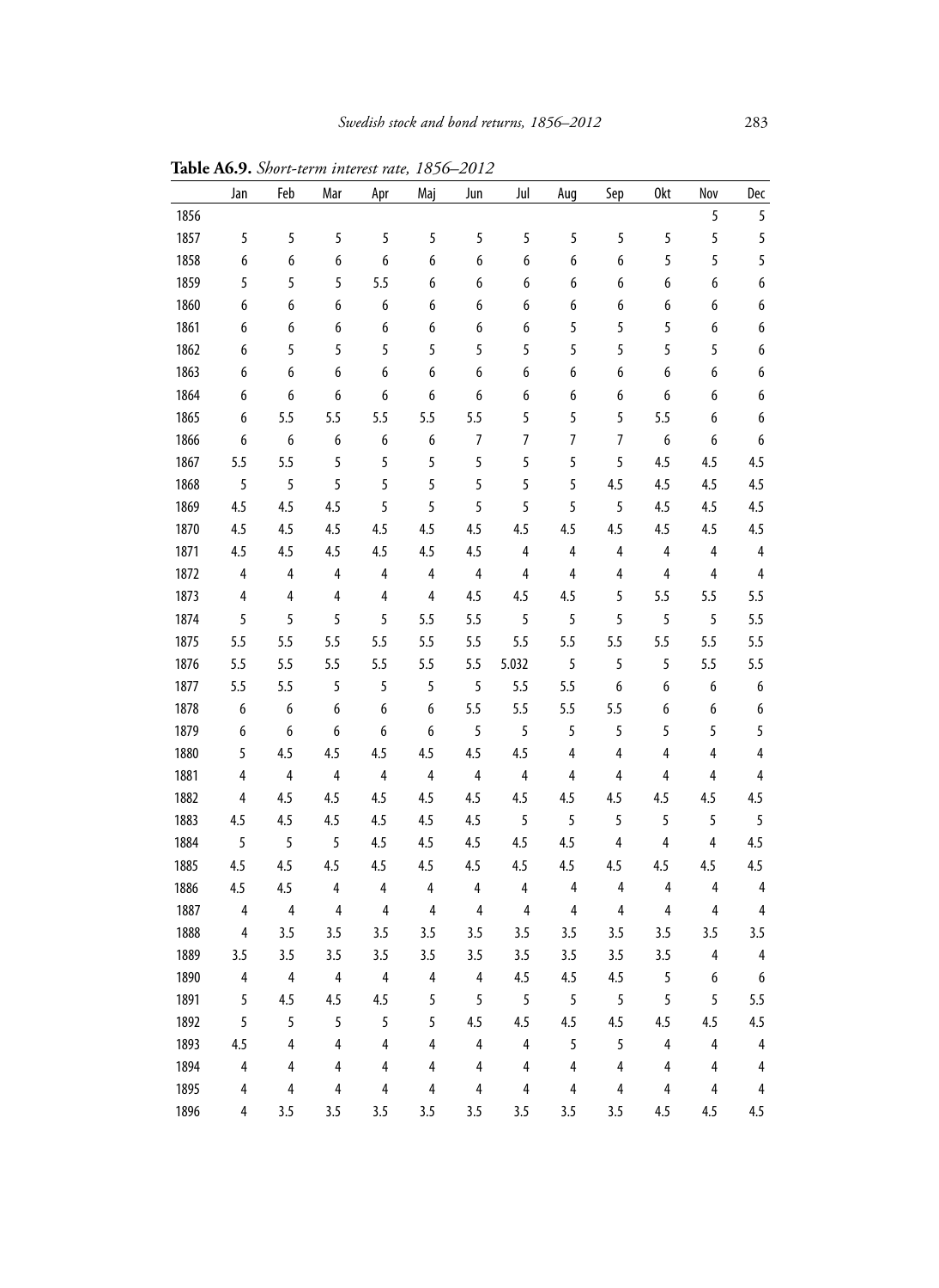|      | Jan            | Feb              | Mar              | Apr            | Maj            | Jun              | Jul              | Aug              | Sep                     | 0kt                     | Nov                     | Dec              |
|------|----------------|------------------|------------------|----------------|----------------|------------------|------------------|------------------|-------------------------|-------------------------|-------------------------|------------------|
| 1897 | 4.5            | 4.5              | 4.5              | 4.5            | 4.5            | 4.5              | 4.5              | 4.5              | 4.5                     | 5                       | 5                       | 5                |
| 1898 | 5              | 5                | $\overline{4}$   | 4              | 5              | 5                | 5                | 5                | 5                       | 5.5                     | 5.5                     | 5.5              |
| 1899 | 5.5            | 5.5              | 6                | 6              | 6              | 6                | 6                | $\boldsymbol{6}$ | 6                       | 6                       | 6                       | $\boldsymbol{6}$ |
| 1900 | 6              | 5.5              | 5.5              | 5.5            | 6              | 6                | 6                | 6                | 6                       | 6                       | 6                       | 6                |
| 1901 | 6              | 6                | 6                | 5.5            | 5.5            | 5.5              | 5.5              | 5                | 5                       | 5                       | 5                       | 5                |
| 1902 | 5              | 5                | 5                | 5              | 5              | 5                | 5                | 5                | 5                       | 4.5                     | 4.5                     | 4.5              |
| 1903 | 4.5            | 4.5              | 4.5              | 4.5            | 4.5            | 4.5              | 4.5              | 4.5              | 4.5                     | 4.5                     | 4.5                     | 4.5              |
| 1904 | 4.5            | 4.5              | 4.5              | 4.5            | 4.5            | 4.5              | 4.5              | 4.5              | 4.5                     | 5                       | 5                       | 5                |
| 1905 | 5              | 4.5              | 4.5              | 4.5            | 4.5            | 4.5              | 4.5              | 4.5              | 5                       | 5                       | 5                       | 5.5              |
| 1906 | 5              | 5                | 5                | 5              | 5              | 5                | 5                | 5                | 5                       | 5                       | 6                       | 6                |
| 1907 | 6              | 6                | $\boldsymbol{6}$ | 6              | 6              | $\boldsymbol{6}$ | $\boldsymbol{6}$ | $\boldsymbol{6}$ | 6                       | 6                       | 6.5                     | $\overline{7}$   |
| 1908 | 6.5            | 6.5              | 6.5              | $\overline{6}$ | 6              | 5.5              | 5.5              | 5.5              | 5.5                     | 5.5                     | 5.5                     | 5.5              |
| 1909 | 5              | 4.5              | 4.5              | 4.5            | 4.5            | 4.5              | 4.5              | 4.5              | 4.5                     | 5                       | 5                       | 5                |
| 1910 | 4.5            | 4.5              | 4.5              | 4.5            | 4.5            | 4.5              | 4.5              | 4.5              | 4.5                     | 5                       | 5                       | 5                |
| 1911 | 5              | 4.5              | 4.5              | 4.5            | 4.5            | 4.5              | $\overline{4}$   | 4                | 5                       | 5                       | 5                       | $\overline{5}$   |
| 1912 | 4.5            | 4.5              | 5                | 5              | 5              | 4.5              | 4.5              | 4.5              | 4.5                     | 5                       | 5.5                     | 5.5              |
| 1913 | 5.5            | 5.5              | 5.5              | 5.5            | 5.5            | 5.5              | 5.5              | 5.5              | 5.5                     | 5.5                     | 5.5                     | 5.5              |
| 1914 | 5              | 4.5              | 4.5              | 4.5            | 4.5            | 4.5              | 5.5              | 6                | 6                       | 6                       | 6                       | $\boldsymbol{6}$ |
| 1915 | 5.5            | 5.5              | 5.5              | 5.5            | 5.5            | 5.5              | 5.5              | 5.5              | 5.5                     | 5.5                     | 5.5                     | 5.5              |
| 1916 | 5.5            | 5.5              | 5.5              | 5.5            | 5              | 5                | 5                | 5                | 5                       | 5                       | 5.5                     | 5.5              |
| 1917 | 5.5            | 5.5              | 5.5              | 5.5            | 5.5            | 5.5              | 5.5              | 5.5              | 6                       | 6                       | 6                       | $\overline{7}$   |
| 1918 | 7              | 6.5              | $\overline{7}$   | 7              | $\overline{7}$ | 7                | 7                | $\overline{7}$   | 7                       | $\overline{7}$          | $\overline{7}$          | $\overline{7}$   |
| 1919 | $\overline{7}$ | $\overline{7}$   | $\overline{7}$   | $\overline{7}$ | 6.5            | 6                | 6                | 6                | 6                       | $\boldsymbol{6}$        | 6                       | 6                |
| 1920 | 6              | $\boldsymbol{6}$ | $\overline{7}$   | $\overline{7}$ | $\overline{7}$ | $\overline{7}$   | $\overline{7}$   | $\overline{7}$   | 7.5                     | 7.5                     | 7.5                     | 7.5              |
| 1921 | 7.5            | 7.5              | 7.5              | $\overline{7}$ | 6.5            | 6.5              | $\boldsymbol{6}$ | 6                | 6                       | 5.5                     | 5.5                     | 5.5              |
| 1922 | 5.5            | 5.5              | 5                | 5              | 5              | 5                | 4.5              | 4.5              | 4.5                     | 4.5                     | 4.5                     | 4.5              |
| 1923 | 4.5            | 4.5              | 4.5              | 4.5            | 4.5            | 4.5              | 4.5              | 4.5              | 4.5                     | 4.5                     | 5.5                     | 5.5              |
| 1924 | 5.5            | 5.5              | 5.5              | 5.5            | 5.5            | 5.5              | 5.5              | 5.5              | 5.5                     | 5.5                     | 5.5                     | 5.5              |
| 1925 | 5.5            | 5.5              | 5.5              | 5.5            | 5.5            | 5.5              | 5                | 5                | 5                       | 4.5                     | 4.5                     | 4.5              |
| 1926 | 4.5            | 4.5              | 4.5              | 4.5            | 4.5            | 4.5              | 4.5              | 4.5              | 4.5                     | 4.5                     | 4.5                     | 4.5              |
| 1927 | 4.5            | 4.5              | 4.5              | 4              | $\overline{4}$ | $\overline{4}$   | 4                | 4                | 4                       | 4                       | 4                       | $\overline{4}$   |
| 1928 | 3.5            | 3.5              | 3.5              | 3.5            | 4              | 4                | 4                | 4.5              | 4.5                     | 4.5                     | 4.5                     | 4.5              |
| 1929 | 4.5            | 4.5              | 4.5              | 4.5            | 4.5            | 4.5              | 4.5              | 4.5              | 5.5                     | 5.5                     | 5.5                     | 5                |
| 1930 | 4.5            | 4.5              | 4                | 3.5            | 3.5            | 3.5              | 3.5              | 3.5              | 3.5                     | 3.5                     | 3.5                     | 3.5              |
| 1931 | 3.5            | 3                | 3                | 3              | 3              | 3                | 4                | 4                | $\bf 8$                 | $\boldsymbol{6}$        | $\boldsymbol{6}$        | $\boldsymbol{6}$ |
| 1932 | 6              | 5.5              | 5                | 5              | 4.5            | 4                | 4                | 4                | 3.5                     | 3.5                     | 3.5                     | 3.5              |
| 1933 | 3.5            | 3.5              | 3.5              | 3.5            | 3.5            | 3                | 3                | 3                | $\overline{\mathbf{3}}$ | $\overline{\mathbf{3}}$ | $\overline{\mathbf{3}}$ | 2.5              |
| 1934 | 2.5            | 2.5              | 2.5              | 2.5            | 2.5            | 2.5              | 2.5              | 2.5              | 2.5                     | 2.5                     | 2.5                     | 2.5              |
| 1935 | 2.5            | 2.5              | 2.5              | 2.5            | 2.5            | 2.5              | 2.5              | 2.5              | 2.5                     | 2.5                     | 2.5                     | 2.5              |
| 1936 | 2.5            | 2.5              | 2.5              | 2.5            | 2.5            | 2.5              | 2.5              | 2.5              | 2.5                     | 2.5                     | 2.5                     | 2.5              |

**Table A6.9 (cont.).** *Short-term interest rate, 1856–2012*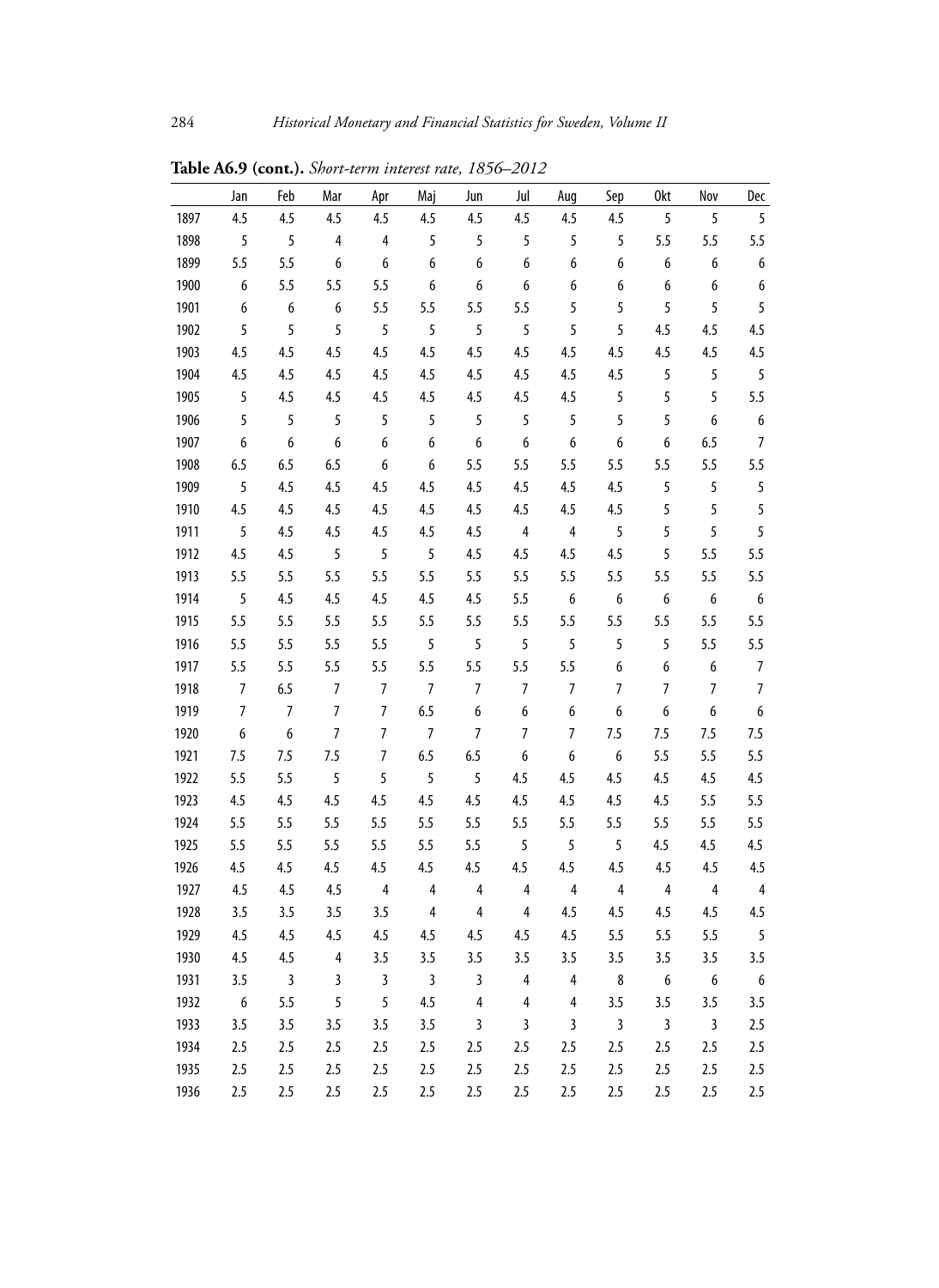|      | Jan            | Feb                     | Mar            | Apr            | Maj            | Jun                     | Jul                     | Aug                     | Sep                     | 0kt                     | Nov            | Dec                     |
|------|----------------|-------------------------|----------------|----------------|----------------|-------------------------|-------------------------|-------------------------|-------------------------|-------------------------|----------------|-------------------------|
| 1937 | 2.5            | 2.5                     | 2.5            | 2.5            | 2.5            | 2.5                     | 2.5                     | 2.5                     | 2.5                     | 2.5                     | 2.5            | 2.5                     |
| 1938 | 2.5            | 2.5                     | 2.5            | 2.5            | 2.5            | 2.5                     | 2.5                     | 2.5                     | 2.5                     | 2.5                     | 2.5            | 2.5                     |
| 1939 | 2.5            | 2.5                     | 2.5            | 2.5            | 2.5            | 2.5                     | 2.5                     | 2.5                     | 2.5                     | 2.5                     | 2.5            | $\overline{3}$          |
| 1940 | $\mathbf{3}$   | 3                       | 3              | 3              | 3.5            | 3.5                     | 3.5                     | 3.5                     | 3.5                     | 3.5                     | 3.5            | 3.5                     |
| 1941 | 3.5            | 3.5                     | 3.5            | 3.5            | 3              | $\overline{\mathbf{3}}$ | 3                       | 3                       | 3                       | 3                       | 3              | $\overline{\mathbf{3}}$ |
| 1942 | 3              | 3                       | 3              | 3              | 3              | 3                       | 3                       | 3                       | 3                       | $\overline{\mathbf{3}}$ | $\overline{3}$ | $\overline{\mathbf{3}}$ |
| 1943 | 3              | 3                       | 3              | 3              | 3              | 3                       | 3                       | 3                       | 3                       | $\overline{\mathbf{3}}$ | 3              | $\overline{3}$          |
| 1944 | $\overline{3}$ | $\overline{\mathbf{3}}$ | 3              | 3              | 3              | 3                       | $\overline{\mathbf{3}}$ | $\overline{\mathbf{3}}$ | $\overline{\mathbf{3}}$ | 3                       | 3              | $\overline{3}$          |
| 1945 | 3              | 2.5                     | 2.5            | 2.5            | 2.5            | 2.5                     | 2.5                     | 2.5                     | 2.5                     | 2.5                     | 2.5            | 2.5                     |
| 1946 | 2.5            | 2.5                     | 2.5            | 2.5            | 2.5            | 2.5                     | 2.5                     | 2.5                     | 2.5                     | 2.5                     | 2.5            | 2.5                     |
| 1947 | 2.5            | 2.5                     | 2.5            | 2.5            | 2.5            | 2.5                     | 2.5                     | 2.5                     | 2.5                     | 2.5                     | 2.5            | 2.5                     |
| 1948 | 2.5            | 2.5                     | 2.5            | 2.5            | 2.5            | 2.5                     | 2.5                     | 2.5                     | 2.5                     | 2.5                     | 2.5            | 2.5                     |
| 1949 | 2.5            | 2.5                     | 2.5            | 2.5            | 2.5            | 2.5                     | 2.5                     | 2.5                     | 2.5                     | 2.5                     | 2.5            | 2.5                     |
| 1950 | 2.5            | 2.5                     | 2.5            | 2.5            | 2.5            | 2.5                     | 2.5                     | 2.5                     | 2.5                     | 2.5                     | 2.5            | $\mathbf{3}$            |
| 1951 | 3              | 3                       | 3              | 3              | 3              | $\overline{\mathbf{3}}$ | 3                       | 3                       | 3                       | 3                       | 3              | $\overline{\mathbf{3}}$ |
| 1952 | 3              | 3                       | 3              | 3              | 3              | 3                       | 3                       | 3                       | $\mathbf{3}$            | 3                       | 3              | $\overline{3}$          |
| 1953 | 3              | 3                       | 3              | $\overline{3}$ | 3              | 3                       | 3                       | 3                       | 3                       | 3                       | 2.75           | 2.75                    |
| 1954 | 2.75           | 2.75                    | 2.75           | 2.75           | 2.75           | 2.75                    | 2.75                    | 2.75                    | 2.75                    | 2.75                    | 2.75           | 2.75                    |
| 1955 | 2.75           | 2.75                    | 2.75           | 3.75           | 3.75           | 3.75                    | 3.75                    | 3.75                    | 3.75                    | 3.75                    | 3.75           | 3.75                    |
| 1956 | 3.75           | 3.75                    | 3.75           | 3.75           | 3.75           | 3.75                    | 3.75                    | 3.75                    | 3.75                    | 3.75                    | 4              | 4                       |
| 1957 | 4              | 4                       | 4              | 4              | 4              | 4                       | 5                       | 5                       | 5                       | 5                       | 5              | 5                       |
| 1958 | 5              | 5                       | 5              | 5              | 4.5            | 4.5                     | 4.5                     | 4.5                     | 4.5                     | 4.5                     | 4.5            | 4.5                     |
| 1959 | 4.5            | 4.5                     | 4.5            | 4.5            | 4.5            | 4.5                     | 4.5                     | 4.5                     | 4.5                     | 4.5                     | 4.5            | 4.5                     |
| 1960 | 5              | 5                       | 5              | 5              | 5              | 5                       | 5                       | 5                       | 5                       | 5                       | 5              | 5                       |
| 1961 | 5              | 5                       | 5              | 5              | 5              | 5                       | 5                       | 5                       | 5                       | 5                       | 5              | 5                       |
| 1962 | 5              | 5                       | 5              | 4.5            | 4.5            | 4                       | $\overline{4}$          | 4                       | 4                       | $\overline{4}$          | 4              | $\overline{4}$          |
| 1963 | 3.5            | 3.5                     | 3.5            | 3.5            | 3.5            | 4                       | 4                       | 4                       | 4                       | 4                       | 4              | 4                       |
| 1964 | 4.5            | 4.5                     | 4.5            | 4.5            | 4.5            | 4.5                     | 4.5                     | 4.5                     | 4.5                     | 4.5                     | 5              | 5                       |
| 1965 | 5              | 5                       | 5              | 5.5            | 5.5            | 5.5                     | 5.5                     | 5.5                     | 5.5                     | 5.5                     | 5.5            | 5.5                     |
| 1966 | 5.5            | 5.5                     | 5.5            | 5.5            | 5.5            | 6                       | 6                       | 6                       | 6                       | 6                       | 6              | 6                       |
| 1967 | 6              | 5.5                     | 5              | 5              | 5              | 5                       | 5                       | 5                       | 5                       | 5                       | 5              | $\boldsymbol{6}$        |
| 1968 | 6              | 5.5                     | 5.5            | 5.5            | 5.5            | 5.5                     | 5.5                     | 5.5                     | 5.5                     | 5                       | 5              | 5                       |
| 1969 | 5              | 6                       | 6              | 6              | 6              | 6                       | 7                       | 7                       | 7                       | 7                       | 7              | $\overline{7}$          |
| 1970 | $\overline{7}$ | $\overline{7}$          | $\overline{7}$ | $\overline{7}$ | 7              | 7                       | $\overline{7}$          | 7                       | $\overline{7}$          | $\overline{7}$          | $\overline{7}$ | $\overline{7}$          |
| 1971 | $\overline{7}$ | $\overline{7}$          | 6.5            | 6              | 6              | 6                       | 6                       | 6                       | 5.5                     | 5.5                     | 5              | 5                       |
| 1972 | 5              | 5                       | 5              | 5              | 5              | 5                       | 5                       | 5                       | 5                       | 5                       | 5              | 5                       |
| 1973 | 5              | 5                       | 5              | 5              | 5              | 5                       | 5                       | 5                       | 5                       | 5                       | 5              | 5                       |
| 1974 | 5              | 5                       | 5              | 6              | 6              | 6                       | 6                       | $\overline{7}$          | 7                       | 7                       | $\overline{7}$ | $\overline{7}$          |
| 1975 | 7              | 7                       | $\overline{7}$ | 7              | $\overline{7}$ | 7                       | 7                       | 6                       | 6                       | 6                       | 6              | 6                       |
| 1976 | 5.5            | 5.5                     | 5.5            | 5.5            | 5.5            | 6                       | 6                       | 6                       | 6                       | 8                       | 8              | 8                       |

**Table A6.9 (cont.).** *Short-term interest rate, 1856–2012*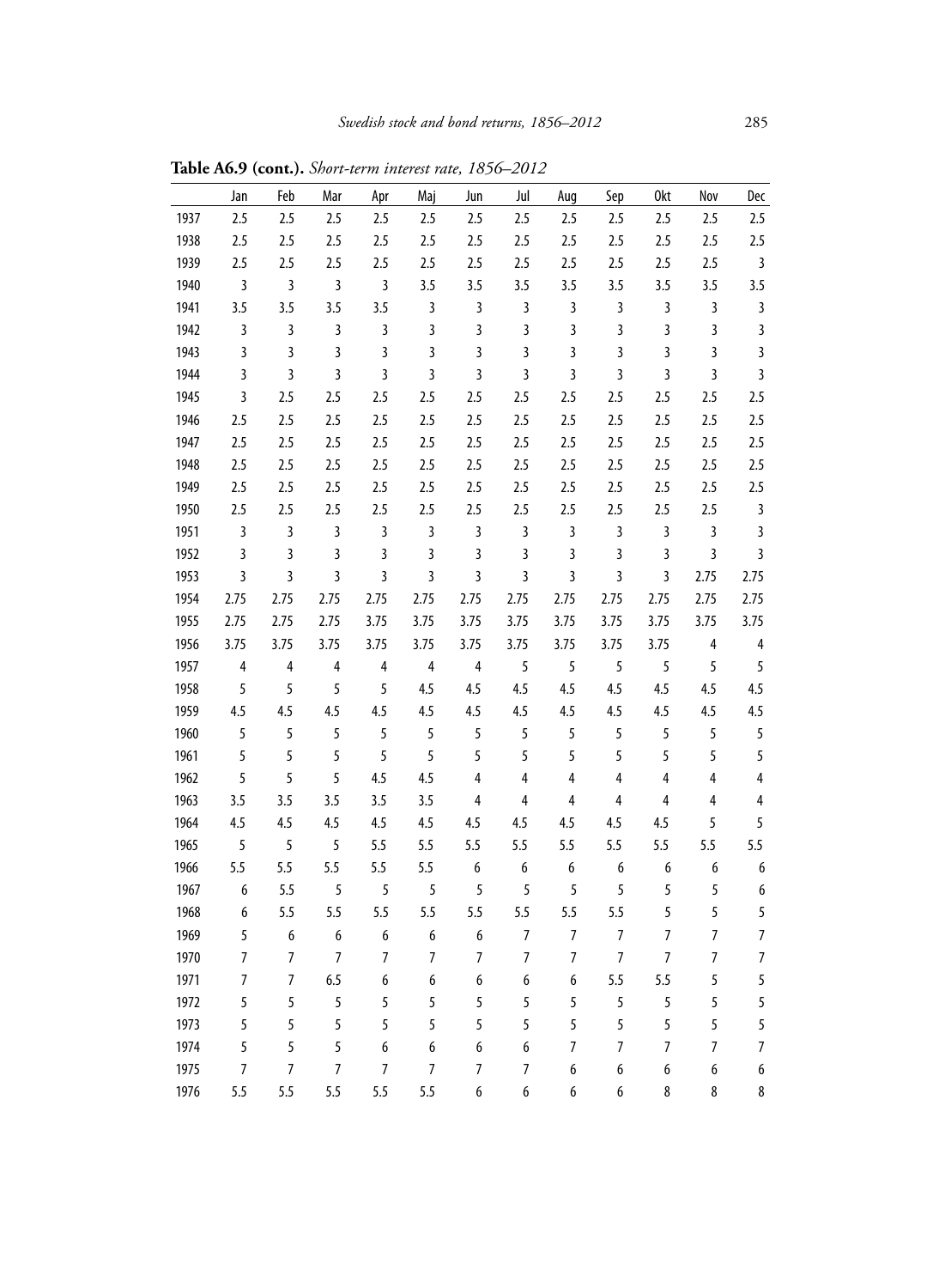|      | Jan   | Feb        | Mar   | Apr            | Maj            | Jun            | Jul            | Aug            | Sep   | 0kt            | Nov   | Dec            |
|------|-------|------------|-------|----------------|----------------|----------------|----------------|----------------|-------|----------------|-------|----------------|
| 1977 | 8     | 8          | 8     | 8              | 8              | 8              | 8              | 8              | 8     | $\bf 8$        | 8     | $\bf 8$        |
| 1978 | 8     | 7.5        | 7.5   | $\overline{7}$ | $\overline{7}$ | $\overline{7}$ | 6.5            | 6.5            | 6.5   | 6.5            | 6.5   | 6.5            |
| 1979 | 6.5   | 6.5        | 6.5   | 6.5            | 6.5            | 6.5            | $\overline{7}$ | $\overline{7}$ | 8     | $\bf 8$        | 9     | $\overline{9}$ |
| 1980 | 10    | 10         | 10    | 10             | 10             | 10             | 10             | 10             | 10    | $10\,$         | 10    | $10\,$         |
| 1981 | 12    | 12         | 12    | 12             | 12             | 12             | 12             | 12             | 12    | 11             | 11    | 11             |
| 1982 | 11    | 11         | 10    | $10\,$         | 10             | 10             | 10             | 10             | 10    | 10             | 10    | $10\,$         |
| 1983 | 10.65 | 10.3       | 10.9  | 10.7           | 11.05          | 11.45          | 11.35          | 11.05          | 12.1  | 12.1           | 12.05 | 11.8           |
| 1984 | 11    | 11.25      | 10.5  | 10.45          | 11.6           | 13.7           | 13.65          | 13.65          | 13.6  | 11.45          | 11.5  | 11.5           |
| 1985 | 13.5  | 13.55      | 13.65 | 13.6           | 16.1           | 16.07          | 15.65          | 15.97          | 15.25 | 14.98          | 12.94 | 12.65          |
| 1986 | 11.35 | 11.1       | 10.6  | 11             | 10             | 9.88           | 9.3            | 9.23           | 8.53  | 8.23           | 9     | 9.3            |
| 1987 | 10.1  | 11.5       | 10.37 | 9              | 9.05           | 9              | 8.63           | 9              | 8.75  | 9.08           | 8.7   | $\overline{9}$ |
| 1988 | 9     | 9.09       | 9.3   | 10.5           | $10\,$         | 10.25          | 10.5           | 10.4           | 10.4  | 10.4           | 10.39 | 10.4           |
| 1989 | 10.3  | 11.25      | 11.25 | 11.2           | 11.2           | 11.68          | 11.9           | 11.7           | 11.9  | 11.86          | 11.6  | 12.3           |
| 1990 | 12.5  | 14.5       | 14.75 | 13.3           | 12.55          | 12.09          | 12.2           | 12.84          | 12.55 | 16.05          | 14.3  | 14.15          |
| 1991 | 13.01 | 12.12      | 12.04 | 12.15          | 11.25          | 10.3           | 10.25          | 10.27          | 10.09 | 10.45          | 11.94 | 13.77          |
| 1992 | 12.24 | 11.92      | 11.52 | 12.1           | 11.3           | 11.51          | 12.23          | 15.6           | 26    | 12.6           | 12.25 | 10.68          |
| 1993 | 9.92  | 9.81       | 10.07 | 9.28           | 8.43           | 8.54           | 8.23           | 7.8            | 7.83  | 7.3            | 7.53  | 7.27           |
| 1994 | 6.89  | 7.19       | 7.13  | 7.04           | 6.88           | 6.96           | 7.14           | 7.34           | 7.48  | 7.43           | 7.84  | 7.91           |
| 1995 | 7.42  | 8.14       | 8.44  | 8.55           | 8.53           | 9.18           | 9.1            | 8.94           | 8.84  | 8.57           | 8.9   | 8.61           |
| 1996 | 7.86  | 7.44       | 6.98  | 6.22           | 6.11           | 5.7            | 5.36           | 5.01           | 4.77  | 4.48           | 4.28  | 3.71           |
| 1997 | 3.86  | 4.09       | 4.01  | 4.08           | 4.05           | 4.1            | 4.14           | 4.03           | 4.13  | 4.15           | 4.35  | 4.34           |
| 1998 | 4.18  | 4.46       | 4.4   | 4.51           | 4.28           | 4.16           | 4.18           | 4.2            | 4.24  | 3.95           | 3.64  | 3.46           |
| 1999 | 3.14  | 3.22       | 2.88  | 2.855          | 2.96           | 2.92           | 2.98           | 2.96           | 3.12  | 3.14           | 3.32  | 3.38           |
| 2000 | 3.47  | 3.95       | 3.83  | 3.96           | 3.8            | 3.9            | 3.95           | 3.82           | 3.97  | 3.79           | 4.04  | 4.11           |
| 2001 | 3.89  | 4.12       | 3.99  | 4.04           | 4.01           | 4.25           | 4.25           | 4.26           | 3.71  | 3.69           | 3.73  | 3.73           |
| 2002 | 3.78  | 3.87       | 4.05  | 4.26           | 4.24           | 4.24           | 4.21           | 4.16           | 4.17  | 4.08           | 3.84  | 3.62           |
| 2003 | 3.69  | 3.6        | 3.42  | 3.48           | 3.16           | 2.81           | 2.73           | 2.73           | 2.72  | 2.74           | 2.72  | 2.73           |
| 2004 | 2.58  | 2.43       | 2.095 | 2.02           | 1.99           | 1.98           | 1.995          | 1.99           | 1.99  | $\overline{2}$ | 1.98  | 1.99           |
| 2005 | 1.99  | $\sqrt{2}$ | 1.985 | $\overline{2}$ | 1.935          | 1.51           | 1.48           | 1.465          | 1.465 | 1.47           | 1.47  | 1.615          |
| 2006 | 1.82  | 1.955      | 1.995 | $\overline{2}$ | 2.085          | 2.18           | 2.22           | 2.46           | 2.49  | 2.72           | 2.85  | 2.97           |
| 2007 | 3.125 | 3.22       | 3.21  | 3.305          | 3.275          | 3.435          | 3.45           | 3.495          | 3.57  | 3.915          | 3.93  | 4.03           |
| 2008 | 4.03  | 4.24       | 4.11  | 4.04           | 4.03           | 4.12           | 4.24           | 4.32           | 4.45  | 3.5            | 3.15  | 1.6            |
| 2009 | 1.4   | 0.698      | 1.002 | 0.4            | 0.5            | 0.4            | 0.15           | 0.16           | 0.18  | 0.17           | 0.15  | 0.2            |
| 2010 | 0.23  | 0.22       | 0.25  | 0.25           | 0.2            | 0.29           | 0.35           | 0.4            | 0.55  | 1.05           | 1.12  | 1.3            |
| 2011 | 1.55  | 1.8        | 1.69  | 1.8            | 1.82           | 1.8            | 1.82           | $\overline{2}$ | 1.75  | 1.9            | 1.9   | 1.7            |
| 2012 | 1.8   | 1.65       | 1.55  | 1.55           | 1.5            | 1.3            | 1.45           | 1.5            | 1.125 | 1.25           | 1.23  | 1.05           |

**Table A6.9 (cont.).** *Short-term interest rate, 1856–2012*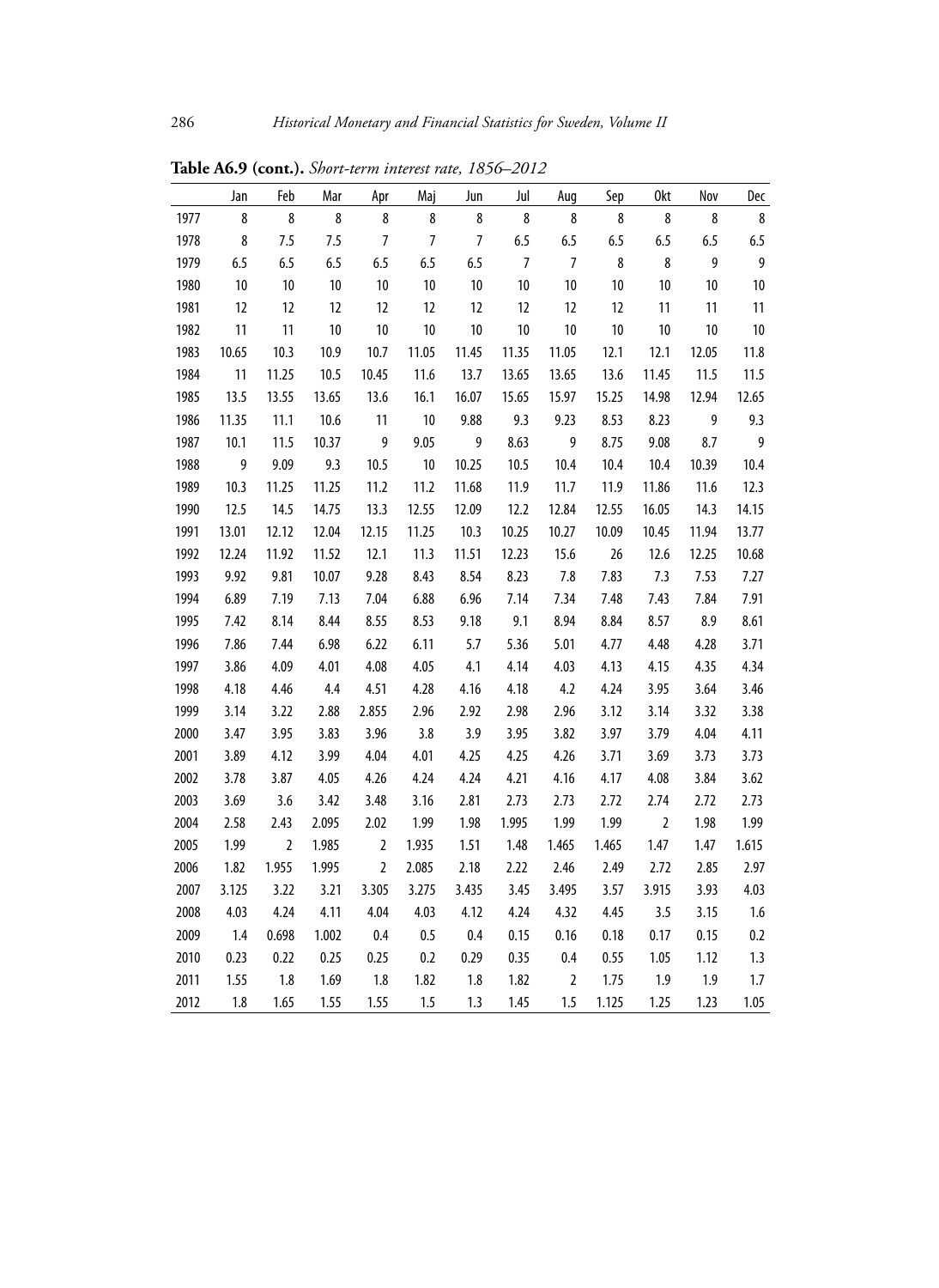**Table A6.10.** *Long-run government bond yields, 1874–2012*

|      | Jan   | Feb   | Mar   | Apr   | Maj   | Jun   | Jul   | Aug   | Sep   | 0kt   | Nov   | Dec   |
|------|-------|-------|-------|-------|-------|-------|-------|-------|-------|-------|-------|-------|
| 1874 |       | 4.425 | 4.415 | 4.406 | 4.397 | 4.388 | 4.378 | 4.369 | 4.408 | 4.408 | 4.408 | 4.397 |
| 1875 | 4.397 | 4.397 | 4.397 | 4.425 | 4.432 | 4.439 | 4.446 | 4.453 | 4.453 | 4.453 | 4.467 | 4.481 |
| 1876 | 4.453 | 4.481 | 4.510 | 4.510 | 4.510 | 4.510 | 4.510 | 4.525 | 4.539 | 4.525 | 4.557 | 4.591 |
| 1877 | 4.624 | 4.624 | 4.624 | 4.624 | 4.615 | 4.605 | 4.596 | 4.586 | 4.577 | 4.567 | 4.558 | 4.549 |
| 1878 | 4.539 | 4.562 | 4.584 | 4.607 | 4.629 | 4.629 | 4.629 | 4.629 | 4.629 | 4.629 | 4.629 | 4.629 |
| 1879 | 4.629 | 4.558 | 4.558 | 4.558 | 4.532 | 4.506 | 4.481 | 4.455 | 4.430 | 4.406 | 4.381 | 4.357 |
| 1880 | 4.333 | 4.309 | 4.286 | 4.263 | 4.240 | 4.217 | 4.194 | 4.172 | 4.150 | 4.129 | 4.107 | 4.086 |
| 1881 | 4.065 | 4.065 | 4.065 | 4.065 | 4.065 | 4.065 | 4.065 | 4.065 | 4.065 | 4.065 | 4.065 | 4.065 |
| 1882 | 4.065 | 4.065 | 4.065 | 4.103 | 4.103 | 4.065 | 4.103 | 4.103 | 4.103 | 4.105 | 4.108 | 4.110 |
| 1883 | 4.113 | 4.134 | 4.088 | 4.134 | 4.088 | 4.088 | 4.088 | 4.088 | 4.088 | 4.088 | 4.088 | 4.088 |
| 1884 | 4.088 | 4.112 | 4.112 | 4.134 | 4.099 | 4.065 | 4.074 | 4.084 | 4.094 | 4.104 | 4.114 | 4.124 |
| 1885 | 4.118 | 4.113 | 4.082 | 4.082 | 4.082 | 3.980 | 3.980 | 3.980 | 3.980 | 3.979 | 3.979 | 3.979 |
| 1886 | 3.970 | 3.960 | 3.941 | 3.922 | 3.922 | 3.902 | 3.902 | 3.902 | 3.902 | 3.871 | 3.890 | 3.871 |
| 1887 | 3.871 | 3.871 | 3.902 | 3.902 | 3.902 | 3.840 | 3.902 | 3.871 | 3.902 | 3.887 | 3.871 | 3.871 |
| 1888 | 3.840 | 3.825 | 3.711 | 3.636 | 3.636 | 3.637 | 3.638 | 3.625 | 3.613 | 3.600 | 3.600 | 3.600 |
| 1889 | 3.600 | 3.600 | 3.582 | 3.600 | 3.582 | 3.591 | 3.587 | 3.582 | 3.578 | 3.573 | 3.591 | 3.582 |
| 1890 | 3.573 | 3.591 | 3.591 | 3.600 | 3.591 | 3.591 | 3.591 | 3.636 | 3.636 | 3.636 | 3.656 | 3.677 |
| 1891 | 3.703 | 3.731 | 3.731 | 3.780 | 3.765 | 3.751 | 3.736 | 3.736 | 3.736 | 3.871 | 3.861 | 3.844 |
| 1892 | 3.826 | 3.810 | 3.810 | 3.810 | 3.840 | 3.871 | 3.871 | 3.871 | 3.871 | 3.850 | 3.872 | 3.861 |
| 1893 | 3.893 | 3.820 | 3.657 | 3.673 | 3.696 | 3.716 | 3.736 | 3.740 | 3.770 | 3.789 | 3.746 | 3.740 |
| 1894 | 3.740 | 3.655 | 3.646 | 3.655 | 3.657 | 3.611 | 3.618 | 3.609 | 3.629 | 3.605 | 3.625 | 3.600 |
| 1895 | 3.600 | 3.589 | 3.586 | 3.573 | 3.591 | 3.600 | 3.601 | 3.600 | 3.591 | 3.582 | 3.582 | 3.582 |
| 1896 | 3.586 | 3.573 | 3.547 | 3.547 | 3.529 | 3.529 | 3.529 | 3.521 | 3.521 | 3.529 | 3.556 | 3.547 |
| 1897 | 3.538 | 3.529 | 3.521 | 3.529 | 3.521 | 3.529 | 3.529 | 3.529 | 3.529 | 3.529 | 3.521 | 3.547 |
| 1898 | 3.538 | 3.538 | 3.529 | 3.538 | 3.547 | 3.556 | 3.556 | 3.556 | 3.547 | 3.564 | 3.618 | 3.622 |
| 1899 | 3.582 | 3.596 | 3.591 | 3.770 | 3.750 | 3.731 | 3.673 | 3.750 | 3.750 | 3.746 | 3.750 | 3.780 |
| 1900 | 3.731 | 3.731 | 3.721 | 3.721 | 3.770 | 3.850 | 3.810 | 3.810 | 3.810 | 3.871 | 3.871 | 3.871 |
| 1901 | 3.810 | 3.770 | 3.801 | 3.820 | 3.810 | 3.789 | 3.789 | 3.738 | 3.692 | 3.711 | 3.731 | 3.750 |
| 1902 | 3.692 | 3.664 | 3.683 | 3.673 | 3.670 | 3.664 | 3.664 | 3.655 | 3.664 | 3.660 | 3.673 | 3.664 |
| 1903 | 3.673 | 3.673 | 3.655 | 3.673 | 3.673 | 3.655 | 3.673 | 3.683 | 3.673 | 3.673 | 3.666 | 3.664 |
| 1904 | 3.673 | 3.711 | 3.692 | 3.711 | 3.711 | 3.711 | 3.702 | 3.721 | 3.740 | 3.750 | 3.750 | 3.673 |
| 1905 | 3.696 | 3.711 | 3.692 | 3.683 | 3.692 | 3.750 | 3.689 | 3.740 | 3.750 | 3.750 | 3.750 | 3.789 |
| 1906 | 3.780 | 3.750 | 3.789 | 3.770 | 3.789 | 3.780 | 3.820 | 3.789 | 3.826 | 3.840 | 3.861 | 3.871 |
| 1907 | 3.799 | 3.820 | 3.820 | 3.850 | 3.840 | 3.913 | 3.913 | 3.871 | 3.934 | 4.000 | 4.068 | 4.138 |
| 1908 | 4.000 | 4.000 | 4.000 | 4.000 | 4.000 | 4.056 | 4.045 | 3.978 | 3.978 | 3.989 | 3.967 | 3.934 |
| 1909 | 3.934 | 3.924 | 3.956 | 3.892 | 3.887 | 3.881 | 3.871 | 3.810 | 3.850 | 3.892 | 3.871 | 3.830 |
| 1910 | 3.830 | 3.830 | 3.830 | 3.861 | 3.871 | 3.871 | 3.871 | 3.871 | 3.902 | 3.934 | 3.942 | 3.949 |
| 1911 | 3.956 | 3.934 | 3.913 | 3.913 | 3.927 | 3.942 | 3.956 | 3.967 | 3.978 | 4.000 | 4.000 | 3.978 |
| 1912 | 3.978 | 3.989 | 4.022 | 4.022 | 4.017 | 4.011 | 4.027 | 4.043 | 4.059 | 4.075 | 4.091 | 4.091 |
| 1913 | 4.091 | 4.235 | 4.286 | 4.337 | 4.390 | 4.390 | 4.390 | 4.390 | 4.390 | 4.377 | 4.390 | 4.390 |
| 1914 | 4.390 | 4.364 | 4.417 | 4.444 | 4.492 | 4.541 | 4.590 | 4.641 | 4.693 | 4.746 | 4.800 | 4.768 |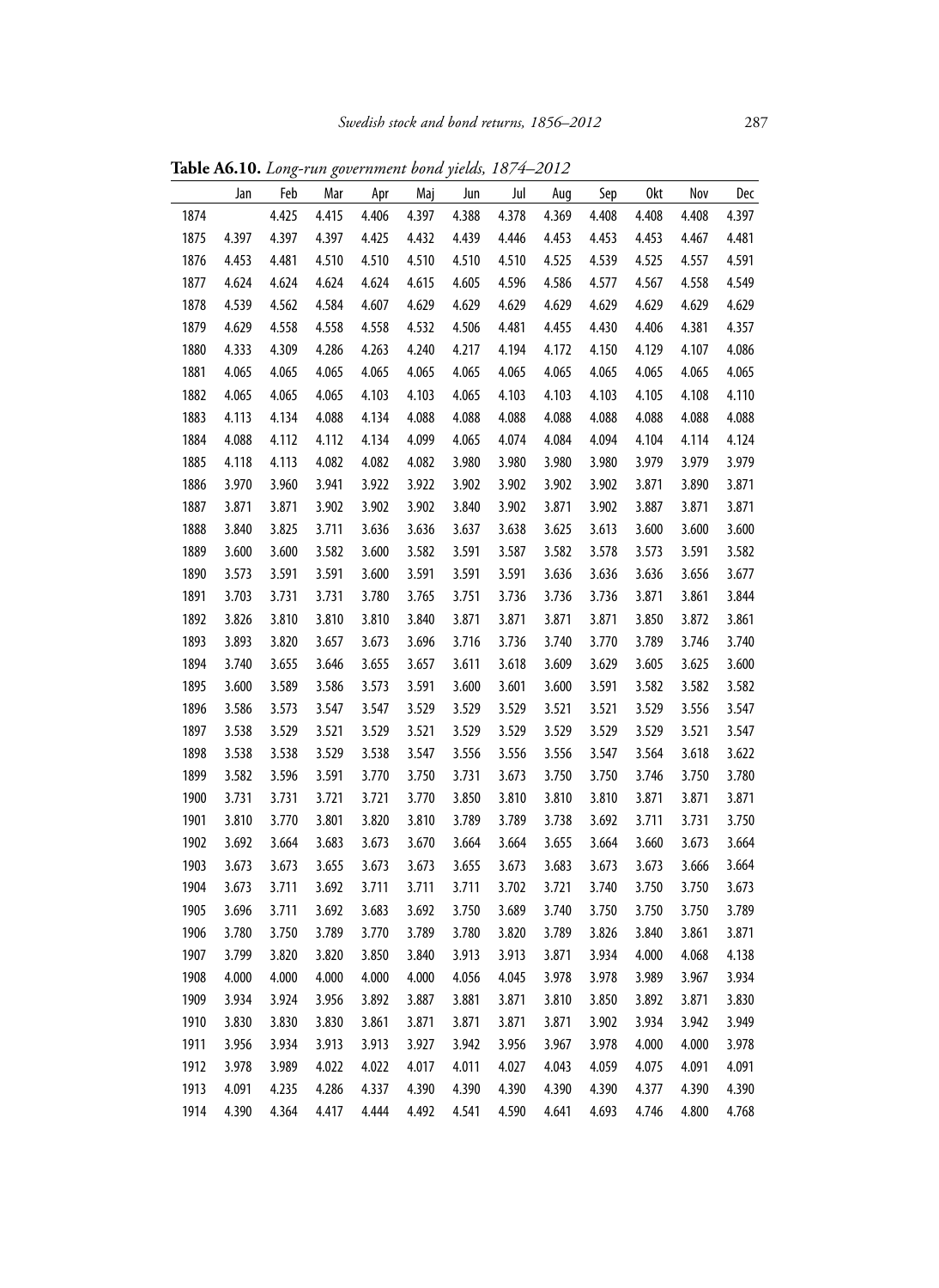|      | Jan   | Feb   | Mar   | Apr   | Maj   | Jun   | Jul   | Aug   | Sep   | 0kt   | Nov   | Dec   |
|------|-------|-------|-------|-------|-------|-------|-------|-------|-------|-------|-------|-------|
| 1915 | 4.800 | 4.737 | 4.675 | 4.737 | 4.737 | 4.787 | 4.839 | 4.891 | 4.945 | 5.000 | 5.180 | 5.373 |
| 1916 | 5.333 | 5.314 | 5.475 | 5.403 | 5.333 | 5.217 | 5.106 | 4.932 | 5.000 | 5.017 | 5.035 | 5.053 |
| 1917 | 5.070 | 5.053 | 5.067 | 5.082 | 5.097 | 5.112 | 5.128 | 5.143 | 5.143 | 5.455 | 5.455 | 5.455 |
| 1918 | 5.482 | 5.510 | 5.538 | 5.348 | 5.556 | 5.435 | 5.391 | 5.435 | 5.435 | 5.525 | 5.435 | 5.520 |
| 1919 | 5.490 | 5.560 | 5.560 | 5.450 | 5.320 | 5.280 | 5.290 | 5.320 | 5.410 | 5.380 | 5.560 | 5.460 |
| 1920 | 5.430 | 5.560 | 5.920 | 5.970 | 6.080 | 6.060 | 6.100 | 6.020 | 6.250 | 6.670 | 6.540 | 6.490 |
| 1921 | 5.900 | 6.020 | 6.210 | 6.060 | 6.210 | 6.100 | 5.830 | 5.790 | 5.810 | 5.560 | 5.560 | 5.470 |
| 1922 | 5.130 | 5.000 | 4.810 | 4.730 | 4.790 | 4.680 | 4.530 | 4.590 | 4.610 | 4.790 | 4.960 | 4.760 |
| 1923 | 4.650 | 4.650 | 4.760 | 4.830 | 4.860 | 4.830 | 4.960 | 4.980 | 4.910 | 4.960 | 5.000 | 4.830 |
| 1924 | 4.810 | 4.810 | 4.790 | 4.790 | 4.860 | 4.960 | 4.900 | 4.860 | 4.900 | 4.980 | 5.020 | 5.000 |
| 1925 | 4.980 | 4.980 | 5.000 | 4.980 | 4.830 | 4.730 | 4.700 | 4.700 | 4.710 | 4.680 | 4.700 | 4.780 |
| 1926 | 4.750 | 4.730 | 4.710 | 4.710 | 4.670 | 4.640 | 4.580 | 4.590 | 4.650 | 4.700 | 4.730 | 4.730 |
| 1927 | 4.680 | 4.640 | 4.590 | 4.560 | 4.520 | 4.560 | 4.550 | 4.530 | 4.520 | 4.550 | 4.580 | 4.580 |
| 1928 | 4.490 | 4.590 | 4.610 | 4.610 | 4.640 | 4.650 | 4.650 | 4.650 | 4.640 | 4.620 | 4.620 | 4.650 |
| 1929 | 4.610 | 4.600 | 4.620 | 4.620 | 4.560 | 4.560 | 4.550 | 4.520 | 4.520 | 4.560 | 4.500 | 4.460 |
| 1930 | 4.300 | 4.220 | 4.160 | 4.150 | 4.200 | 4.210 | 4.270 | 4.240 | 4.160 | 4.040 | 4.060 | 4.110 |
| 1931 | 4.040 | 4.010 | 4.070 | 4.080 | 4.070 | 3.950 | 4.020 | 4.180 | 4.240 | 4.550 | 4.620 | 4.800 |
| 1932 | 4.640 | 4.460 | 4.520 | 4.660 | 4.420 | 4.290 | 4.260 | 4.270 | 4.200 | 4.070 | 4.000 | 4.010 |
| 1933 | 4.010 | 4.120 | 4.200 | 4.270 | 4.220 | 4.160 | 4.090 | 4.000 | 3.880 | 3.780 | 3.820 | 3.710 |
| 1934 | 3.660 | 3.720 | 3.700 | 3.680 | 3.600 | 3.610 | 3.610 | 3.550 | 3.360 | 3.150 | 3.010 | 3.010 |
| 1935 | 3.010 | 3.020 | 3.090 | 3.140 | 3.130 | 3.190 | 3.220 | 3.210 | 3.270 | 3.350 | 3.330 | 3.320 |
| 1936 | 3.250 | 3.230 | 3.210 | 3.130 | 3.140 | 3.150 | 3.140 | 3.080 | 3.040 | 3.060 | 3.030 | 3.030 |
| 1937 | 3.030 | 3.010 | 3.050 | 3.080 | 3.100 | 3.060 | 3.060 | 3.040 | 3.030 | 3.020 | 3.010 | 2.980 |
| 1938 | 2.720 | 2.340 | 2.310 | 2.460 | 2.280 | 2.180 | 2.220 | 2.240 | 2.230 | 2.300 | 2.320 | 2.460 |
| 1939 | 2.420 | 2.330 | 2.270 | 2.550 | 2.520 | 2.560 | 2.850 | 3.040 | 3.320 | 3.510 | 3.640 | 3.750 |
| 1940 | 4.000 | 4.010 | 4.050 | 4.270 | 4.330 | 4.060 | 3.890 | 3.770 | 3.660 | 3.620 | 3.640 | 3.660 |
| 1941 | 3.620 | 3.610 | 3.600 | 3.530 | 3.440 | 3.410 | 3.380 | 3.250 | 3.210 | 3.210 | 3.210 | 3.220 |
| 1942 | 3.230 | 3.230 | 3.230 | 3.230 | 3.230 | 3.230 | 3.240 | 3.230 | 3.240 | 3.230 | 3.230 | 3.240 |
| 1943 | 3.240 | 3.250 | 3.250 | 3.260 | 3.260 | 3.280 | 3.290 | 3.290 | 3.290 | 3.290 | 3.300 | 3.290 |
| 1944 | 3.280 | 3.270 | 3.270 | 3.290 | 3.300 | 3.300 | 3.300 | 3.280 | 3.280 | 3.270 | 3.260 | 3.240 |
| 1945 | 3.230 | 3.090 | 3.020 | 3.020 | 3.020 | 3.020 | 3.020 | 3.020 | 3.020 | 3.010 | 3.010 | 3.010 |
| 1946 | 3.020 | 3.010 | 3.010 | 3.010 | 3.010 | 3.010 | 3.010 | 3.010 | 3.010 | 3.010 | 3.010 | 3.020 |
| 1947 | 3.020 | 3.020 | 3.020 | 3.020 | 3.020 | 3.020 | 3.020 | 3.020 | 3.020 | 3.020 | 3.040 | 3.040 |
| 1948 | 3.040 | 3.050 | 3.060 | 3.070 | 3.070 | 3.090 | 3.090 | 3.090 | 3.090 | 3.090 | 3.100 | 3.090 |
| 1949 | 3.050 | 3.010 | 3.010 | 3.010 | 3.010 | 3.010 | 3.020 | 3.010 | 3.020 | 3.020 | 3.020 | 3.020 |
| 1950 | 3.010 | 3.010 | 3.010 | 3.010 | 3.020 | 3.020 | 3.060 | 3.180 | 3.180 | 3.230 | 3.250 | 3.320 |
| 1951 | 3.300 | 3.250 | 3.210 | 3.220 | 3.260 | 3.260 | 3.250 | 3.240 | 3.200 | 3.200 | 3.190 | 3.200 |
| 1952 | 3.200 | 3.220 | 3.260 | 3.300 | 3.300 | 3.300 | 3.300 | 3.300 | 3.300 | 3.300 | 3.300 | 3.300 |
| 1953 | 3.290 | 3.290 | 3.290 | 3.290 | 3.290 | 3.300 | 3.290 | 3.270 | 3.270 | 3.260 | 3.240 | 3.210 |
| 1954 | 3.210 | 3.200 | 3.190 | 3.190 | 3.190 | 3.190 | 3.190 | 3.200 | 3.210 | 3.370 | 3.420 | 3.370 |

**Table A6.10 (cont.).** *Long-run government bond yields, 1874–2012*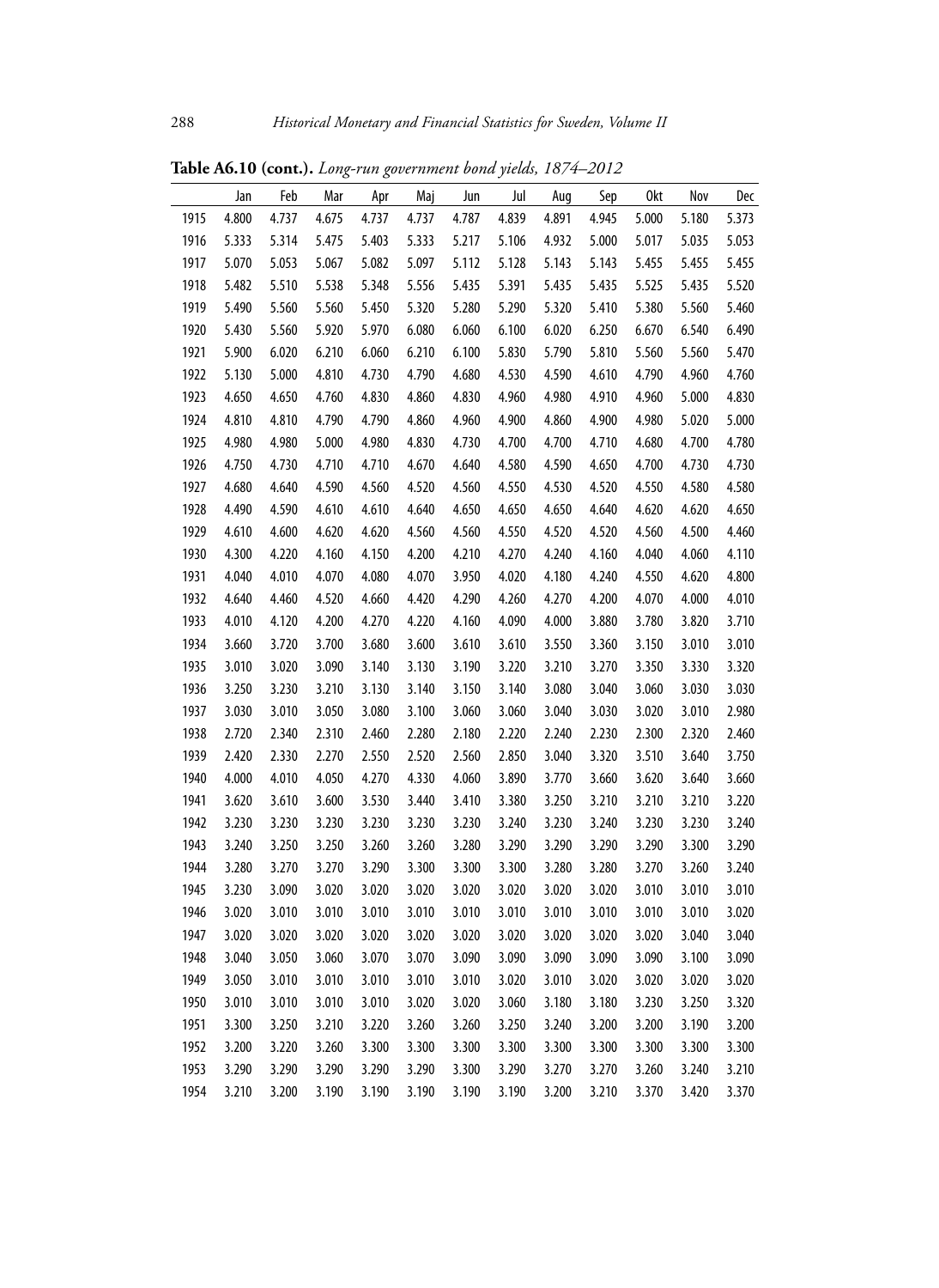|      | Jan   | Feb   | Mar   | Apr   | Maj   | Jun   | Jul   | Aug   | Sep   | 0kt   | Nov   | Dec   |
|------|-------|-------|-------|-------|-------|-------|-------|-------|-------|-------|-------|-------|
| 1955 | 3.350 | 3.370 | 3.400 | 3.670 | 3.900 | 3.900 | 3.910 | 3.850 | 3.810 | 3.770 | 3.750 | 3.750 |
| 1956 | 3.680 | 3.660 | 3.660 | 3.690 | 3.700 | 3.740 | 3.740 | 3.740 | 3.740 | 3.750 | 3.840 | 4.050 |
| 1957 | 4.060 | 4.120 | 4.140 | 4.140 | 4.160 | 4.200 | 4.670 | 4.670 | 4.390 | 4.470 | 4.480 | 4.460 |
| 1958 | 4.450 | 4.490 | 4.420 | 4.340 | 4.300 | 4.300 | 4.250 | 4.300 | 4.350 | 4.280 | 4.270 | 4.270 |
| 1959 | 4.270 | 4.270 | 4.260 | 4.230 | 4.230 | 4.240 | 4.240 | 4.240 | 4.270 | 4.320 | 4.380 | 4.440 |
| 1960 | 4.550 | 4.600 | 4.560 | 4.550 | 4.550 | 4.560 | 4.620 | 4.620 | 4.620 | 4.600 | 4.520 | 4.440 |
| 1961 | 4.450 | 4.480 | 4.480 | 4.480 | 4.560 | 4.620 | 4.620 | 4.620 | 4.620 | 4.610 | 4.570 | 4.550 |
| 1962 | 5.310 | 5.320 | 5.370 | 5.160 | 5.080 | 4.790 | 4.790 | 4.780 | 4.780 | 4.830 | 4.830 | 4.830 |
| 1963 | 4.750 | 4.540 | 4.600 | 4.710 | 4.790 | 4.960 | 4.960 | 4.960 | 5.180 | 5.210 | 5.220 | 5.220 |
| 1964 | 5.220 | 5.600 | 5.580 | 5.640 | 5.640 | 5.640 | 5.640 | 5.660 | 5.660 | 5.660 | 5.870 | 5.870 |
| 1965 | 5.870 | 5.870 | 5.870 | 6.270 | 6.270 | 6.270 | 6.270 | 6.270 | 6.270 | 6.270 | 6.270 | 6.380 |
| 1966 | 6.510 | 6.550 | 6.550 | 6.550 | 6.550 | 6.800 | 6.800 | 6.650 | 6.520 | 6.520 | 6.480 | 6.350 |
| 1967 | 6.350 | 6.260 | 5.890 | 5.900 | 5.900 | 5.900 | 5.960 | 5.950 | 5.950 | 5.950 | 5.920 | 6.800 |
| 1968 | 6.590 | 6.290 | 6.290 | 6.340 | 6.330 | 6.290 | 6.310 | 6.310 | 6.330 | 6.180 | 6.190 | 6.190 |
| 1969 | 6.270 | 6.270 | 6.720 | 6.780 | 7.020 | 6.980 | 7.290 | 7.270 | 7.280 | 7.290 | 7.250 | 7.270 |
| 1970 | 7.280 | 7.280 | 7.290 | 7.290 | 7.310 | 7.430 | 7.480 | 7.510 | 7.520 | 7.520 | 7.470 | 7.320 |
| 1971 | 7.290 | 7.290 | 7.300 | 7.300 | 7.290 | 7.280 | 7.290 | 7.300 | 7.100 | 7.110 | 7.120 | 7.140 |
| 1972 | 7.210 | 7.240 | 7.250 | 7.260 | 7.270 | 7.280 | 7.290 | 7.330 | 7.340 | 7.340 | 7.360 | 7.340 |
| 1973 | 7.350 | 7.360 | 7.360 | 7.370 | 7.400 | 7.400 | 7.400 | 7.410 | 7.410 | 7.420 | 7.370 | 7.370 |
| 1974 | 7.300 | 7.270 | 7.150 | 7.730 | 7.830 | 7.860 | 7.870 | 7.870 | 8.100 | 8.120 | 8.150 | 8.170 |
| 1975 | 8.180 | 8.170 | 8.180 | 8.220 | 9.000 | 9.040 | 9.050 | 9.080 | 9.110 | 9.130 | 9.140 | 9.150 |
| 1976 | 9.190 | 9.120 | 9.110 | 9.130 | 9.140 | 9.190 | 9.200 | 9.220 | 9.220 | 9.610 | 9.630 | 9.610 |
| 1977 | 9.600 | 9.630 | 9.690 | 9.730 | 9.750 | 9.740 | 9.700 | 9.750 | 9.780 | 9.810 | 9.830 | 9.840 |
| 1978 | 9.860 | 9.870 | 10.08 | 10.17 | 10.19 | 10.33 | 10.35 | 10.01 | 10.03 | 10.06 | 10.07 | 10.09 |
| 1979 | 9.950 | 9.870 | 9.780 | 9.750 | 9.770 | 9.800 | 10.28 | 10.27 | 10.38 | 10.71 | 10.74 | 10.91 |
| 1980 | 10.92 | 11.24 | 11.26 | 11.33 | 11.31 | 11.38 | 11.38 | 11.46 | 12.63 | 12.68 | 12.71 | 12.61 |
| 1981 | 12.66 | 13.60 | 13.43 | 13.49 | 13.56 | 13.63 | 13.70 | 13.74 | 13.73 | 13.73 | 13.78 | 12.80 |
| 1982 | 12.84 | 12.76 | 12.78 | 12.82 | 12.79 | 13.00 | 13.18 | 13.23 | 13.27 | 13.73 | 13.09 | 13.01 |
| 1983 | 13.10 | 12.83 | 12.59 | 12.51 | 12.14 | 12.17 | 11.85 | 11.84 | 12.20 | 12.24 | 12.44 | 12.44 |
| 1984 | 11.98 | 11.63 | 11.62 | 11.72 | 12.24 | 13.01 | 14.32 | 14.01 | 13.30 | 12.65 | 12.32 | 12.25 |
| 1985 | 12.23 | 13.09 | 13.19 | 13.19 | 13.72 | 13.38 | 13.02 | 13.07 | 13.38 | 13.52 | 13.15 | 12.59 |
| 1986 | 12.17 | 11.83 | 11.03 | 9.960 | 9.980 | 9.850 | 9.670 | 9.760 | 9.510 | 9.450 | 9.720 | 10.58 |
| 1987 | 11.68 | 11.47 | 11.23 | 11.16 | 11.78 | 11.78 | 11.77 | 11.97 | 12.02 | 12.00 | 11.62 | 11.74 |
| 1988 | 11.66 | 11.29 | 11.33 | 11.35 | 11.53 | 11.29 | 11.36 | 11.56 | 11.47 | 11.36 | 11.05 | 10.93 |
| 1989 | 10.48 | 10.52 | 10.92 | 11.04 | 11.05 | 11.12 | 11.20 | 11.01 | 10.98 | 11.17 | 12.12 | 12.55 |
| 1990 | 12.87 | 13.70 | 13.75 | 13.64 | 13.28 | 12.89 | 12.82 | 13.26 | 13.35 | 13.10 | 12.85 | 12.35 |
| 1991 | 11.85 | 11.15 | 11.33 | 11.34 | 10.77 | 10.60 | 10.61 | 10.62 | 10.18 | 10.00 | 9.840 | 10.00 |
| 1992 | 9.530 | 9.430 | 9.390 | 9.500 | 9.470 | 9.570 | 9.800 | 10.60 | 11.24 | 11.06 | 10.68 | 9.910 |
| 1993 | 10.14 | 9.800 | 9.370 | 9.410 | 9.090 | 8.680 | 8.240 | 7.630 | 7.790 | 7.560 | 7.490 | 7.270 |
| 1994 | 6.830 | 6.940 | 7.650 | 8.400 | 8.690 | 9.780 | 10.65 | 11.20 | 11.24 | 10.95 | 11.00 | 10.89 |

**Table A6.10 (cont.).** *Long-run government bond yields, 1874–2012*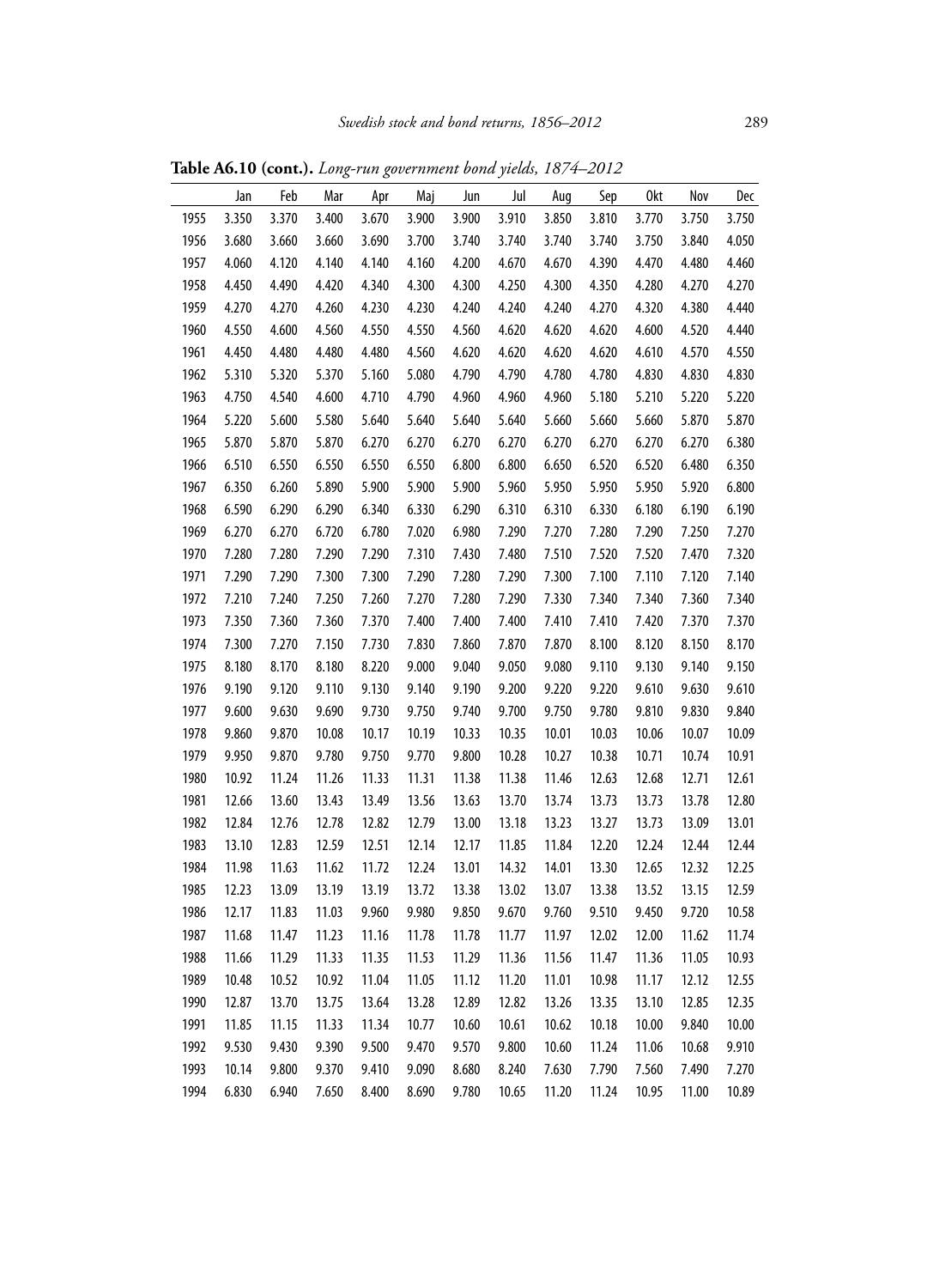|      | Jan   | Feb   | Mar   | Apr   | Maj   | Jun   | Jul   | Aug   | Sep   | 0kt   | Nov   | Dec   |
|------|-------|-------|-------|-------|-------|-------|-------|-------|-------|-------|-------|-------|
| 1995 | 11.00 | 10.71 | 11.18 | 11.42 | 10.74 | 10.58 | 10.55 | 10.22 | 9.640 | 9.300 | 8.990 | 8.600 |
| 1996 | 8.230 | 8.750 | 8.770 | 8.330 | 8.440 | 8.340 | 8.260 | 8.110 | 7.800 | 7.190 | 7.260 | 6.850 |
| 1997 | 6.740 | 6.680 | 7.100 | 7.240 | 7.010 | 6.800 | 6.440 | 6.530 | 6.380 | 6.220 | 6.300 | 5.971 |
| 1998 | 5.600 | 5.480 | 5.310 | 5.370 | 5.080 | 4.975 | 4.910 | 4.825 | 4.745 | 4.665 | 4.360 | 4.172 |
| 1999 | 3.975 | 4.400 | 4.372 | 4.169 | 4.597 | 5.040 | 5.330 | 5.511 | 5.750 | 5.755 | 5.640 | 5.720 |
| 2000 | 5.970 | 5.835 | 5.375 | 5.455 | 5.175 | 5.280 | 5.305 | 5.340 | 5.255 | 5.185 | 5.080 | 4.860 |
| 2001 | 4.850 | 4.860 | 4.751 | 5.135 | 5.425 | 5.475 | 5.250 | 5.135 | 5.320 | 4.930 | 5.020 | 5.350 |
| 2002 | 5.360 | 5.420 | 5.630 | 5.650 | 5.650 | 5.455 | 5.265 | 5.135 | 4.915 | 5.105 | 5.045 | 4.710 |
| 2003 | 4.560 | 4.480 | 4.635 | 4.695 | 4.205 | 4.415 | 4.640 | 4.720 | 4.520 | 4.950 | 4.990 | 4.780 |
| 2004 | 4.710 | 4.480 | 4.265 | 4.620 | 4.655 | 4.665 | 4.550 | 4.385 | 4.310 | 4.230 | 4.045 | 4.025 |
| 2005 | 3.770 | 3.870 | 3.745 | 3.390 | 3.255 | 3.000 | 3.060 | 2.995 | 3.045 | 3.290 | 3.385 | 3.335 |
| 2006 | 3.480 | 3.400 | 3.685 | 3.915 | 3.900 | 4.045 | 3.840 | 3.710 | 3.645 | 3.665 | 3.575 | 3.805 |
| 2007 | 4.035 | 3.790 | 3.930 | 4.090 | 4.270 | 4.480 | 4.310 | 4.215 | 4.315 | 4.265 | 4.193 | 4.345 |
| 2008 | 3.945 | 3.998 | 3.957 | 4.075 | 4.380 | 4.515 | 4.217 | 4.070 | 3.830 | 3.514 | 2.918 | 2.430 |
| 2009 | 3.115 | 2.831 | 3.005 | 3.256 | 3.770 | 3.480 | 3.348 | 3.325 | 3.333 | 3.259 | 3.199 | 3.300 |
| 2010 | 3.298 | 3.178 | 3.177 | 2.976 | 2.640 | 2.679 | 2.758 | 2.240 | 2.524 | 2.860 | 2.949 | 3.275 |
| 2011 | 3.346 | 3.325 | 3.332 | 3.210 | 2.907 | 2.910 | 2.506 | 2.100 | 1.747 | 1.932 | 1.775 | 1.616 |
| 2012 | 1.713 | 1.902 | 1.980 | 1.792 | 1.282 | 1.601 | 1.385 | 1.409 | 1.472 | 1.531 | 1.473 | 1.534 |

**Table A6.10 (cont.).** *Long-run government bond yields, 1874–2012*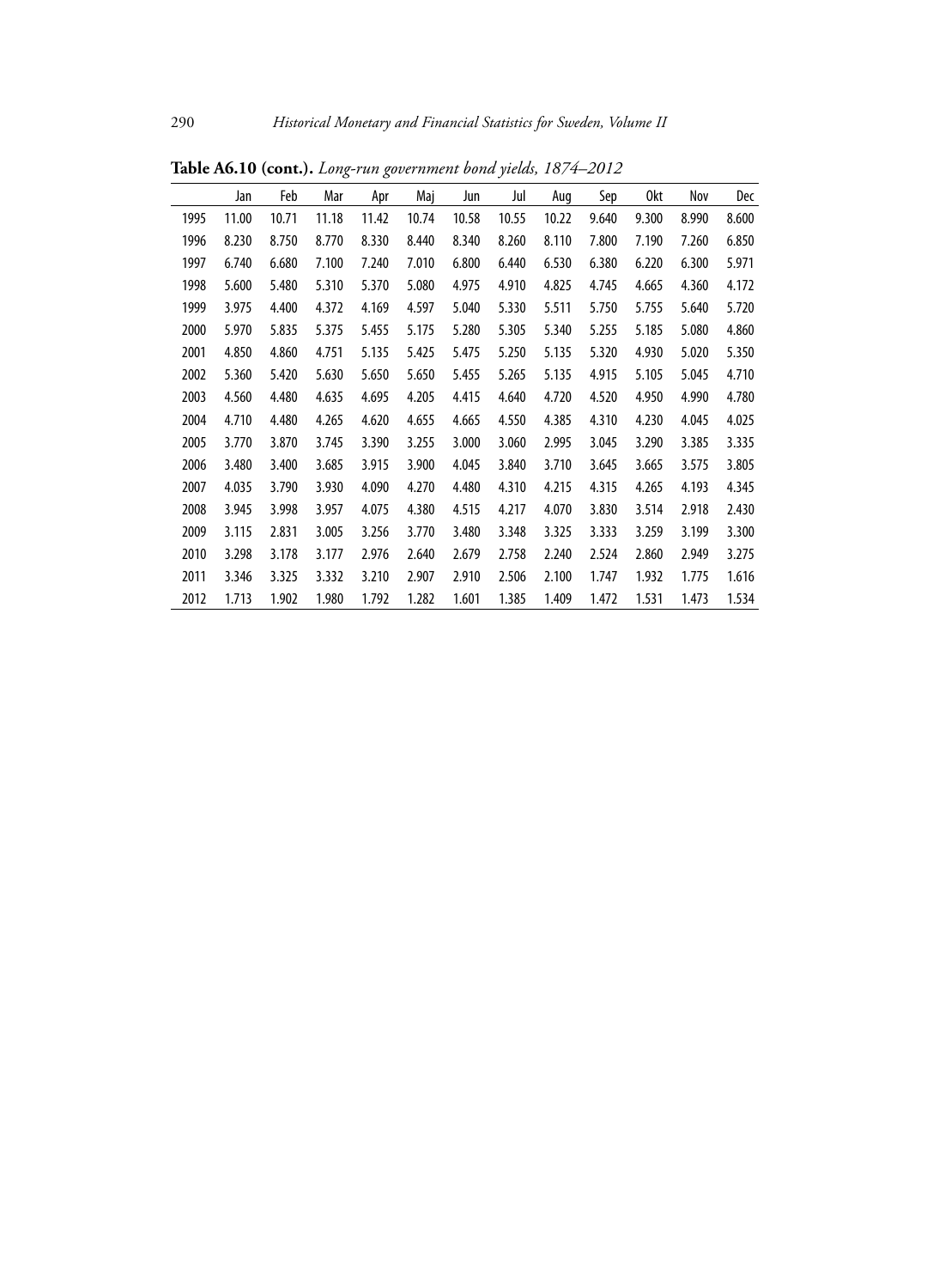## References

*Affärsvärlden*, various issues, Stockholm.

- Algott, S (1963) *Stockholms Fondbörs 100 år,* AB Nordiska Bokhandeln, Stockholm.
- Aurell, L (1892), *Kursnoteringar åren 1870–1891 å värdepapper noterade å Stockholms börs*, Samson & Wallin, Stockholm.
- Bai, J, and P Perron (1998), 'Estimating and Testing Linear Models with Multiple Structural Changes', *Econometrica*, Vol. 66, pp. 47–78.
- Bai, J, and P Perron (2003), 'Computation and Analysis of Multiple Structural Change Models', *Journal of Applied Econometrics*, Vol. 18, pp. 1–22.
- Baskin, J B (1988), 'The Development of Corporate Financial Markets in Britain and the United States, 1600–1914: Overcoming Asymmetric Information', *Business History Review*, Vol. 62, pp. 199–237.
- Boman, R (1988), 'Riskkapitalmarknadens renässans under 1980-talet', in Hägg, I (ed.), *Stockholms Fondbörs. Riskkapitalmarknad i omvandling*, Stockholm, SNS Förlag.
- Burnie, D A, and A De Ridder (2011), Do stock prices conform to an absolute price level?, Mimeo, Gotland University.
- Dahlquist, M, and P Sellin (1996) 'Stochastic Dominance, Tax-loss Selling and Seasonalities in Sweden', *European Journal of Finance,* Vol. 2, pp. 1–19.
- Dimson, E, P Marsh and M Staunton (2001), *The Millennium Book. 101 Years of Investment Returns*, ABN/London Business School.
- Edvinsson, R (2014), 'The Gross Domestic Product of Sweden within present borders 1620–2012', in Edvinsson, R, T Jacobson, and D Waldenström (eds.), *Historical Monetary and Financial Statistics for Sweden, volume 2: House Prices, Stock Returns, National Accounts, and the Riksbank Balance Sheet, 1620–2012*, Sveriges Riksbank and Ekerlids förlag, Stockholm.
- *Ekonomiska meddelanden*, various issues, Svenska bankföreningen, Stockholm.
- Frennberg, P, and B Hansson (1992a), 'Calculation of a monthly return index for the Swedish stock market, 1919–1990', *Scandinavian Economic History Review*, Vol. XL, pp. 3–27.
- Frennberg, P, and B Hansson (1992b), 'Swedish stocks, bonds, bills and inflation (1919–1990)', *Applied Financial Economics*, Vol. 2, pp. 79–86.
- Frennberg, P, and B Hansson (1993), 'Some distributional properties of monthly stock returns in Sweden 1919–1990', *Finnish Economic Papers*.
- Franzén, C (1998), *Skuld och tanke. Svensk statsskuldsproblematik i ett internationellt perspektiv före 1930-talet*, Stockholm University.
- Gernandt, O, T Palm and D Waldenström (2012), 'Liquidity Premia During the Industrial Break-Through: Evidence from the Stockholm Stock Exchange, 1901– 1919', *European Review of Economic History*, Vol. 16, pp. 247–269.
- Goetzmann, W N, and R G Ibbotson (2006), *The Equity Risk Premium. Essays and Explorations*, Oxford University Press, Oxford.
- Gårdlund, T (1942), *Industrialismens samhälle*, Tiden, Stockholm.